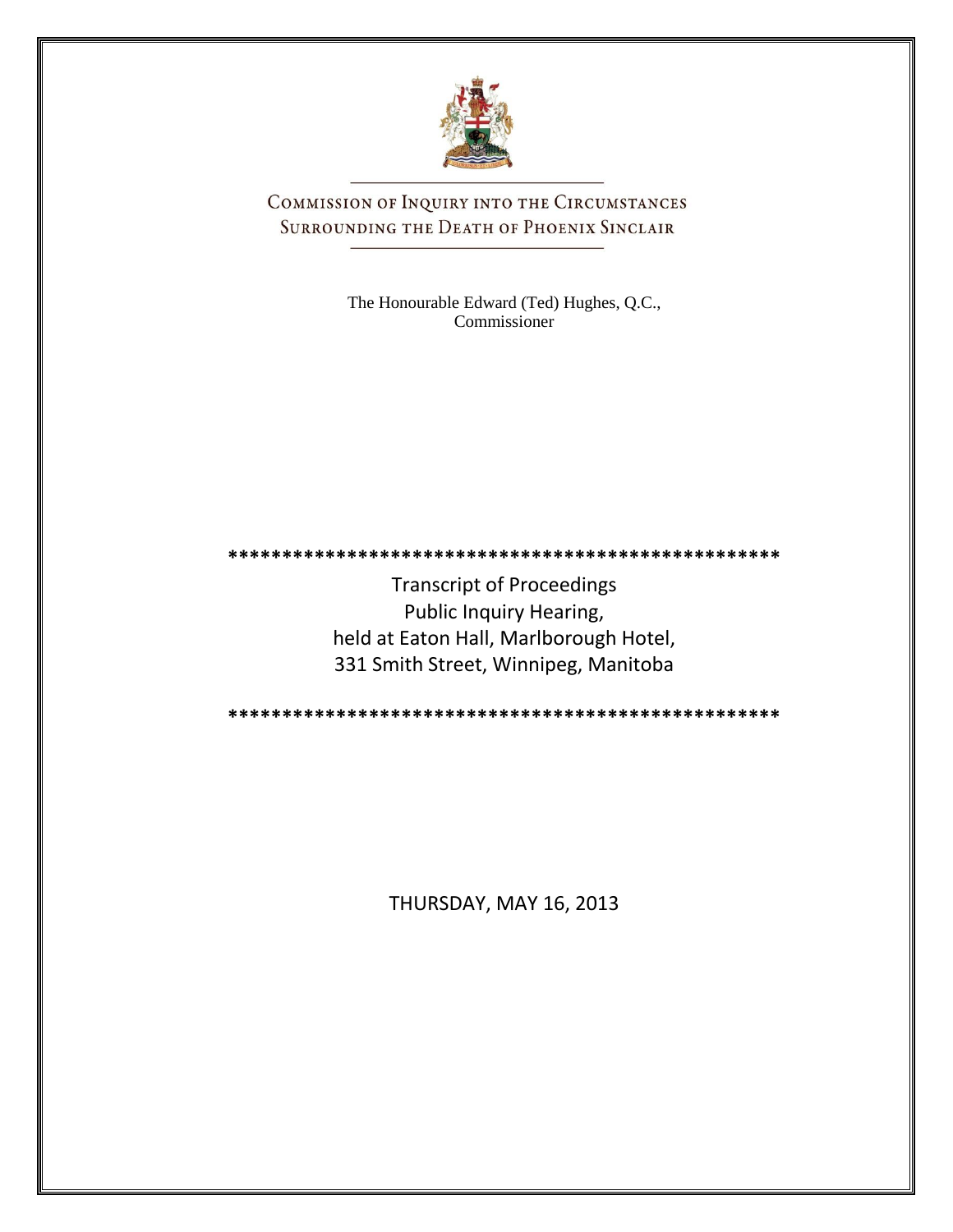### **APPEARANCES**

**MS. S. WALSH,** Commission Counsel **MR. D. OLSON,** Senior Associate Counsel **MR. R. MASCARENHAS**, Associate Commission Counsel

**MR. G. MCKINNON** and **MR. S. PAUL,** for Department of Family Services and Labour

**G. SMORANG, Q.C.,** and **MR. T. RAY,** for Manitoba Government and General Employees Union

**MS. L. HARRIS,** for General Child and Family Services Authority

**MR. S. SCARCELLO,** First Nations of Northern Manitoba Child and Family Services Authority, First Nations of Southern Manitoba Child and Family Services Authority, and Child and Family All Nation Coordinated Response Network

**MR. H. KHAN,** for Intertribal Child and Family Services

**MR. J. GINDIN,** for Mr. Nelson Draper Steve Sinclair and Ms. Kimberly-Ann Edwards

**MR. J. FUNKE,** for Assembly of Manitoba Chiefs and Southern Chiefs Organization Inc.

**MS. C. DUNN**, for Ka Ni Kanichihk Inc.

**Mr. T. BOCK**, for Child Advocate

**MS. B. BOWLEY**, for Witness, Ms. Diva Faria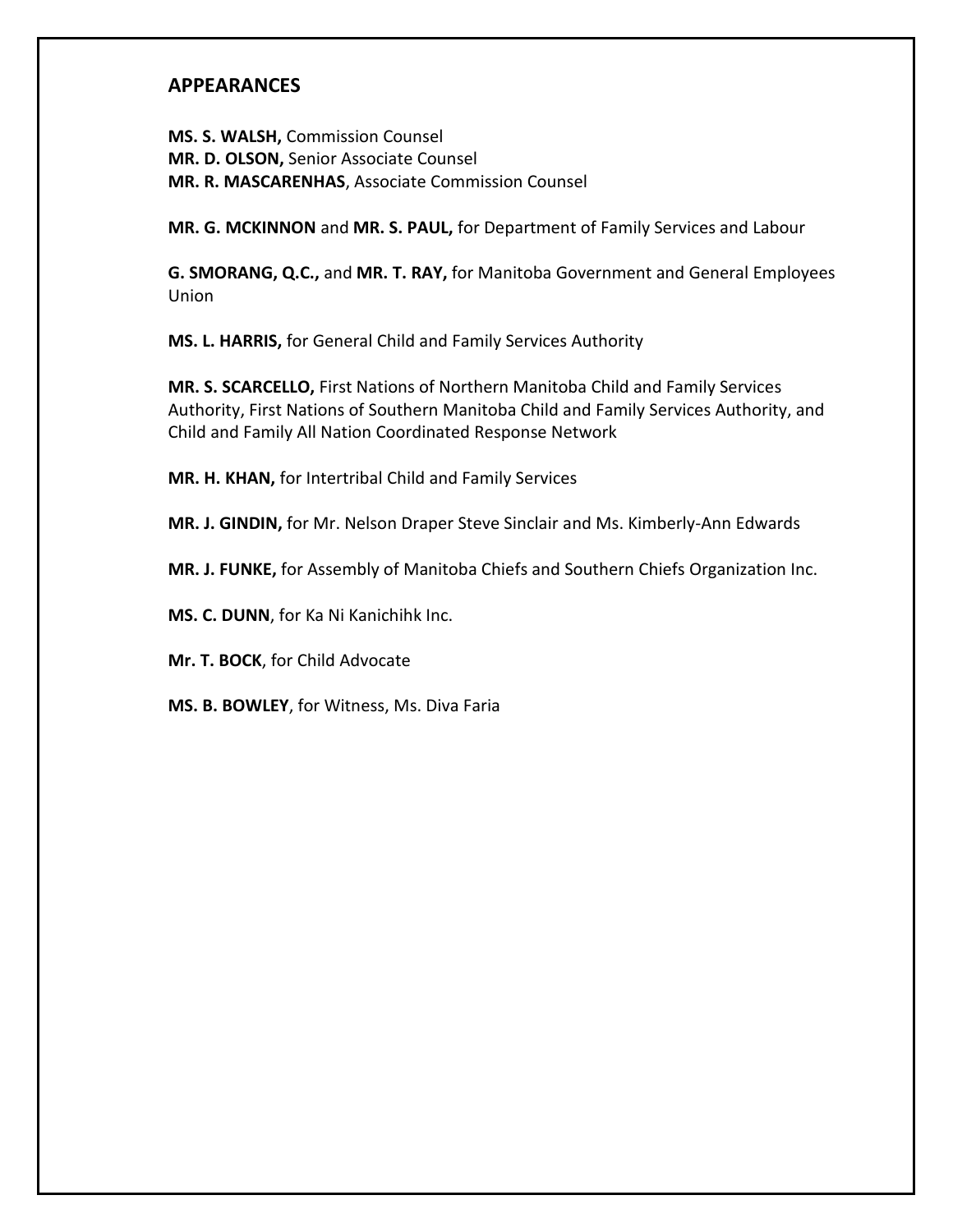# **INDEX**

**Page**

#### PROCEEDINGS 1

### **WITNESSES**:

JOHN CHARLES RODGERS

| Direct Examination              | (McKinnon) |     |
|---------------------------------|------------|-----|
| Cross-Examination               | (Olson)    | 18  |
| Cross-Examination               | (Gindin)   | 29  |
| Cross-Examination               | (Bowley)   | 38. |
| Examination by the Commissioner |            | 78  |

DARLENE FRANCES MACDONALD

| (Olson)                         | 81  |
|---------------------------------|-----|
|                                 | 123 |
|                                 | 127 |
|                                 | 136 |
|                                 | 137 |
| Examination by the Commissioner | 139 |
|                                 |     |

PROCEEDINGS 144

## **EXHIBITS**:

| 81 | Booklet of correspondence referencing<br>report sharing | 6.  |
|----|---------------------------------------------------------|-----|
| 82 | 2011-2012 annual report of the<br>Children's Advocate   | 93. |
| 83 | Agreed set of facts re Jim Chabai                       | 144 |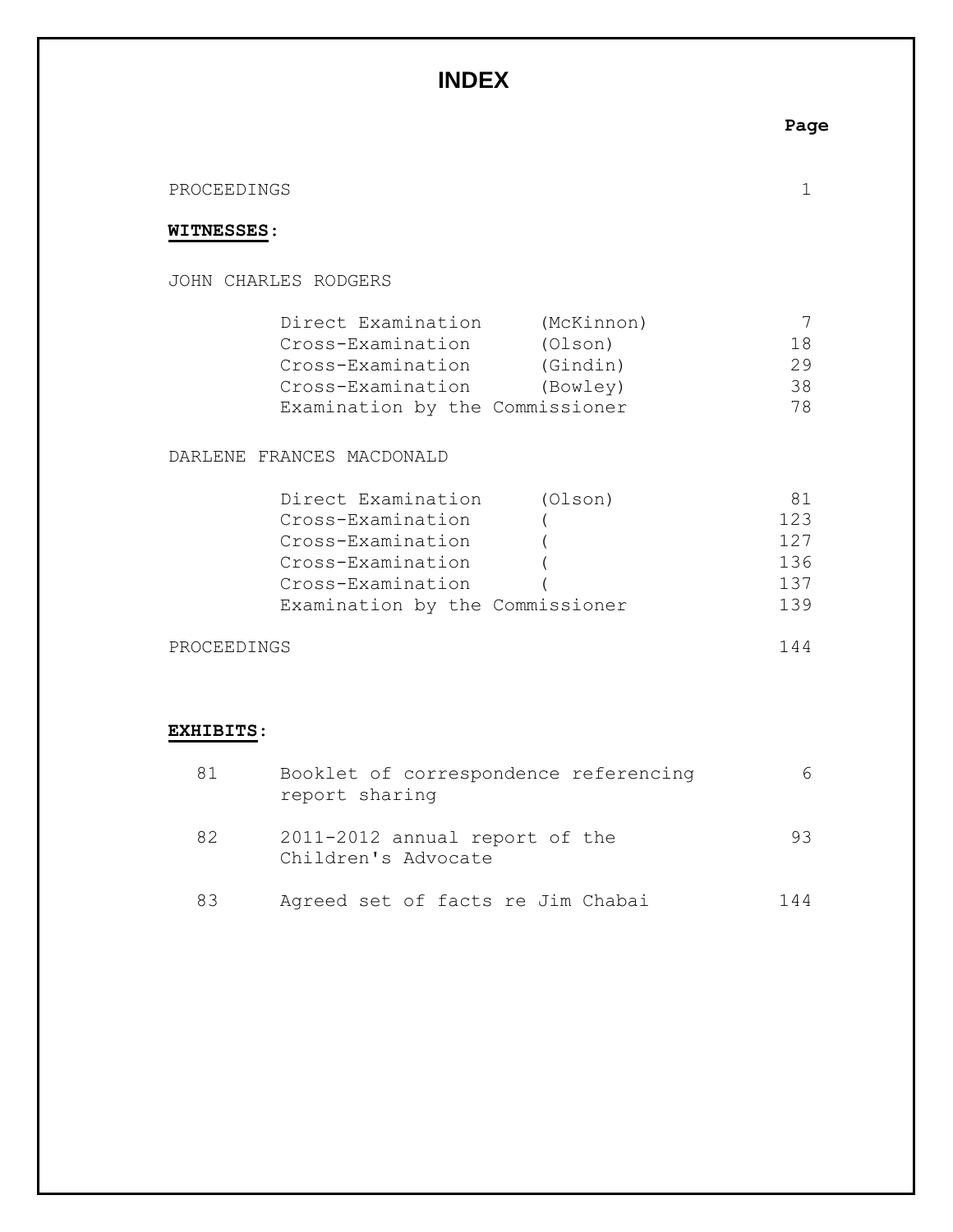MAY 16, 2013

PROCEEDINGS CONTINUED FROM MAY 15, 2013

THE COMMISSIONER: Good morning.

 MS. WALSH: Morning, Mr. Commissioner. Before Mr. McKinnon begins his examination of Mr. Rodgers, one point that I wanted to put on the record.

 When Carol Bellringer, the auditor general, testified she was asked a question to which she did not have the answer at the time, and she advised that she would follow up with the answer.

12 THE COMMISSIONER: Yes.

 MS. WALSH: She was asked when her, her office's follow-up process was changed from three years after a report was issued to one year, and she has advised me by e-mail that the change is first reflected in the auditor general's January 2012 report titled, Follow-Up of Previously Issued Recommendations. It is a public document on the website of the auditor general.

 I'll just read from a portion of it. It says: In the past, we waited for 3 years after the issuance of an audit

**report** before requesting the status update. We then continued

 $- 1 -$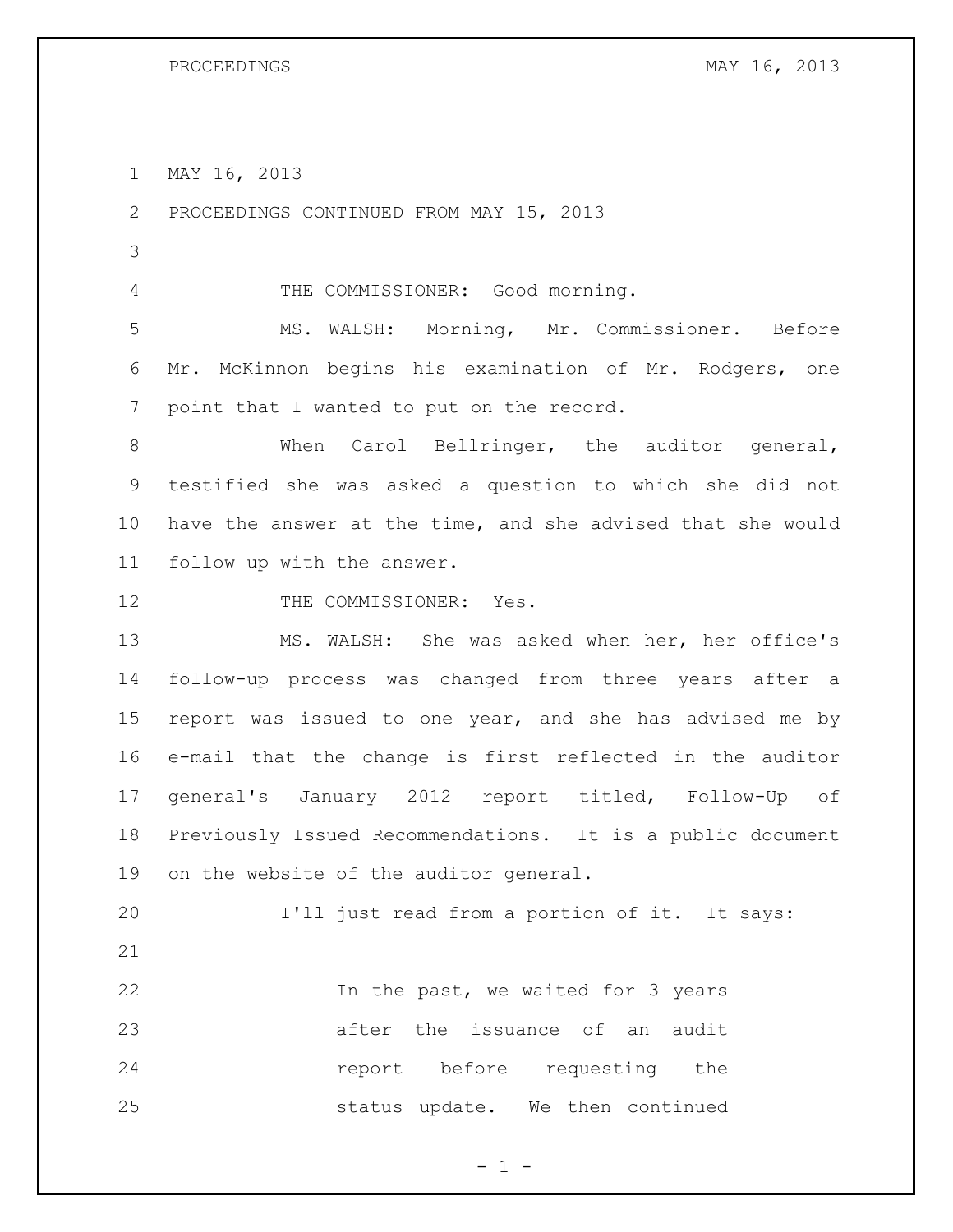PROCEEDINGS MAY 16, 2013

1 to obtain a status update for an audit report until such time as every recommendation was implemented. This year, we decided that the progress made to address our recommendations and 7 the scrutiny of our reports by the **Public Accounts Committee ...**  warranted a change in our 10 approach. As a result, we have requested status update for all **reports** issued prior to June 30, 2011 rather than waiting 3 years. 14 And, we are no longer providing updates for those recommendations listed in last year's follow-up 17 report. 18 A status update for our report titled Child and Family Services Division Pre-Devolution Child in Care Processes and Practices issued in December 2006 has not been included in this report. Significant changes to the organizational structures and

 $- 2 -$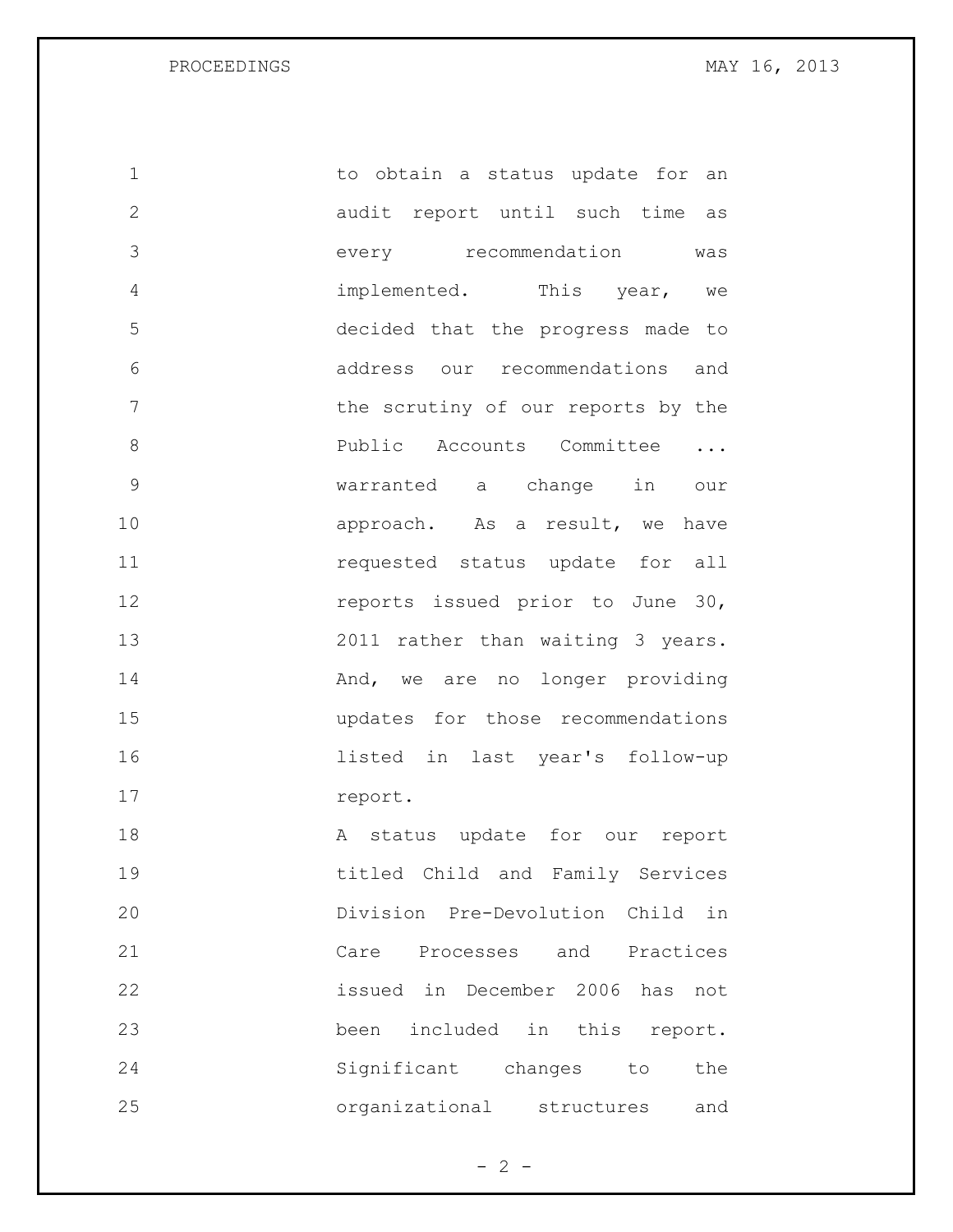PROCEEDINGS MAY 16, 2013

 complexity of the issues warrant a different approach. We will be completing a thorough follow-up of that report in the upcoming months. We will issue an update which will include details about 7 The changes to the system and how our recommendations are being addressed post-devolution. The update will be released to the 11 11 Legislature as soon as it is 12 complete, which will make it available to the Commission of Inquiry into the Circumstances Surrounding the Death of Phoenix Sinclair which has been mandated 17 to consider our 2006 report." So I think that matter has now been clarified. Thank you. 21 THE COMMISSIONER: Thank you. Mr. McKinnon. MR. MCKINNON: Thank you, Mr. Commissioner. Mr. Rodgers is being recalled today for two purposes: The

- 3 -

first is for me to, at the request of Ms. Walsh, to lead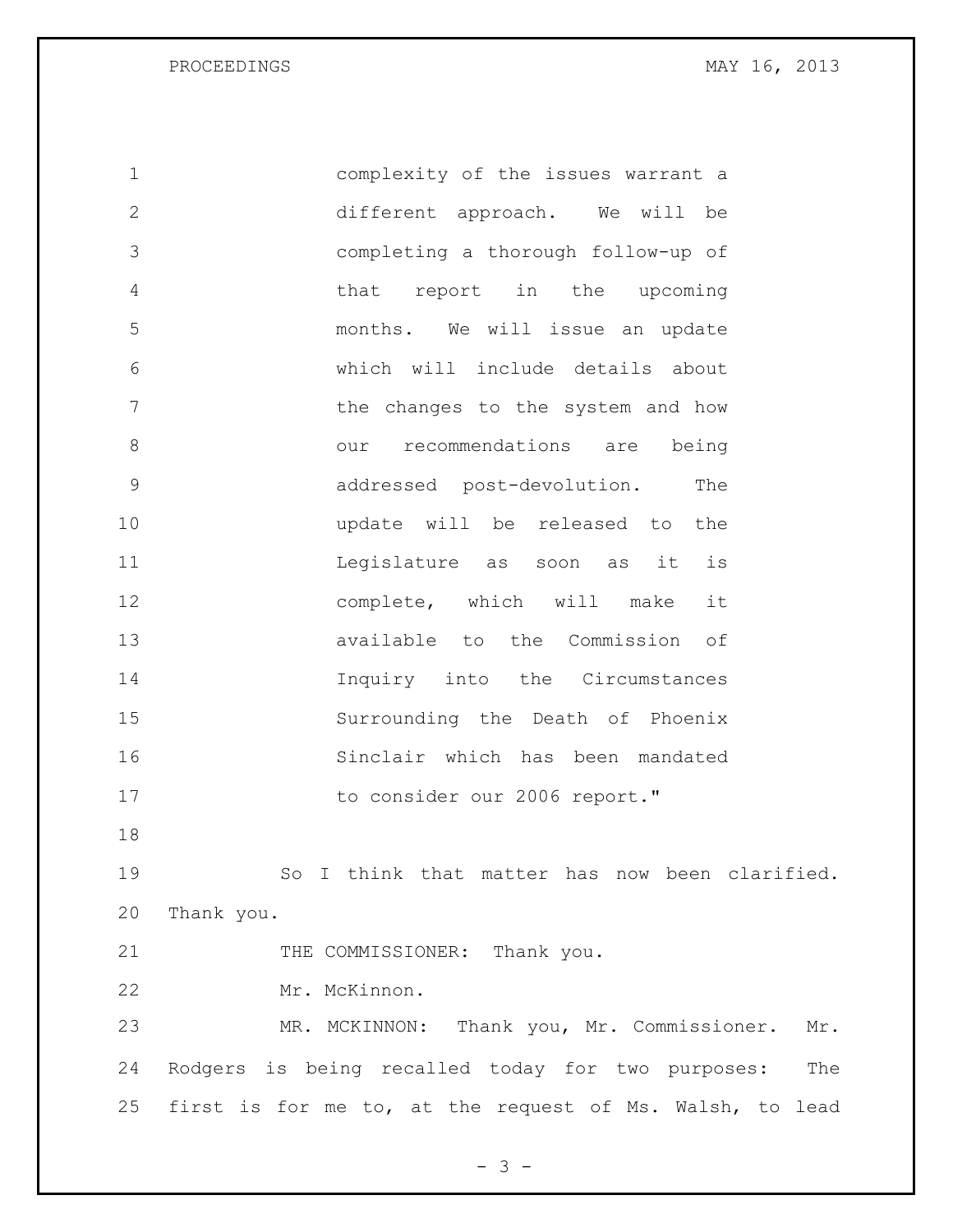his evidence on the issue that we've been describing as report-sharing.

THE COMMISSIONER: Yes.

 MR. MCKINNON: And the second is to be cross- examined by Ms. Bowley. That arises out of the conflict of interest issue that was identified some time ago when Mr. Saxberg didn't cross-examine --

8 THE COMMISSIONER: Yes.

 MR. MCKINNON: -- this witness. So those are the two purposes. We're going to do the first one as a discrete stand-alone issue and then allow Ms. Bowley to address her issues second.

13 THE COMMISSIONER: Right.

14 MR. MCKINNON: And yesterday, Mr. Commissioner, I didn't have copies of the CDs that we were going to refer to when Mr. Schellenberg testified. Today I have made copies so that you can look at the paper as opposed to having to follow along on the screen. Do you want me to mark those as an exhibit or just provide them to you for your reference?

21 THE COMMISSIONER: CVs of who?

 MR. MCKINNON: These are the Commission disclosures of the four letters that this witness will be referred to.

THE COMMISSIONER: Oh. Well, we marked the ones

 $- 4 -$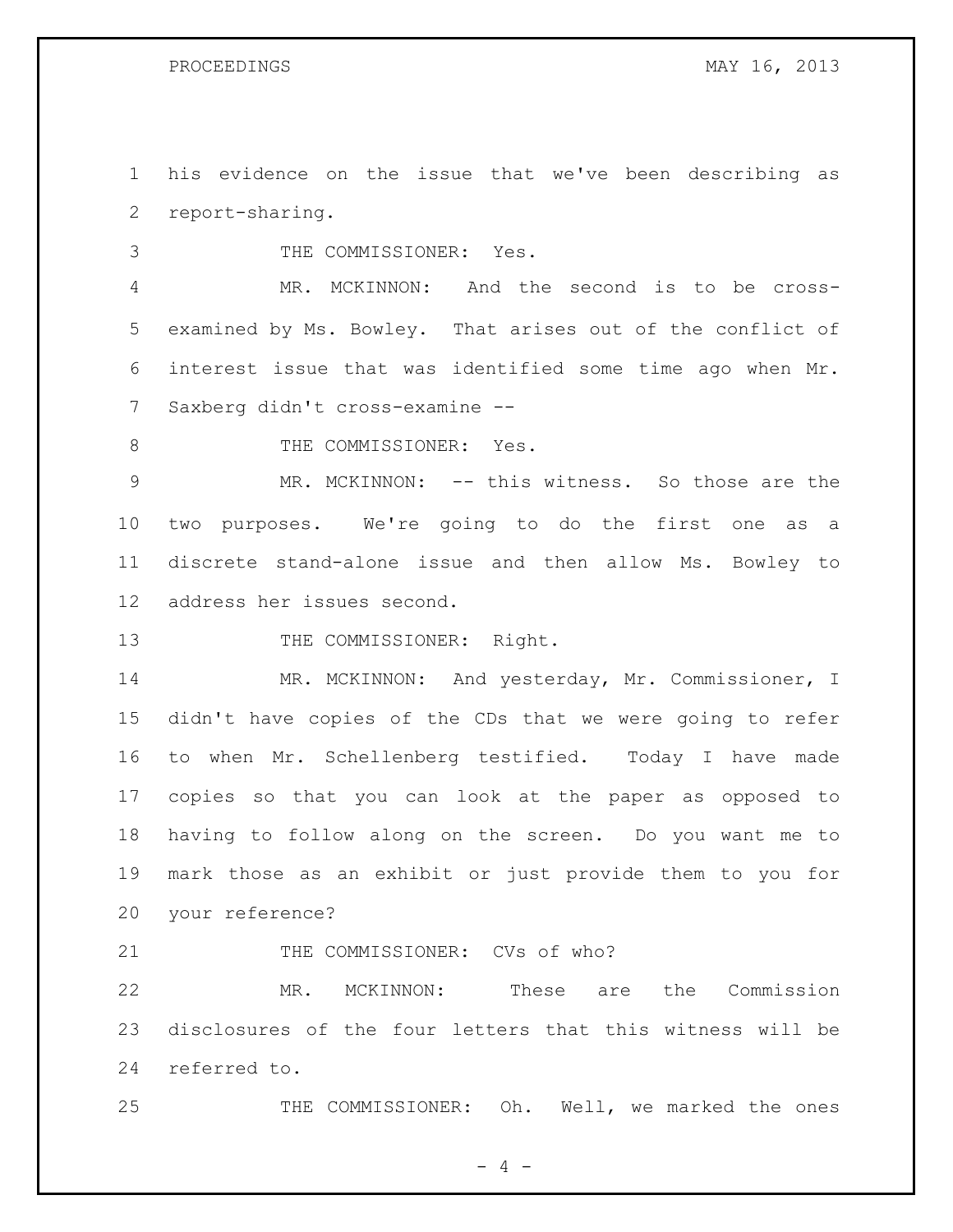yesterday, didn't we? MR. MCKINNON: We -- no, we did not. We didn't have paper copies. THE COMMISSIONER: Oh. MR. MCKINNON: We only had the electronic copies yesterday. 7 THE COMMISSIONER: Yes. 8 MR. MCKINNON: Would you prefer to have them marked as paper copies or ... 10 THE COMMISSIONER: Have you got the paper copies of the ones we referred to yesterday? MR. MCKINNON: Yes. And we'll be referring to the same ones today. THE COMMISSIONER: I think it would be beneficial to have them so I have them ready, available to me. 16 MR. MCKINNON: Thank you. 17 THE COMMISSIONER: So perhaps the clerk can -- do you want them to each have a separate exhibit number or a package? MR. MCKINNON: I've put them together as a package of four. 22 THE COMMISSIONER: All right. MR. MCKINNON: And they're tabbed 1 to 4. 24 THE COMMISSIONER: Tabs 1 to 4. 25 THE CLERK: Exhibit 81, Mr. Commissioner.

 $- 5 -$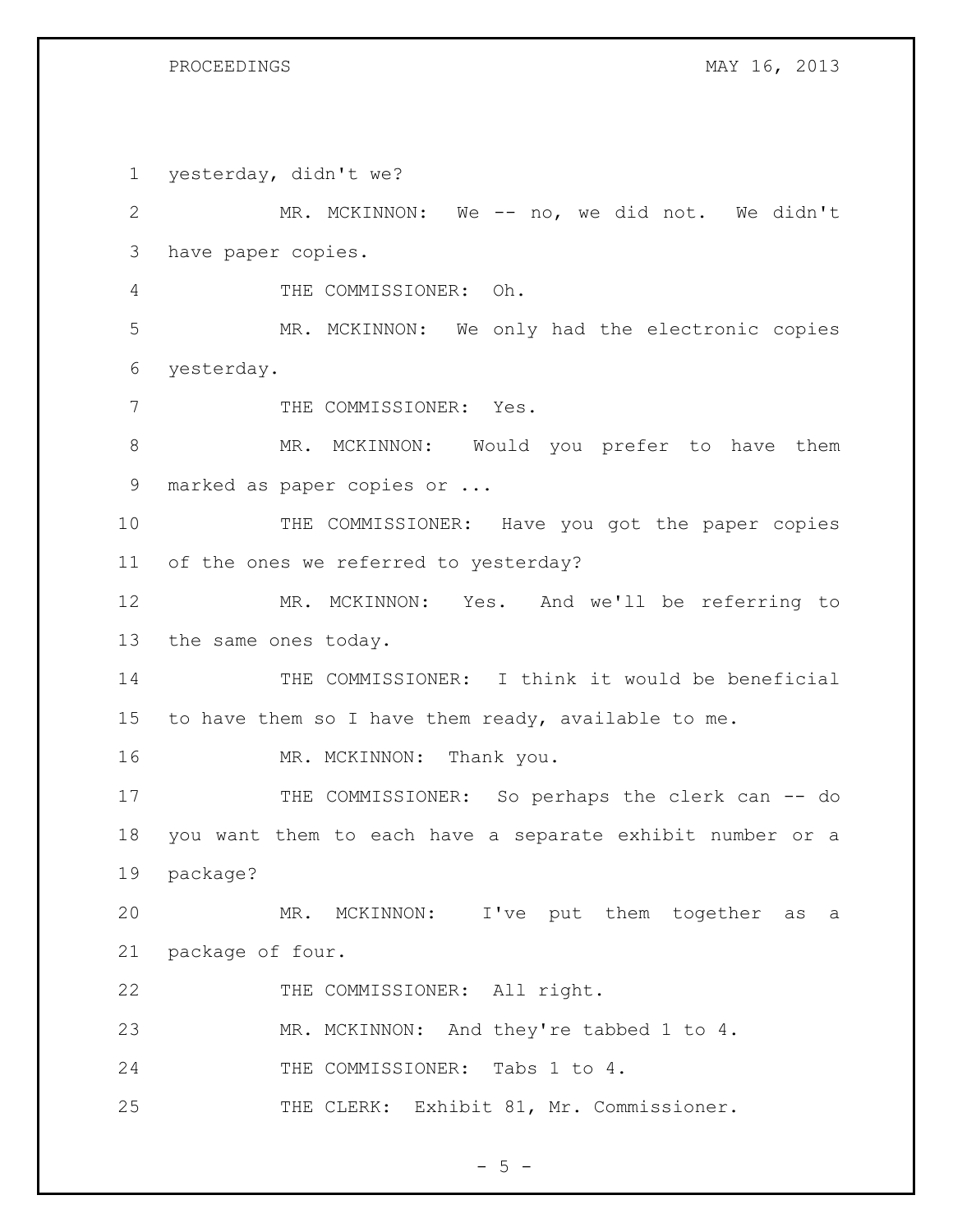PROCEEDINGS MAY 16, 2013

1 THE COMMISSIONER: All -- both tabs. 2 THE CLERK: Yes. 3 THE COMMISSIONER: Or all four tabs? THE CLERK: All four tabs. THE COMMISSIONER: Exhibit 84. THE CLERK: 81. THE COMMISSIONER: 81. Tabs of correspondence referred to Schellenberg. MR. MCKINNON: Let's call them referencing report-sharing. Because they'll be referred to both witnesses. 12 THE COMMISSIONER: But already addressed by Schellenberg. 14 MR. MCKINNON: They've been addressed by Schellenberg and they'll now be addressed by Mr. Rodgers. 17 THE COMMISSIONER: Right. 18 THE CLERK: Do you have them, sir? Maybe I'll ... Exhibit 81. THE COMMISSIONER: Exhibit 81. Thank you. **EXHIBIT 81: BOOKLET OF CORRESPONDENCE REFERENCING REPORT SHARING** 

 $- 6 -$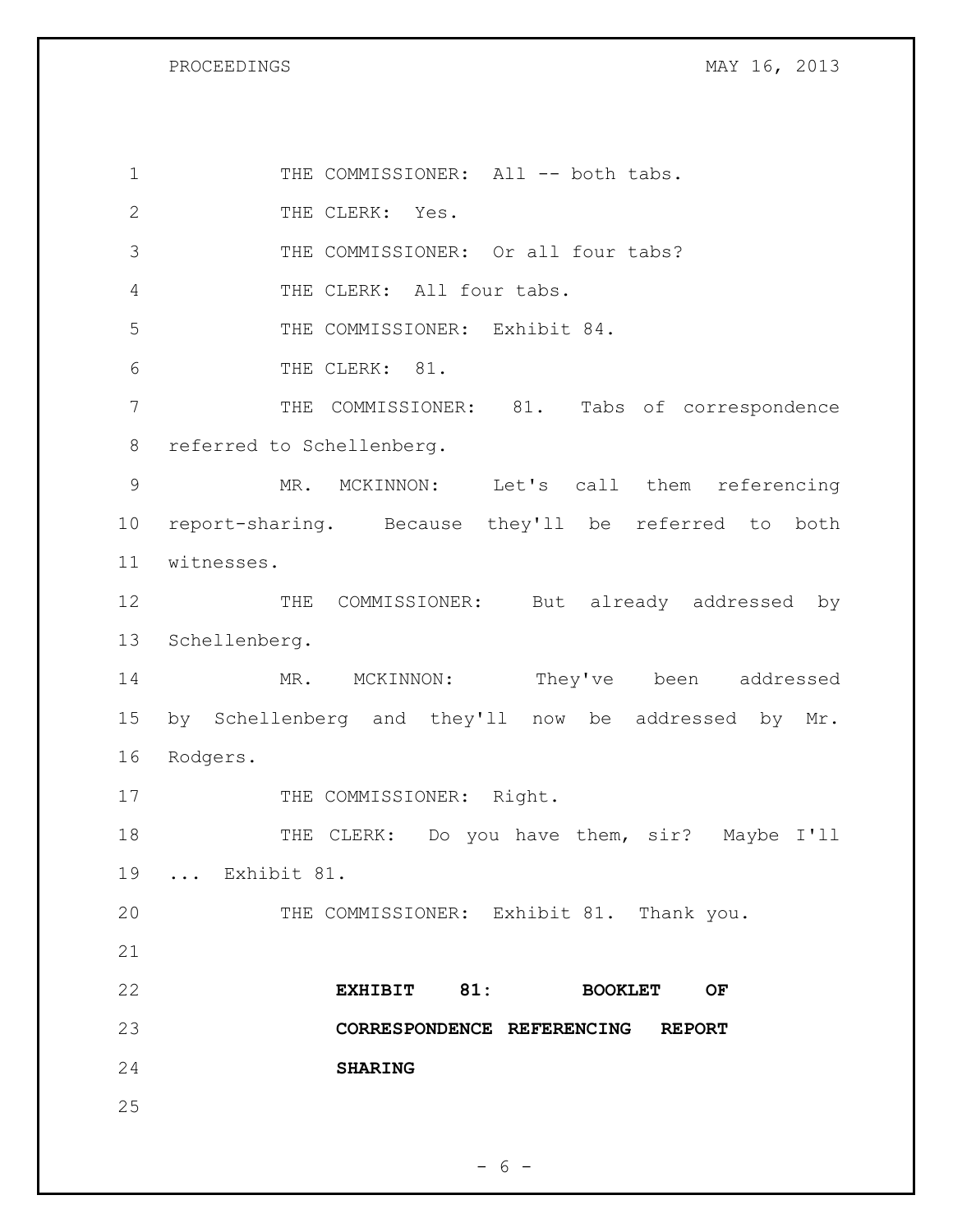**JOHN CHARLES RODGERS**, previously sworn, testified as follows: DIRECT EXAMINATION BY MR. MCKINNON: Q Mr. Rodgers, for the record, you've been -- you've testified several times previously. Today we're calling you to speak about this issue of report-sharing concerning a time when you were the executive director of child protection. **And Mr.** Commissioner, for the record and according to my notes, that was February 6th, 2006 until January 22nd, 2007, a period of about 11 months. Does that sound right to you, Mr. Rodgers? A Yes, it does. 15 THE COMMISSIONER: Director of child protection? MR. MCKINNON: Director of child welfare, sometimes referred to as the director of child protection. THE COMMISSIONER: Oh, the director. Yes. BY MR. MCKINNON: Q The -- at that time you were the statutory director? A That's correct. Q Now, Mr. Rodgers, as you're aware we've been -- made number of references in this inquiry to the report of

- 7 -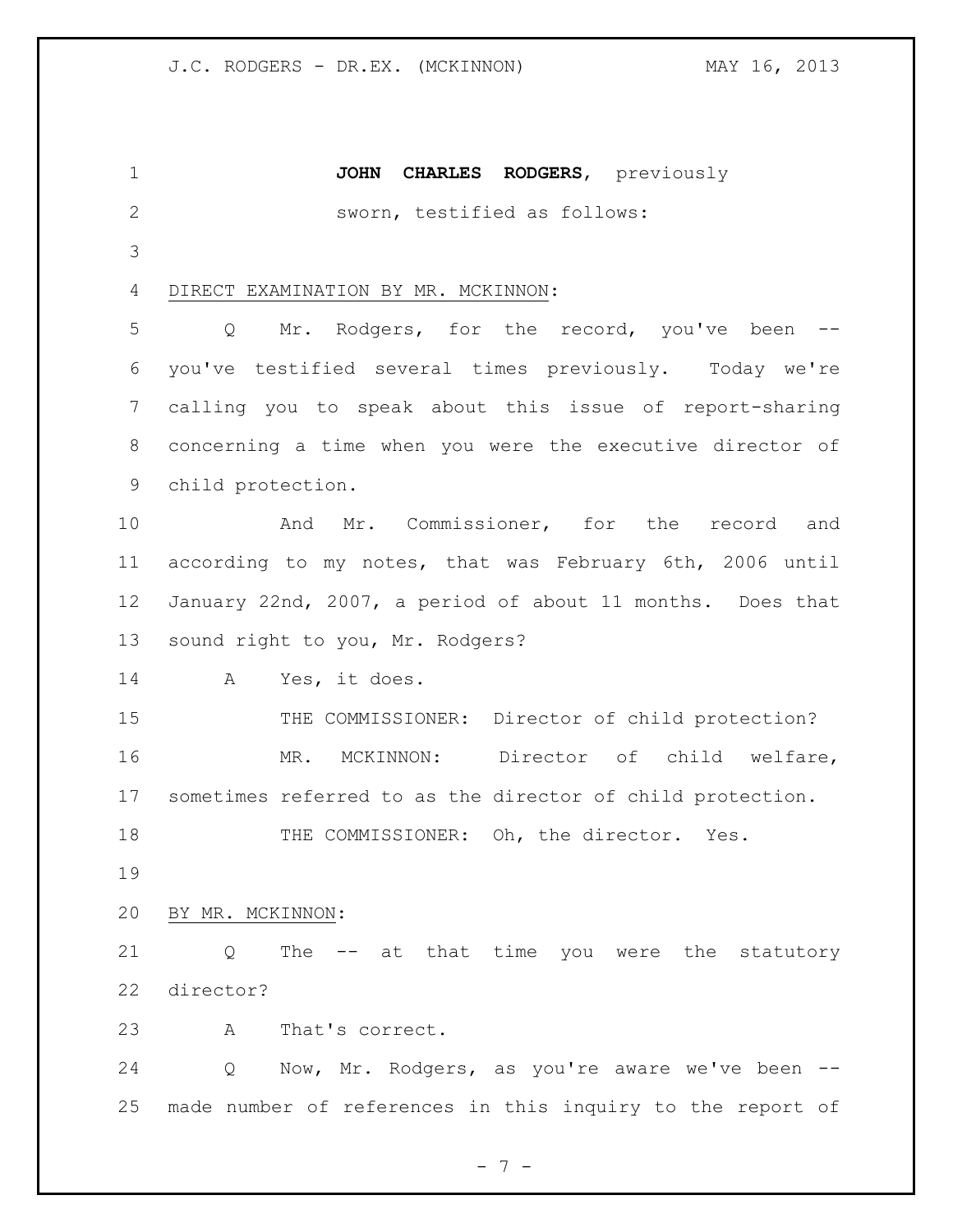the chief medical examiner with respect to the death of Phoenix Sinclair and that's sometimes referred to as the Section 10 review or the Section 10 report?

A Yes.

Q You're aware of that document?

A Yes.

 Q My understanding is that document is dated September 18th, 2006?

A That's my recollection.

 Q We've also made reference to a special case review prepared by Andrew Koster. That's sometimes referred to as the Section 4 review or the Section 4 report, and that's dated September 2006 but there's no day, 14 just a month. Is that your recollection?

 A At the end of September I believe we received it. Q So for the record, your recollection is it was received near the end of September 2006?

A Yes.

 Q Do you have a specific recollection of when the reports were sent to you, as director of child protection?

 A My best recollection of that would have been very early after they were received by the department, so probably within the first week of October.

 Q And we've seen documents, I'm going to direct you to Commission disclosure 835. That's at tab 1 in front of

 $- 8 -$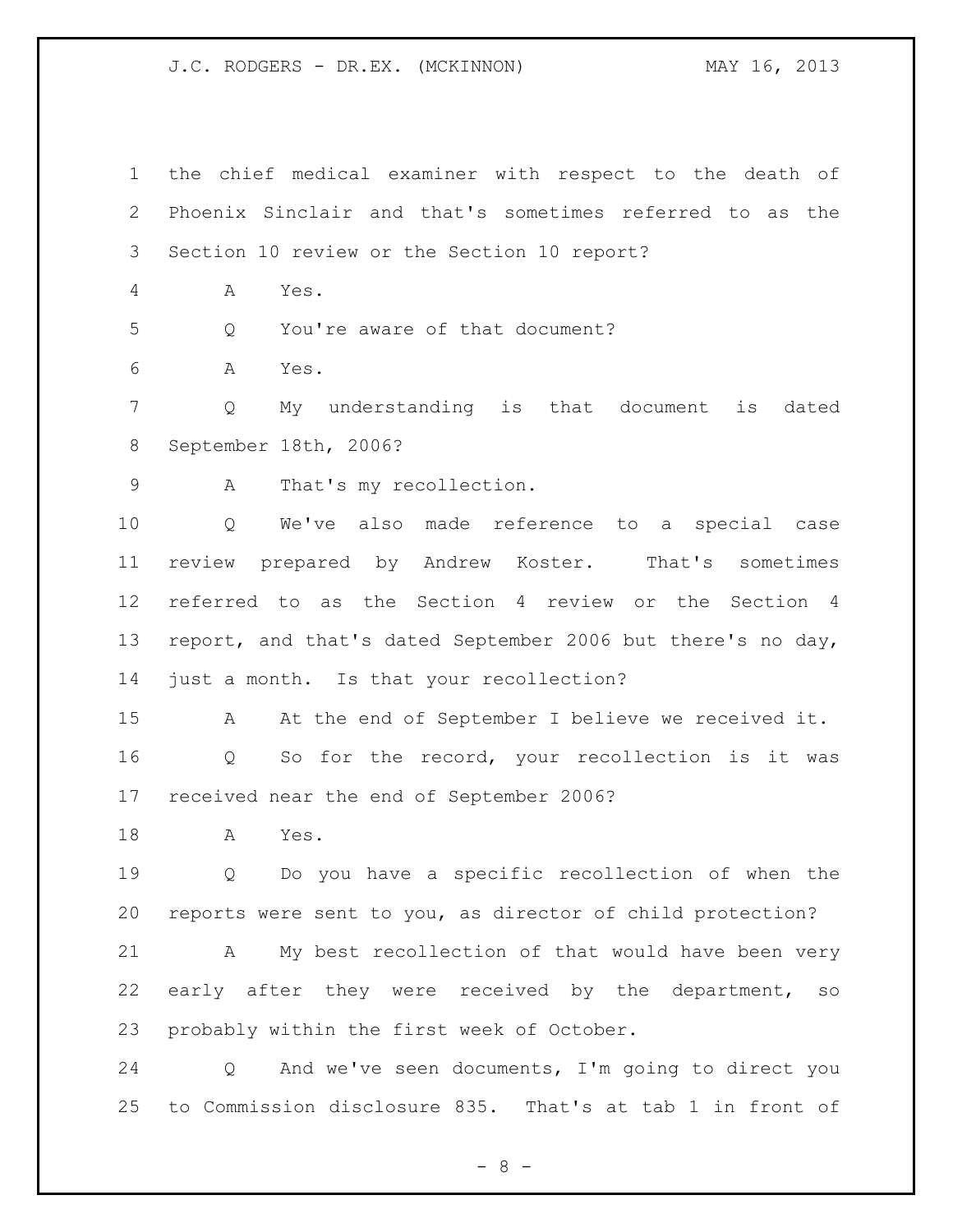you.

 MR. MCKINNON: Madam Clerk, for the record, it's page 18031.

BY MR. MCKINNON:

 Q Now, this is a letter, if we can turn to the second page, a letter signed by Linda Burnside, director of authority relations. Can you tell who she was and who she reported to?

 A She, as you mentioned, was the director of authority relations at the Child Protection Branch. And she reported directly to me.

 Q Okay. So this is one of your staff when you were the statutory director?

A One of my senior staff.

 Q And is she writing this letter effectively on your behalf?

A Yes.

 Q And this letter is addressed to Mr. Dennis Schellenberg. You were here yesterday when he testified?

A Yes.

 Q And Mr. Schellenberg, at that time, was the chief executive officer of the general authority and this letter would indicate that you are sending to him a copy of the Section 10 report?

- 9 -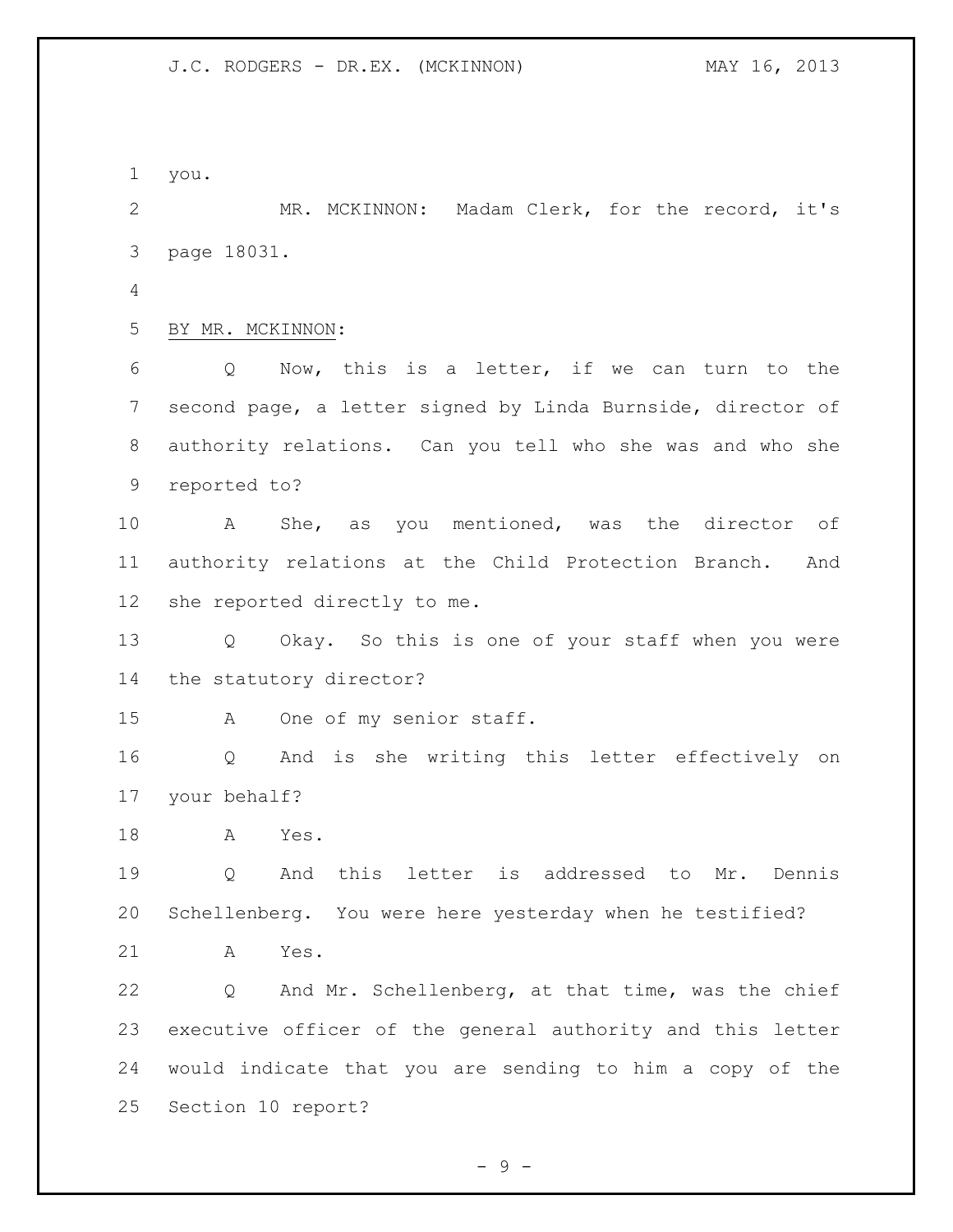A Yes.

 Q Now, in the first paragraph of this letter there is reference to the issue of confidentiality. I won't read the whole thing, Mr. Commissioner, but perhaps you could indicate, Mr. Rodgers, to the Commissioner what that reference to confidentiality is and why it's there? A I guess, first of all, I need to emphasize, as did Mr. Schellenberg yesterday, that these are templated letters. It's the same wording and every letter that goes out with a Section 10 report, we still get them today, very similar language. The -- my understanding would be that these are considered sensitive reports and confidential because they're case-specific.

 Q Now, my understanding, and stop me if, if I'm 15 wrong or your recollection is different, but my recollection is at this time they were also confidential under the fatal inquiries Act. Do you have any information about that?

 A That, that -- not specifically. That is likely true.

 Q So you're indicating this is a templated letter and the sentence in paragraph one dealing with confidentiality says what?

A I'm sorry?

Q Just if you could tell the Commissioner, read to

 $- 10 -$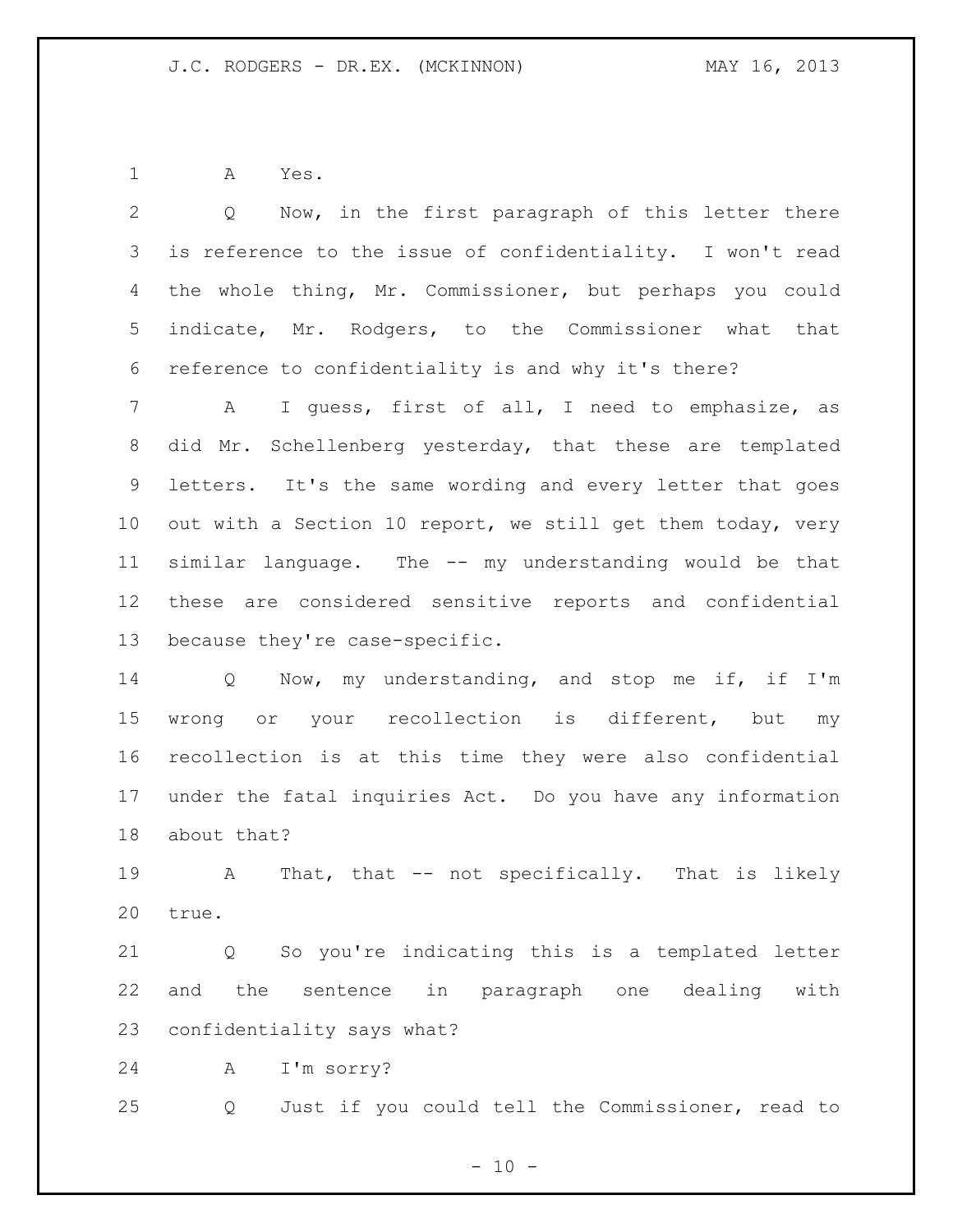| 1              |           | the Commissioner the sentence dealing with confidentiality. |
|----------------|-----------|-------------------------------------------------------------|
| 2              | Α         |                                                             |
| 3              |           | "We are including a copy of this                            |
| $\overline{4}$ |           | confidential report for your                                |
| 5              |           | information."                                               |
| 6              |           |                                                             |
| 7              | That one? |                                                             |
| 8              | Q         | Yes. The next few sentences.                                |
| 9              | Α         |                                                             |
| 10             |           | "Given the sensitive nature of the                          |
| 11             |           | report, we ask that you not make                            |
| 12             |           | copies of the report nor share its                          |
| 13             |           | contents without the written                                |
| 14             |           | permission of the Executive                                 |
| 15             |           | Director of the Child Protection                            |
| 16             |           | Branch. However, a copy of the                              |
| 17             |           | CME'S report may be shared with                             |
| 18             |           | staff of the Winnipeg, Rural and                            |
| 19             |           | Northern Child and Family Services                          |
| 20             |           | (Winnipeg regional office) (WCFS)                           |
| 21             |           | who are directly involved with the                          |
| 22             |           | matter for purposes of reviewing                            |
| 23             |           | the recommendations in the CME's                            |
| 24             |           | report."                                                    |
| 25             |           |                                                             |

 $- 11 -$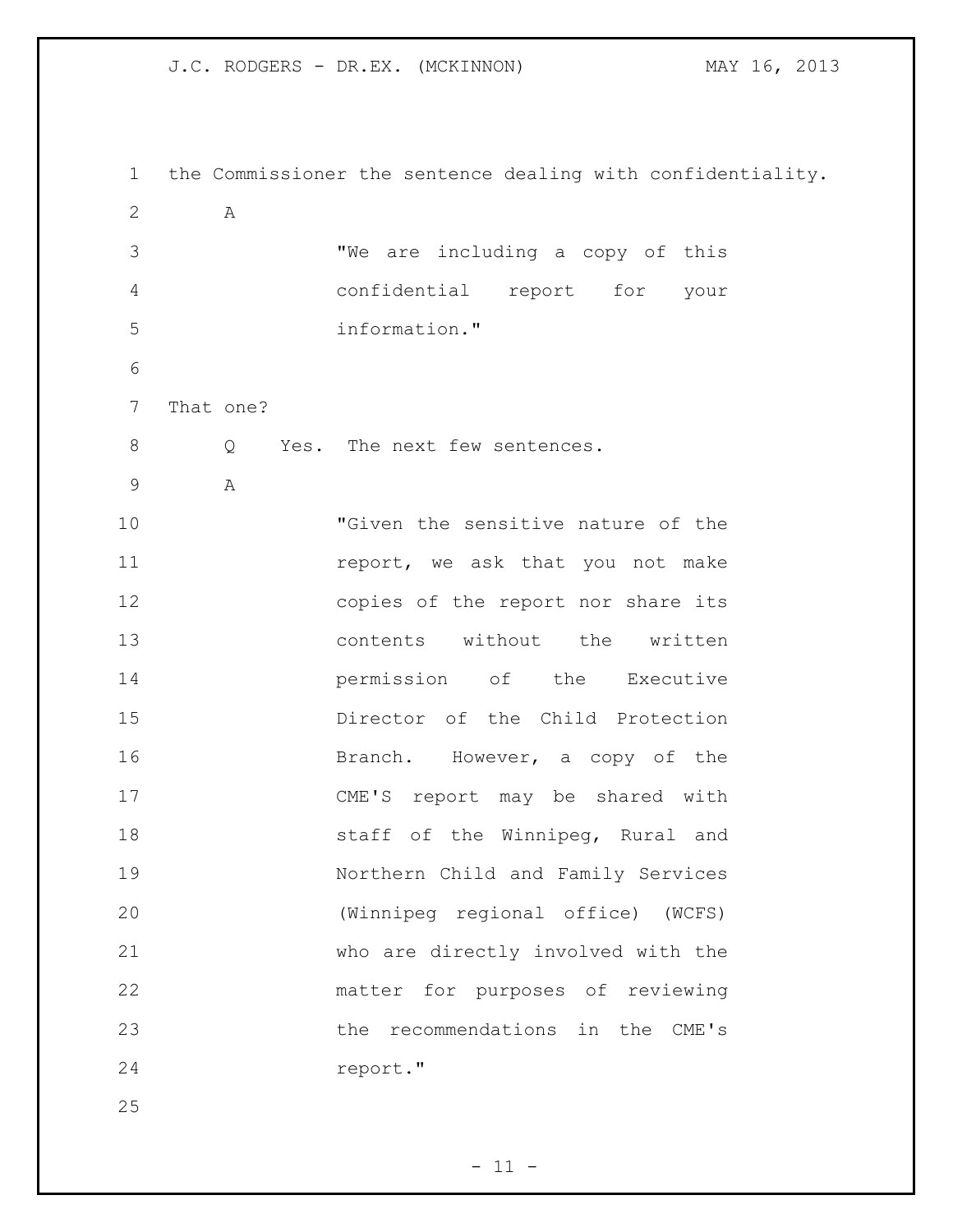1 Q And I see this letter is carbon-copied to Ms. Darlene MacDonald, who was the acting chief executive officer of Winnipeg CFS at the time, attaching a copy of the report. Was it your expectation that that reference to confidentiality would apply equally to her? A Yes. Q Now, if I can take you to the next tab in the four tabs at Exhibit 81. 9 A And, and just an additional point there. That, that c.c. list would be standard. It would go out to the agency executive director and the others as -- that are listed there. Q I'm now going to ask you about the Section 4 report prepared by Mr. Koster. MR. MCKINNON: If you turn to tab 2, Madam Clerk, it's page 13261 in the Commission disclosure. BY MR. MCKINNON: Q This is a letter from you to Mr. Schellenberg enclosing a copy of the Section 4 report, correct? A Yes. Q And it's also carbon-copied to Ms. Darlene MacDonald, the acting CEO of Winnipeg CFS? A Yes. Q And there's a, a statement as to confidentiality

 $- 12 -$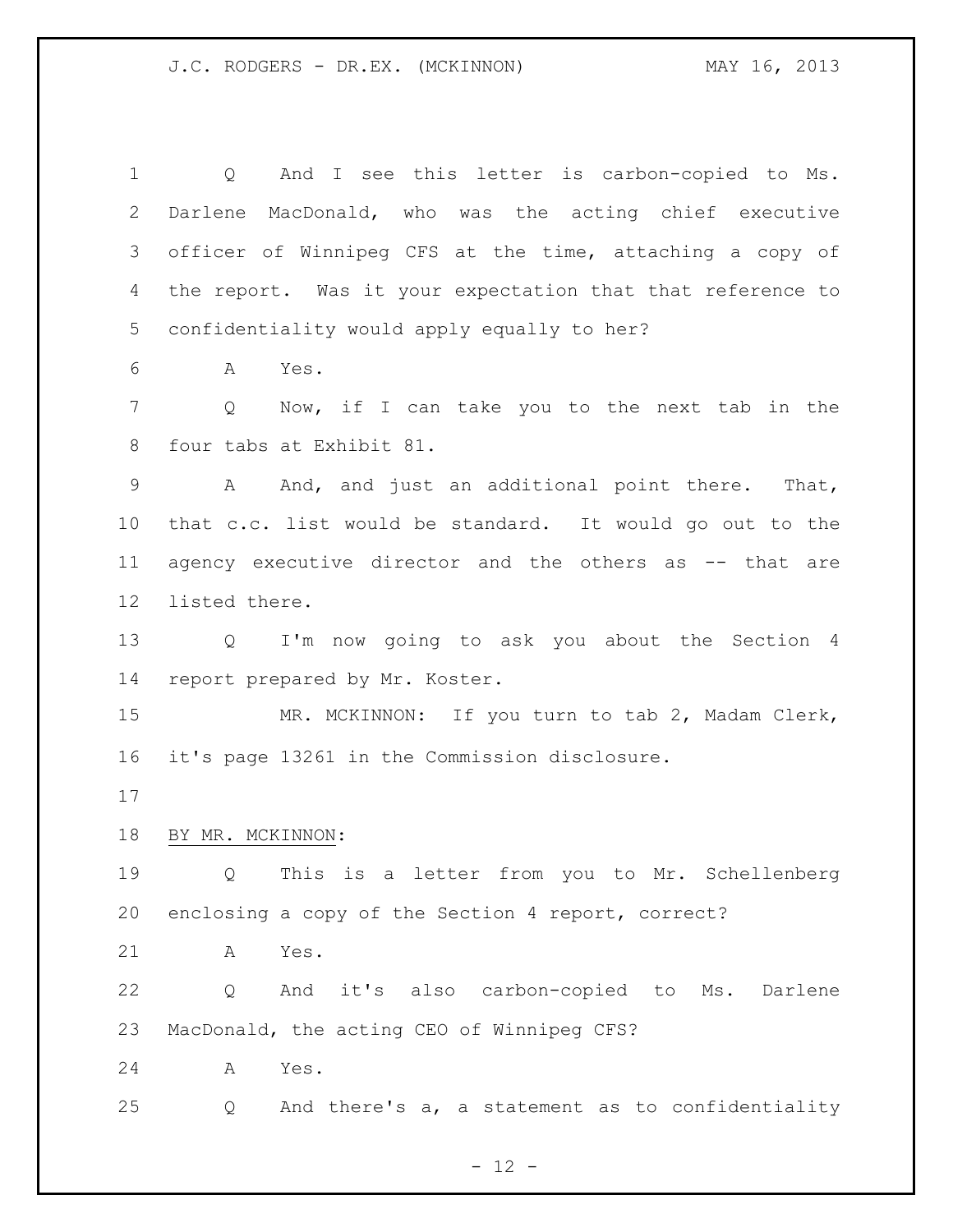in that report as well. If I could get you to read that one, starting with "Given the sensitive nature of the report." A Sure. "Given the sensitive nature of the **report,** we ask that you not make 8 copies of the report nor share its contents without the written **permission** of the Executive Director of the Child Protection Branch." 14 Q And that would have been you? A That's correct. Q That's a little bit more restrictive in terms of confidentiality than was in the reference to the Section 10 report. Why was that? A My recollection as to why there was greater restrictions put on this was for number of reasons but mainly Mr. Koster's report contained certain information that the other reports did not, and in particular there was, in Mr. Koster's report, specific information from interviews he did with individual staff. There were summaries of interviews and there were occasions where Mr.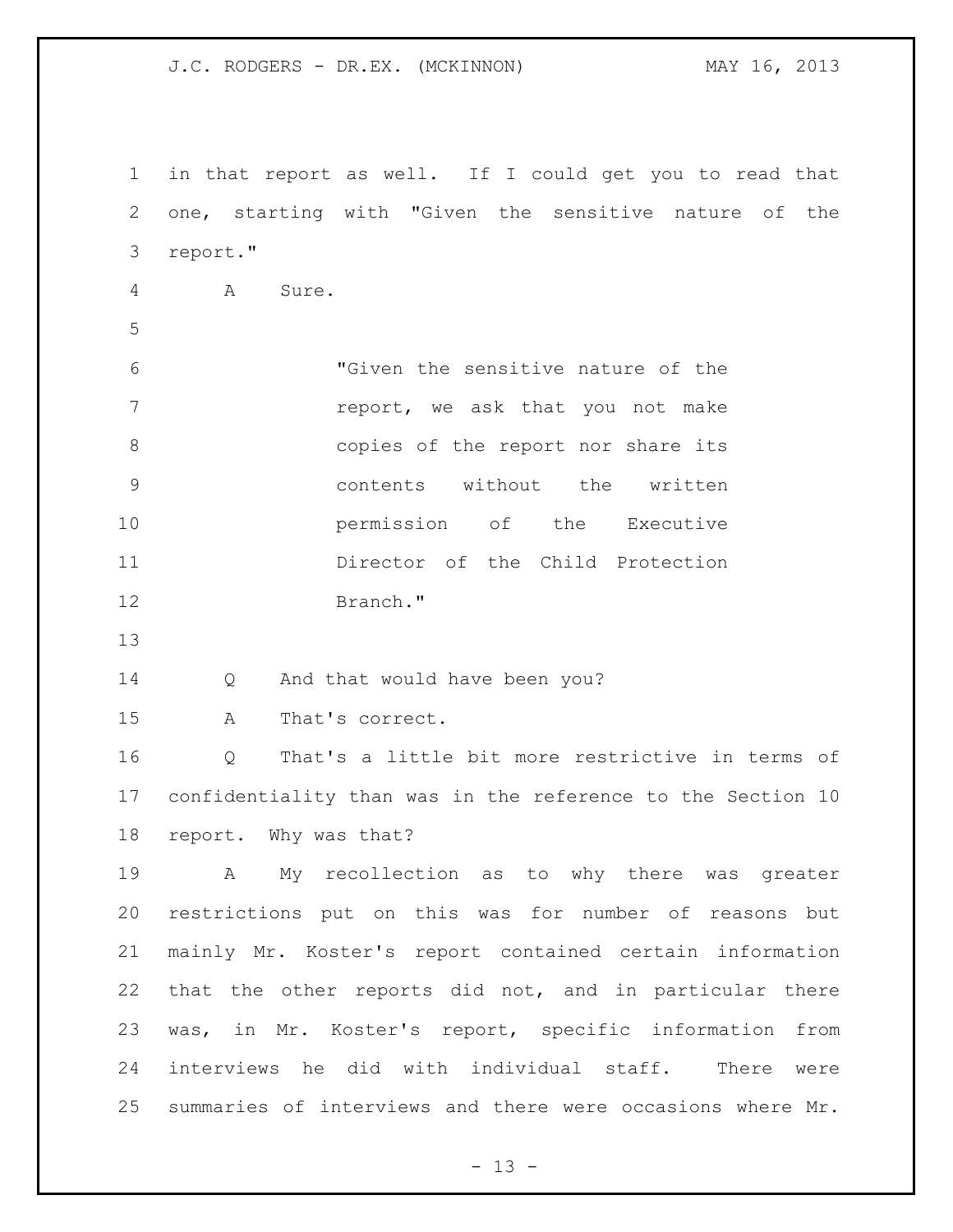Koster put in quotes from those interviews; often sometimes, what somebody said about somebody else or what somebody told somebody else. So this gave this report a different set of information. And while I don't recall how the concern got raised and I don't think I have any documents in behind it, I do recall that we were also concerned that Mr. Koster may not have fully informed the people being interviewed that they -- there would be a summary of their interview or that they might be quoted in the report, so we were also concerned that there may be a breach of what would have been an expectation of privacy. So we did put extra restrictions on the distribution of this report.

 Q Okay. Now, I'm going to take you to tab 3 of that bundle of documents in front of you. I understand that you -- these are, these are three e-mails that went back and forth?

A Yes.

19 Q You were not a party to any of these three mails, three e-mails; am I correct in that?

A Yes.

 Q But you've been made aware of these e-mails through this inquiry process?

A Yes.

Q And in a nutshell, the first of the three e-mails

 $- 14 -$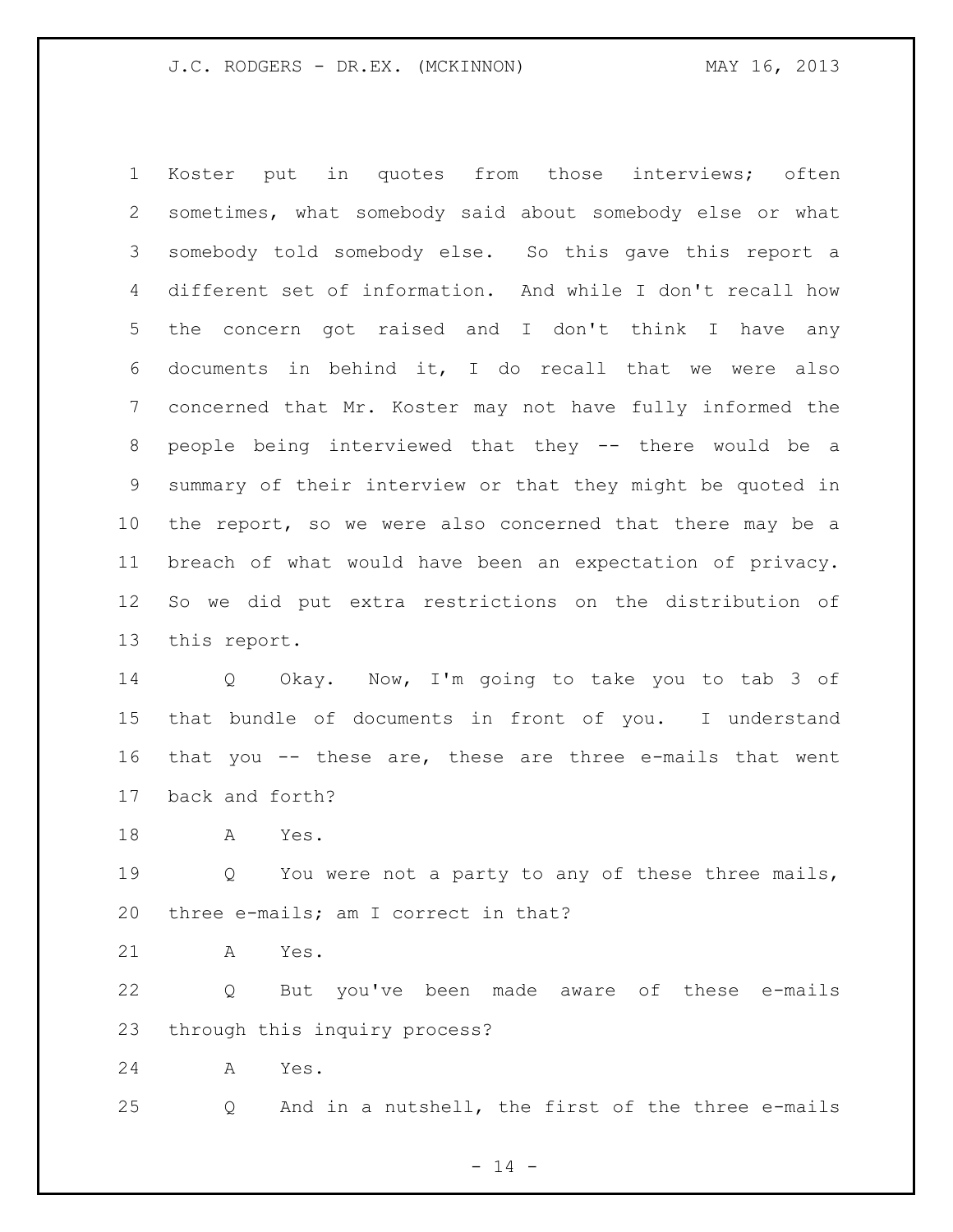| $\mathbf 1$ | is the one at the bottom and it's from someone named Pat    |
|-------------|-------------------------------------------------------------|
| 2           | Wawyn to Darlene MacDonald and others reminding her about   |
| 3           | the confidentiality of the Section 4 report. Just for the   |
| 4           | benefit of the Commissioner, who is Pat Wawyn?              |
| 5           | Pat, excuse me, Pat Wawyn is the intake and<br>A            |
| 6           | issues management specialist at the general authority.      |
| 7           | Okay. So it's an employee of the general<br>Q               |
| 8           | authority reminding the Winnipeg CFS of the confidentiality |
| 9           | issue.                                                      |
| 10          | And then if we move up the page there's a, an               |
| 11          | e-mail back. It's from Darlene MacDonald to Pat Wawyn and   |
| 12          | others and it's, indicates:                                 |
| 13          |                                                             |
| 14          | "The contents need to be shared                             |
| 15          | with a few select managers "                                |
| 16          |                                                             |
| 17          | And it goes on to say:                                      |
| 18          |                                                             |
| 19          | "for instance, I want feedback                              |
| 20          | from Ellen with respect to the                              |
| 21          | foster care recommendations  I                              |
| 22          | need to discuss with Rob and Dan                            |
| 23          | feedback re the recommendations"                            |
| 24          |                                                             |
| 25          | Again, that's not something you were aware of at            |

- 15 -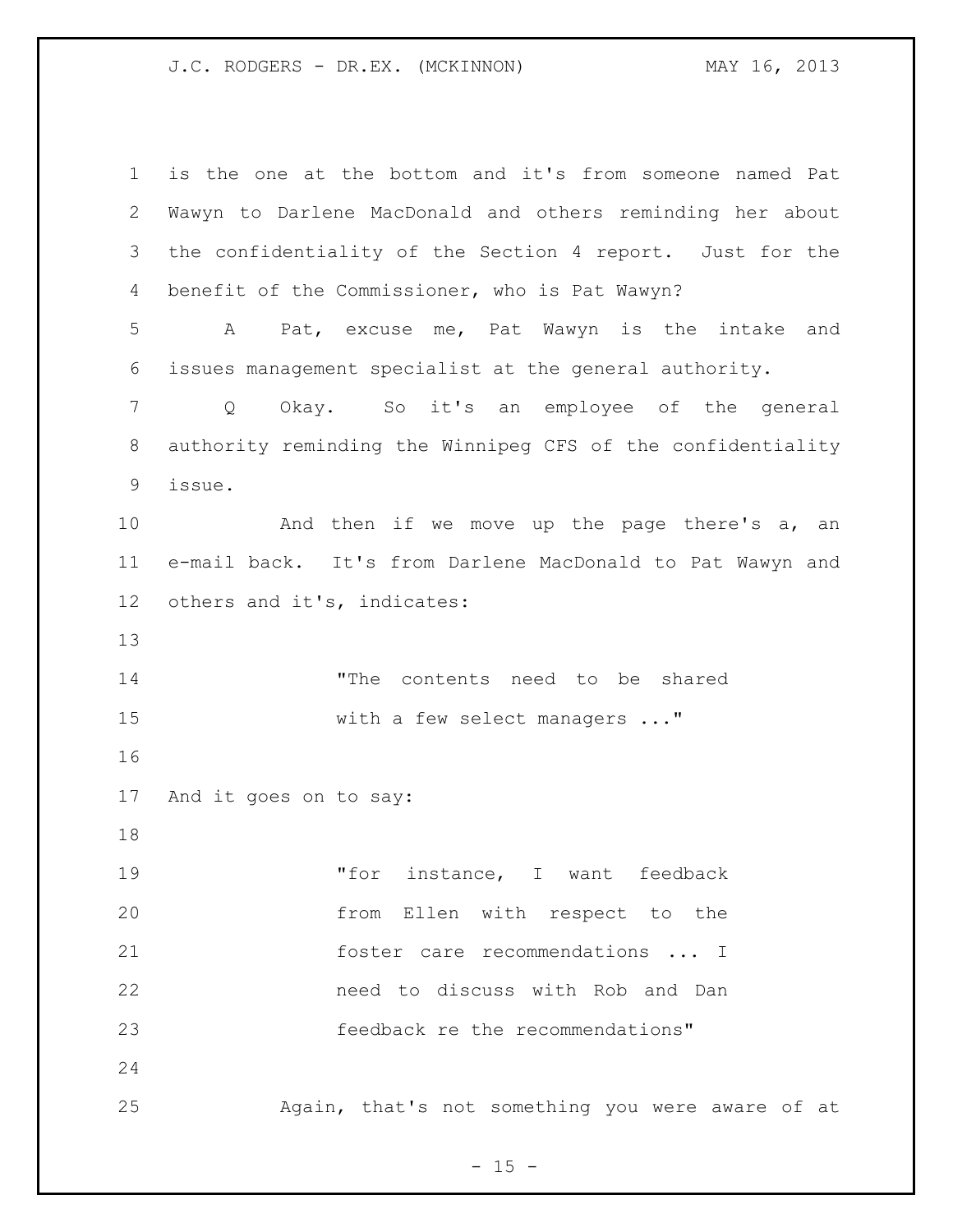the time, but you've been made aware of through these proceedings, correct? A Of this e-mail, you're referring to? Q Yes. A Yes. Q And then the third in that string of e-mails is from Dennis Schellenberg who spoke yesterday or testified yesterday: "Please ensure you get Jay's written consent to share with 12 specific people. Dennis" A Yes. Q You see that? A I do. Q And the Jay being referred to is obviously you? A It is, although I noticed he didn't remember I was director at the time, but ... MR. MCKINNON: Now, if we could turn to tab 4, Mr. Commissioner. This is a -- and for the record, Madam Clerk, it's page 18039. 

 $- 16 -$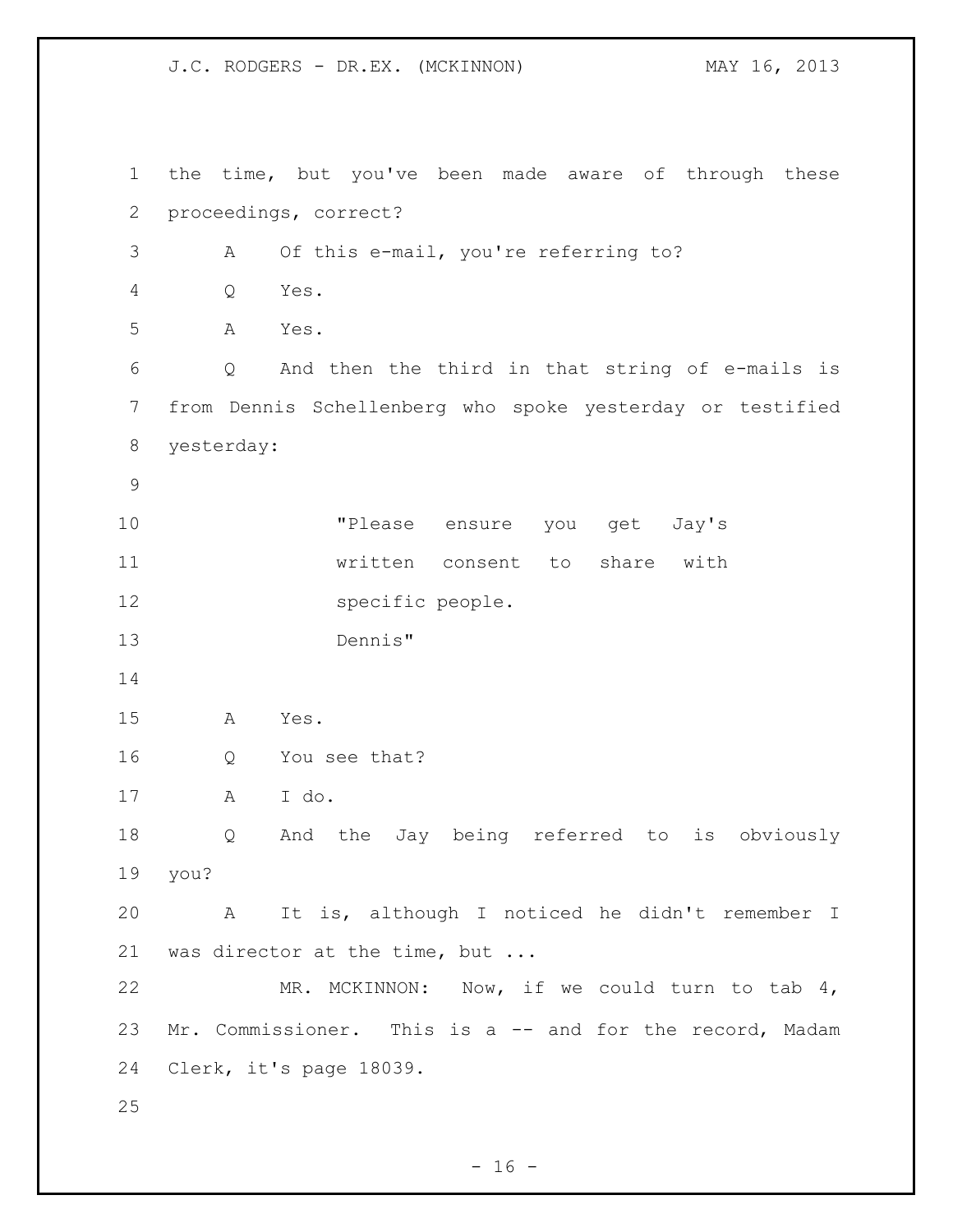BY MR. MCKINNON:

| 2              | This is a letter that we've seen before today.<br>Q         |
|----------------|-------------------------------------------------------------|
| 3              | This is the same letter which was at tab 2 but it's a       |
| 4              | different copy or a different version of that letter, and   |
| 5              | you'll see it was on another file. And there's<br>a         |
| 6              | handwritten note at the bottom of that page saying:         |
| $\overline{7}$ |                                                             |
| 8              | "permission to produce 3 copies"                            |
| 9              |                                                             |
| 10             | And there's a signature. Can you tell us whose signature    |
| 11             | that is?                                                    |
| 12             | That is my signature.<br>A                                  |
| 13             | And do you have any recollection as<br>Q<br>to the          |
| 14             | circumstances around your authorizing the permission to     |
| 15             | produce three copies?                                       |
| 16             | My recollection of this is very vague. My only<br>A         |
| 17             | recollection is that this occurred at a meeting between     |
| 18             | myself and Ms. MacDonald where she made the request for     |
| 19             | permission to produce three copies. And because there was   |
| 20             | some urgency to respond to the recommendations in a timely  |
| 21             | way, I made a decision to authorize release right there.    |
| 22             | That's why you see it done this way with my signature.      |
| 23             | Do you have any other, do you have a recollection<br>Q      |
| 24             | of being asked to share the Section 4 report or the Section |
| 25             | 10 report any further than would be indicated by this note? |

- 17 -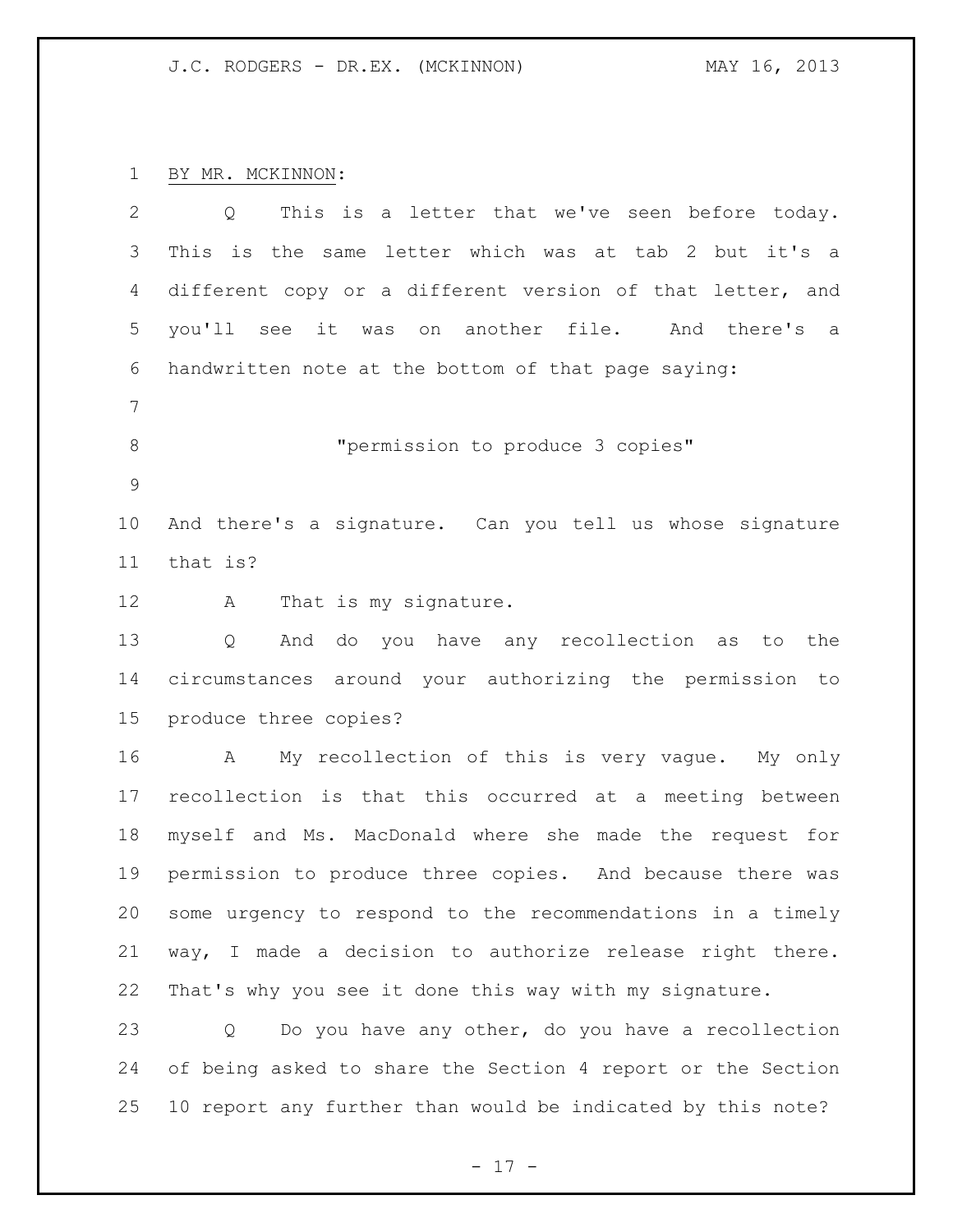1 A No. MR. MCKINNON: Those are my questions, Mr. Commissioner. THE COMMISSIONER: All right. Mr. Olson? MR. OLSON: Morning, Mr. Rodgers. THE WITNESS: Good morning. MR. OLSON: Can you put page 18031 on the monitor, please. CROSS-EXAMINATION BY MR. OLSON: Q This is a letter with respect to the Section 4 report. In this letter that you were read with Mr. McKinnon, it indicates that permission would be required to share the report generally and the permission would be required from yourself; is that right? A Yes. Q And it says there's an exception, and it says: 19 T... a copy of the CME's report may be shared with staff of the Winnipeg, Rural and Northern Child 22 and Family Services ..." A I'm sorry, you refer to this as a Section 4. This is a Section 10.

- 18 -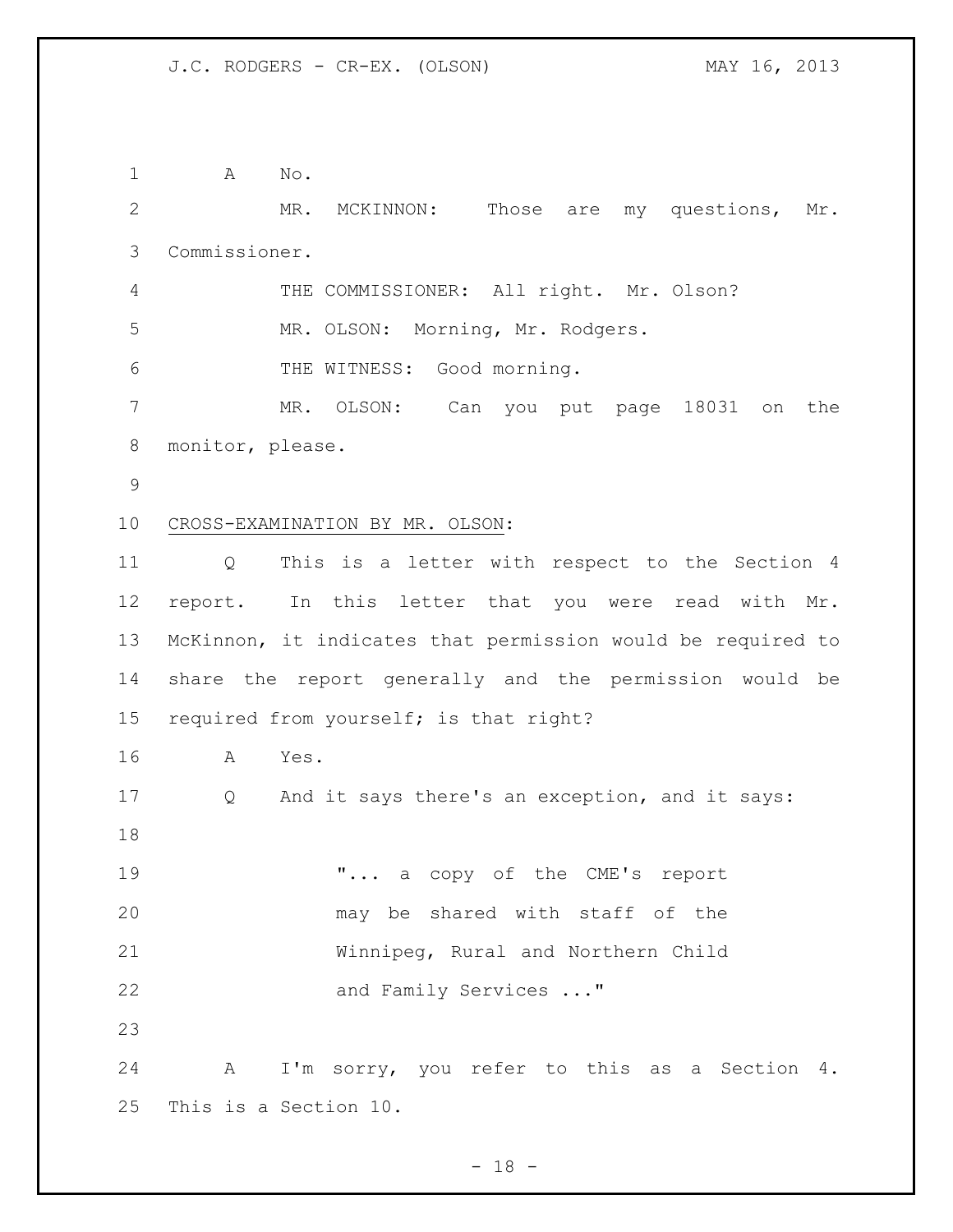Q I'm sorry, the Section 10 report. Permission -- sorry, permission -- sorry: "... copy of the CME's report may be shared with staff of the Winnipeg, Rural and Northern Child and Family Services (Winnipeg **8 19 regional** office) ... who are directly involved with the matter 10 for purposes of reviewing the 11 recommendations in the ..." You can scroll down a bit.  $\ldots$  "... in the CME's report." To me that suggests that those staff involved, clearly explicitly says the staff involved in the matter can be shown the report. Is that your understanding? A Yes. Q Okay. And do you understand why that would be included in this letter, why that phraseology? A It would be included in the letter from the perspective of the director primarily to assist the agency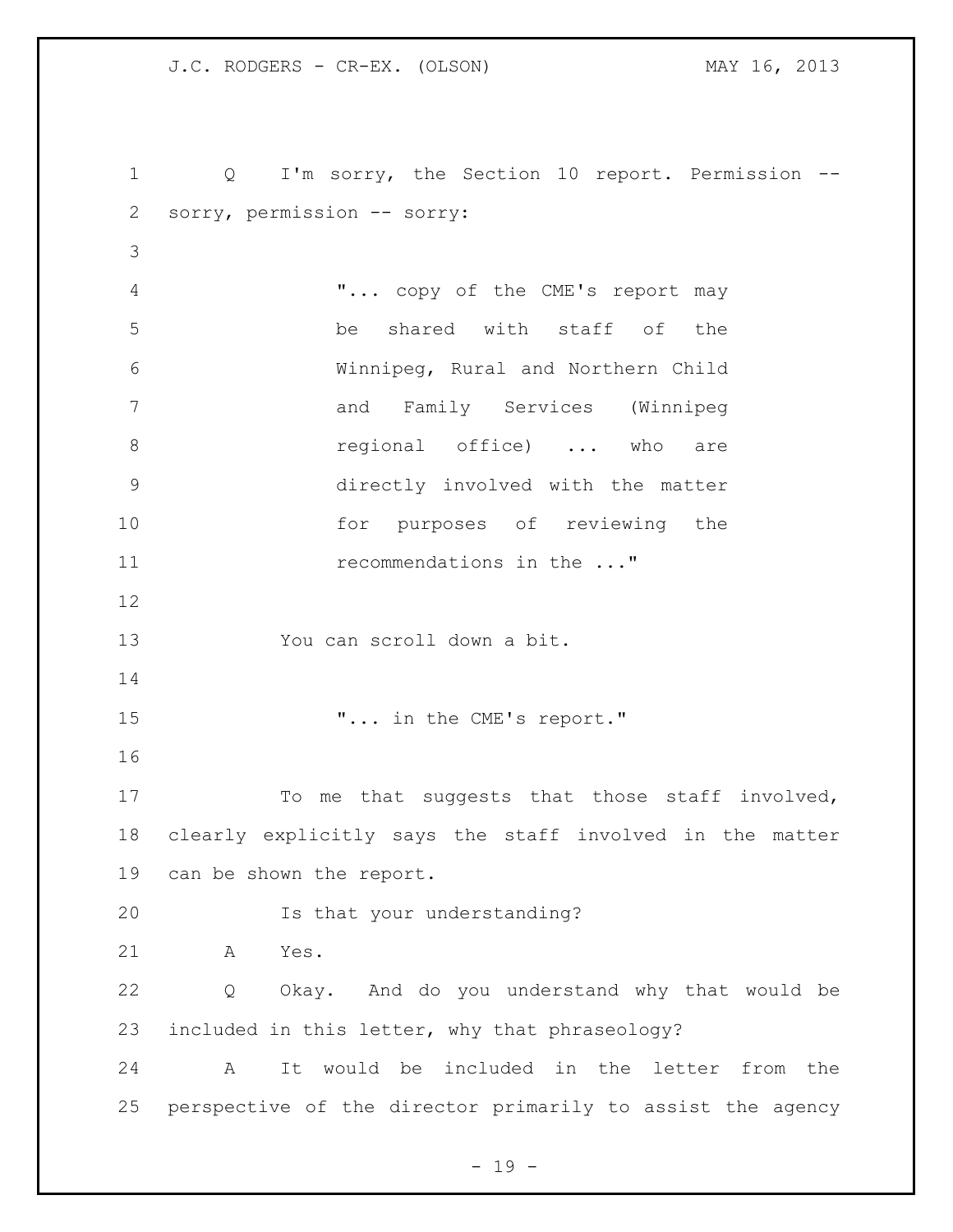J.C. RODGERS - CR-EX. (OLSON) MAY 16, 2013

 in preparing the recommendations that are required in their response to the report.

 Q We heard from Mr. Schellenberg yesterday that part of the reason for this sort of language was so that those involved would be able to learn from what recommendations were made in the report and what, what actually happened or what was recorded, what the findings were, that sort of thing. Do you agree with that?

A Yes.

 Q Would you have expected the report to be shared with those staff involved?

 A That was a decision that we left to agency directors. The letter doesn't set out any expectations on that.

 Q Would you have expected Ms. MacDonald to share the report with her staff?

17 A That was a decision that I left to her.

 Q Did you have any discussion with her about that? A No.

 Q Okay. And you, and you didn't -- I'm not sure if you answered the question whether you had an expectation that she would or would not share the report?

A I, I did not set out an expectation for her.

Q Not one way or the other?

A Not one way or the other.

 $- 20 -$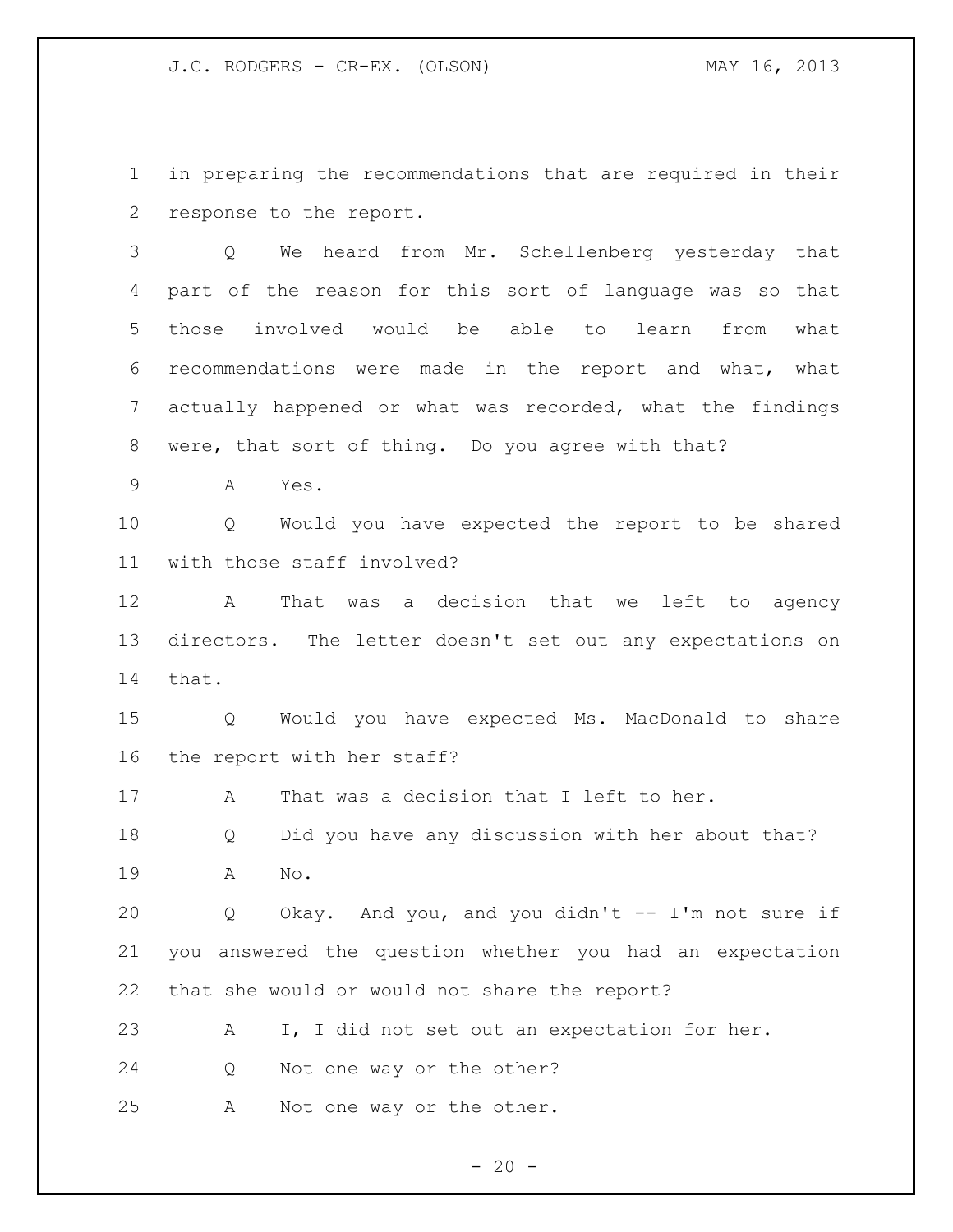Q Okay.

 A As, as I testified earlier, we do have that expectation now.

 Q Okay. You know that the report wasn't shared with the staff involved?

A Yes.

 Q Okay. In your personal view it ought to have been shared with the staff involved?

 A In my personal view. In hindsight, given the practice that we have today that we believe to be the ideal learning opportunity, I think, as I testified in phase one, I'm not sure -- in fact, I don't agree that entire report should be shared with all staff who were involved. I believe there's an opportunity for learning and that does depend on the content of the report and what the findings are for contents to be shared with specific staff who were involved in the activities that are referenced in those contents. So I would say my personal view is, today, yes.

Q Okay. Thank you.

 THE COMMISSIONER: You're answering yes to what question?

 THE WITNESS: In my personal opinion is it 23 valuable to share the contents of the report with staff, I would say yes.

25 THE COMMISSIONER: Give me that again.

- 21 -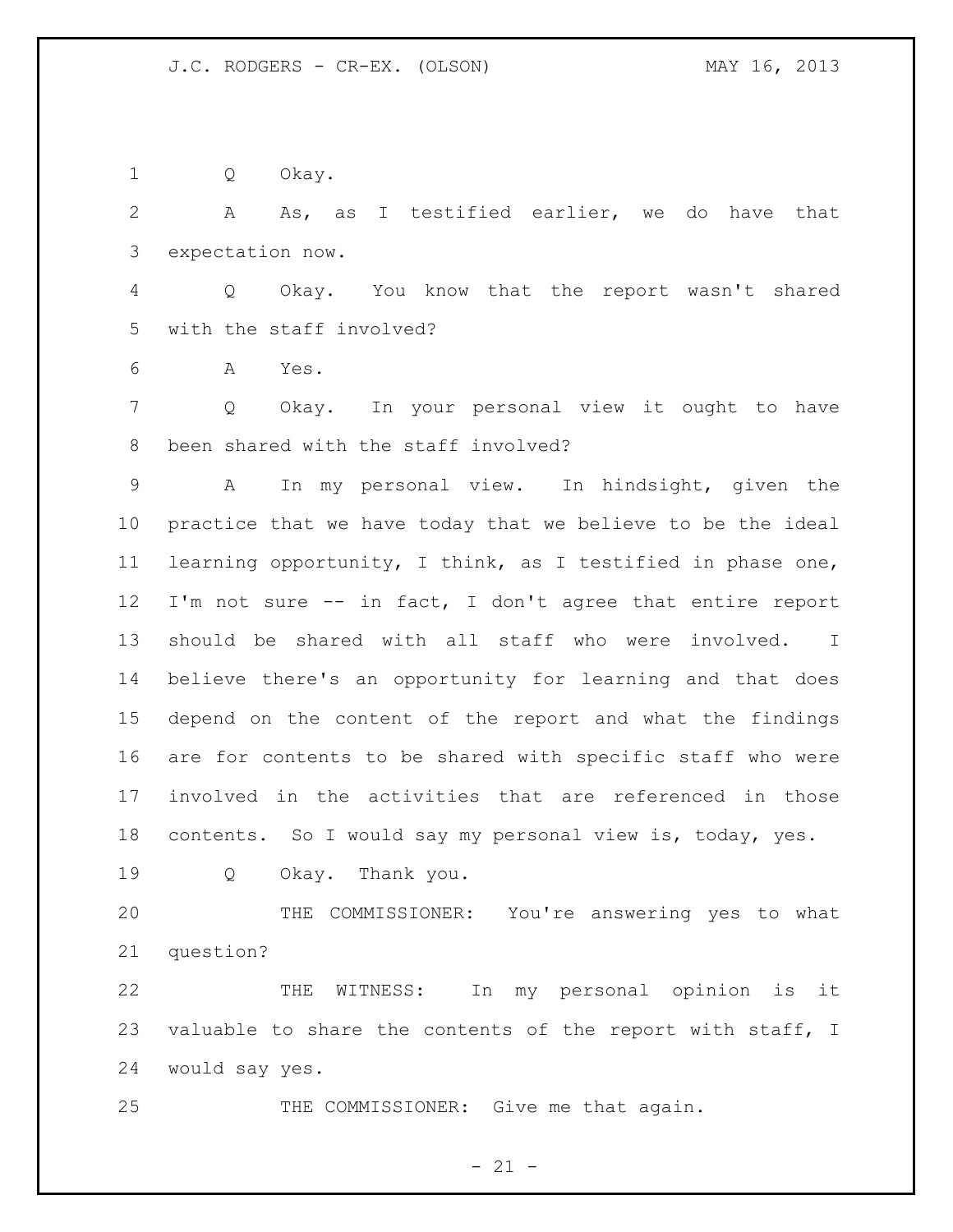THE WITNESS: I was asked if I thought there was value in sharing --

THE COMMISSIONER: Value.

 THE WITNESS: -- the contents of the report with staff for purposes of learning, and that's the practice we have in place today.

BY MR. OLSON:

 Q The staff involved in the circumstances that led to the report at the time wouldn't have been aware of what the report commented on till they were actually shown a copy of the report in -- with respect to their involvement in this inquiry?

14 A The detailed contents, no. Probably would have been aware of the recommendations because the agency was preparing responses to recommendations in, as were much of the system because of all of the recommendations that came in on all the reports. So there may have been some general familiarity with the recommendations.

 Q Okay. Think you said that the Section 4 report, the language was more restrictive than the Section 10 report, in terms of sharing?

A Yes.

 Q And that's because there were more specific findings, particularly with respect to individuals, in

 $- 22 -$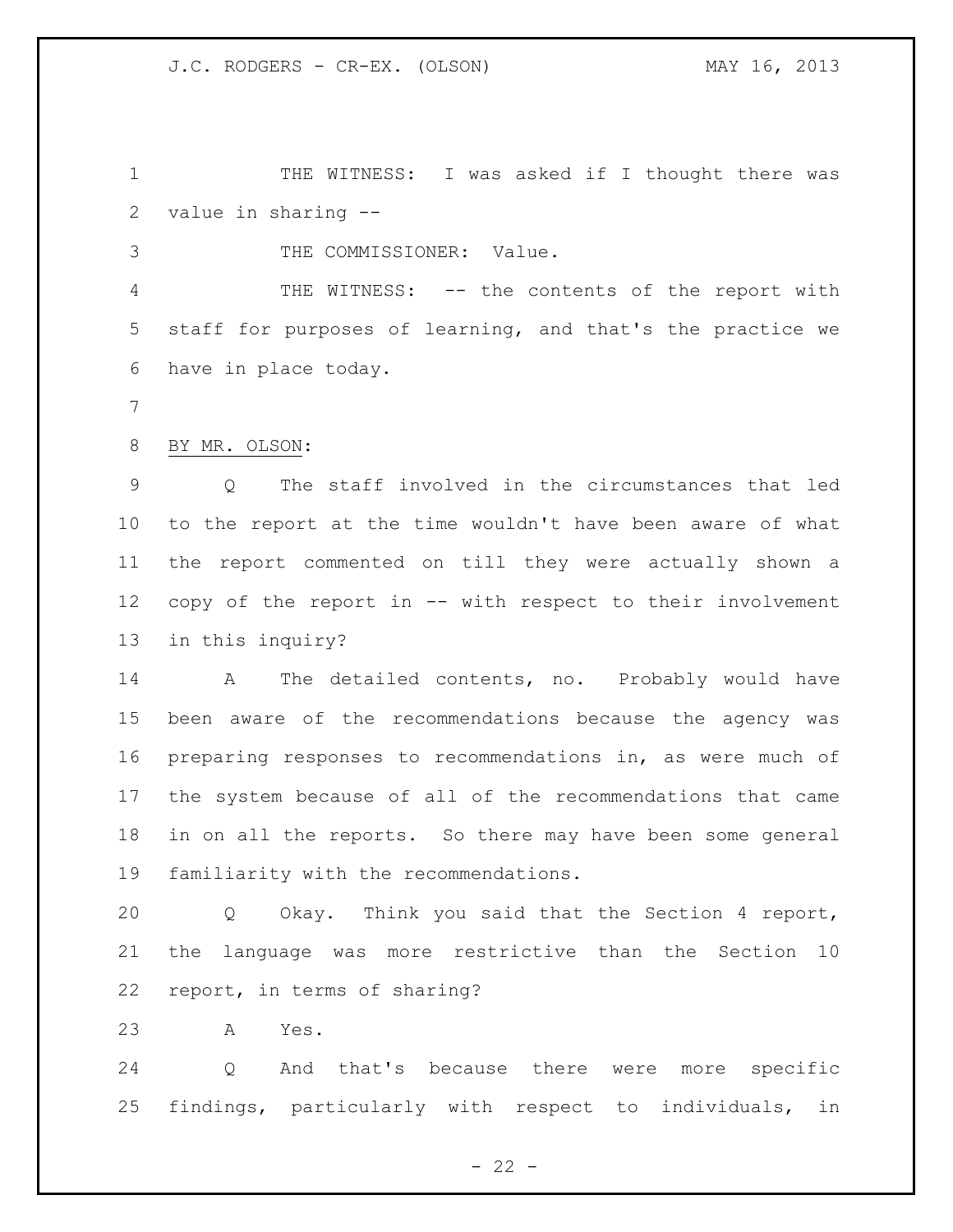comments with respect to individuals?

 A No. It was not, not in relation to findings. It was because there was information there that was directly from interviews with staff and on occasion there were direct quotes from staff that were cited in Mr. Koster's report.

 Q And I just want to understand why, in your view, there, that would be more problematic in terms of sharing it with the staff involved? Just not quite sure I follow the reasoning behind that.

 A Two, two reasons. One, in those interviews you've got staff commenting about the work of others, sharing their personal view on that, workers talking about supervisors, et cetera. And secondly, again, because of the direct quotes and the detail of those summaries, we were concerned that the people who were interviewed had an expectation of privacy that there would not be quoted in the report and therefore we were, wanted to be more careful about who that report was distributed to because of that.

 Q Would there be some value, though, to having the staff involved, know what others were -- what others were saying or what they were commenting on to get a sense of what happened and how things might be fixed, or how to improve what they may have done or, or not done?

A Generally, yes.

 $- 23 -$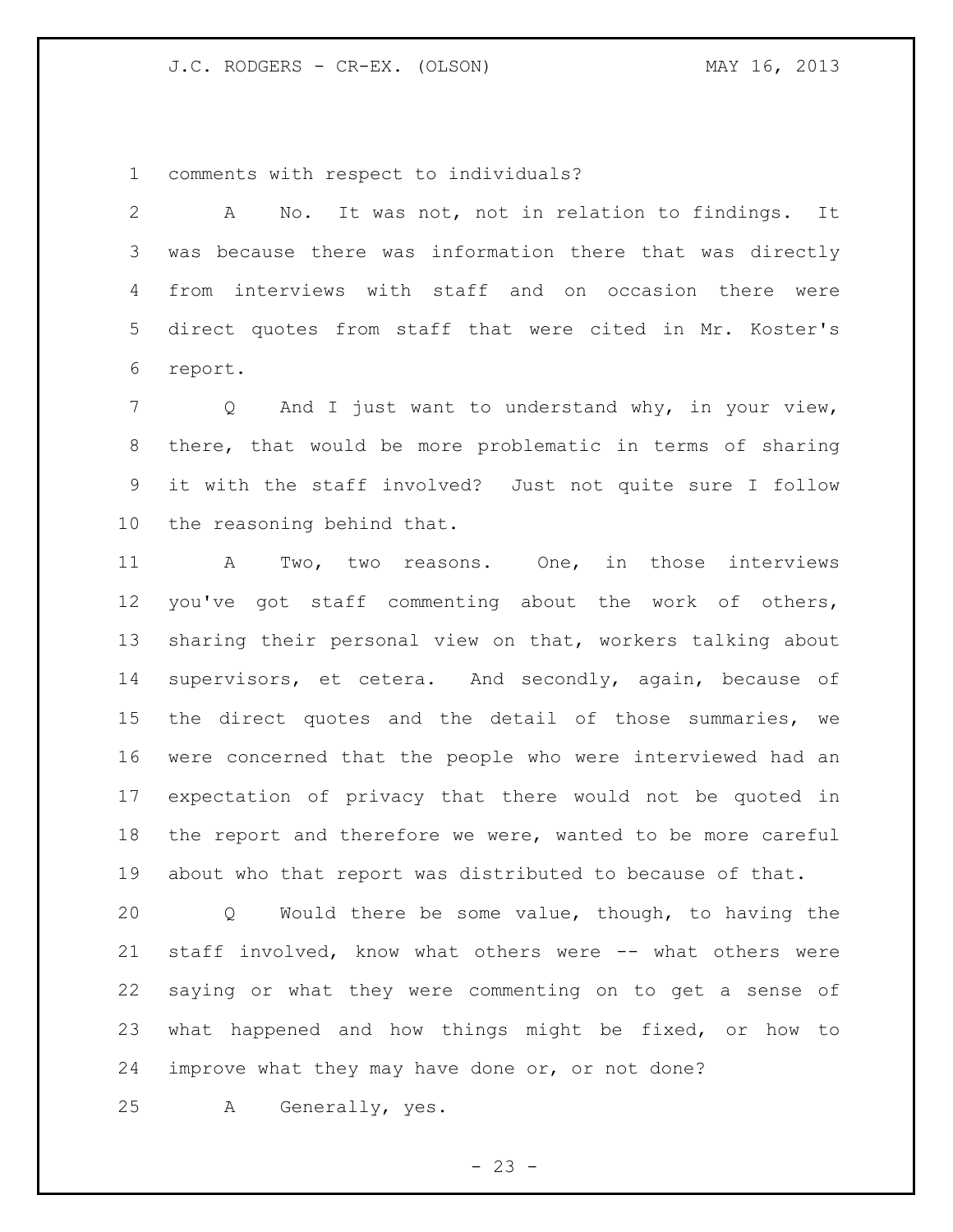Q Or to make sure that things were being interviewed to them were accurate? A Sorry? Q Or to ensure that things that were being said or attributed to them were accurate? A Yes, for sure. For sure that -- now, I don't know if Mr. Koster did that, but whenever you do research or work like this, that would be something that should be done to ensure that the staff verify that what you're putting in the report is accurate from those interviews. Q Okay. A I can't recall if Mr. Koster did that or not. Q With respect to the issue of whether, whether or not Ms. MacDonald asked for permission to share any of the reports, firstly, would she have needed permission to share the Section 4 report -- A Yes. Q -- your permission? Yes? A Yes. Q And you said the only permission you can recall giving was what's indicated on the letter at page number 18039 -- A Yes. Q -- your notation? A Yes.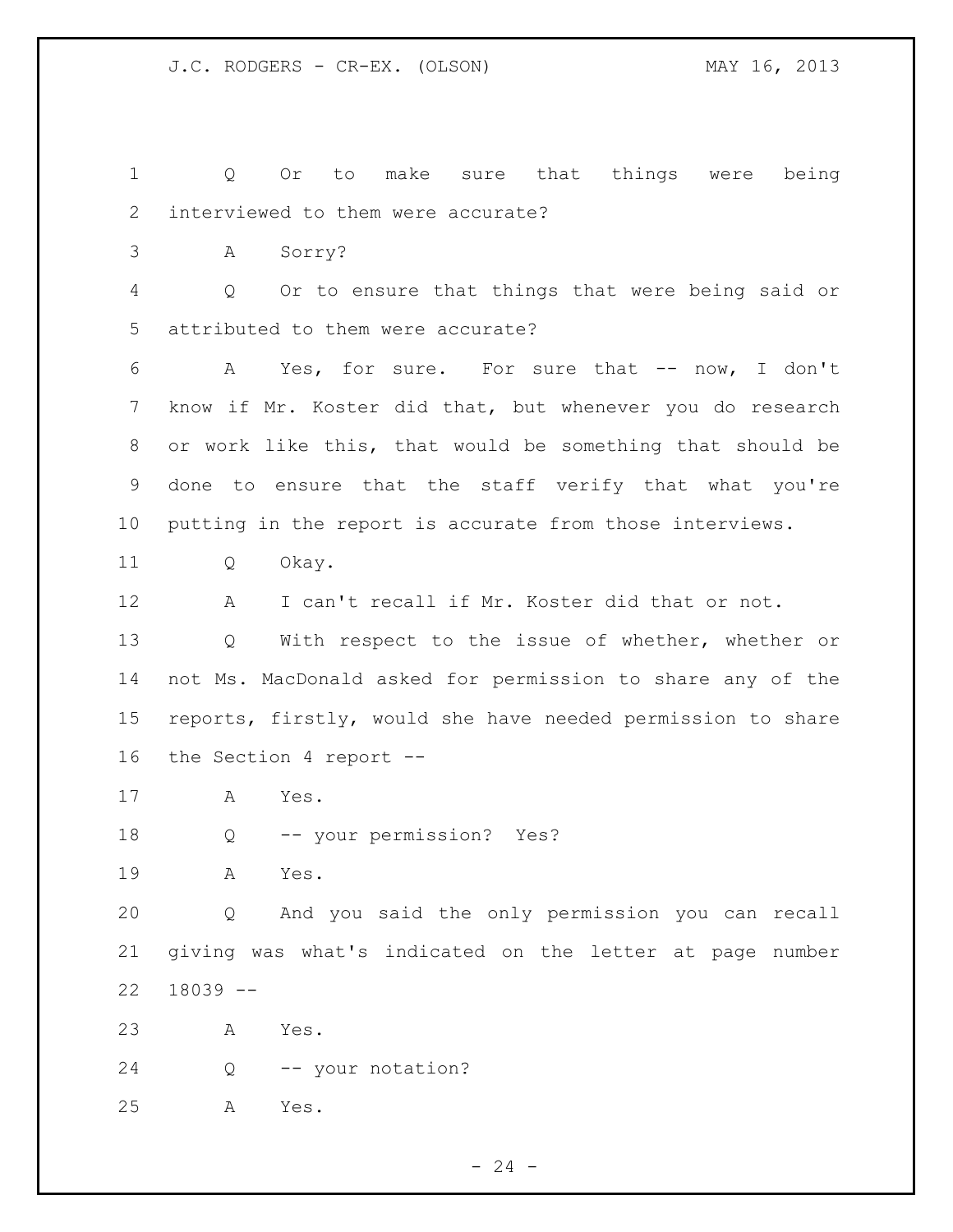Q Okay. So no, no permission that you can recall for her -- for her asking to share with staff members involved? A Not that I can recall. Q Okay. Then with -- THE COMMISSIONER: Wait a minute. You said -- are you talking about the approval that this witness gave to, on, on the letter? MR. OLSON: Yes, let's just pull that up so it's clear. 18039, if you scroll down to the bottom of the page. 12 THE COMMISSIONER: Yes. BY MR. OLSON: Q The -- where it says, in handwriting, permission to produce three copies. And if you scroll down a little bit further there's your signature? 18 THE COMMISSIONER: And, and then you asked would MacDonald need permission to share the Section 4 report, and the answer was yes? 21 THE WITNESS: Yes. THE COMMISSIONER: And you gave the permission? 23 THE WITNESS: Yes. 24 THE COMMISSIONER: For three copies? 25 THE WITNESS: That's correct.

 $- 25 -$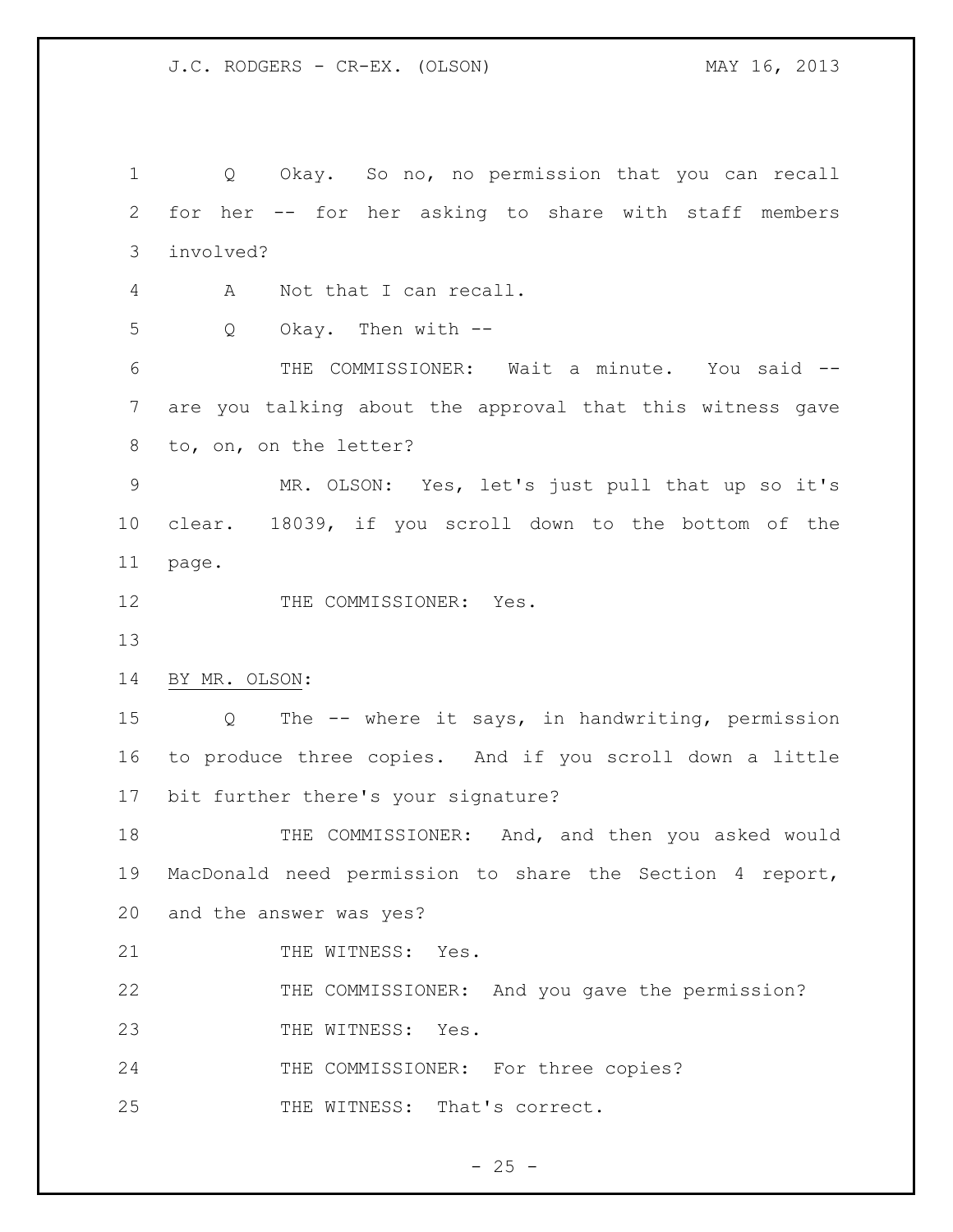```
1 THE COMMISSIONER: And then what did you say
2 beyond that?
3
4 BY MR. OLSON:
5 Q And that was, well, that was three specific 
6 copies to the three individuals she had indicated she 
7 wanted to share the report with --
8 A Yes.
9 Q -- previously?
10 A Yes, I assume so.
11 Q That was in the e-mail that you reviewed with Mr. 
12 McKinnon?
13 A Yes.
14 Q Okay.
15 THE COMMISSIONER: In the e-mail?
16 MR. OLSON: The e-mail is located ...
17 THE COMMISSIONER: Well, permission is on the
18 letter.
19 MR. OLSON: The permission is on the letter.
20
21 BY MR. OLSON:
22 Q And you recollection was that the permission was 
23 being, it was -- there was some urgency to the request for 
24 sharing you said, I think?
25 A Yes.
```
- 26 -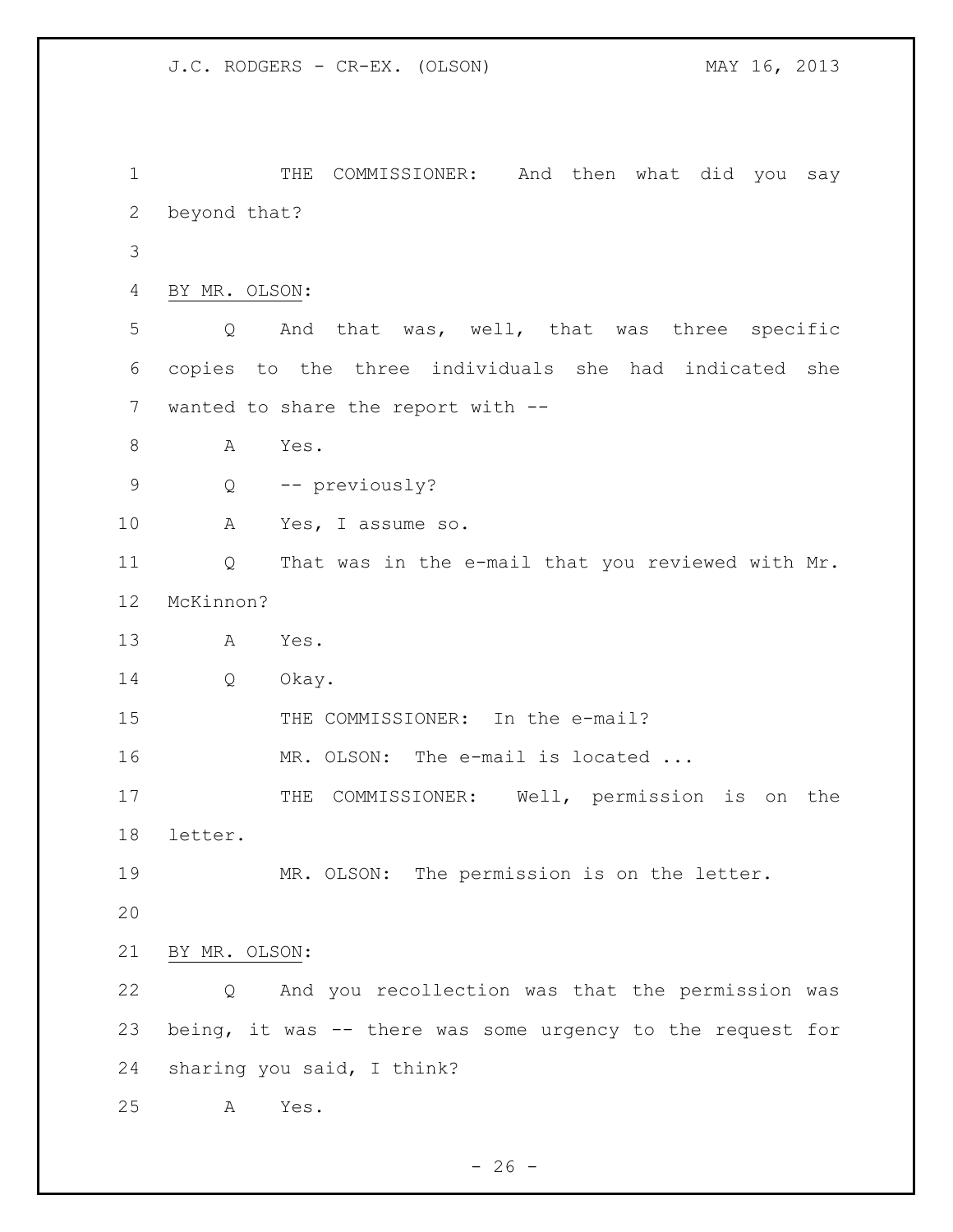THE COMMISSIONER: Was the request to do this sharing in the e-mail? MR. OLSON: The e-mail, it's the e-mail that's at tab 3. THE COMMISSIONER: Yes. MR. OLSON: Which is page 18041. THE COMMISSIONER: Yes. What's that got to do with this? BY MR. OLSON: Q Are you able to explain that, what your understanding is? A The, the, the request was in an e-mail from Ms. MacDonald to Mr. Schellenberg. Mr. Schellenberg rightly indicated that he didn't have the authority to give permission, that had to come from the executive director. THE COMMISSIONER: So MacDonald requested permission in e-mail to Schellenberg. 19 THE WITNESS: That's correct. THE COMMISSIONER: And Schellenberg made the request to you? THE WITNESS: No. Mr. Schellenberg wrote back to Ms. MacDonald indicating that she needed my approval, which then comes through that handwritten note and signature. 25 THE COMMISSIONER: And you gave it to MacDonald?

 $- 27 -$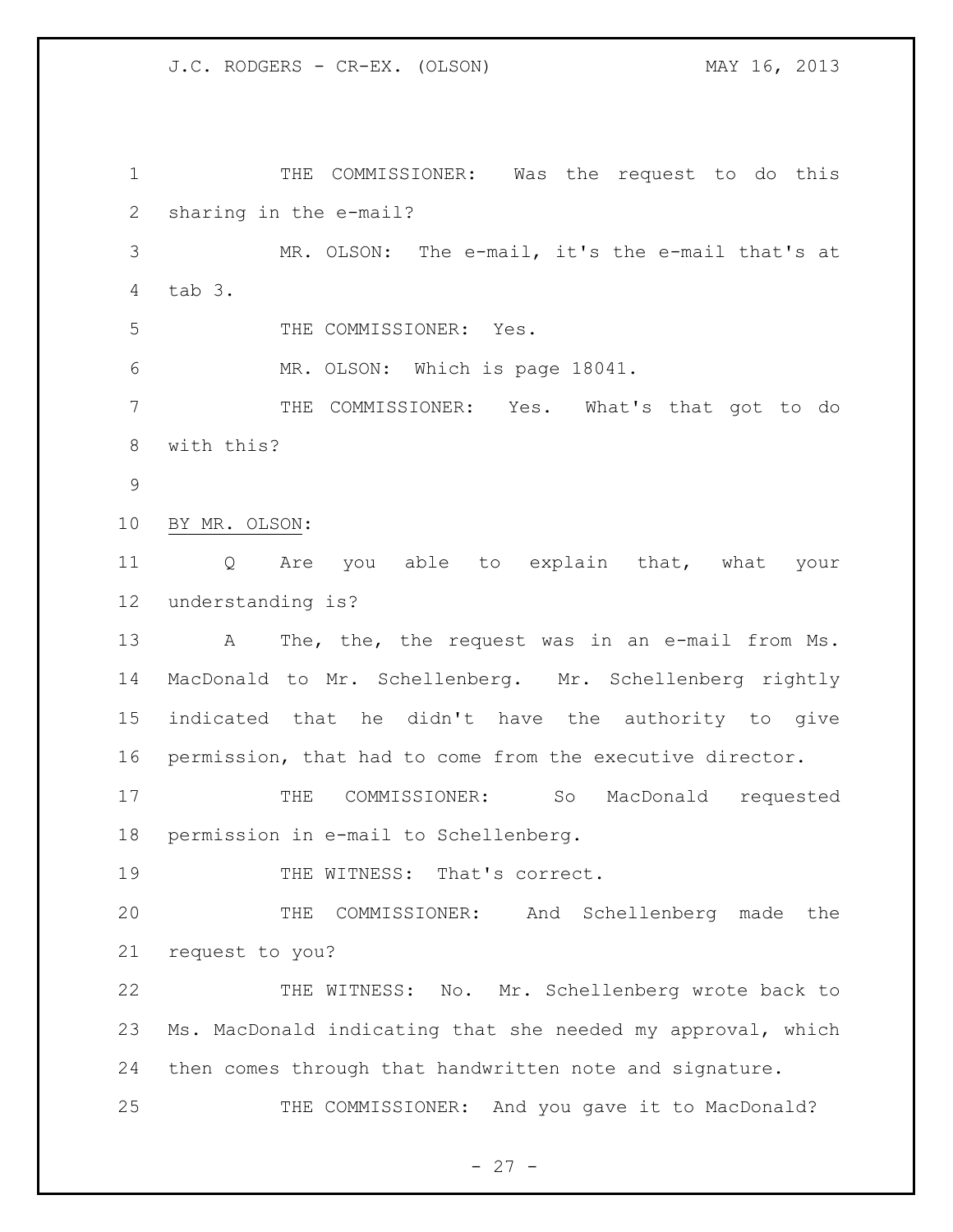J.C. RODGERS - CR-EX. (OLSON) MAY 16, 2013

1 THE WITNESS: Yes. 2 THE COMMISSIONER: Directly. THE WITNESS: Yes. BY MR. OLSON: Q As indicated on the letter at page 18039? A Yes. 8 THE COMMISSIONER: Okay. I follow now. MR. OLSON: Okay. BY MR. OLSON: Q Had Ms. MacDonald requested your permission to 13 share it with the staff involved, does that -- would you give that permission? A I would have certainly had a discussion with her about which contents and with which staff. And I probably would have consulted with the assistant deputy minister before giving permission to share it further. Q And in your view would it have been appropriate to share that report with the staff involved? You may have already answered that partly but I just want to be clear. A Yeah. Again, it would have depended on which 23 contents with which staff. If there were, you know, parameters on that and there weren't breaches of what we thought were expectations of privacy, again, for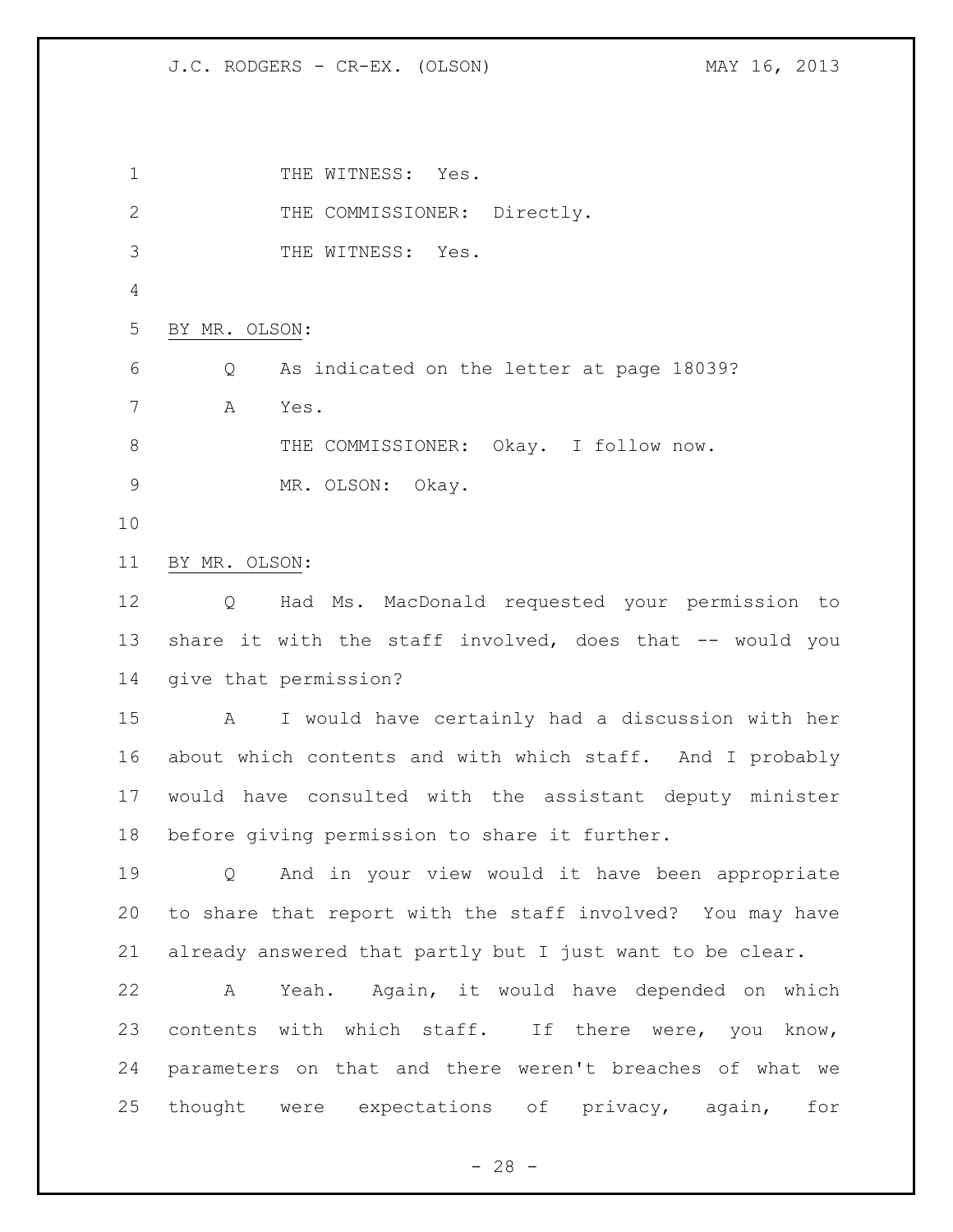J.C. RODGERS - CR-EX. (OLSON) MAY 16, 2013 J.C. RODGERS - CR-EX. (GINDIN)

 opportunities of learning, as we do today, it might have been helpful, yes.

 THE COMMISSIONER: So you knew where these three copies were going?

 THE WITNESS: From the e-mail request, Ms. MacDonald indicated the three individuals she wished to share it with.

 THE COMMISSIONER: And you were comfortable sharing it with them?

10 THE WITNESS: Yes.

11 THE COMMISSIONER: But not beyond, without consulting with the, with the deputy minister?

13 THE WITNESS: I would have asked; if there was going to be further distribution, I probably would have consulted.

 MR. OLSON: Thank you, Mr. Rodgers, those are my questions.

18 THE WITNESS: You're welcome.

THE COMMISSIONER: Thank you, Mr. Olson.

Mr. Gindin.

CROSS-EXAMINATION BY MR. GINDIN:

 Q Mr. Rodgers, I just wanted to clarify some of these letters. The Section 10 report, that's the one that you now agree should have been shared with the specific

 $-29 -$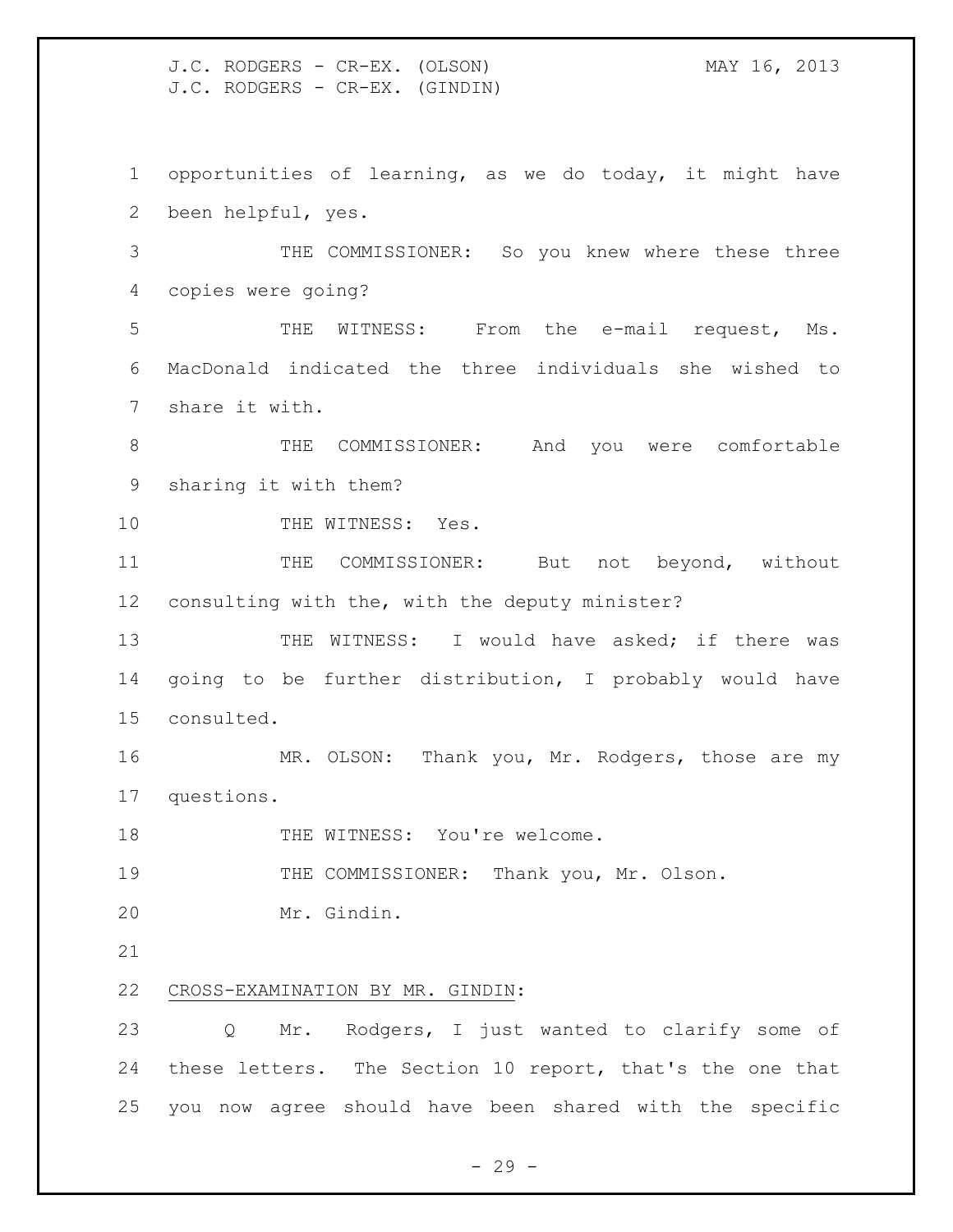J.C. RODGERS - CR-EX. (GINDIN) MAY 16, 2013

 staff involved; is that right? A Again, I believe my comments were the appropriate contents with the appropriate staff. Q And that's because that's a learning process for them and would have been nice to have at that time? A That's how we approach it today, yes. Q Pardon me. I meant the Section 10 report that we're talking about right now. You -- A Yes. 10 Q -- understand that? A Yes. Q Yeah. And you now agree that that would have been something they could learn from -- A Yes. Q -- and, and perhaps they should have seen that? A Yes. Q Now, what I'm wondering is why you're restricting that to the specific staff that was involved. Wouldn't other staff also learn something from having seen a report like that? A I -- and again, I've seen many of these reports and I won't disagree with you on that. But often the reports are about cases that involve multiple staff and you got comments and findings about the work of those staff that I'm not sure it is, is appropriate to be shared with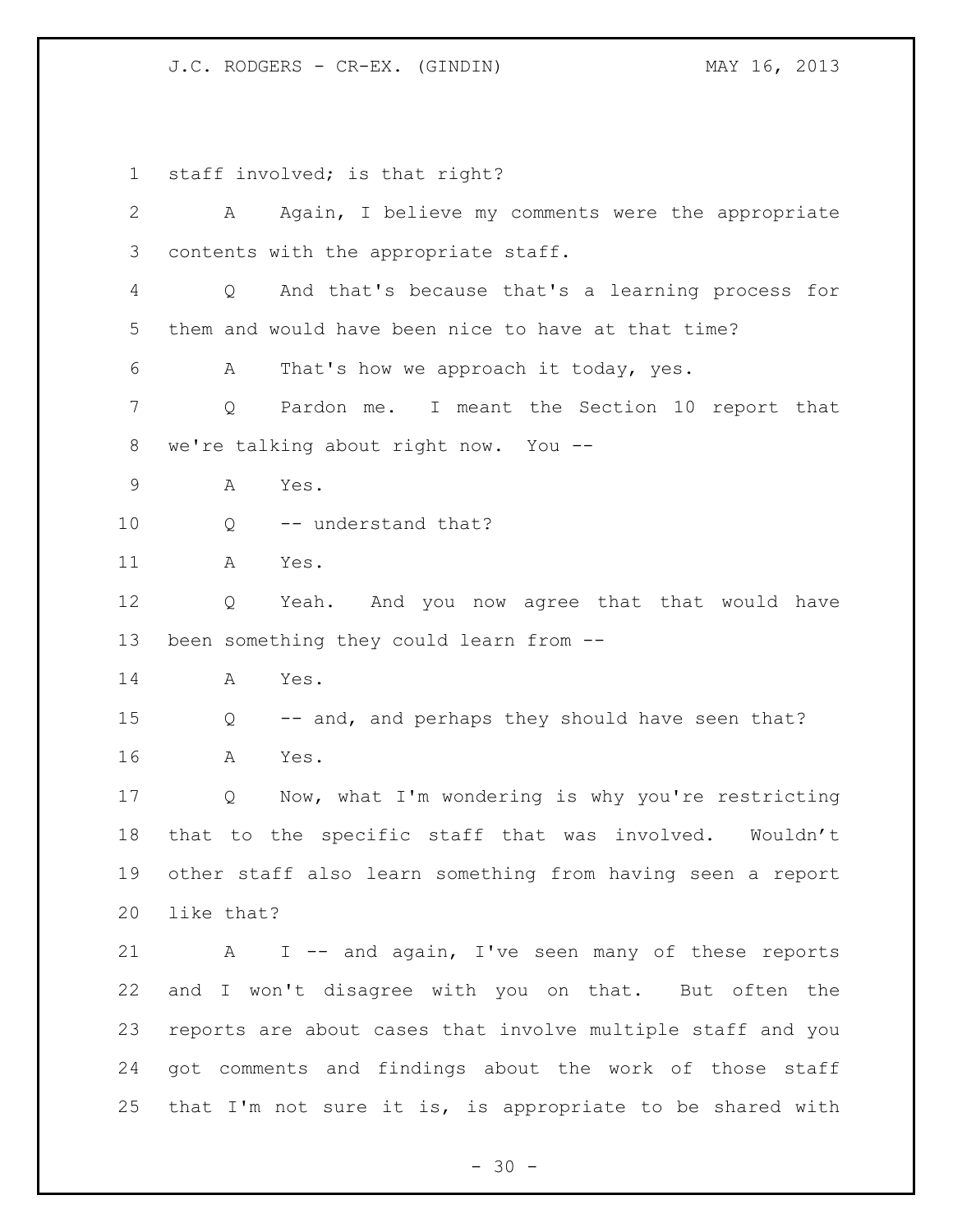J.C. RODGERS - CR-EX. (GINDIN) MAY 16, 2013

 colleagues all the time; and sometimes the, the wording in there is, in my view, not something that would be shared from one staff to the other about each other's work. So to me it depends on the contents of the report. I've also seen reports where I would say the entire contents, there's no issue with sharing them with staff. But I, I think there needs to be some attention paid to judgments that are in there about when there's multiple staff involved on a case. Q Are you concerned about the personal feelings of, of certain staff members based on what others might have said? Is that what's ... A I, I don't think there's any problem in sitting down and sharing findings of reports without getting into a comparison of the work that was done by particular individuals. Q Staff, of course, works as a team, correct? A Yes. Q A team effort? A Yes. Q And they have to all get along? It helps? A They don't have to. Q But it helps if they do? A Yes. Q And you're wondering whether they can handle

 $- 31 -$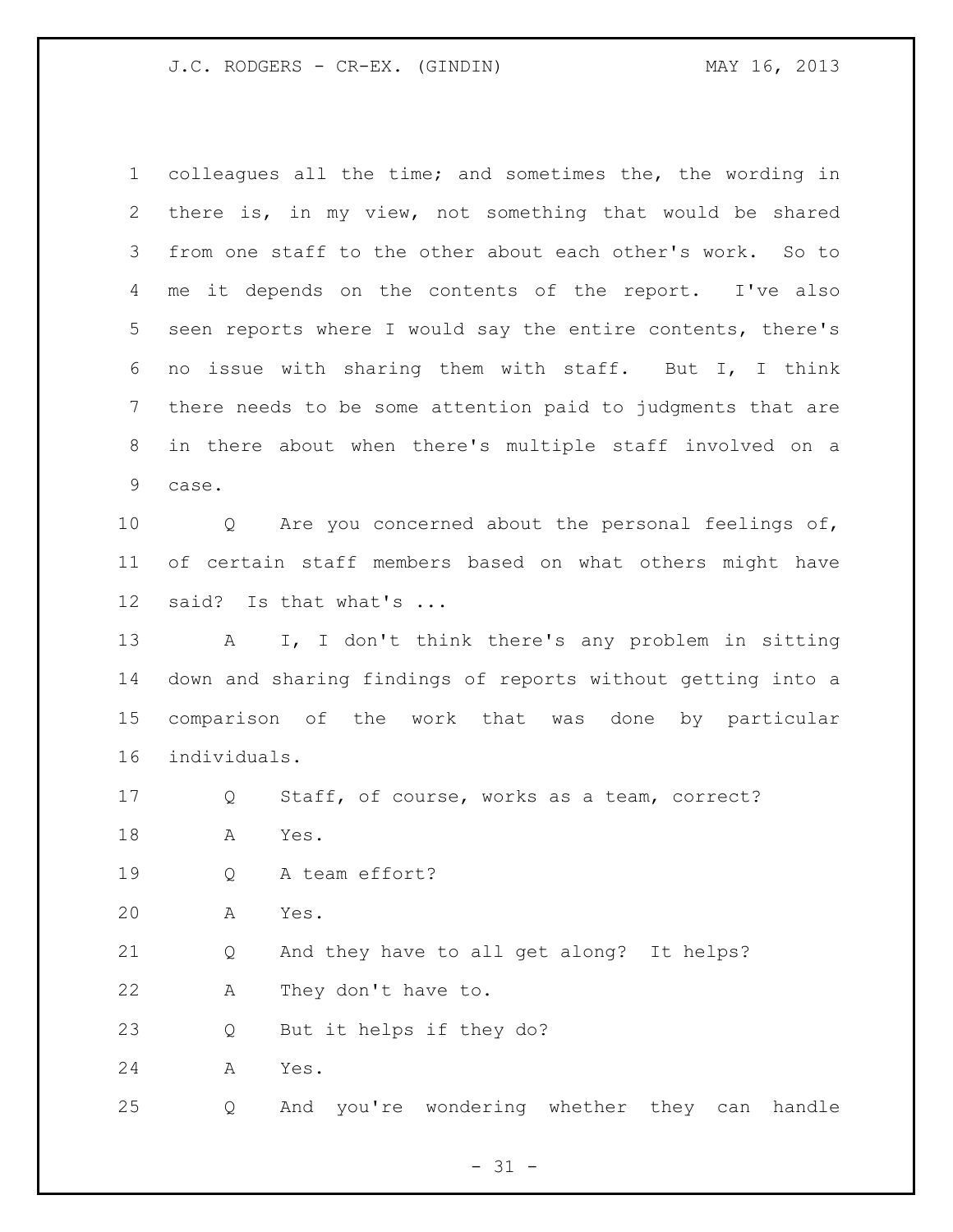J.C. RODGERS - CR-EX. (GINDIN) MAY 16, 2013

reading a report that where some may criticize others?

 A And I'll go back to my previous point. Sometimes I've seen reports like that where that would be a concern 4 based on the, some of the judgments that are there in those reports.

 Q And you're saying that that's more important than the ultimate advantage of making children more safe because social workers now know what they may have done wrong sooner?

10 A No, I'm not saying that.

 Q Okay. Moving on to the other report, the Section 4 report, which your letter gives permission but in a more restrictive way, right?

A Yes.

 Q Reasons you gave for, for that extra restriction was because people are giving private opinions of other people's work --

A No.

 Q -- and you're concerned about that in some way? A Well, that. But again, because the report is quoting individuals and summarizing information that was obtained through personal interviews.

Q Okay. Why is that?

24 A And they are, and they do have comments about others.

 $- 32 -$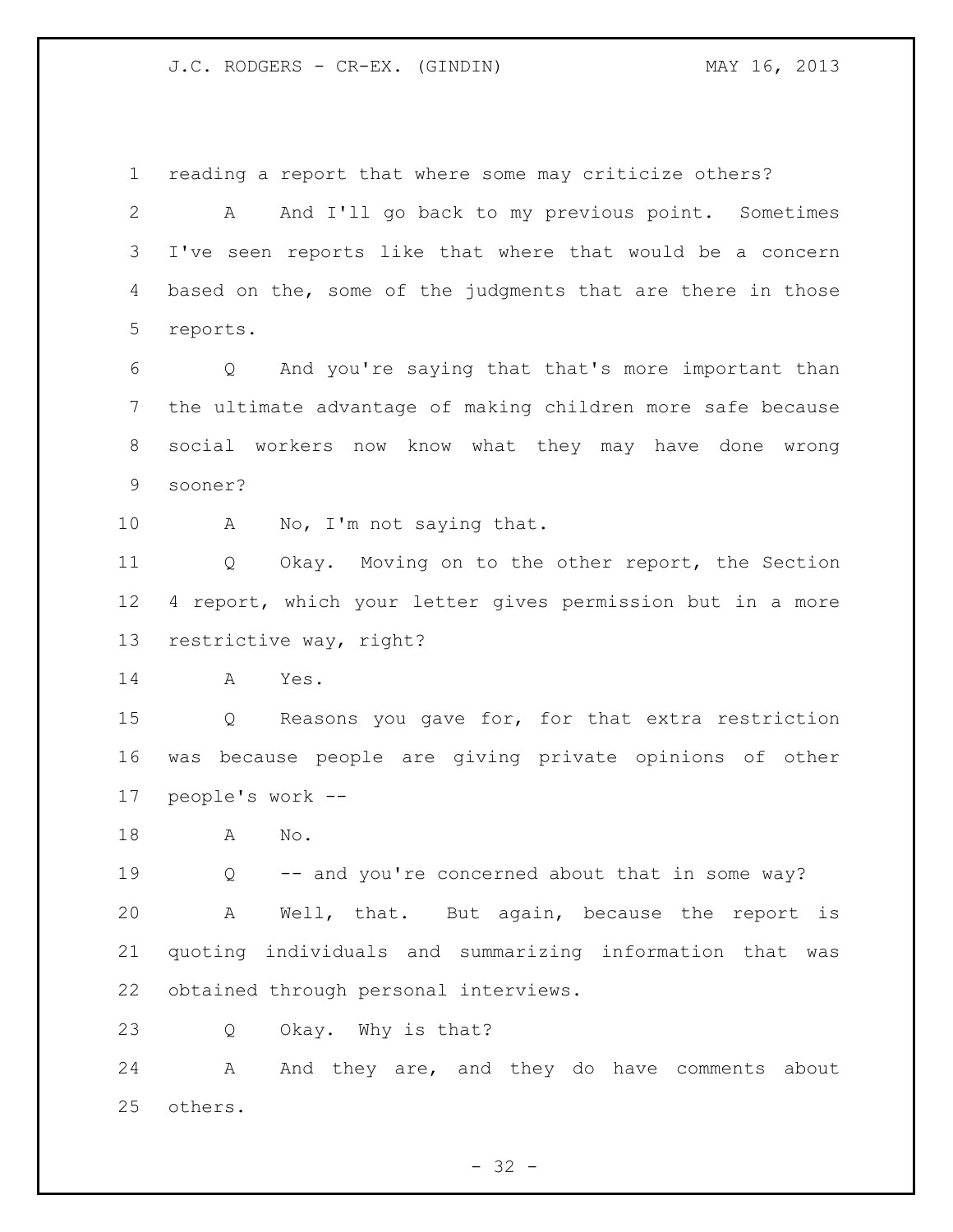1 Q And, and why is that a problem?

 A Because again, I had two concerns about that. One was the specific quotes about one person saying something about another person's work, and secondly again, because I don't believe that people were fully informed, when they were interviewed, that they may be quoted or there would be a summary of their interview in the report, so I was concerned that they had an expectation of privacy. Q Did you know whether they expected their interviews to be private or not? A That would be a standard expectation in a review like this or research like this unless you give consent. Q And you also indicated you were concerned that perhaps some of the quotes might not be accurate? A Yes. Q Well, couldn't the people involved easily straighten that out? 18 A If, if it's their quote, yes. Q Yeah. So if they became aware of it and were concerned about what someone else said about them, they could certainly sit down and ask if it was accurate and ask what they meant and have a reasonable discussion for the benefit of the system? A Sorry, I didn't follow.

Q Couldn't the people who might have been

 $- 33 -$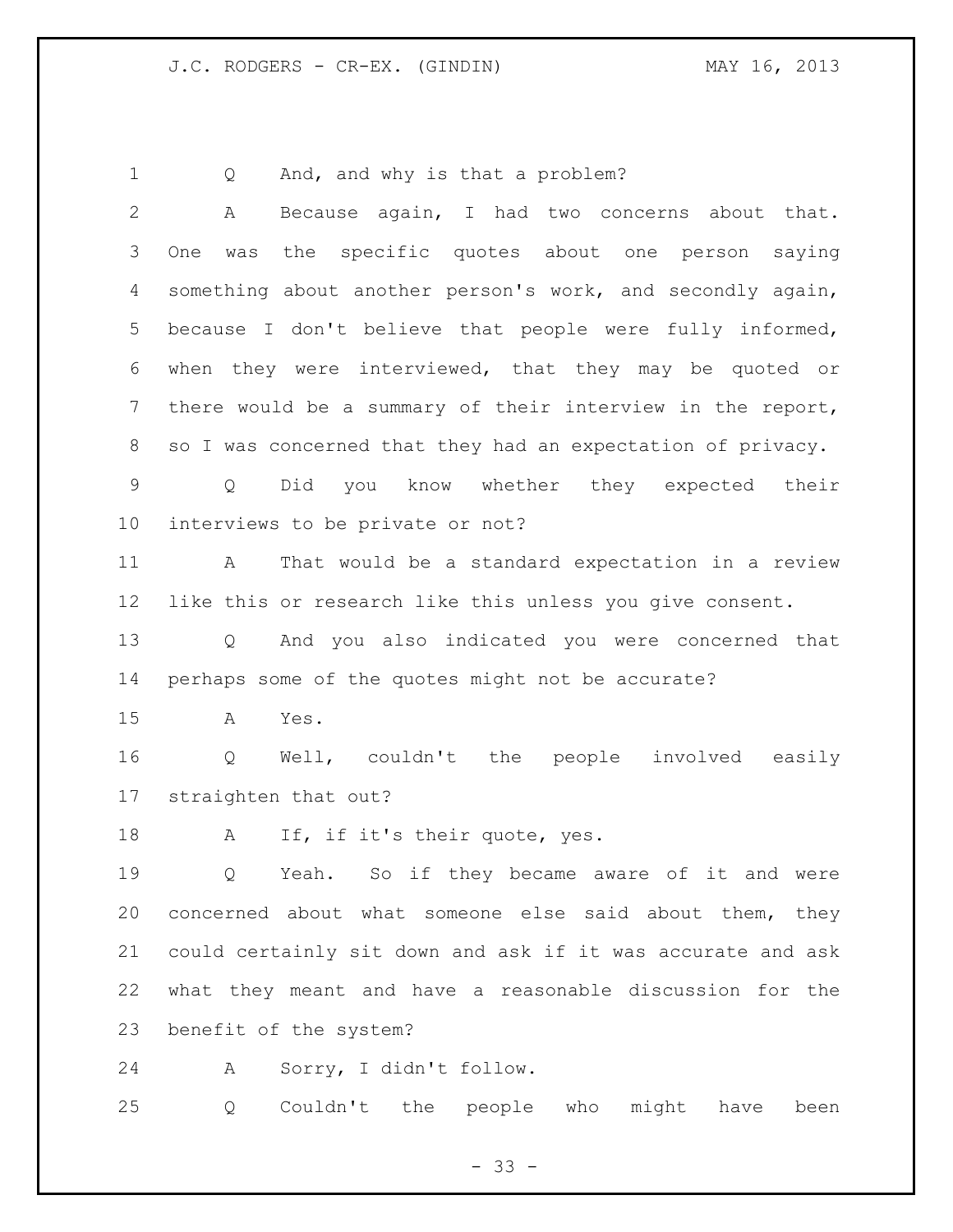J.C. RODGERS - CR-EX. (GINDIN) MAY 16, 2013

 criticized by the quotes of others simply deal with that internally with those people rather than not seeing the report at all? A Yes. Q Certainly there would be advantages to seeing it, regardless of some of these concerns that you had? A Yes. Q Now, the issue of the reports being sensitive and not being shared you say was routine? A Yes. Q Is that something, is that a policy? Is that part of the statute? Is that written, written down somewhere? A Certainly -- it would be -- you're talking about the wording in the letter? Q Yes. A Like, the confidentiality provisions are in statutes and -- Q Of course. A -- I believe Mr. McKinnon referred to the fatalities inquiry Act and it would be Section 76 the Child and Family Services Act, so there would need to be protections on that information. Q Let me be -- A The wording it --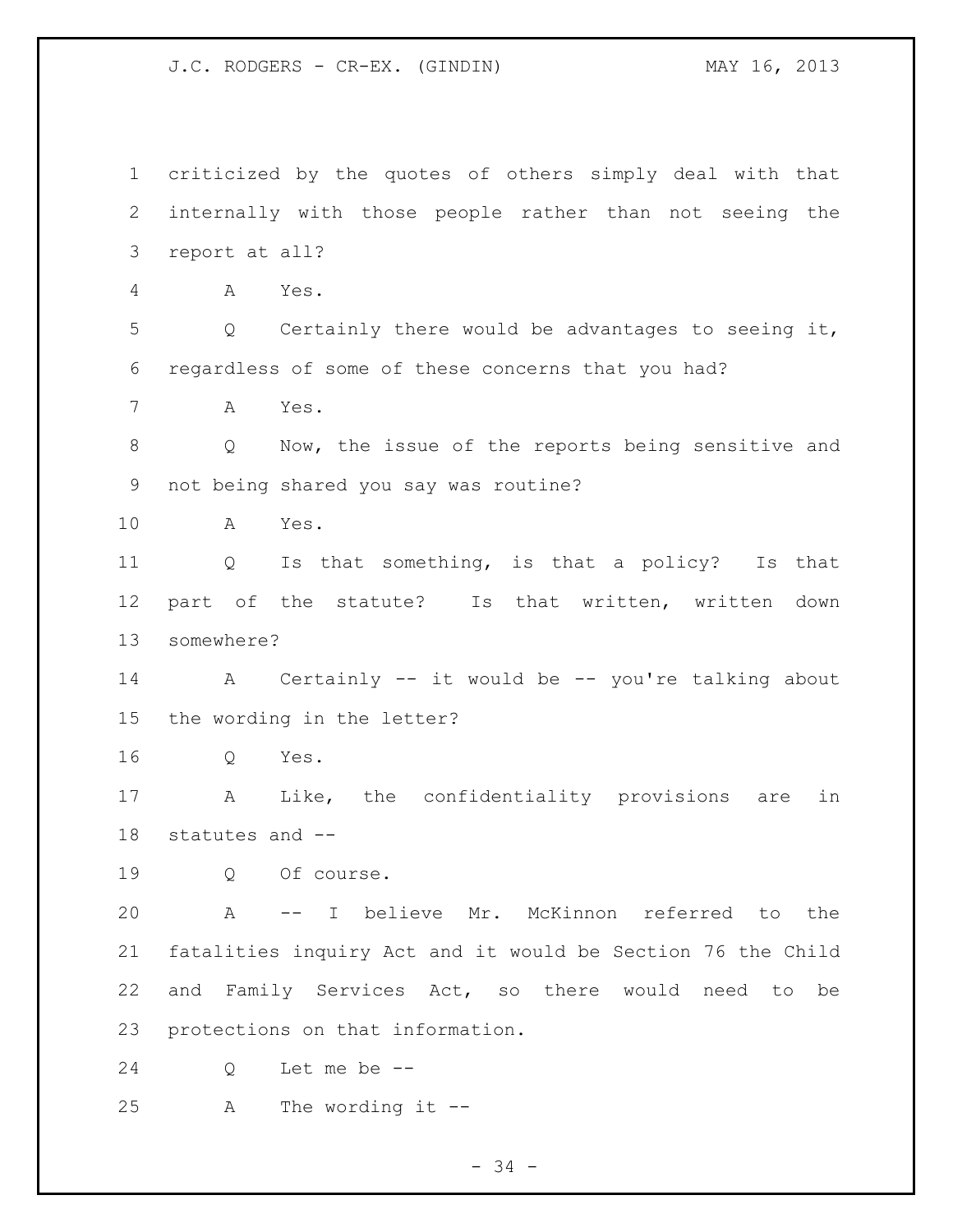Q Let me be more specific. I think I -- A Sure. Q -- might help you on your, in your answer. A Thanks. Q The idea that permission needs to be given by you -- A Yes. 8 O -- where does that come from? A I'm not sure I can answer that, Mr. Gindin. That was the practice when I was in this position. I signed a number of these letters; they all had the same wording. And as I mentioned earlier, we still get reports like this with letters that read this very way. Q And the last question was, when you added your initials okaying that the Section -- A Four. Q -- 4 report could now be shared with three individuals -- A Yes. Q -- do you recall those three individuals? A Those three individuals were listed in the e-mail. 23 Q I don't have it handy but ... So according to what I now know, Ellen -- you know who that would be?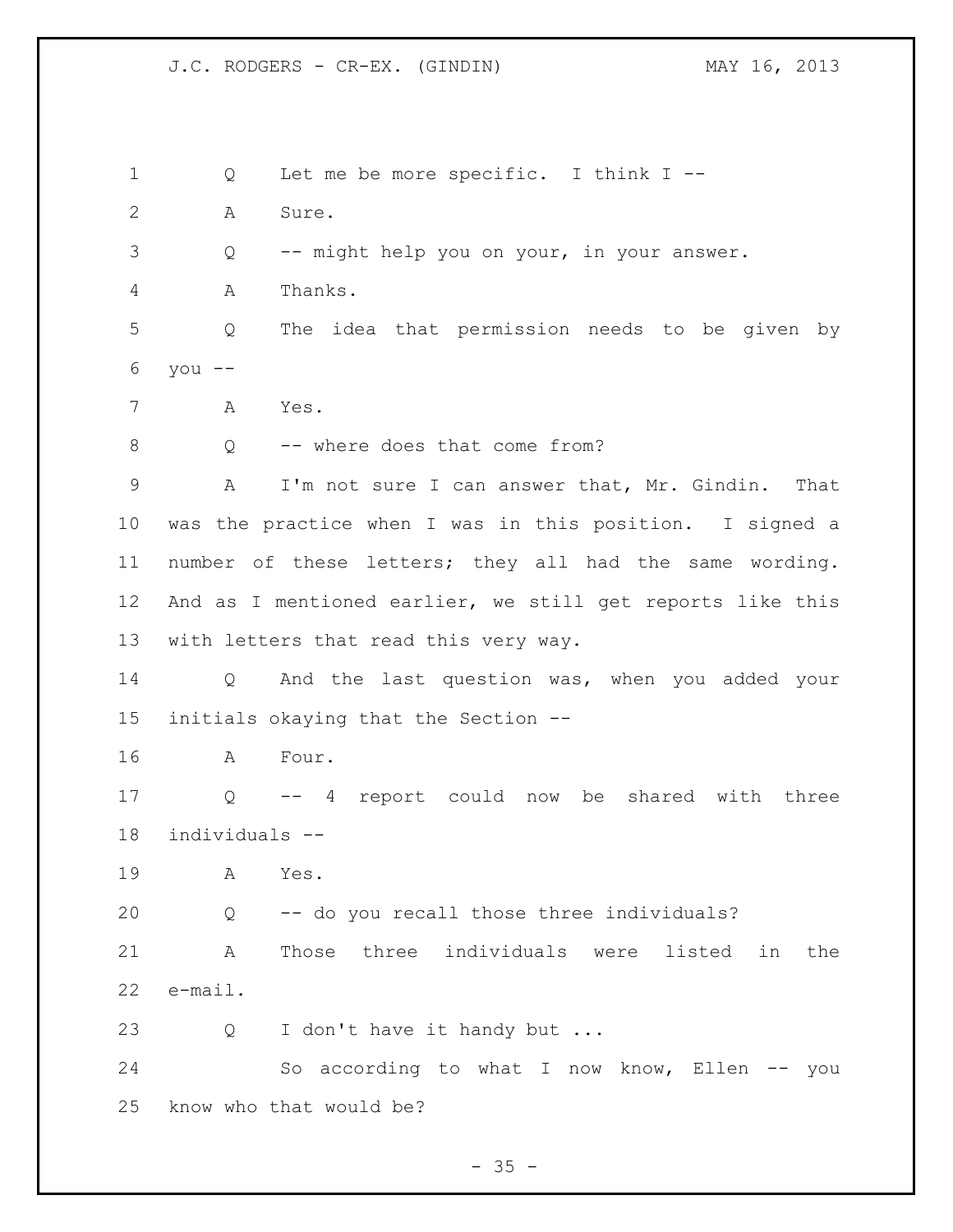J.C. RODGERS - CR-EX. (GINDIN) MAY 16, 2013

 A Yes. Q Her full name is? A Ellen Peel. Q And her position at the time? A Program manager responsible for resources. Q Okay. And Rob would be? A Rob Rogala and, again, a program manager, I'm not sure I can give his exact title. Q And Dan would be Dan -- A Service manager, I believe. 11 0 And --12 A And Dan would be second service manager. Q And that -- A Dan Berg. Q Dan Berg. And whatever concerns that you had about the report not being shared, none of those concerns related to these three individuals seeing it? 18 A I gave permission; that's correct. Q Okay. For example, did you know whether those three people were mentioned in the report in any way? A I don't believe they were. They certainly -- I don't believe there were any interviews with those three that were in the report. Q And the advantage to them seeing the report would have been what at the time?

 $- 36 -$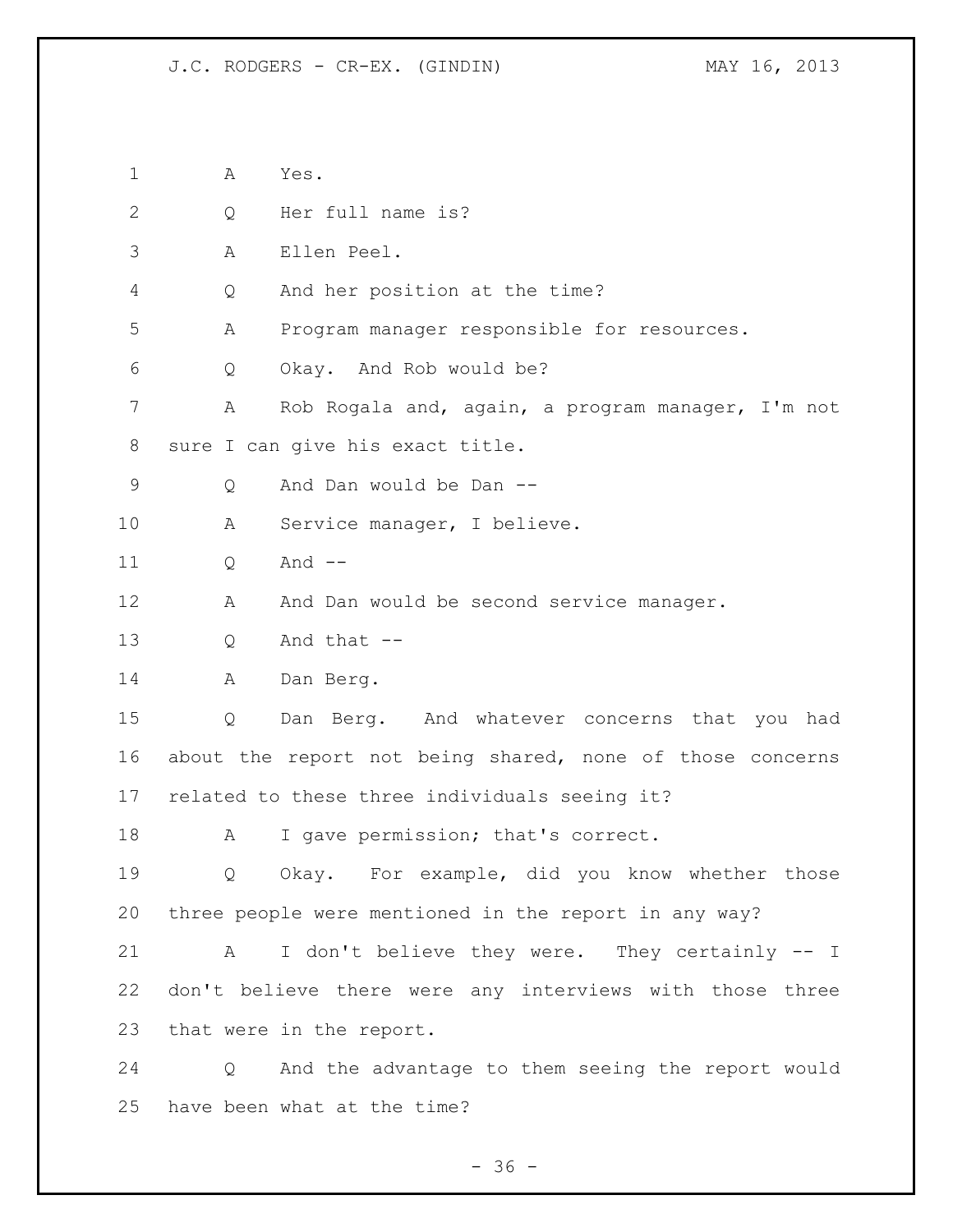A The request I received from Ms. MacDonald was for distribution to her three program managers for purposes of preparing responses to the recommendations. Ms. Macdonald would have felt that was important to include her management team in the development of those responses. Q Was it expected that those three people might want to speak to some staff members? 8 A Was it expected? Q Or -- yes. A I did not set out that expectation. I didn't set that expectation. I, again, I leave that to the agencies. Q And if they felt that in order to prepare a response they might want to speak to some of the people mentioned in the report about whom the report spoke, would you have expected they would do that, or was that something that wasn't allowed? 17 A Yes, they could have done that. MR. GINDIN: All right. Those are my questions, thank you. THE CLERK: Ask you to spell Peel? 21 THE WITNESS: P-E-E-L. 22 THE CLERK: And Rogala? THE WITNESS: R-O-G-A-L-A. THE COMMISSIONER: Who else? All right. Not seeing anybody else. Mr. McKinnon.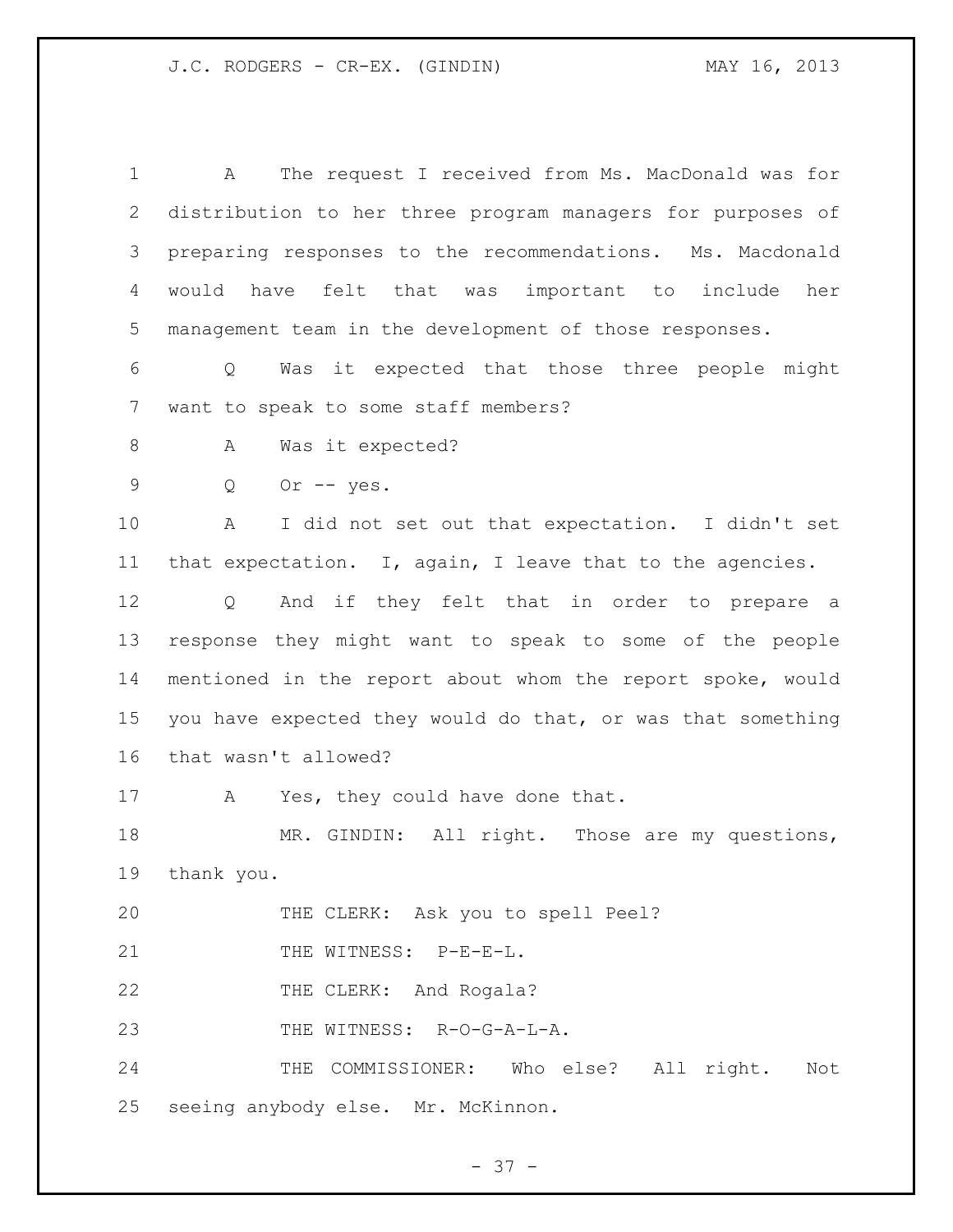1 MR. MCKINNON: Nothing on re-examination. 2 THE COMMISSIONER: Thank you. Mr., Mr. Olson? MR. OLSON: Nothing further. THE COMMISSIONER: So now we'll go to the second part of Mr. Rodgers' examination by Ms. Bowley. CROSS-EXAMINATION BY MS. BOWLEY: 8 Q Good morning, Mr. Rodgers. A Good morning. Q It's Bernice Bowley for Diva Faria. And although you are wearing your Winnipeg CFS hat, I do want to set some context for you in terms of my questions to follow, and that will begin with a brief summary of the improvements that we've heard with respect to the system during this phase two. And to the extent that you can agree with me in a very summary way, those improvements include a lower workload for front line workers and supervisors; is that right? A Yes. Q And a wide array of clear and helpful tools to be used by front line workers and supervisors; is that right? A Yes. Q And we've heard about extensive and timely and practical training of front line workers and supervisors; is that right, too?

- 38 -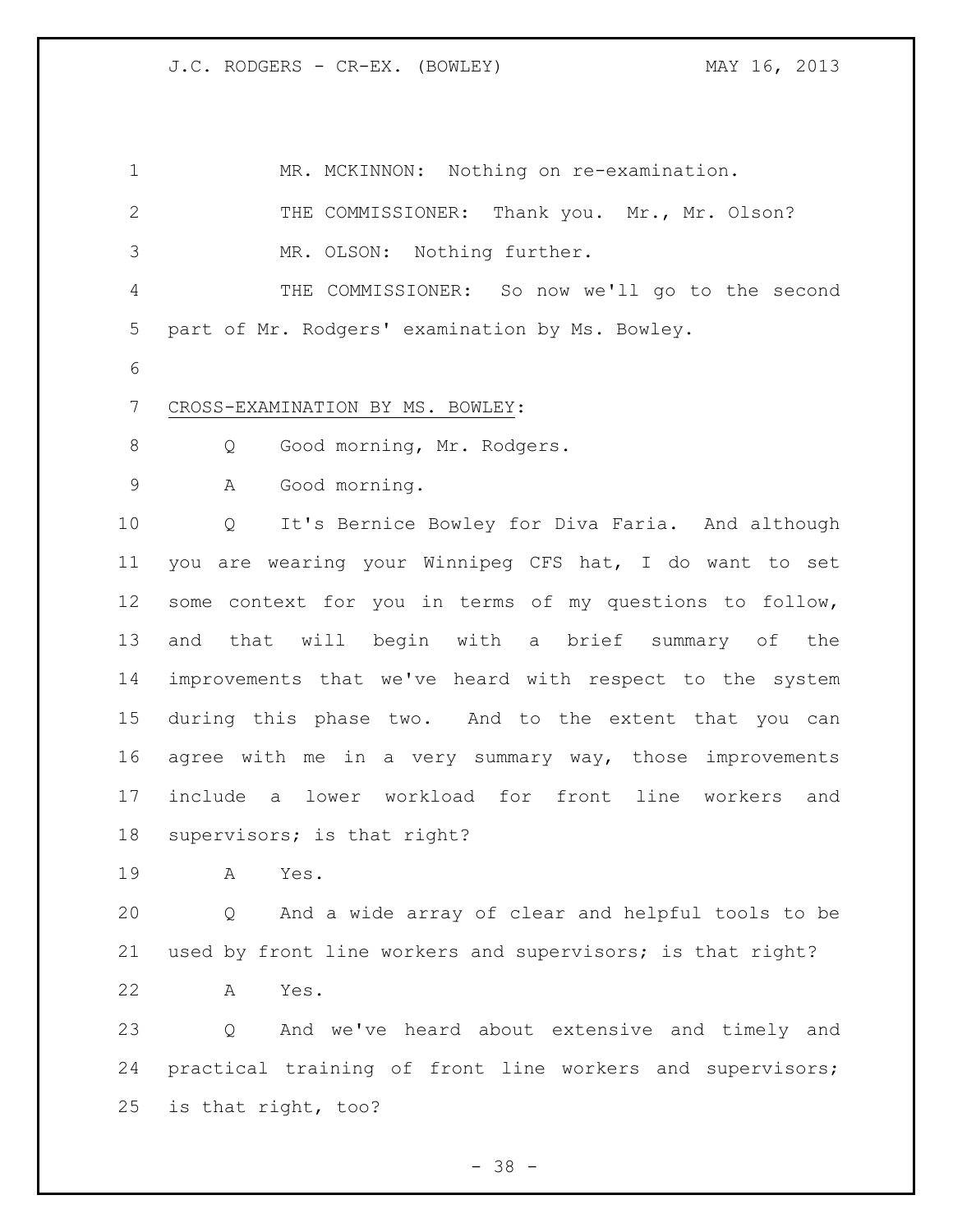A Yes.

2 Q There are clear standards now?

A Yes.

 Q And clear expectations on front line workers and social work -- and supervisors?

A I would agree.

 Q And in general, a bit of a change in philosophy in terms of balancing the safety of children with keeping them with their families as much as possible; is that right?

11 A Can you elaborate on that a bit perhaps?

 Q Well, I think I heard Alana Brownlee say the other day that there's been a shift in the philosophy through the SDM tools and standards to, while keeping children safe, also working with the families as much as possible to keep them in the home?

 A Yeah. I'm not sure I would describe it as a shift in philosophy as a shift in practice with the tools and the practice model we've introduced. I think we're more effective at it than we used to be.

Q All right. That helps me. Thank you.

 And we don't need to belabour this point any more than it has been, but it's important to have workers thoroughly trained on the standards and the policies and procedures because, in part, child protection work can be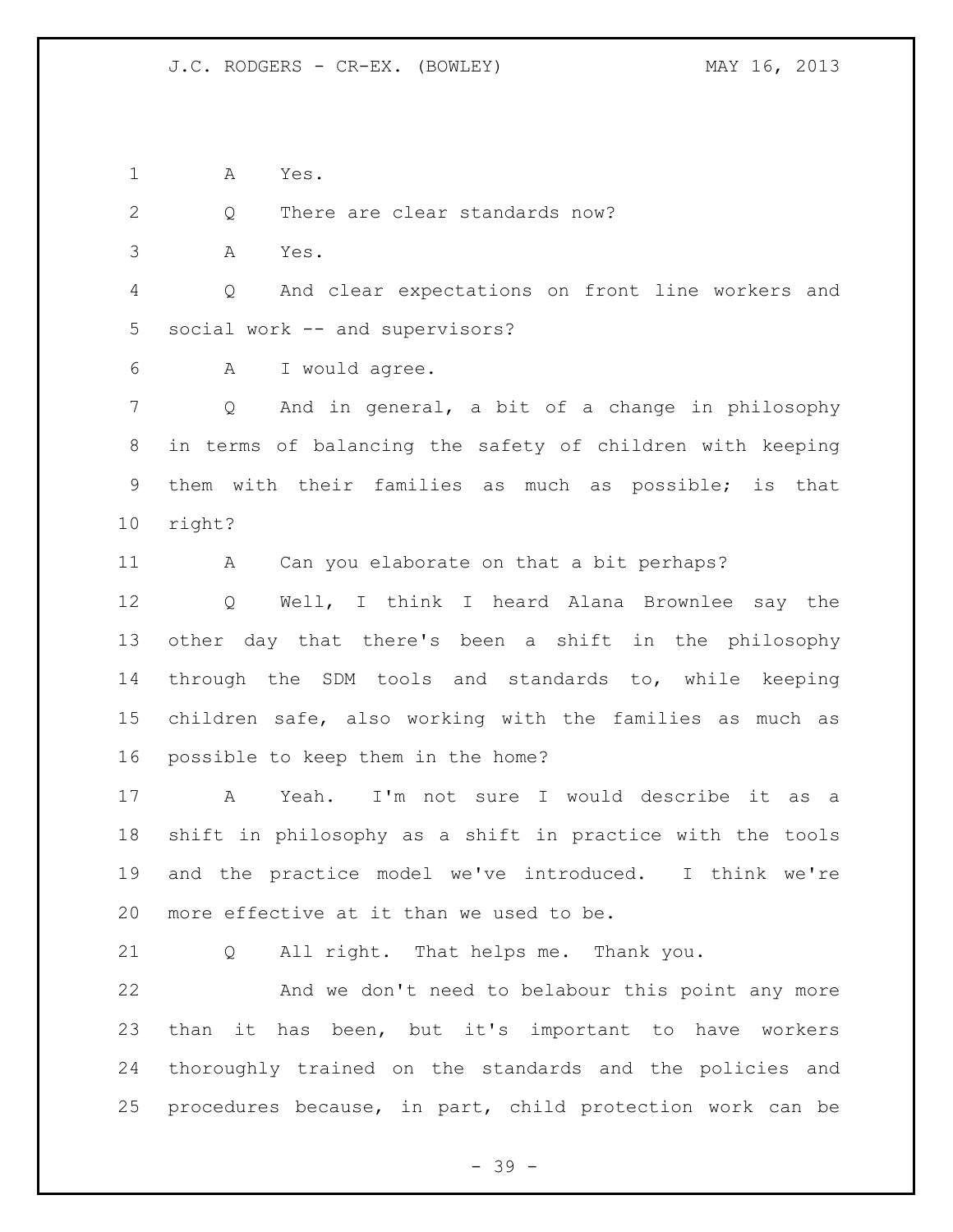fluid or fast-moving in what's going on with workers and families?

A No question.

 Q And obviously it deals with very complex and emotional situations?

A Yes.

 Q And situations are often nuanced in terms of what's presented to social workers and what they have to deal with and what they have to try to get behind?

A Yes.

 Q And would you agree with me that it's also important to have workers and supervisors thoroughly trained on the standards and the policies and the procedures because the terms and phrases that are used in those materials, and depending on their presentation in those materials, can be open to interpretation?

 A I would, I certainly agree with you. I would go further in that it is equally as important, if not more important, for supervisors and workers to have the same training in how practice is done. So it's not just the policies and the standards and procedures, it's what are our expectations for day-to-day practice for families.

 Q So then now we have a more complete package. We have, we have standards, we have policies and procedures, we have training on those things and we have training on

 $- 40 -$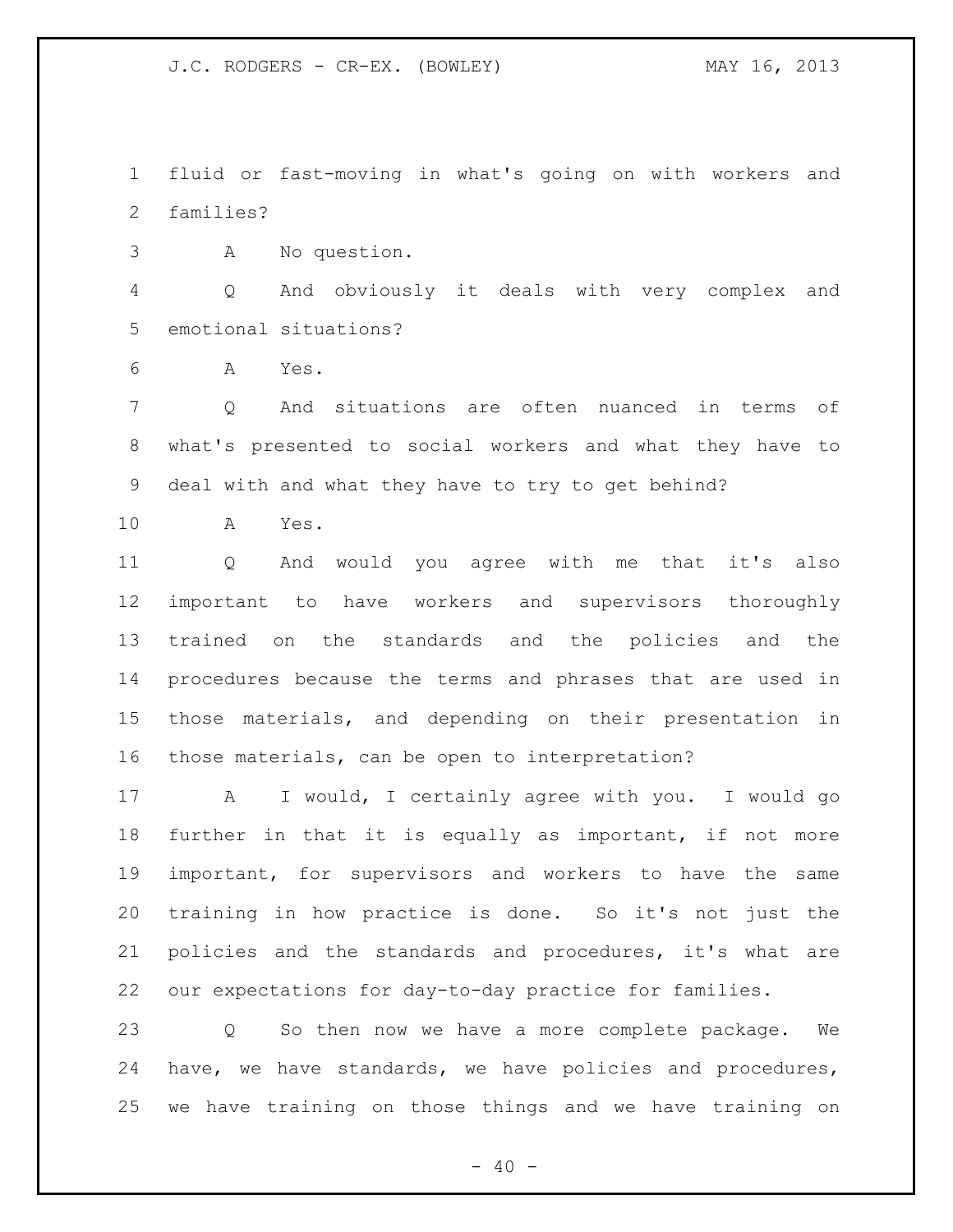how to apply those things to actual day-to-day practice?

A Absolutely.

 Q And to get back to that idea that without the things we've just talked about, terms and phrases in materials being applied inconsistently, what's obvious to one worker may not be obvious to another worker; is that right?

 A That's correct. That is one of the primary reasons why we selected the SDM tools was to bring that consistency of interpretation into the decision-making process, yes.

 Q Because I think I heard Karen McDonald say yesterday that what's adequate to her may not be adequate to someone else, as an example?

A Yes.

 Q And the consistency that you are driving for in these SDM materials and all of the training and all of the policies and, and the whole package that we've talked about is consistency in terms of evidence-gathering and then consistency in terms of how that evidence is used and applied within the tools; is that right?

 A Absolutely. That's exactly the purpose of those tools.

 Q Would you agree with me that the need for training in order to ensure that kind of consistency and

 $- 41 -$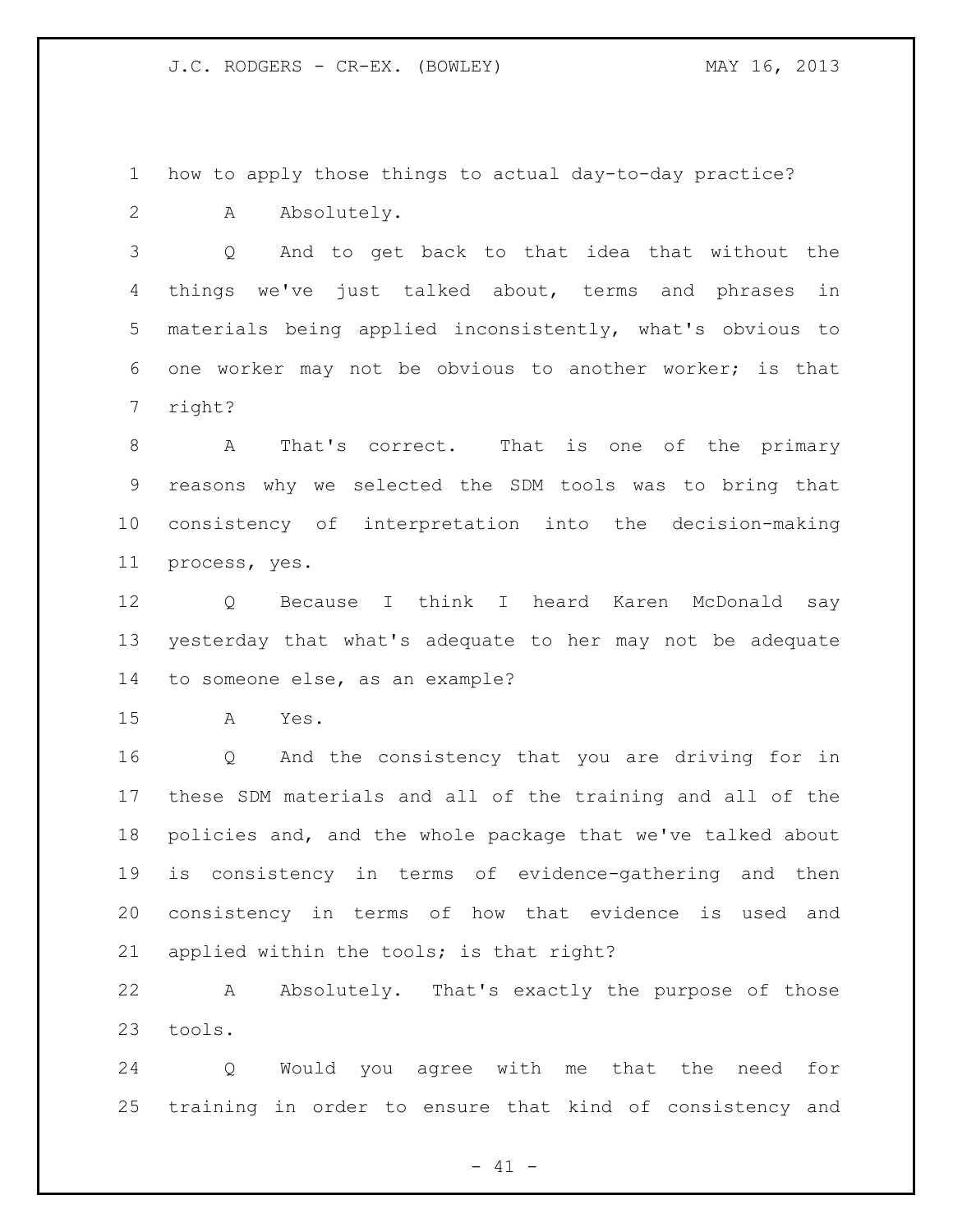quality of services was known to the Manitoba child welfare system in 2001 to 2005?

A The importance of training?

Q Yes.

A Yes.

 Q And it was known back then that front line workers and supervisors needed training in order to be able to meet standards and expectations?

A Yes.

 Q And the standards, training on standards and expectations back then in 2001 to 2005 were known to be necessary in order for workers to achieve best practices?

A Yes.

 Q And then to move upward a bit, you'd agree with me, I think, that in those years, 2001 to 2005, training for supervisors was equally important?

A Yes.

 Q And to the extent that supervisors of CRU were supposed to provide advice and guidance to their workers under them, they needed to be trained on the standards and the expectations?

A Yes.

 Q And then to the extent that those supervisors were not trained on standards and expectations and policies and procedures, their ability to do the, the supervision

 $- 42 -$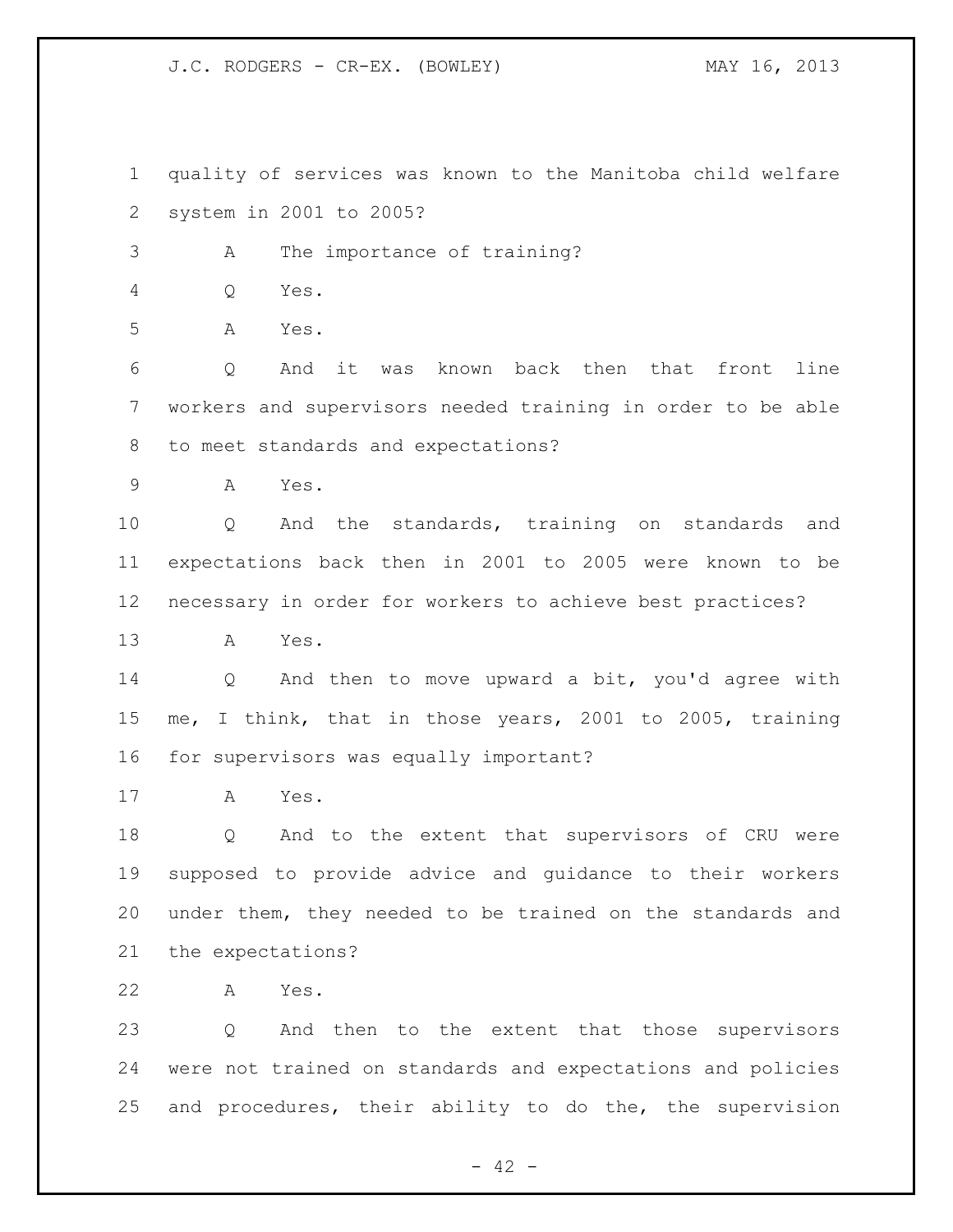that was expected of them was compromised to some, some extent?

A Compromised?

 Q To the extent that they didn't have training on the standards, on the policies and procedures, would those supervisors' ability to provide the supervision they were expected to do, was it compromised?

 A Their ability would certainly be enhanced if they had the training.

 Q And to the extent that they didn't have training and their abilities were not enhanced, were their abilities compromised?

A Yes.

 Q Again moving up the chain a bit now. Among their duties, would you agree that intake assistant program managers have responsibility for seeing that their supervisors, including the CRU supervisors, received appropriate training on standards, policies and procedures?

A Yes.

 THE COMMISSIONER: Intake what? What, what (inaudible) describe that position? You started by --

MS. BOWLEY: Intake --

23 THE COMMISSIONER: Intake what?

MS. BOWLEY: Assistant program managers.

THE COMMISSIONER: Assistant program managers.

- 43 -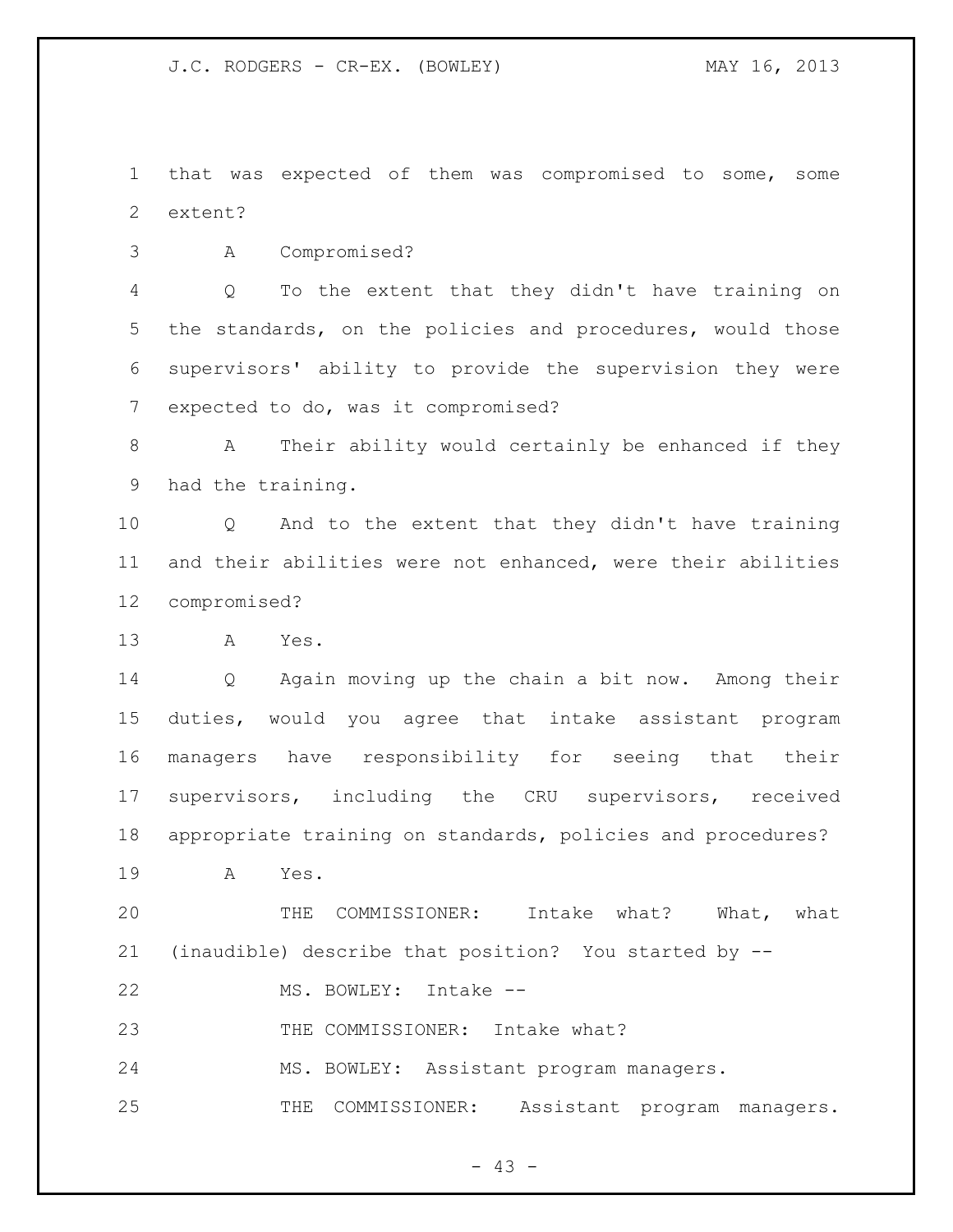And what did you ask him about it?

| $\mathbf{2}$    | MS. BOWLEY: I asked whether, among their duties,                      |
|-----------------|-----------------------------------------------------------------------|
| 3               | they had a responsibility to ensure that their supervisors            |
| 4               | received appropriate training on standards, policies and              |
| 5               | procedures. And his answer was, yes.                                  |
| 6               | THE COMMISSIONER: All right.                                          |
| 7               |                                                                       |
| 8               | BY MS. BOWLEY:                                                        |
| 9               | And similarly, as we move up, then, program<br>$Q \qquad \qquad$      |
| 10 <sub>o</sub> | managers, among their duties, had a responsibility to                 |
| 11              | ensure that the assistant program managers were fulfilling            |
| 12              | their obligations to provide adequate training on                     |
| 13              | standards, policies and procedures for supervisors?                   |
| 14              | Yes.<br>A                                                             |
| 15              | $Q \qquad \qquad$<br>You would agree with me that ongoing development |
| 16              | and improving policies and procedures was important in the            |
| 17              | child ware -- child welfare system 2001 to 2005?                      |
| 18              | A<br>As it is now, yes.                                               |
| 19              | And are you aware that after Sandie<br>Stoker<br>Q                    |
| 20              | arrived at intake, at JIRU, as it then was, she began                 |
| 21              | drafting and implementing various policies to assist the              |
| 22              | workers and supervisors there?                                        |
| 23              | Generally aware of that, yes.<br>Α                                    |
| 24              | she implemented written policies<br>Q<br>And<br>and                   |
| 25              | procedures as she said, to provide the workers<br>and                 |

- 44 -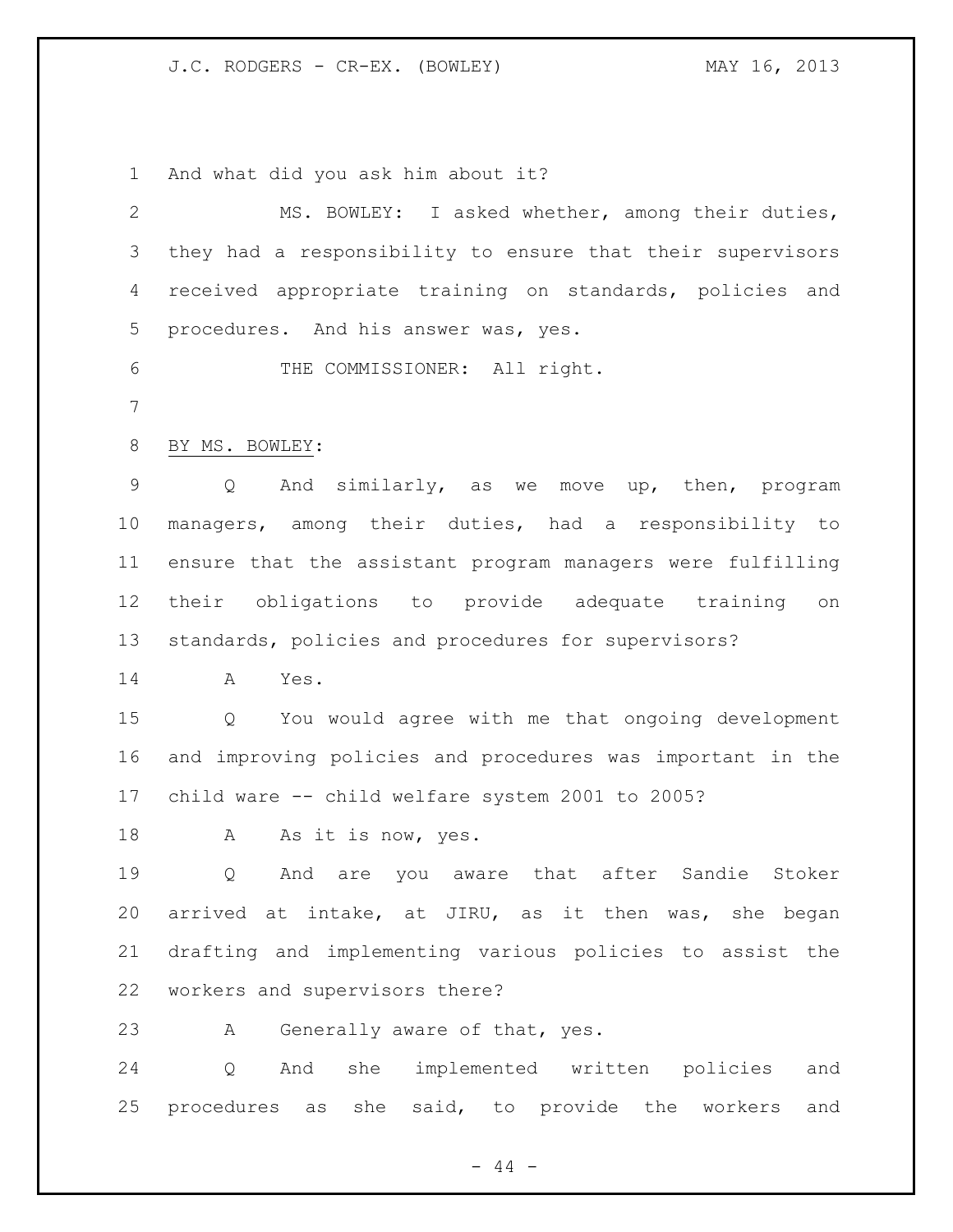supervisors under her with clear expectations. Are you aware of that having been done by her? A I heard some of her testimony in that regard, yes. THE COMMISSIONER: And that's at intake? MS. BOWLEY: That's correct. She was responsible for intake and early intervention. She arrived there in September of 2005. BY MS. BOWLEY: Q And as I asked you with respect to training, the assistant program manager would have responsibility for developing and improving policies and procedures for the CRU units beneath him; is that right? A Yes. Q And similarly, then, above the assistant program manager, the program manager would have responsibility for seeing that that was occurring? A Yes. That would be a shared responsibility. Q Would you agree with me that when the crisis response unit got up and running in 2001 to 2005 it was a fairly novel or unique unit? And by that I mean the system had moved from area-based work to function-based work and now you have this unit who is responsible for being the first point of contact and short-term contact? That's

 $- 45 -$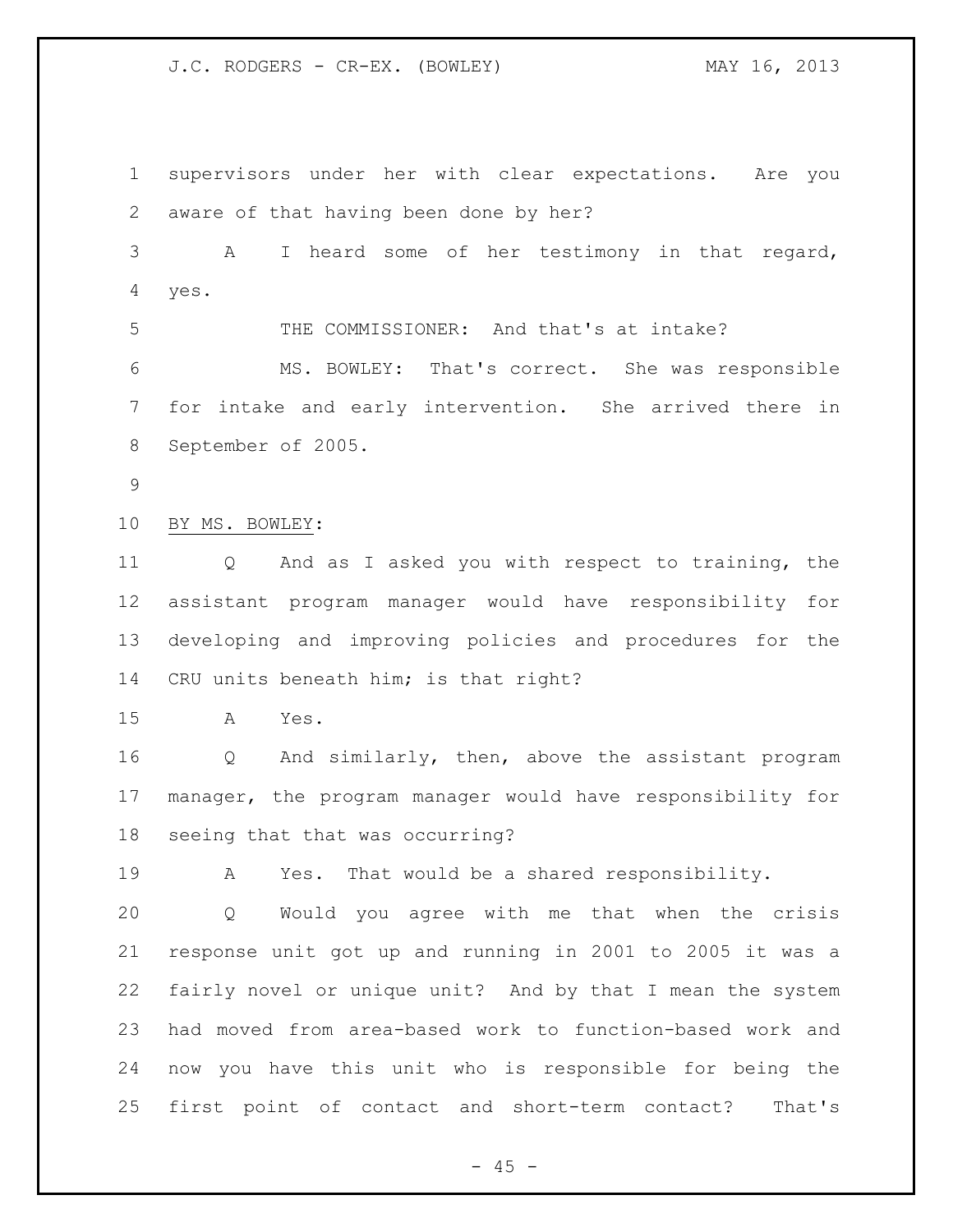where I'm going with that.

 A It was certainly new that it was now being done centrally for the entire catchment area of Winnipeg and surrounding, but that function would have been performed in the areas. Q Right. But now it's all in one -- A Yes.  $8 \qquad Q \qquad -- \text{ place?}$  A It's all centralized. Q Yes. And crisis response, in and of itself, I think was a bit different because of the limited and short- term nature of what it was supposed to do before it passed things upward to intake and abuse intake? 14 A The structure was unique, yes. MS. BOWLEY: Madam Clerk, could you please pull up briefly Commission disclosure 992 page 19625. BY MS. BOWLEY: Q This is the intake policies and procedures manual. You see that, Mr. Rodgers? A I do. Q Oh. Scrolling by quickly. This was a document drafted by Rhonda Warren; is that right? A I don't know. Q Okay. You can see, in the bottom right-hand

 $- 46 -$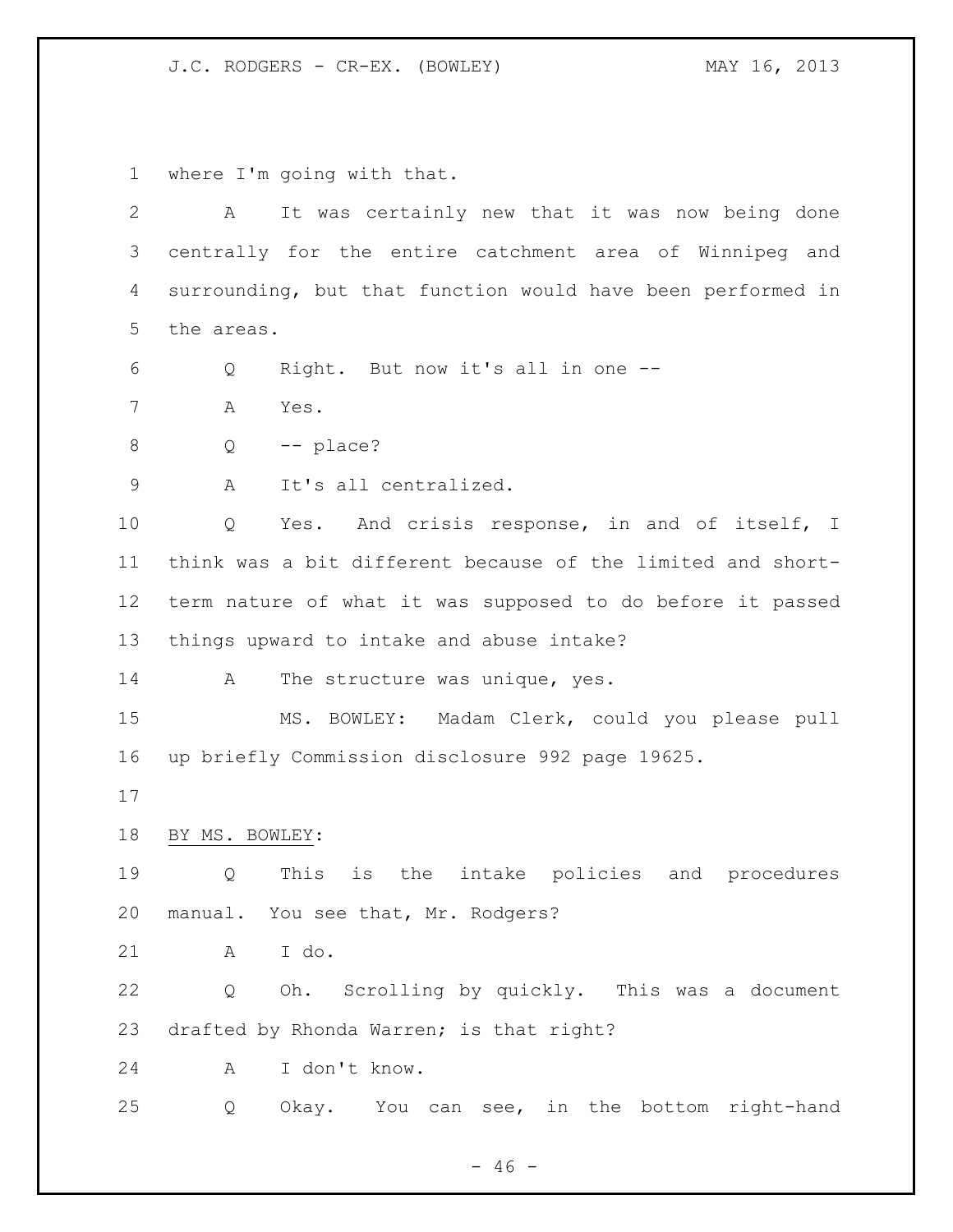corner, that it was created in July of 2001?

A Yes.

 Q That's six or seven months after the crisis response unit came into existence?

A Yes.

 Q And to your knowledge, that was really the only policy and procedure document that the crisis response unit had from July of 2001 until after January of 2005?

 A Not sure I have specific and direct knowledge of that.

 Q Do you agree that due to the nature of the situation within the crisis response unit that those supervisors were not expected to closely follow the supervision policy which came in, I think in March of 2004? Do you have knowledge of that?

A No.

 Q I need your help on this, I think: You were chair of the interim management board of Winnipeg Child and Family Services from November of 2001 to March of 2003; is that right?

- A Yes.
- 22 Q Or thereabouts?
- A Yes.

 Q And as part of that, would the program manager have been reporting to you and the board in any formal

- 47 -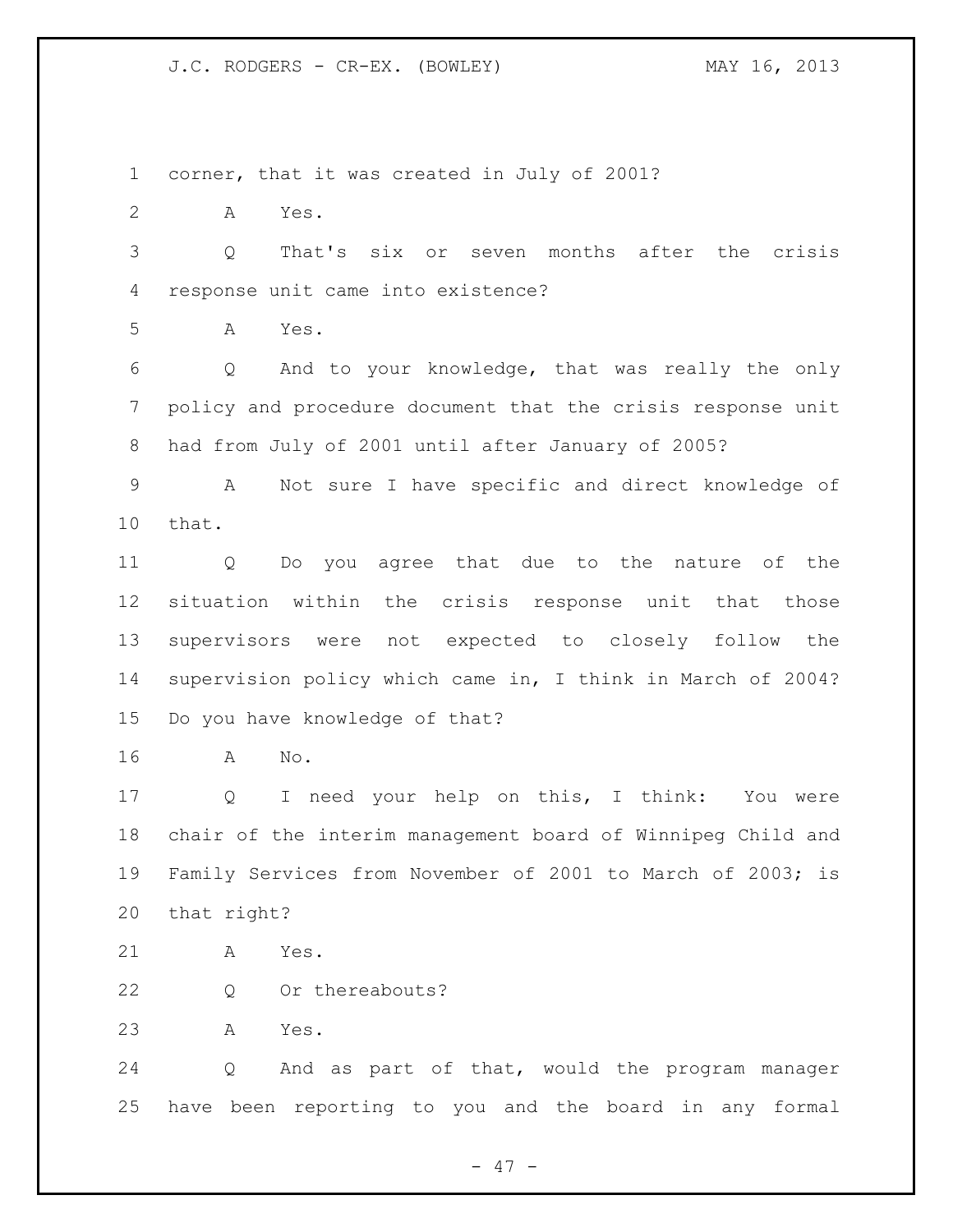way?

| 2  | It would have been the CEO.<br>Α                                     |
|----|----------------------------------------------------------------------|
| 3  | CEO. Okay, thank you.<br>Q                                           |
| 4  | Just give me one second.                                             |
| 5  | MS. BOWLEY: I'm sorry, Mr. Commissioner, I seem                      |
| 6  | to have a wrong page reference and I just need a moment.             |
| 7  | THE COMMISSIONER: Take your time.                                    |
| 8  | MS. BOWLEY: Okay, thank you.                                         |
| 9  |                                                                      |
| 10 | BY MS. BOWLEY:                                                       |
| 11 | Mr. Rodgers, while you were chair of that interim<br>Q               |
| 12 | management board you gave evidence earlier in this inquiry,          |
| 13 | I think with respect to your role there, that you had two            |
| 14 | primary areas of emphasis in addition to the, to the usual           |
| 15 | things, to manage expenditures there and to prepare the              |
| 16 | Winnipeg Child and Family Services agency to become<br>a a           |
| 17 | branch of government; is that right?                                 |
| 18 | Yes. And a third one was we took a number of<br>A                    |
| 19 | initiatives to improve service during that time.                     |
| 20 | Q And you said, as well, that preparing the                          |
| 21 | Winnipeg Child and Family Services agency to become a                |
| 22 | branch of government turned out to be a lot more work that           |
| 23 | you initially expected; is that right?                               |
| 24 | A<br>Yes.                                                            |
| 25 | So then Linda Trigg was chief executive officer<br>$Q \qquad \qquad$ |
|    |                                                                      |

- 48 -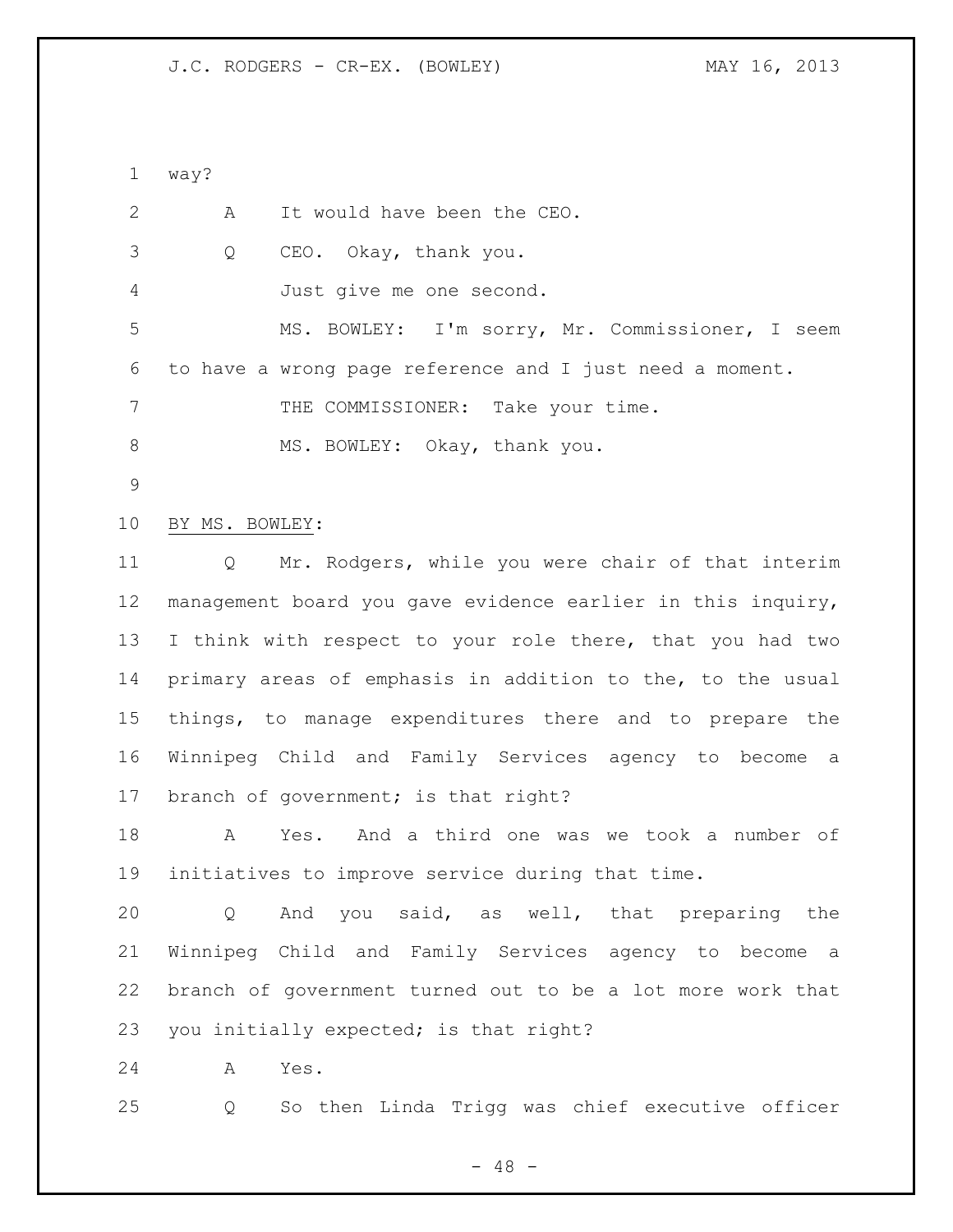of Winnipeg Child and Family Services from July of 2001 to July of 2004; do you recall that?

A I do.

 Q And so then she would have reported to you, during your term as chair of that interim board; is that right?

A Yes.

 Q Now, she gave evidence at this inquiry that one of her primary responsibilities was to keep Winnipeg Child and Family Services running as smoothly as possible. Were you here for that?

A No.

 Q Okay. Do you agree with that as, as that being one of her primary responsibilities?

A Sure.

 Q And she framed those responsibilities as occurring during the changes as a result of devolution. Do you agree with that?

A Yes.

 Q And that she was part of the planning for devolution?

 A Not sure what you mean by that. She would have been certainly a key player in how we were to implement devolution within Winnipeg Child and Family but not part of broader planning of how devolution was to be done.

- 49 -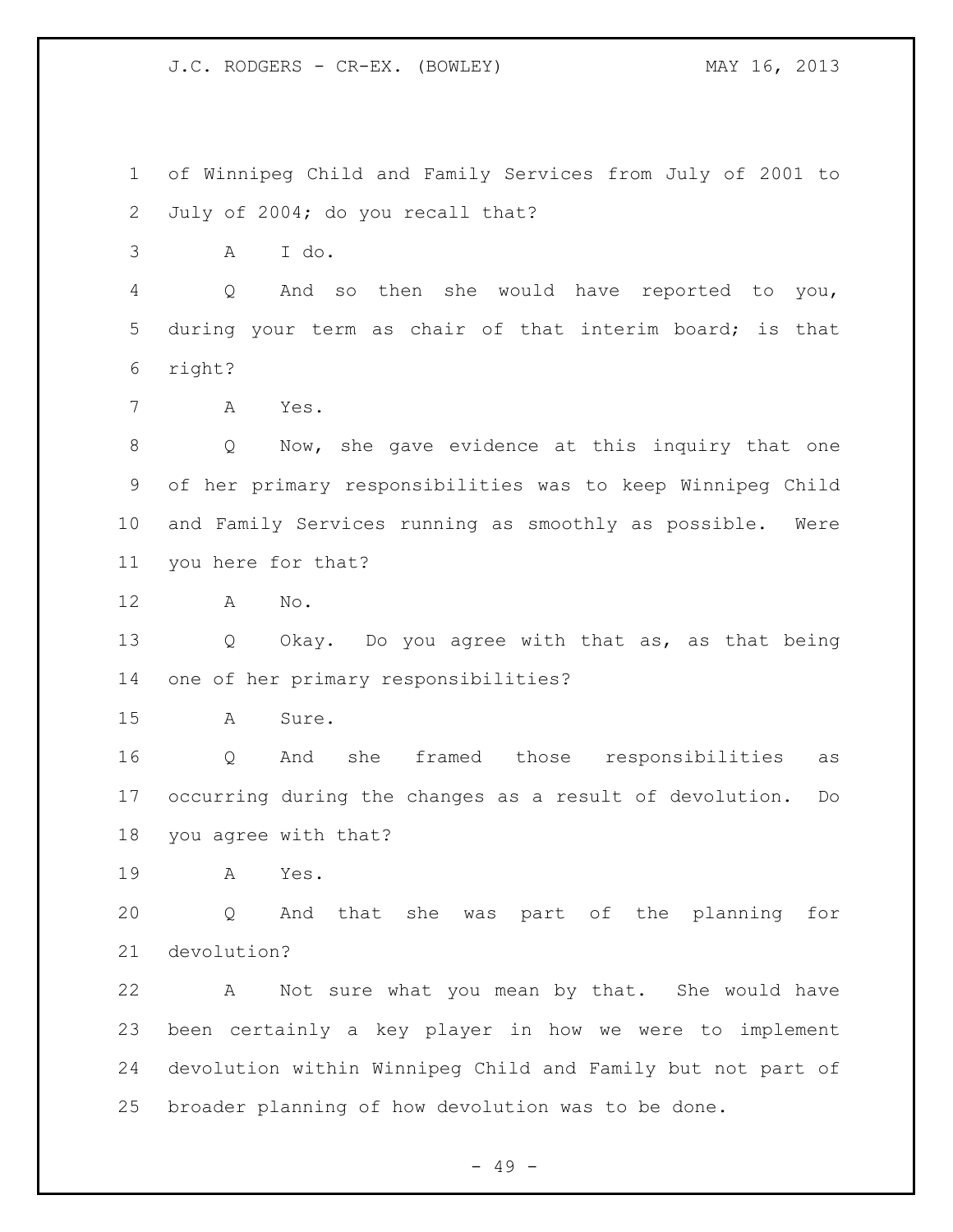Q She would have been planning, then, for the purposes of her and the people below her? A Yes. Yes. MS. BOWLEY: Madam Clerk, could you please pull up page number 39788. It's Commission disclosure 1891. BY MS. BOWLEY: Q Mr. Rodgers, this is an inter-office memorandum drafted by Linda Trigg to the interim management board dated November 19 of 2001, and you were asked some questions about that before, correct? A Yes. Q Now, on the next page, 39789 -- and before I ask you anything about that, as I recall your evidence when you were here last time, you said that you looked at this memo and it was a helpful framework for the work that you were doing; is that right? A This was -- yes. This was shortly after the interim board had been appointed by the government and this was Dr. Trigg's initial briefing paper to the board of what the challenges and issues were at that time. And the board found it very helpful and we acted on many of the things

that are cited in this memo.

 Q And this refers, again, to the complete reorganization in 1999 from an area structure to a program

 $-50 -$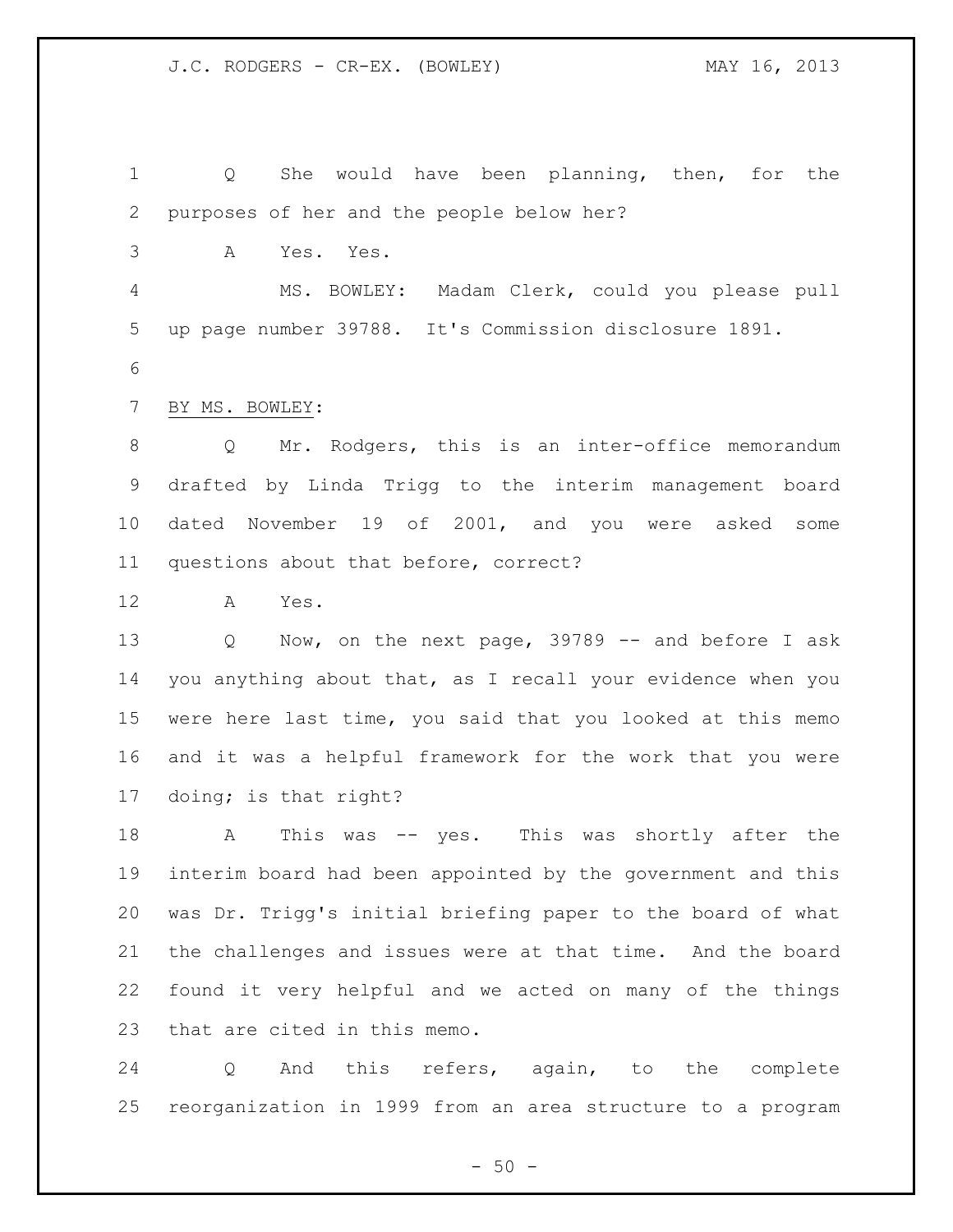structure? You see that?

A Yes.

 Q And it was her comment that not as much attention was paid to day-to-day processes, the way programs relate to one another and organizational culture. Do you agree with that as the state of affairs in November of 2001?

 A I believe she's referring to the process, the reorganization?

Q Yes.

10 A I wasn't part of that.

 Q Right. But you received this memo in November of 2001 and her comments seem to be current with that time period, and I'm asking whether you agree that these things were still an issue?

- A At that time?
- Q Yes.

 A I can't say that we necessarily agreed these were still an issue. This was her opinion. We were a brand new board. We needed time to get familiar with the organization before we would know whether those things were still an issue with the agency.

 Q Right. And this letter would have been received shortly after you started there, correct?

 A I believe it was one of our first meetings where we had a discussion about this.

 $- 51 -$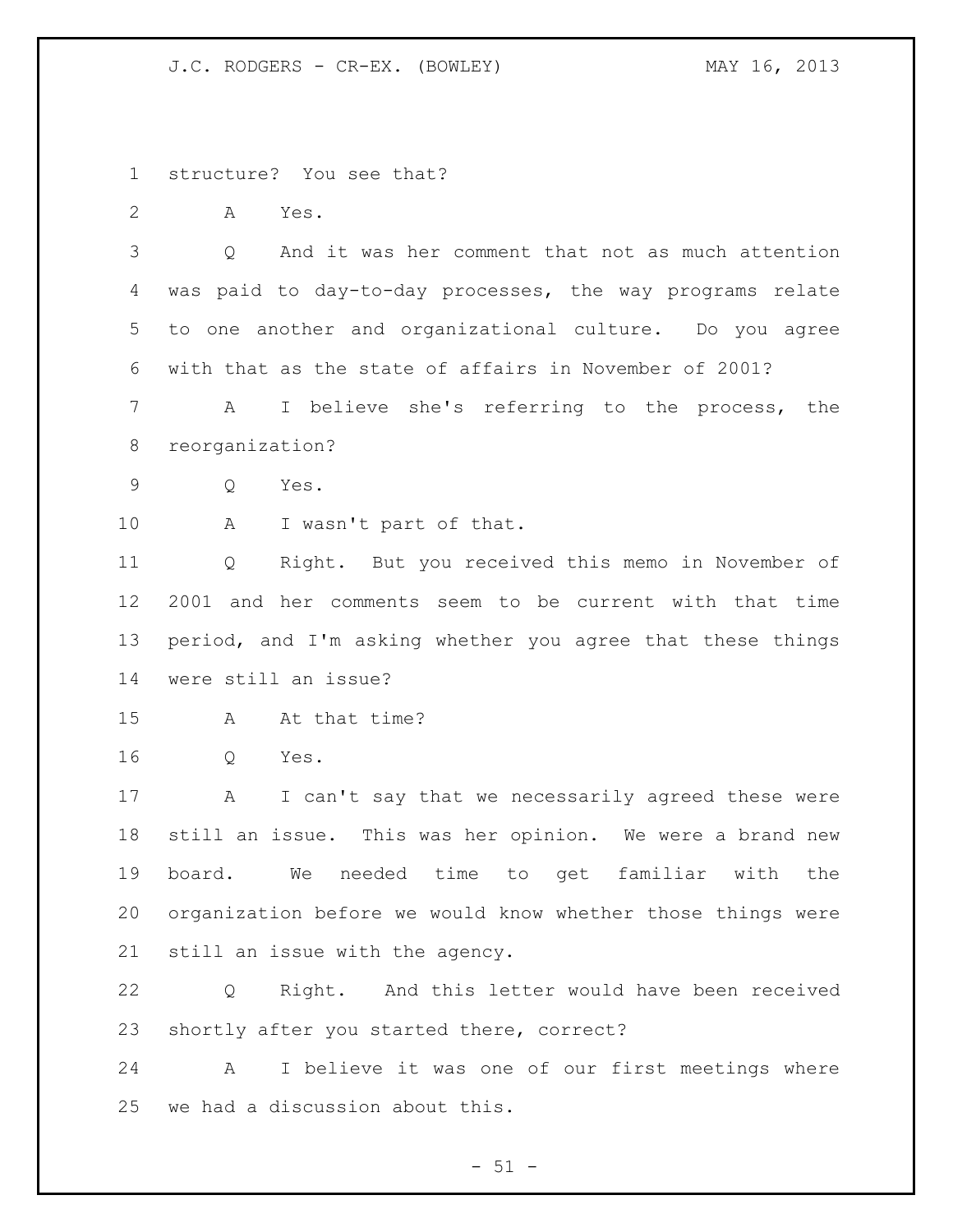Q Dr. Trigg also gave evidence earlier at this inquiry that her number one concern or among her top concerns was the issue of training. Did she communicate that to you in your position as chair of the interim board?

 A I don't have a specific recollection but I'm sure she probably did.

 Q And she also gave evidence that there were brainstorming ideas about training at the management table. Would that -- and it's not clear from her transcript. Would that management table have included you or was Dr. Trigg referring to her management table?

A She was referring to her management table.

 Q She also said that it didn't make sense to re- arrange things only to unravel it six months later. Did she ever communicate something like that to you?

A I'm not sure what that's referring to.

 Q My understanding is that it was referring to putting into place training programs for the systems below her. Was that ever communicated to you by her?

 A I have no, no specific recollection of that language related to training. We did have a number of discussions with devolution pending to what extent we would make program changes, that then would be affected by the implementation of devolution. That's what she may have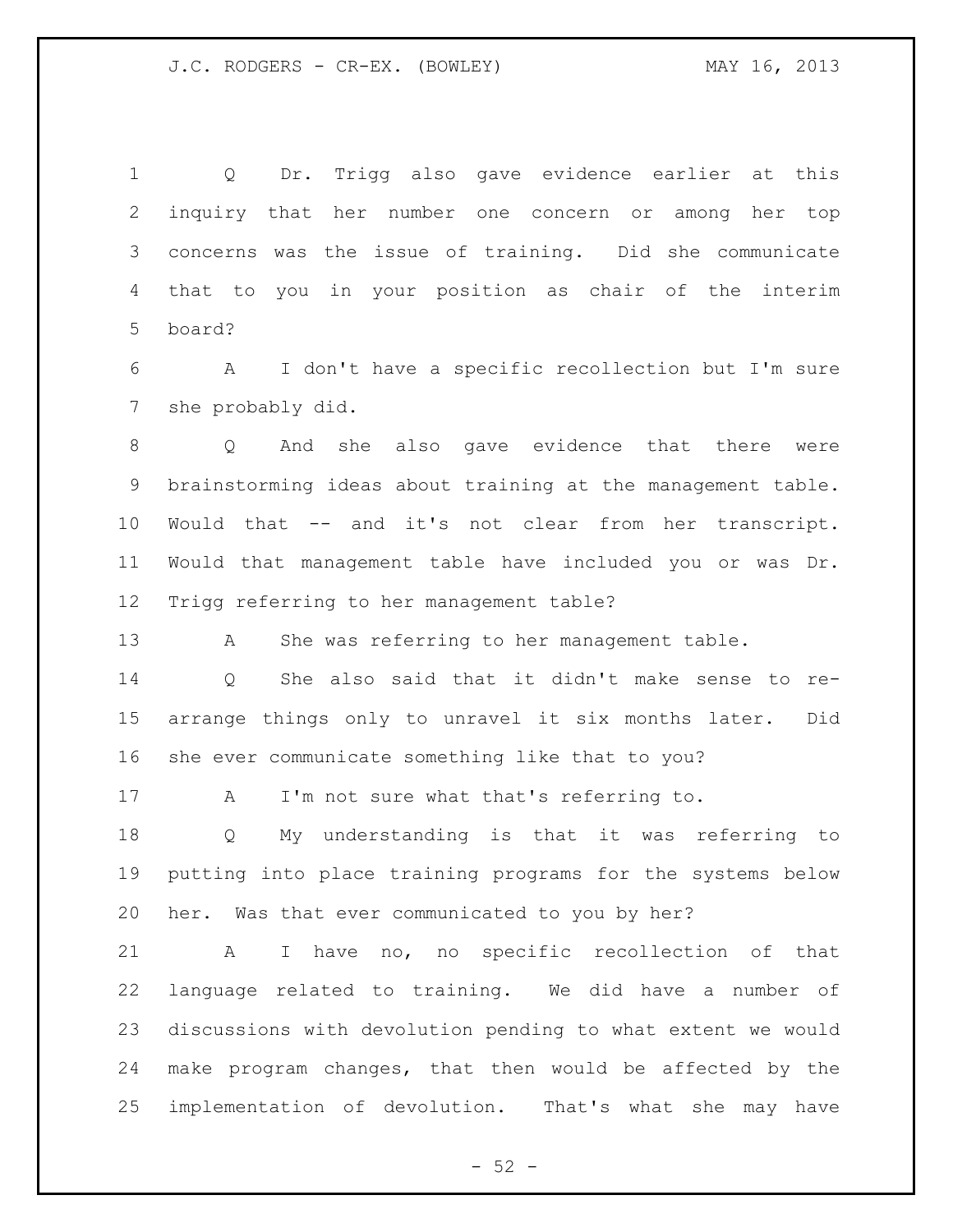been referring to with those comments.

 Q So would it have been the case, then, that some program changes were put on hold or not implemented because of devolution coming, that is, it wouldn't make sense to do all these things only to have them change within a relatively short period of time?

 A I can't say that there were any planned program changes that were put on hold. We did do a number of program changes that I mentioned earlier, we thought helped improve service before devolution occurred. I have no specific recollection of anything we intentionally delayed.

 Q And am I correct that the program changes you just referred to were more in terms of workload relief and support for workers during that process, like the transition team?

16 A That, that was, that was part of it. But there were also some other changes that occurred during my tenure as board chair.

 Q Would those changes have occurred to the crisis response unit?

A No. Not specifically.

 Q Well, not at all. I mean, other than workload relief there weren't any changes in the structure and program of the crisis response unit while you were there? A Crisis response being part of the bigger intake

 $-53 -$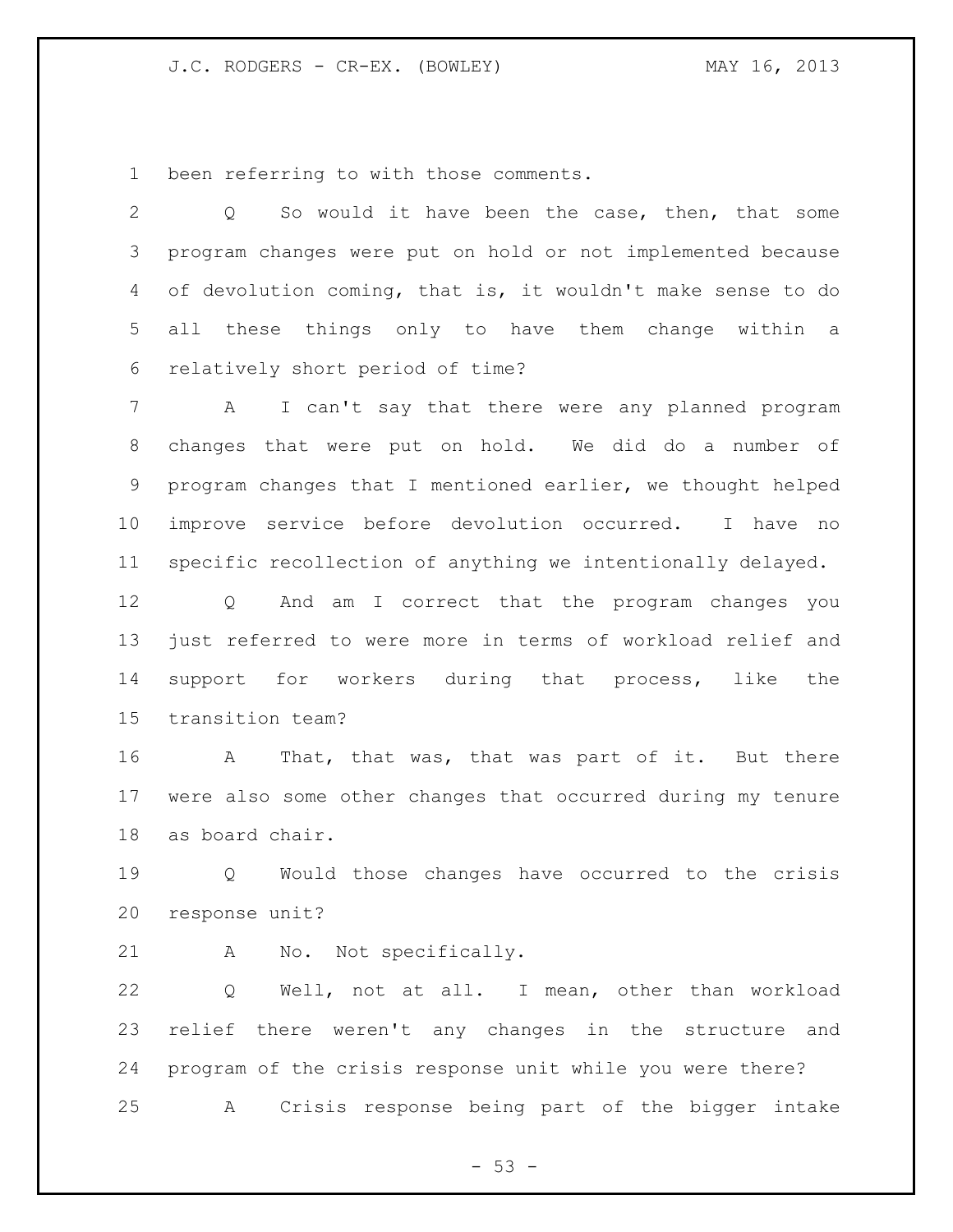system. We did make a structural change where we took what was, what used to be the community program, which was a separate and distinct program, and we did bring it into the umbrella of intake. Q Right. A So while it did have a direct impact on the structure of CRU, it created another set of resources that was available as part of the intake process. Q And that came under Dan Berg's purview? A Yeah. Patrick Harrison -- Q Okay. 12 A -- would have been the program manager. Q Rob Wilson was assistant program manager from March of 2003 to March of 2008; so he would have been under your chain of command, then, when you were CEO July of 2004 to February of 2006, right? A Yes. Q And he said that in order for him to learn the intake program, it was split so that as between him and Dan Berg they each had a CRU unit, they each had an intake unit, they each had an abuse unit. Do you recall that? A Yes. Q And so then in terms of him going up the chain, it would be he and Dan Berg meeting with Patrick Harrison and then Patrick Harrison coming to you with whatever

- 54 -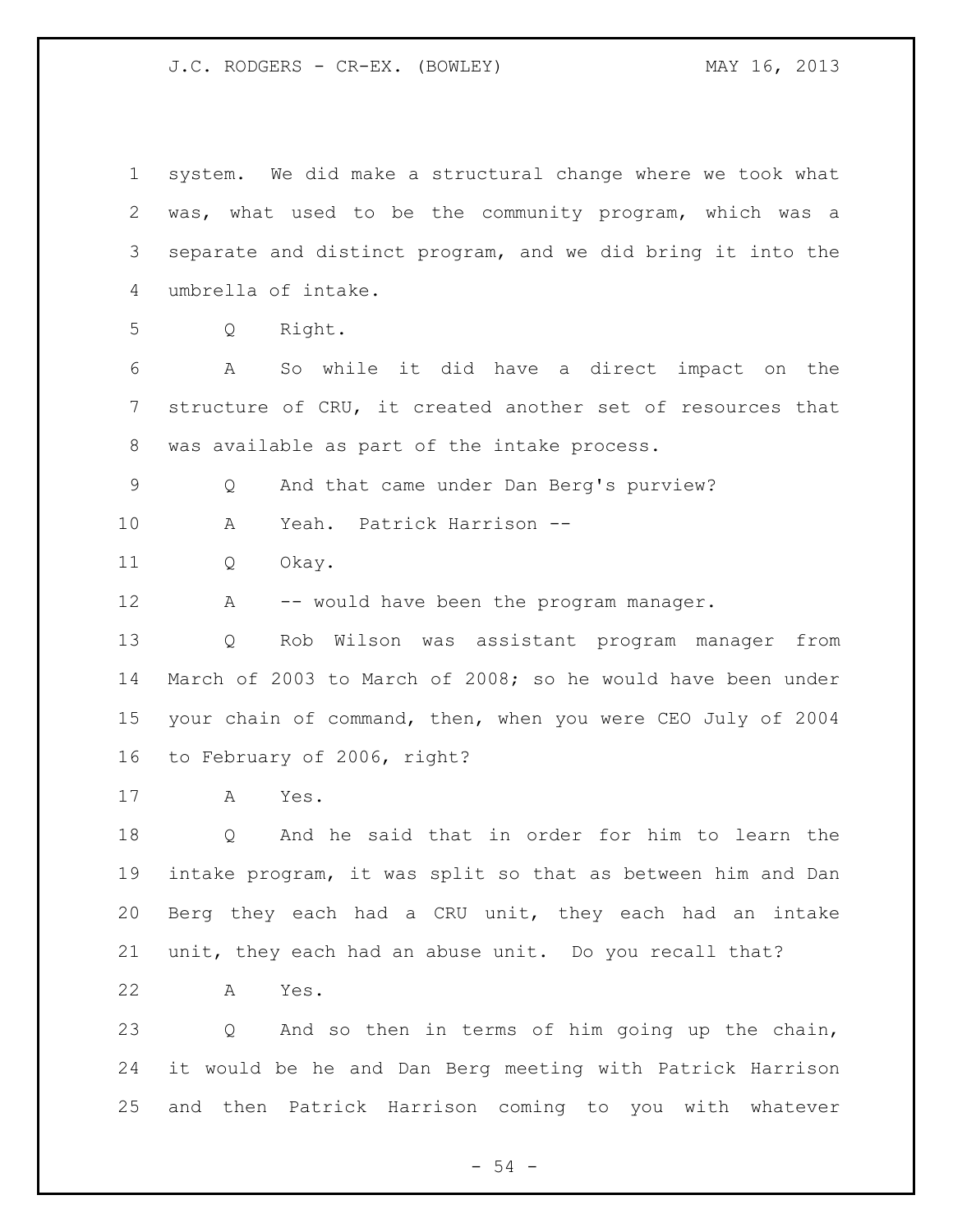issues needed to be dealt with; is that right? A Yes. At, in my role as CEO. Q Yes. A Yes. THE COMMISSIONER: And Harrison immediately below you? 7 THE WITNESS: Yes. 8 THE COMMISSIONER: And Berg and who? 9 MS. BOWLEY: Rob Wilson. 10 THE COMMISSIONER: Wilson. As assistant program managers? 12 MS. BOWLEY: Yes. BY MS. BOWLEY: Q Rob Wilson gave evidence earlier at this inquiry that, to the effect that a lot of their work, meaning he and Dan Berg, as assistant program managers, for intake related to the transitional issues, including policies, procedures, engaging teams, problem-solving and hiring. Would you agree with as being a big part of their role? 21 A Sure. Q And that role was related to getting matters ready for devolution; is that right? A The whole -- the entire agency would have been involved in that process, yes.

 $- 55 -$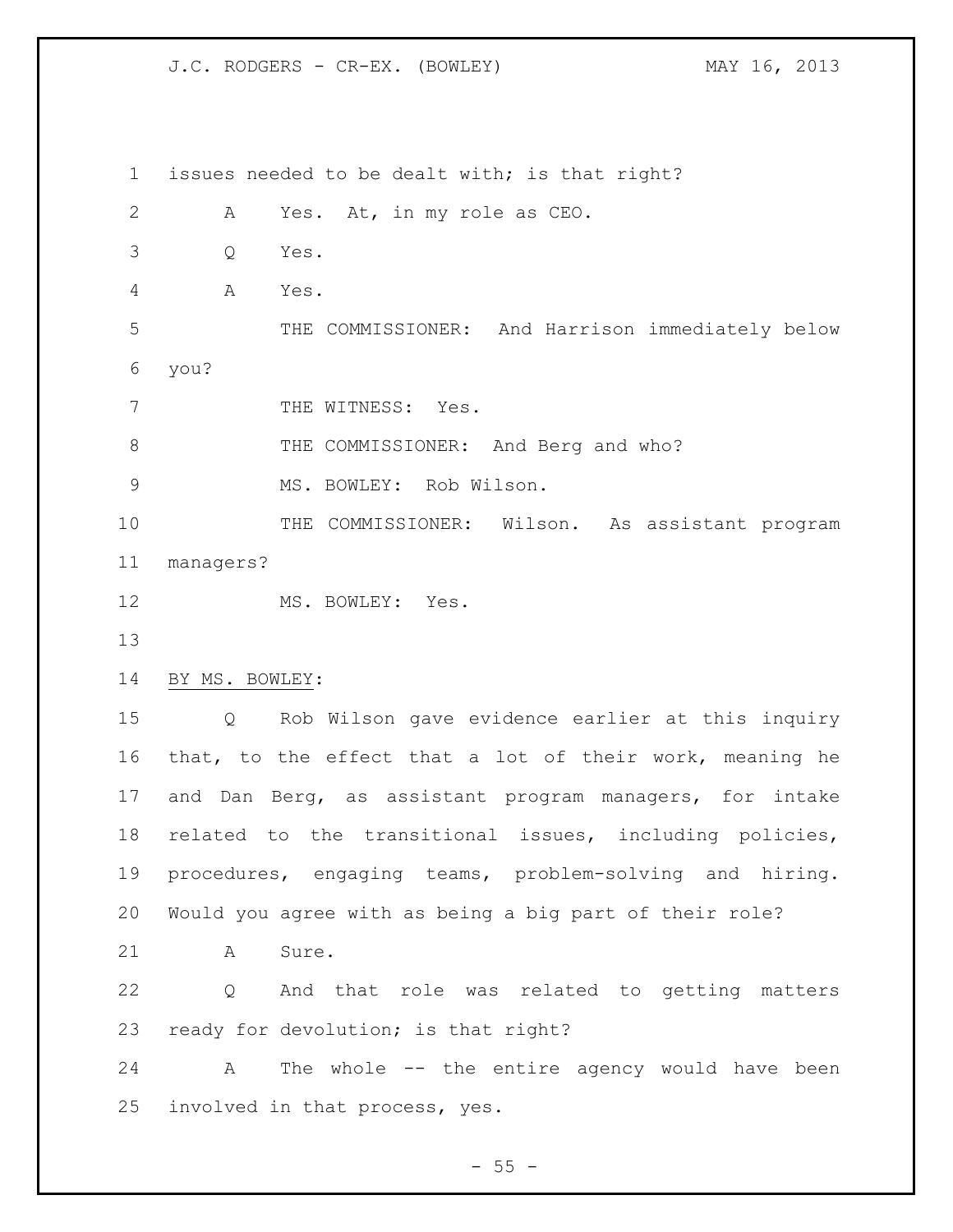Q Now, Patrick Harrison, program manager, intake and early intervention, from March of 2003 to July of 2005, as we've established, is, was below you at that time, and he said that he was responsible for making sure the proper policies and programs were in place. Do you agree with his characterization of his role?

A Yes.

 Q And he said that he was responsible for looking at, "looking at" being his words, the policies and programs to make sure that they were delivering the services intended. Do you agree with that?

A I do.

 Q He also says that he spent a good deal of time speaking with community groups and organizations to maintain a strong relationship with them. Do you agree that he spent a lot of time doing that?

 A I certainly agree that that was one of his roles. I can't speak to how much time he spent doing it.

 MS. BOWLEY: Mr. Commissioner, it's just before 11:00.

21 THE COMMISSIONER: Yes.

 MS. BOWLEY: I probably have another 20 minutes 23 or thereabouts. If you want to break now, we can; if you want to keep going, I'm fine to keep going.

THE COMMISSIONER: We've been going an hour and a

 $-56 -$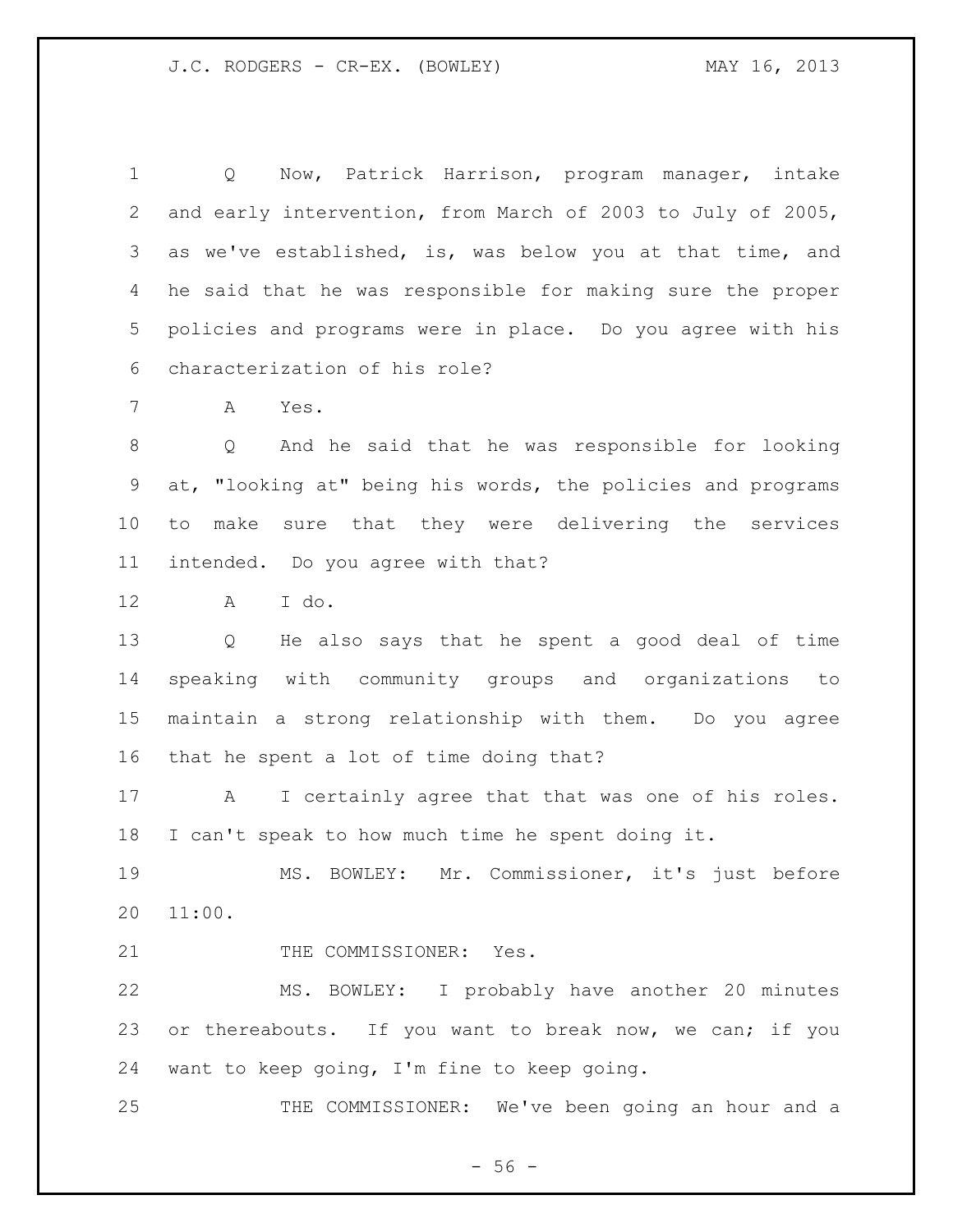1 half, then, so I think it's maybe appropriate time to take 2 a 15-minute break. 3 4 (BRIEF RECESS) 5 6 THE CLERK: All right, we're back on the record. 7 MS. BOWLEY: Thank you, Mr. Commissioner. 8 THE COMMISSIONER: Ms. -- Diane -- at some 9 point -- 10 THE CLERK: Oh, I'm sorry. 11 THE COMMISSIONER: -- for both of us or all of 12 us. 13 THE CLERK: Yeah. 14 THE COMMISSIONER: Go ahead. Or do you need to 15 be back there? 16 THE CLERK: No, I'm okay. That's fine. 17 MS. BOWLEY: I'll wait, just ... 18 THE CLERK: It's okay. 19 MS. BOWLEY: She'll -- well, you'll be in front 20 of the witness and I would like to see him. 21 THE CLERK: Okay. 22 THE COMMISSIONER: He needs it more than I do, 23 I'm sure. 24 THE CLERK: Would you like another? 25 THE WITNESS: (Inaudible). Not going to be long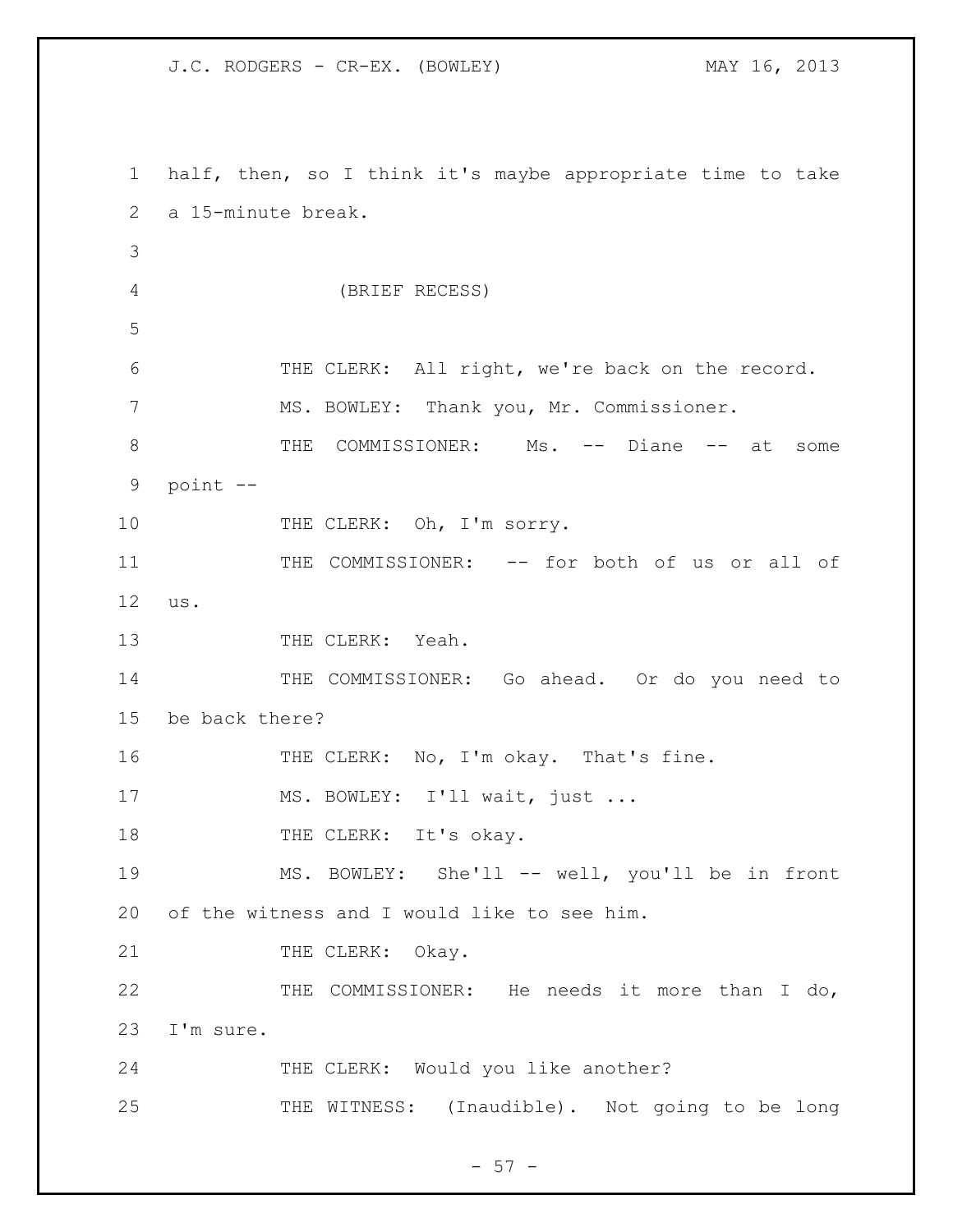now. I just need one. Thank you.

BY MS. BOWLEY:

 Q All right, then. Where were we? I was talking with you about your program manager, Patrick Harrison. He gave evidence at this inquiry that he had reviewed the intake manual and was of the view that no further edits were needed to it. Did he report that to you at any point?

A No.

 Q He also gave evidence that he was mindful that the intake program would change with devolution and it was made clear to him, he used the word "us" that there would be a revision, a review of it because a different authority would be assuming responsibility for intake and they would want to review the, the whole thing. Is that something that you would have made clear to him?

 A I do recall having discussions with Mr. Harrison about that, and I'm not sure which time period he's talking about when he came to be of that opinion. But during some of the time when I was CEO, Patrick and I, Mr. Harrison and I had regular supervision sessions, so I do recall having those kind of discussions with him.

 Q He also gave evidence to the effect that the changes to the intake program did not seem to be a worthy effort because it was going to be changing. Did he

 $- 58 -$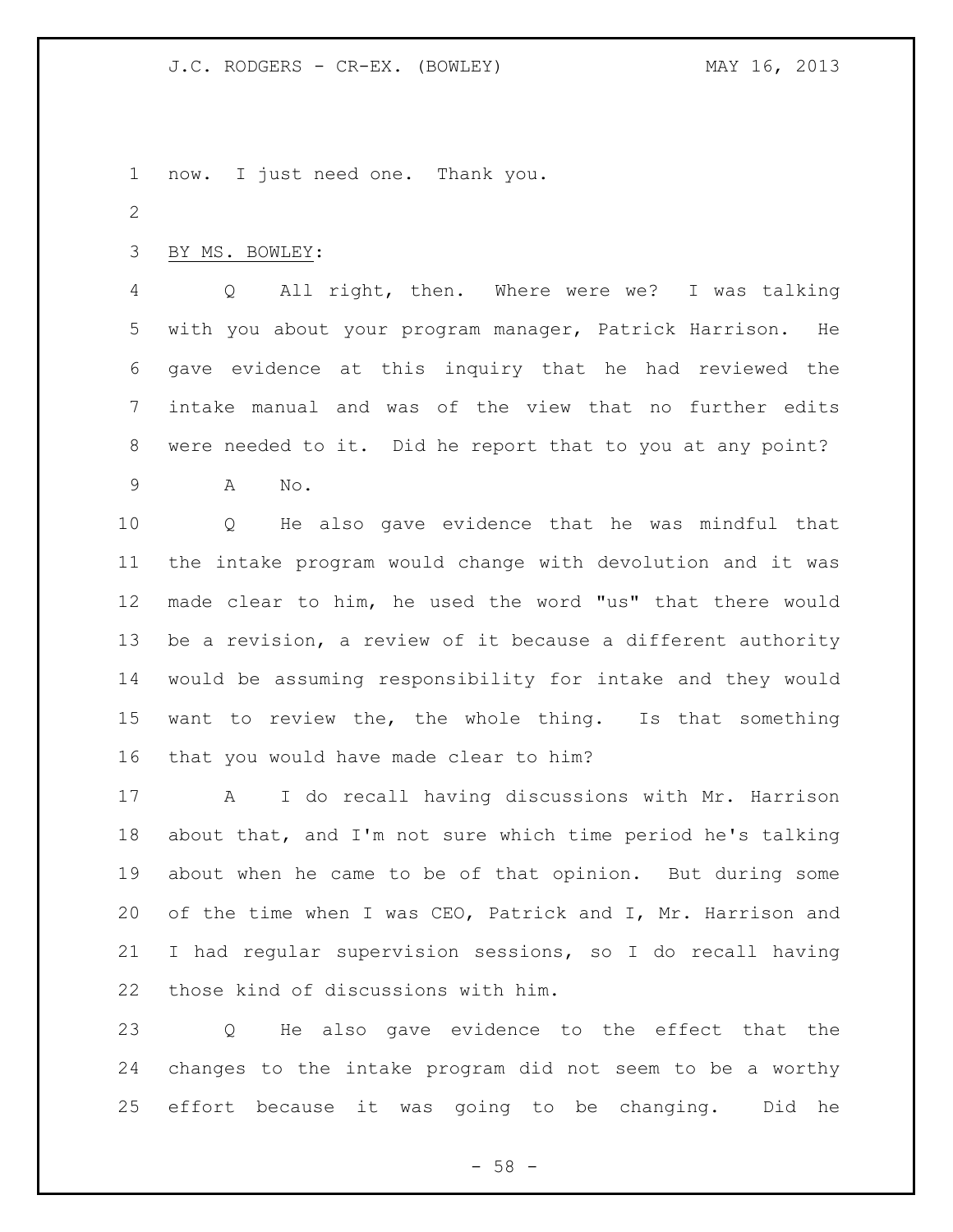communicate that to you?

| 2               | I've no specific recollection of that or what<br>A                  |
|-----------------|---------------------------------------------------------------------|
| 3               | changes he, he was referring to that were being                     |
| 4               | contemplated at the time.                                           |
| 5               | Was it your view, did you share that view with<br>$Q \qquad \qquad$ |
| 6               | him, that changes to the intake program would not be a              |
| $7\phantom{.0}$ | worthy effort because it was going to be changing once              |
| 8               | devolution was complete?                                            |
| 9               | It's, it's a difficult question to answer without<br>A              |
| 10 <sub>o</sub> | knowing the specifics of what changes he's referring to.            |
| 11              | If there were changes being proposed that would have had an         |
| 12 <sup>°</sup> | immediate benefit to the quality of service, I would                |
| 13              | disagree with him. If they're broader organizational                |
| 14              | structural changes to intake, then I would have agreed with         |
| 15              | him.                                                                |
| 16              | Q Well, to be fair -- I thank you for that answer                   |
| 17              | and that's great, and to be fair to you I'll just, I'll             |
| 18              | read to you what he said so that you have greater context.          |
| 19              | He's the one who identified Rhonda Warren has having                |
| 20              | written or authored --                                              |
| 21              | Okay.<br>A                                                          |
| 22              | Q -- the intake manual. He called it the:                           |
| 23              |                                                                     |
| 24              | " foundation document for our                                       |
| 25              | purposes as we were operating the                                   |
|                 |                                                                     |

- 59 -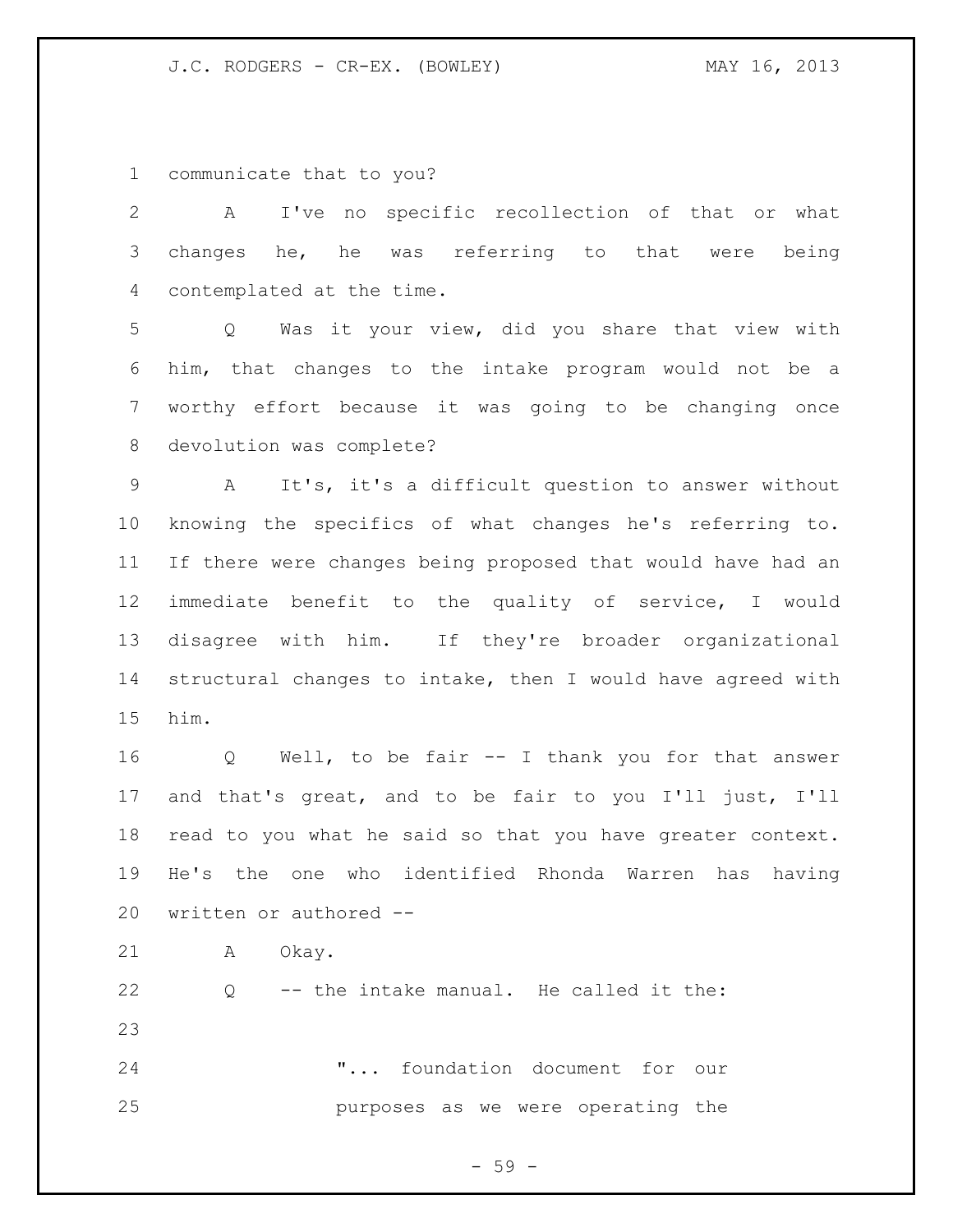```
1 intake service."
2
3 And then he went on to say:
4
5 "... I reviewed it, [and thought]
6 obviously, recently and thought it 
7 was a very reasonable document for 
8 blue time. It was a like a good
9 description, over 60 pages with 
10 appendices of what we needed to do
11 so we didn't update it, I quess
12 particularly, that I can recall.
13 There were no further edits.
14 Also, we were very mindful that 
15 the intake program would change 
16 with devolution and that was, that 
17 was made clear to us, that there
18 would be a revision, a review and 
19 perhaps a revision as a different 
20 authority assumed responsibility 
21 for intake, that they would want
22 to review the whole thing. So it 
23 didn't seem to be a worthy effort 
24 at that time because it was going 
25 to be changing."
```
 $- 60 -$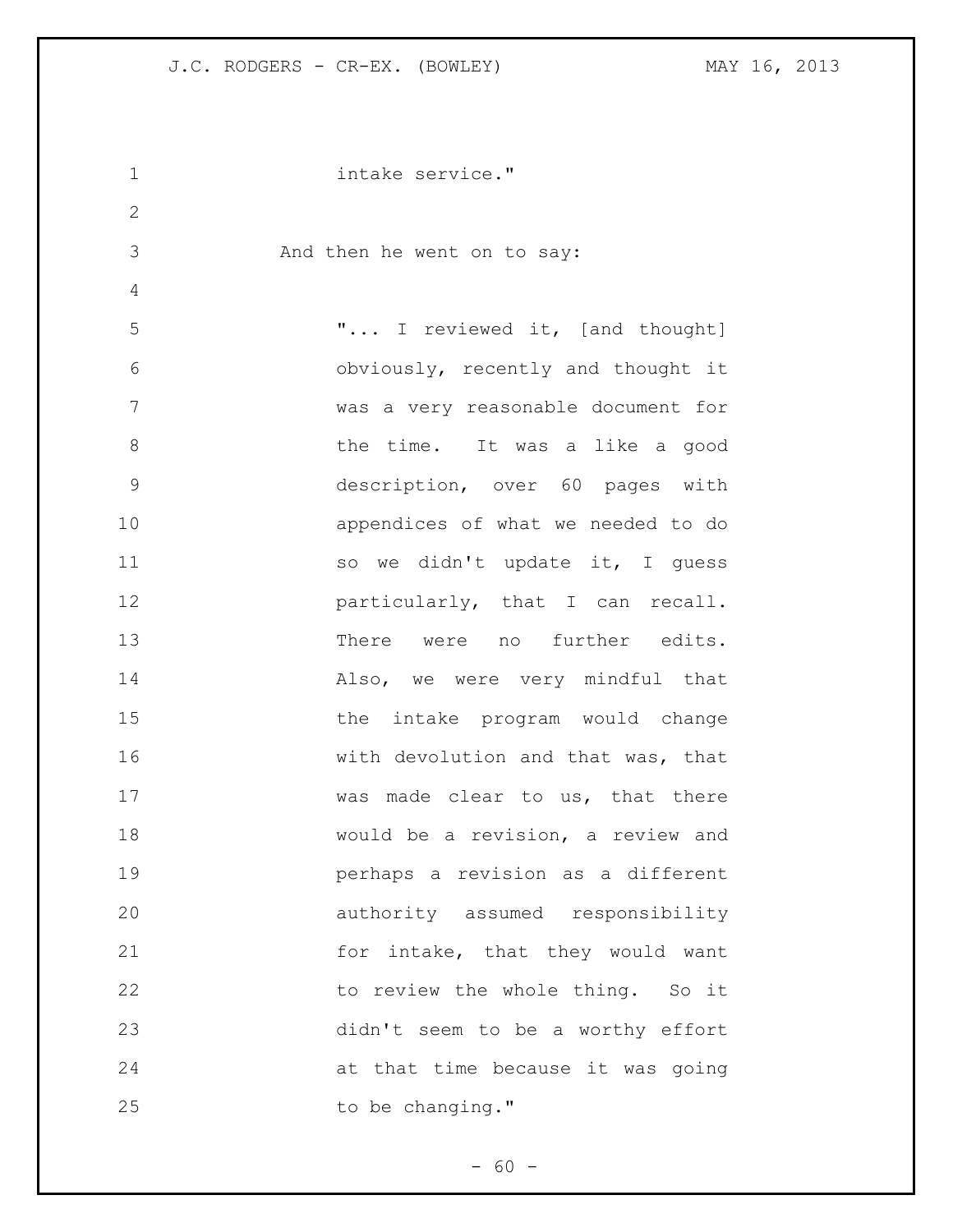Did he communicate that to you? A I don't recall discussions about the applicability of the 2001 document the way you've described it. And again, if Mr. Harrison was speaking to the period just prior to devolution and it's important to remember that when Winnipeg Child and Family Services went through devolution, mostly in May 2005, the intake function didn't transfer till later on. Q February of 2007? A February 2007. And, and post-2005 Mr. Harrison was also working with the, what was known as the JIRU board, and he may have had direction from them that changes were contemplated once it moved to a different authority. I do recall having those kinds of discussions with him during that time period. Q Thank you for that. Would you agree, though, that throughout his time as program manager at intake and early intervention, which was March of 2003 to July of 2005, with his evidence, when he said that he was looking at the policies and programs to make sure that they were delivering the services intended? A Yes.

 Q And he would have been doing that throughout that period of time where he was program manager for intake and early intervention?

 $- 61 -$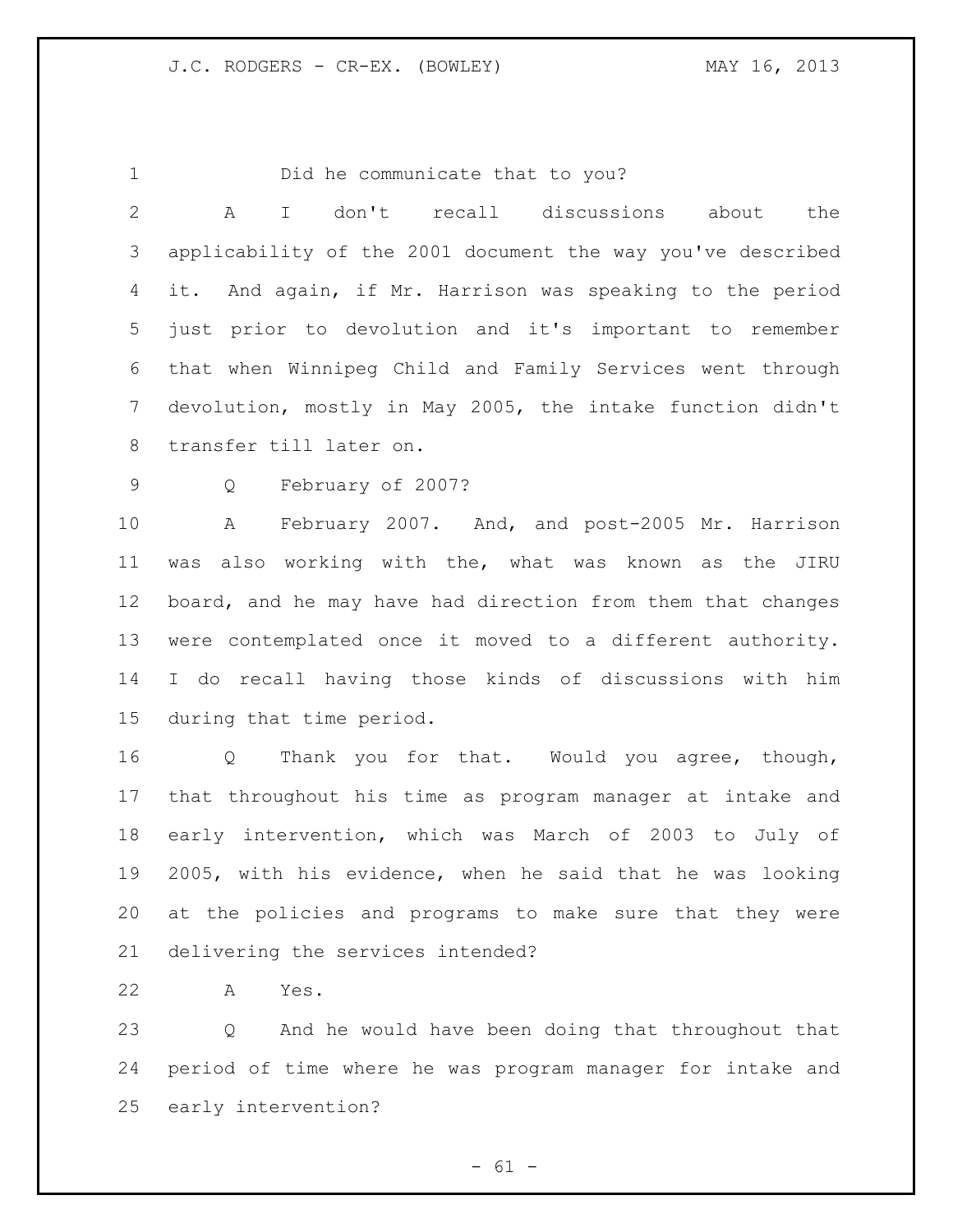A Yes.

| $\mathbf{2}$ | Q And are you able to agree that from 2001 until            |
|--------------|-------------------------------------------------------------|
| 3            | the online standards of January of 2005 -- and I don't want |
| 4            | to get into a debate about when those were implemented and  |
| 5            | trained upon -- but from July of 2001, when we have the     |
| 6            | intake manual, and January of 2005, if not later, there     |
| 7            | were no updated policies or procedures documents for the    |
| 8            | crisis response unit. Do you agree with that?               |
| $\mathsf 9$  | That would be my understanding, that the 2001<br>A          |
| 10           | document was the document that was in place during that     |
| 11           | time period.                                                |
| 12           | THE COMMISSIONER: 2001 document?                            |
| 13           | THE WITNESS: Yes.                                           |
| 14           | MS. BOWLEY: And Mr. Commissioner, just for your             |
| 15           | notes, that 2001 document is Commission disclosure 992      |
| 16           | starting at page 19625.                                     |
| 17           | THE COMMISSIONER: That's the 2001 document.                 |
| 18           | MS. BOWLEY: July 2001, yes. Winnipeg Child and              |
| 19           | Family Services intake program, description and procedures. |
| 20           | THE COMMISSIONER: Thank you.                                |
| 21           |                                                             |
| 22           | BY MS. BOWLEY:                                              |
| 23           | And Mr. Rodgers, I'm using you a bit to, to clear<br>Q      |
| 24           | up the record because you're sort of the only witness I can |
| 25           | get at with respect to phase one, at this time at least.    |
|              |                                                             |

- 62 -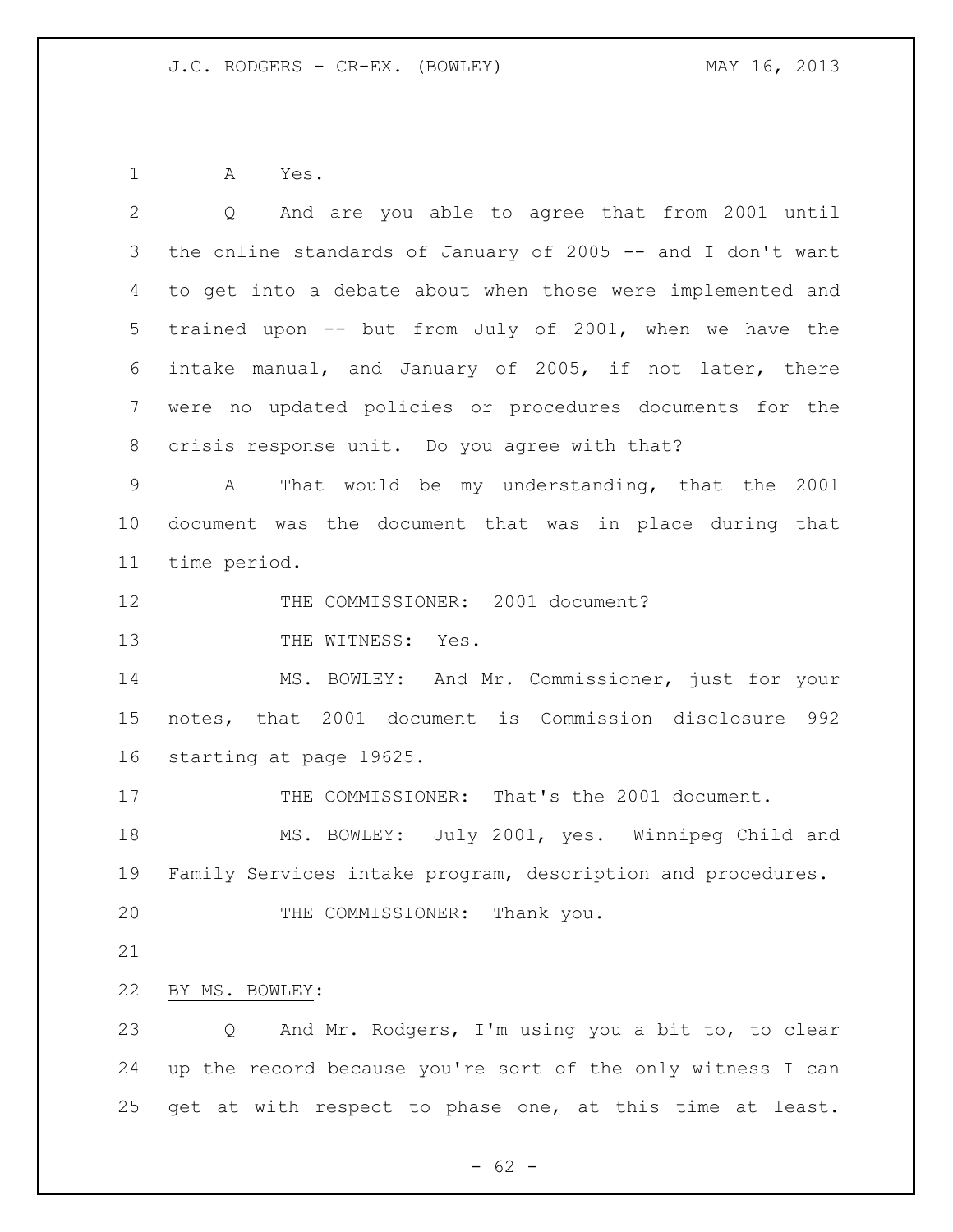Are you familiar with the orientation manual that has an update date of May 10, 2004? And I'll ask the clerk to put it on the page. It's page, starts at page 29048. Have you seen that before? A I, I have seen it before, not for some time. Q Are you able to agree with me, and I'll take you to the pages ... Well, first of all, let's, let's start at the beginning. This, this is an orientation manual that was produced generally for Winnipeg Child and Family Services, correct? 12 A That's my understanding. Q And at the end of that paragraph on screen, on page 29048, it says: 16 TWe hope ... this Orientation Manual will be helpful to you, whether you are a new employee to 19 the Branch, or one who has been around awhile and just wants to 21 check out what's new." So can we consider that to be the general purpose of this orientation manual? A Sure.

 $- 63 -$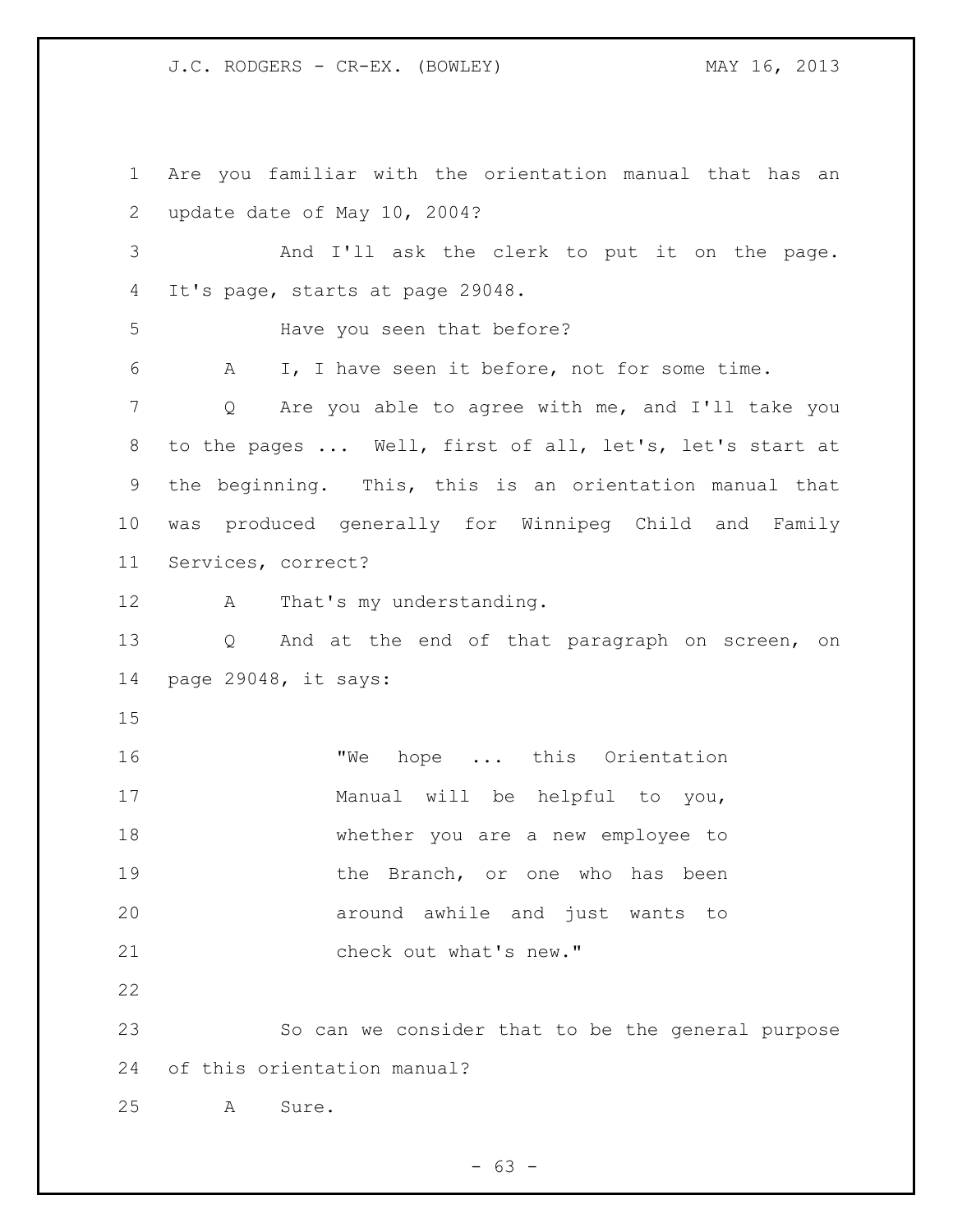1 Q Do you have knowledge of that, though?

A Knowledge of it?

 Q Yeah, that that was its purpose. Do you have any knowledge of this manual?

 A Like I said, I haven't read it for a number of years. When I did read it, that would have been my understanding.

 Q And if we could move forward within that document to page 29076.

 Are you in a position to agree or disagree with me that this section with respect to the crisis response unit is a cut and paste with two typographical corrections over and above what was in the July 2001 manual?

A Yes, I think so.

 Q Mr. Rodgers, can you agree with me, keeping in mind the functions and the chain of command as we reviewed them, that from the start of the crisis response unit in January of 2001 until well after March of 2005, the workers and supervisors of that unit received no training on the standards in effect?

21 A That would be my understanding.

 Q And is it correct that the standards training on the January of 2005 online standards did not take place for those workers until 2008/2009?

A That would be my understanding with, if I could

- 64 -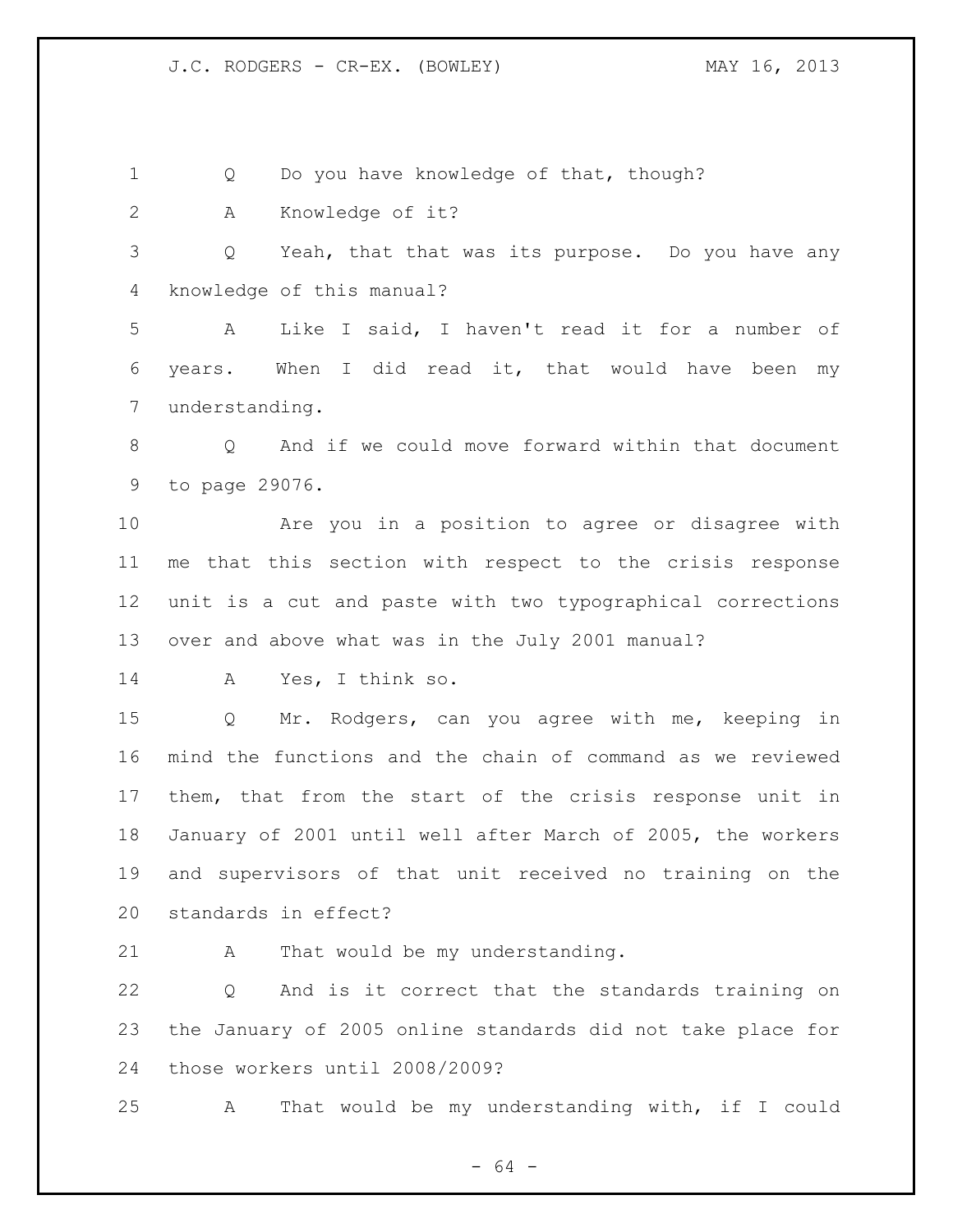just sort of give one qualifier to that. I was not aware of any training program that was specific to the standards like we have now. Staff, though, who participated in core competency training, as part of that training would have had discussions about standards or the standards they thought were in place and how it related to what they were learning in court. But there was no specific comprehensive training on standards.

 Q Well, and we've heard evidence from other witnesses that the core competency training did not include training on standards. So would you agree that whatever discussions might have been had on standards during those core competency training sessions were informal?

A Yes. Yes, I would.

 Q And you don't know, in fact, that the crisis response workers and supervisors were part of those informal discussions?

A I do not.

 Q Dan Berg gave evidence that when he started as assistant program manager in 2003 he was not aware -- sorry, he was not given any written performance evaluations of the supervisors and workers under him. Do you have any knowledge of that?

A I do not.

Q He also gave evidence that he did not perform any

 $- 65 -$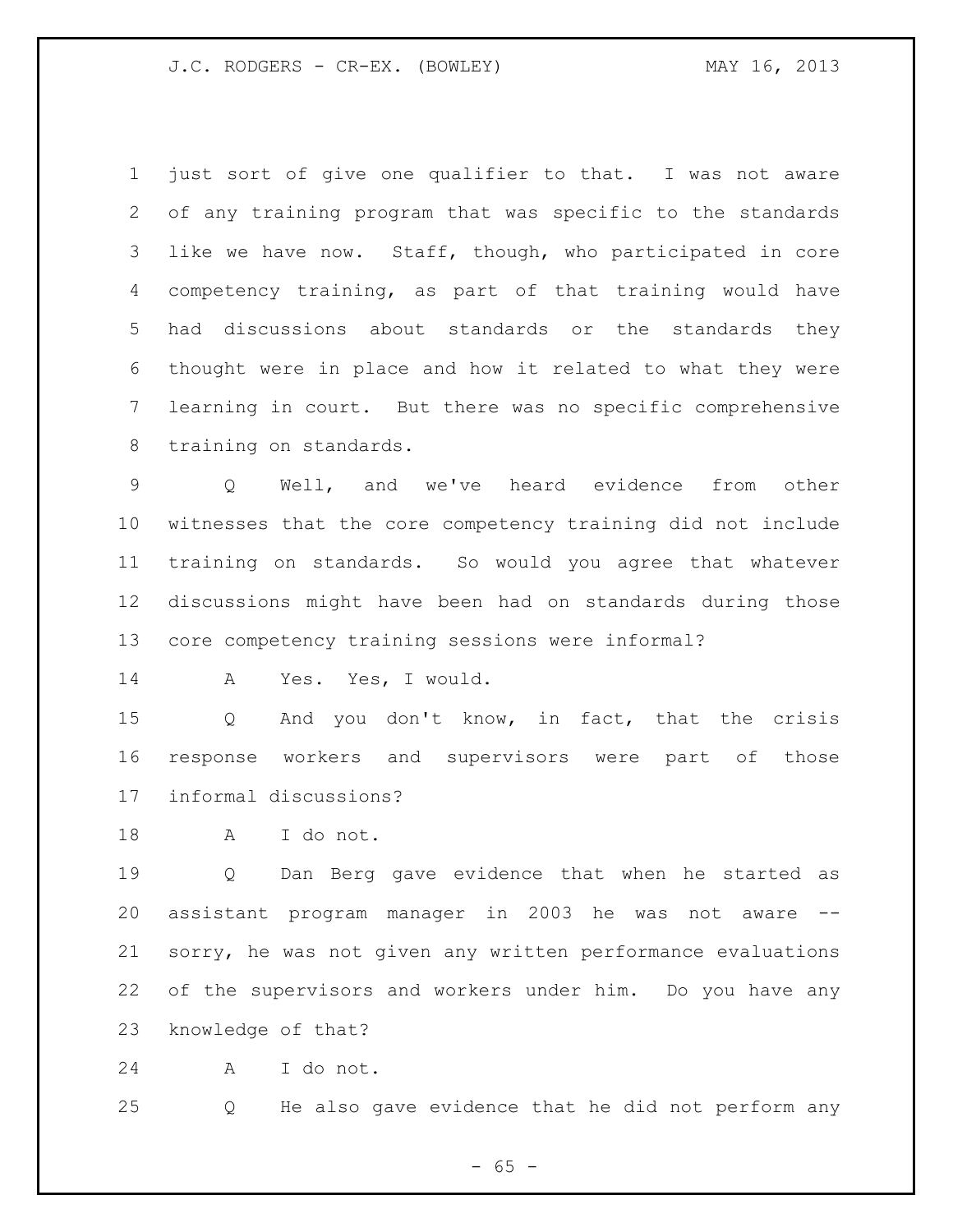performance evaluations on CRU supervisors from the time of his arrival there in 2003 until, he wasn't sure, March or so of 2005. Do you have knowledge of that? A I do not. Q I'm going to put a series of questions to you and I'm going to ask you if you agree or disagree with them as they relate to the crisis response unit. The crisis response unit workers and supervisors did not have decision-making authority over upper management's expectations of their performance; is that correct? A Yes. Q And they did not control the number of workers hired to do the work; is that correct? A Yes. Q And they didn't control the setting of the standards; is that correct? A Yes. Q And despite their requests, they did not get training on those standards because that decision was beyond their control as well? A Yes. Q And so would you agree that basically they had to come to work and do the best that they could under these

circumstances without clear expectations, without up-to-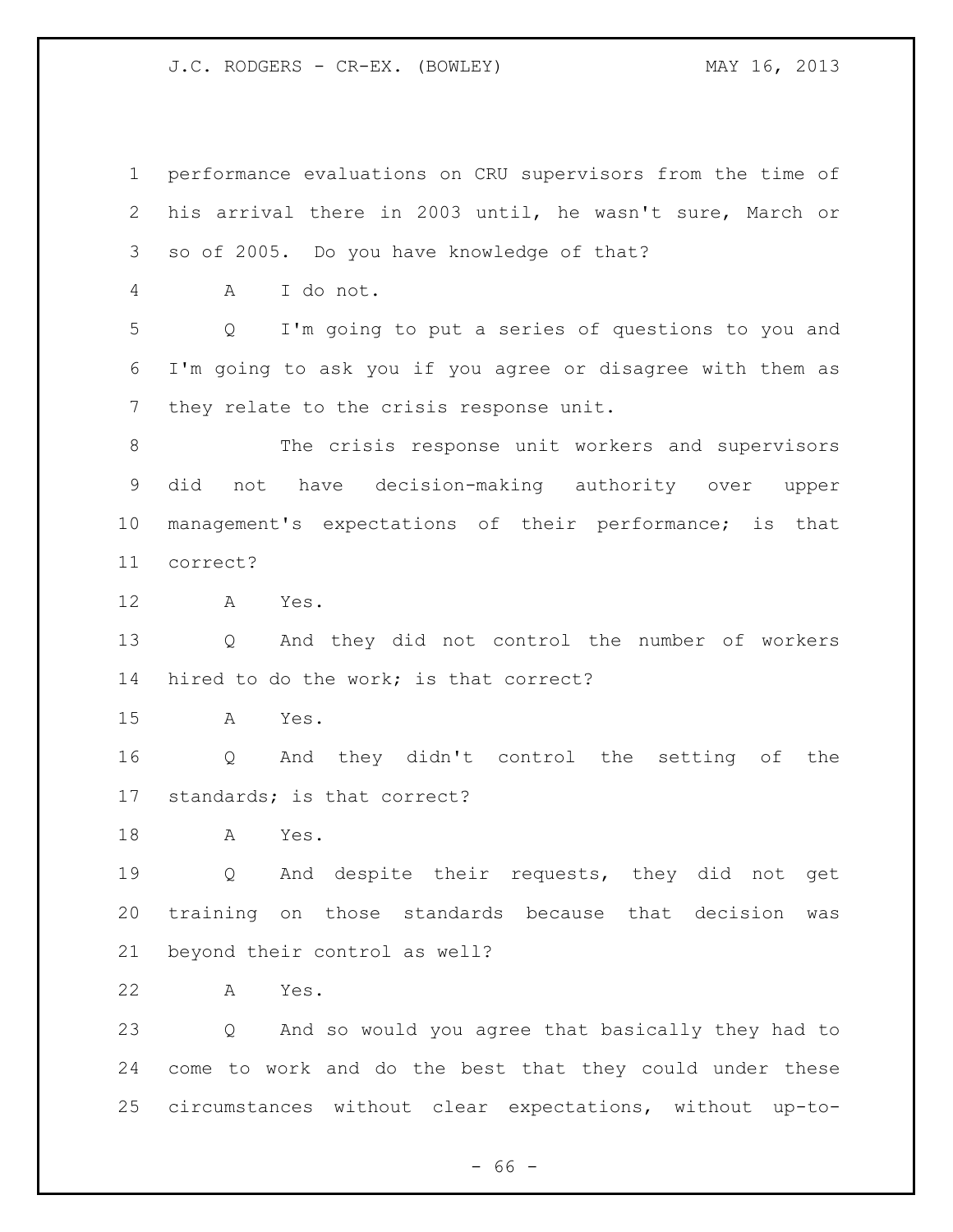date policies and procedures, without training on standards?

 A Yes, the way you've described it. And I -- if I could just comment. I don't know to what extent, in day- to-day supervision there was conversation, conversations about the standards and how the standards applied into their work. I can only confirm that there was no formal comprehensive training program in standards like we have today.

 Q Well, and to the extent that those discussions might have occurred, they would be based on someone possibly having the opportunity to merely read the standards; is that right?

A Yes.

 Q And you'd agree with me that merely reading the standards is not an adequate basis for training?

17 A Absolutely.

 Q Again, a few more things I want to know whether you agree or disagree with. It was the responsibility of those above the crisis response unit workers and supervisors, the assistant program manager and the program manager and onward to do these things: to provide clear expectations?

A Yes.

Q To set up-to-date and appropriate standards for

- 67 -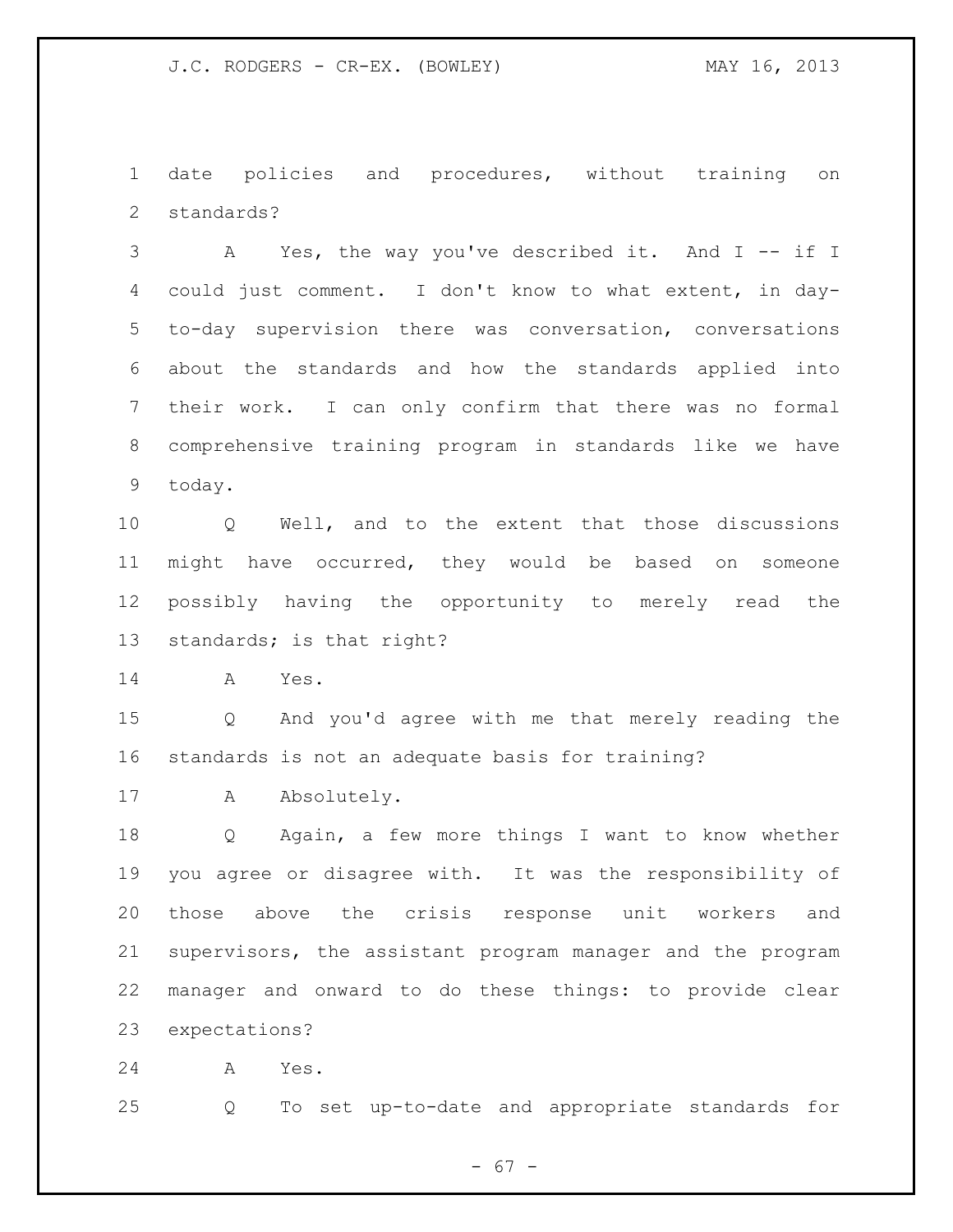their unit?

A Yes.

Q To provide training on those standards?

A Yes.

 Q To provide a workload and resources that allowed them to fulfill the standards?

A Yes.

 Q And to provide a workplace and resources that allowed them to achieve best practices on a consistent basis?

A Yes.

 Q And do you agree that those people from 2001 to 2005 were not given those things, leaving out the workload issue?

 A I can agree that perhaps they weren't given those things to the extent that would have been most appropriate for best practice, yes.

 Q Now, in terms of devolution or devolution, I'm not sure which, we've heard a lot about it and I've certainly heard you say that you agree with it and that it was an important task and function, correct?

A Yes.

 Q Would you also agree with me that it was an almost unprecedented initiative, it was vast and huge in its scope and the number of things that needed to be done?

- 68 -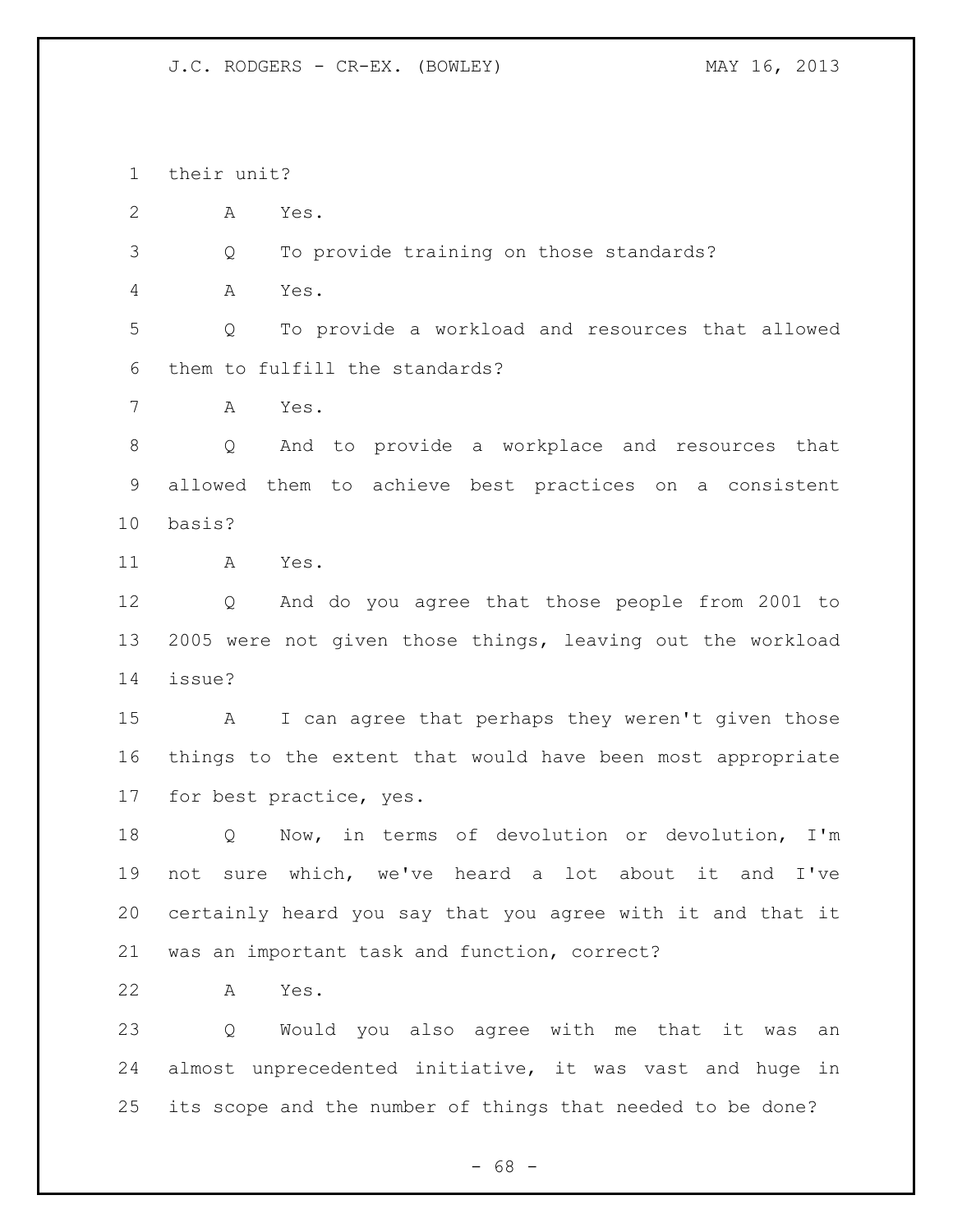1 A I would say it wasn't almost unprecedented, it was unprecedented. Q It was huge -- A Absolutely. Q -- is that right? A Absolutely. Q And people in Winnipeg CFS at the time, 2001 to 2005, did -- sorry, put a great deal of time and focus on trying to make that transition happen as best it could; is that right? 11 A I would agree. 12 THE COMMISSIONER: And what timeframe do you say devolution took from beginning to end? 14 THE WITNESS: For the province, for the Province of Manitoba? 16 THE COMMISSIONER: Yes. 17 THE WITNESS: 2001, and I would say till 2007, when the intake function was moved over to ANCR. 19 THE COMMISSIONER: That was the last part of it? THE WITNESS: That was the last part of it be completed so the, the original memorandums of understanding and then the planning would have been launched in 2001. Legislation in 2003 to devolve powers. And then the transfer service completed by February 2007. THE COMMISSIONER: And transfer of service

- 69 -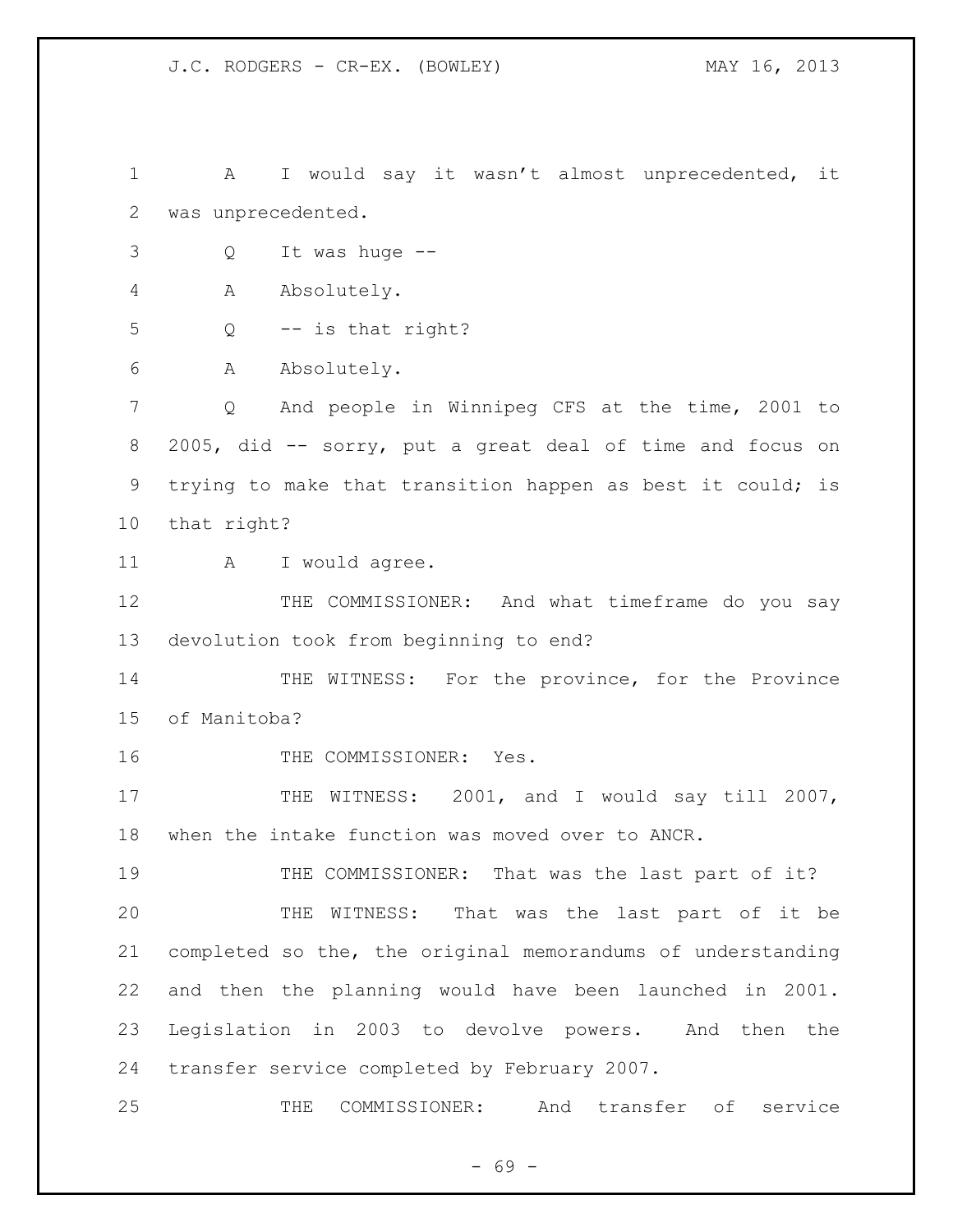commenced when?

| $\mathbf{2}$   | THE<br>Two -- shortly after the<br>WITNESS:                           |
|----------------|-----------------------------------------------------------------------|
| 3              | legislation was signed in 2003. And I can't remember the              |
| 4              | order but they did the regional offices first and did                 |
| 5              | Winnipeg Child and Family Services last, beginning in May             |
| 6              | 2005.                                                                 |
| $7\phantom{.}$ | THE COMMISSIONER: So two to five was the crucial                      |
| 8              | area of transfer of files?                                            |
| $\overline{9}$ | WITNESS: Post-November, post-November 2003<br>THE                     |
| 10             | to May 2005.                                                          |
| 11             |                                                                       |
| 12             | BY MS. BOWLEY:                                                        |
| 13             | And Mr. Rodgers, please collect me if I'm wrong,<br>$Q \qquad \qquad$ |
| 14             | devolution was announced in 1999?                                     |
| 15             | I would have said the year 2000 but<br>$\mathbf{A}$                   |
| 16             | Q Okay. And although operational tasks may not                        |
| 17             | have taken place until after that, certainly notional                 |
| 18             | preparations were underway?                                           |
| 19             | Yes. It's also important to keep in mind that<br>A                    |
| 20             | number of different deadlines<br>there were a<br>for<br>when          |
| 21             | devolution was to be completed. This was an unprecedented             |
| 22             | task so it was difficult to predict how long it was going             |
| 23             | to occur, so I would agree with you that staff at Winnipeg            |
| 24             | would have been thinking about preparation right from the             |
| 25             | day of the announcement.                                              |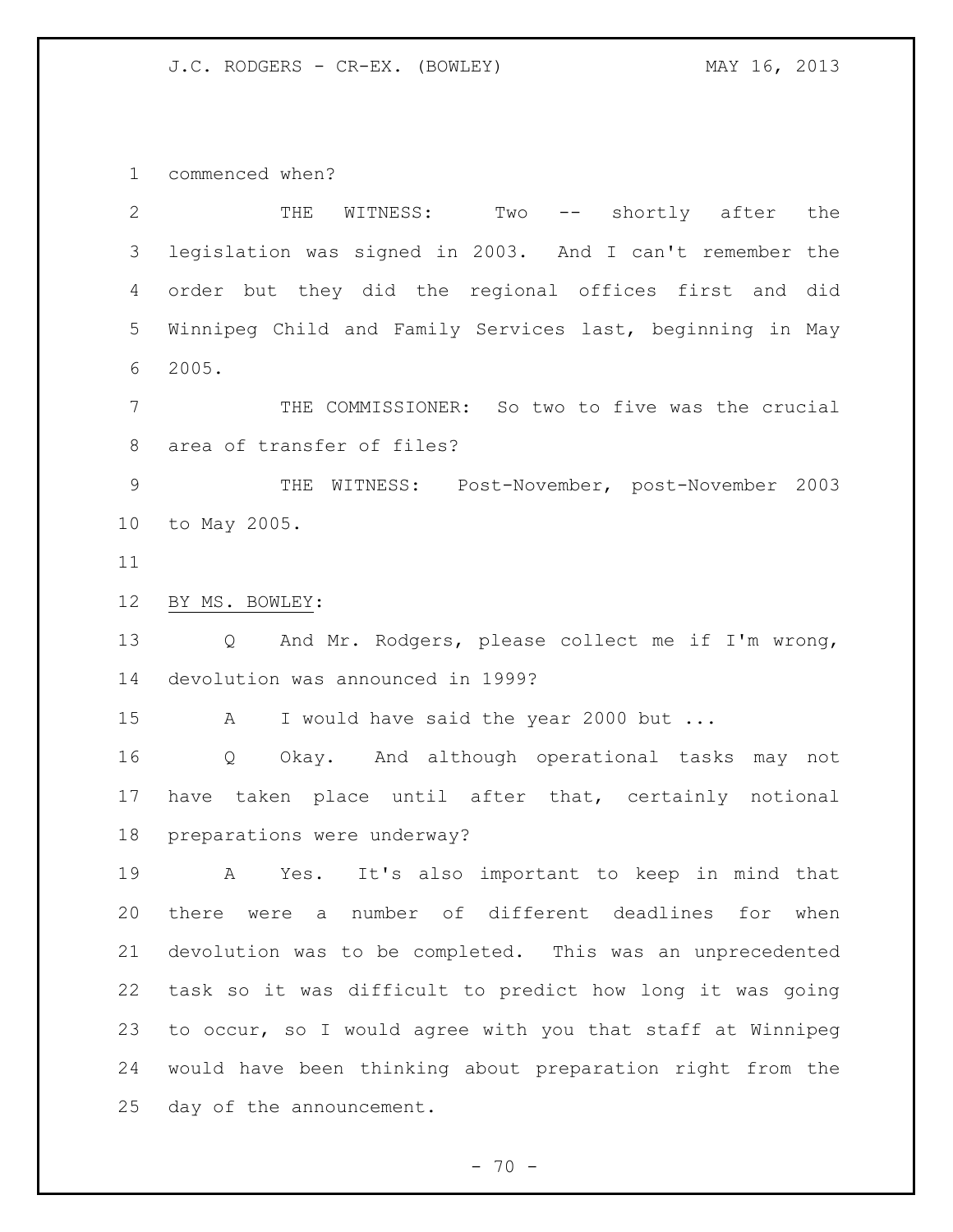Q And some preparations would have started as early as 2001?

- A In Winnipeg?
- Q Yes.

 A Operationally, I wouldn't say so, but it was certainly on people's minds.

 Q Conceptually, these things were being talked about?

A Sure, absolutely.

 Q And having that knowledge of the devolution transfer in the back of people's minds, planning was being effected as early as 2001?

A Yes.

 Q Now, I know as part of the devolution process, it being vast and unprecedented, a lot of work was put into trying to make it go as smoothly as possible, correct?

A Yes.

 Q And I mean, you, you've talked a lot about the support teams and other things that were put into place?

A Yes.

 Q Was it the case that the crisis response unit was basically left in place as it was from 2001 to 2005 because of upcoming devolution when it would be taken over another -- taken over by another authority?

A No.

 $- 71 -$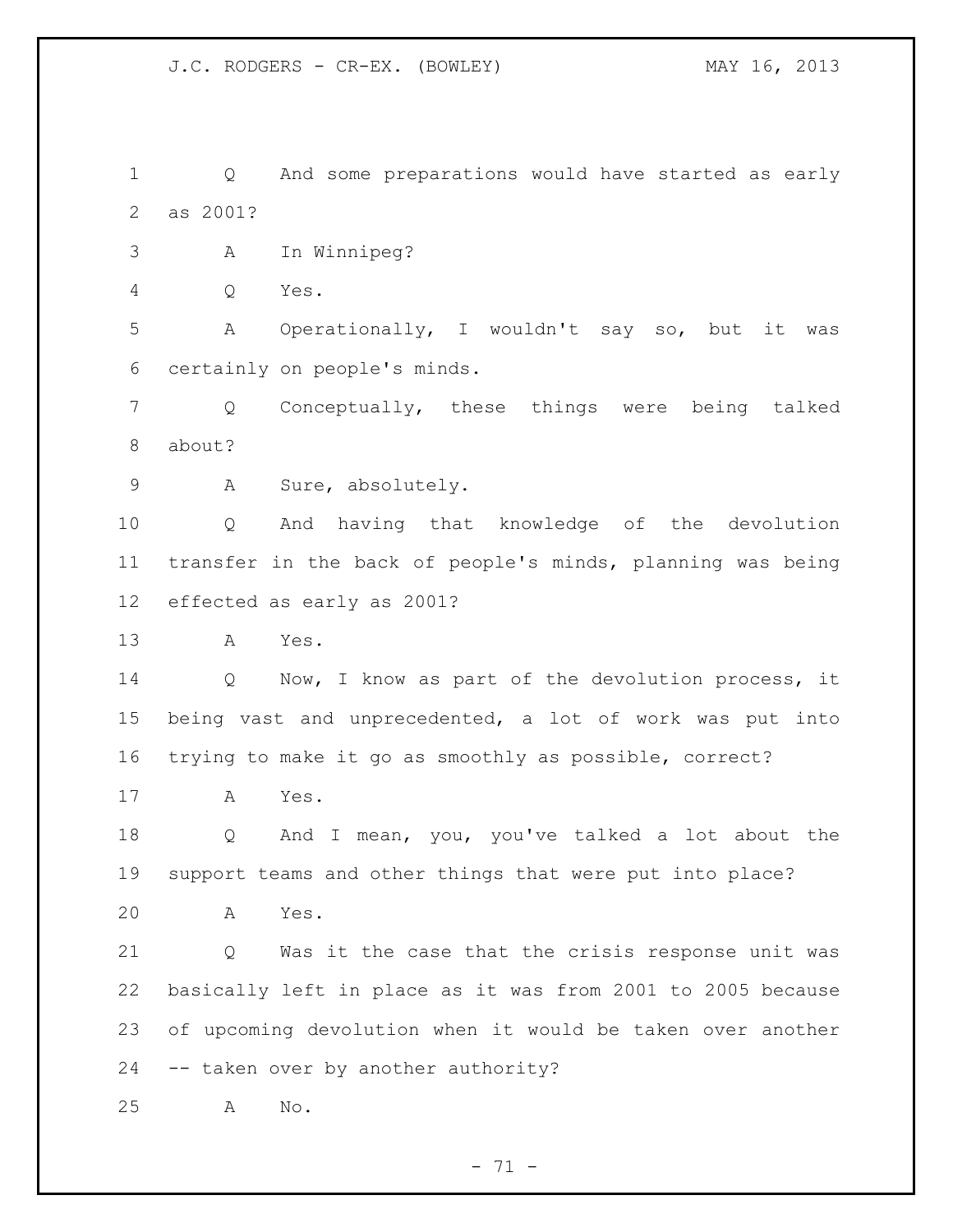Q Well, we haven't had any updates to the policies and procedures between 2001 to 2005, correct? A Yes. Q We didn't have any training on the standards between 2001 and 2005, correct? A Yes. Q We didn't have any substantive changes to the function of CRU between 2001/2005, correct? A Yes. Q You did add some workload support within that period, correct? A Yes. Q But other than that, nothing was really done with the crisis response unit from 2001 till after March of 2005; is that right? A Yes. I only said no because you said due to devolution, and, and again, if there had have been things we could have done to strengthen service immediately during that time period, we would have done it. Q I'm not, I'm not being critical, but was it not the case that because of the breadth of scope of devolution that changes to the policies and the procedures and the function of CRU was fairly low down the list of priorities? A On, perhaps on Mr. Harrison's list of priorities. It wasn't, that wasn't high on my list of priorities as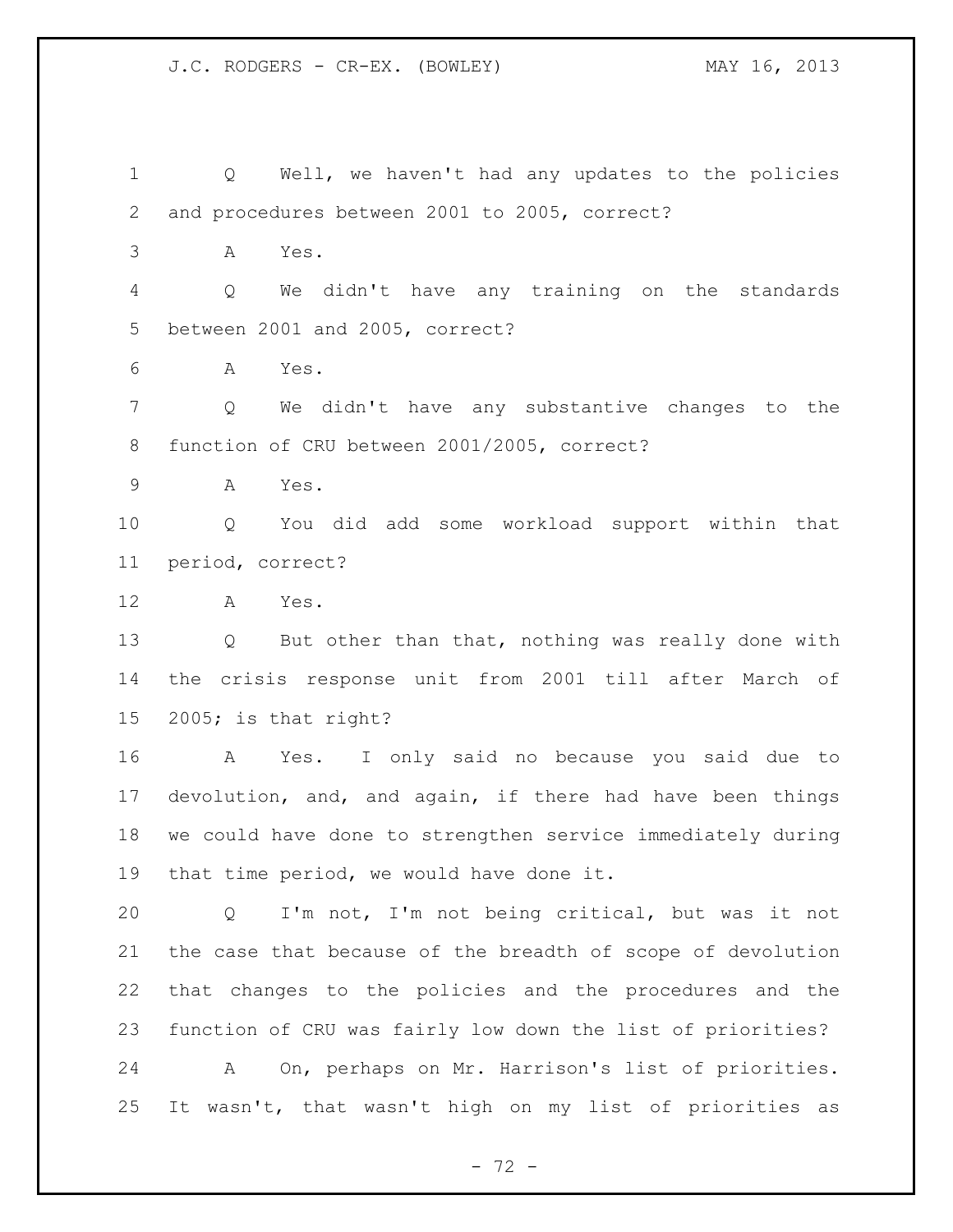CEO, I'll agree with that.

 Q And bit of a change of topic. We heard Mr. Schellenberg say yesterday that a decision was made to hold off on operationalizing, I think was his word, operationalizing standards until after devolution. Did you hear him say that?

A Yes, I did.

 Q Was that a decision made at the time, of which you were aware?

 A That's a decision that's made in, I'm, I'm recalling two letters perhaps, and they would have been 2001, 2002, where Mr. Schellenberg informed the agencies of delays in implementing the standards. I can't -- during that time, I'm chair of the board. I'm not sure I had any direct knowledge of those letters.

 Q Thank you. And just so that the record is clear, you are referring to the letters with respect to standards that were reviewed with Mr. Schellenberg last night?

 A I am. I believe the 2002 letter indicates the delay until such time as the authorities are in place.

 MS. BOWLEY: Again, just for the record, Madam Clerk, if you could pull up page 19699, please.

BY MS. BOWLEY:

Q Not to quibble with you, Mr. Rogers, but I think

- 73 -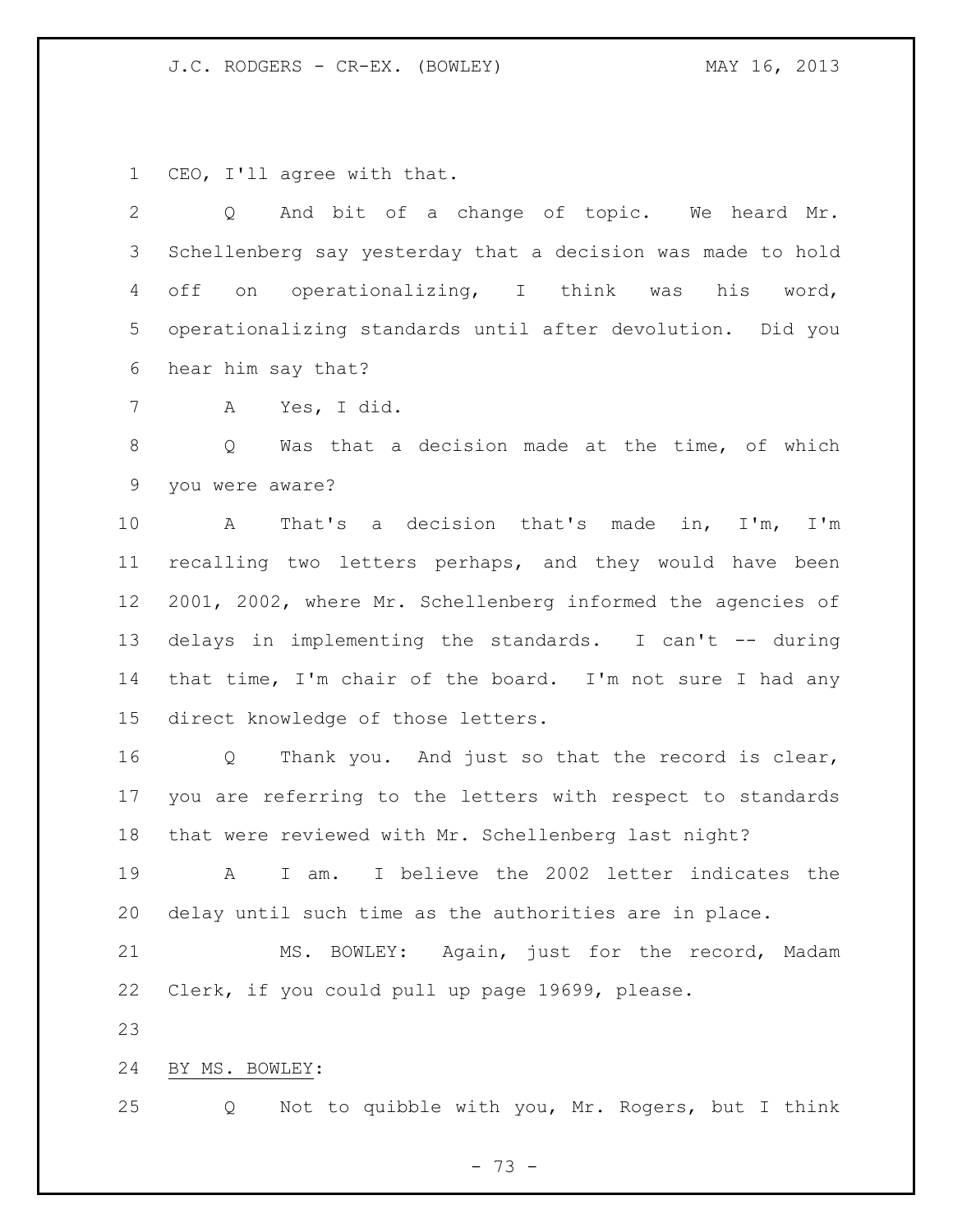this is the letter you're referring to, July 12 of 2001? A Yes, that's it. MS. BOWLEY: Changing stream once more, Madam Clerk, could you please pull up Exhibit 15 from back in the early days. And page 2 of that document. BY MS. BOWLEY: Q I just want to review with you, Mr. Rodgers, the, the chain of command that we've been talking about. If you go down to the fourth row, February 26 of 2003, and moving toward the right. At that time, Rhonda Warren is the assistant program manager of intake and CRU? A Yes. Q And Darlene MacDonald is the program manager of intake and CRU? A Yes. Q And then we have Elaine Gelmon? A Yes. Q What was her role? A I believe she was chief operating officer at that time. Q And what did that mean in terms of her function? A This is February 2003. Q And if you don't know, I don't want to make you struggle.

- 74 -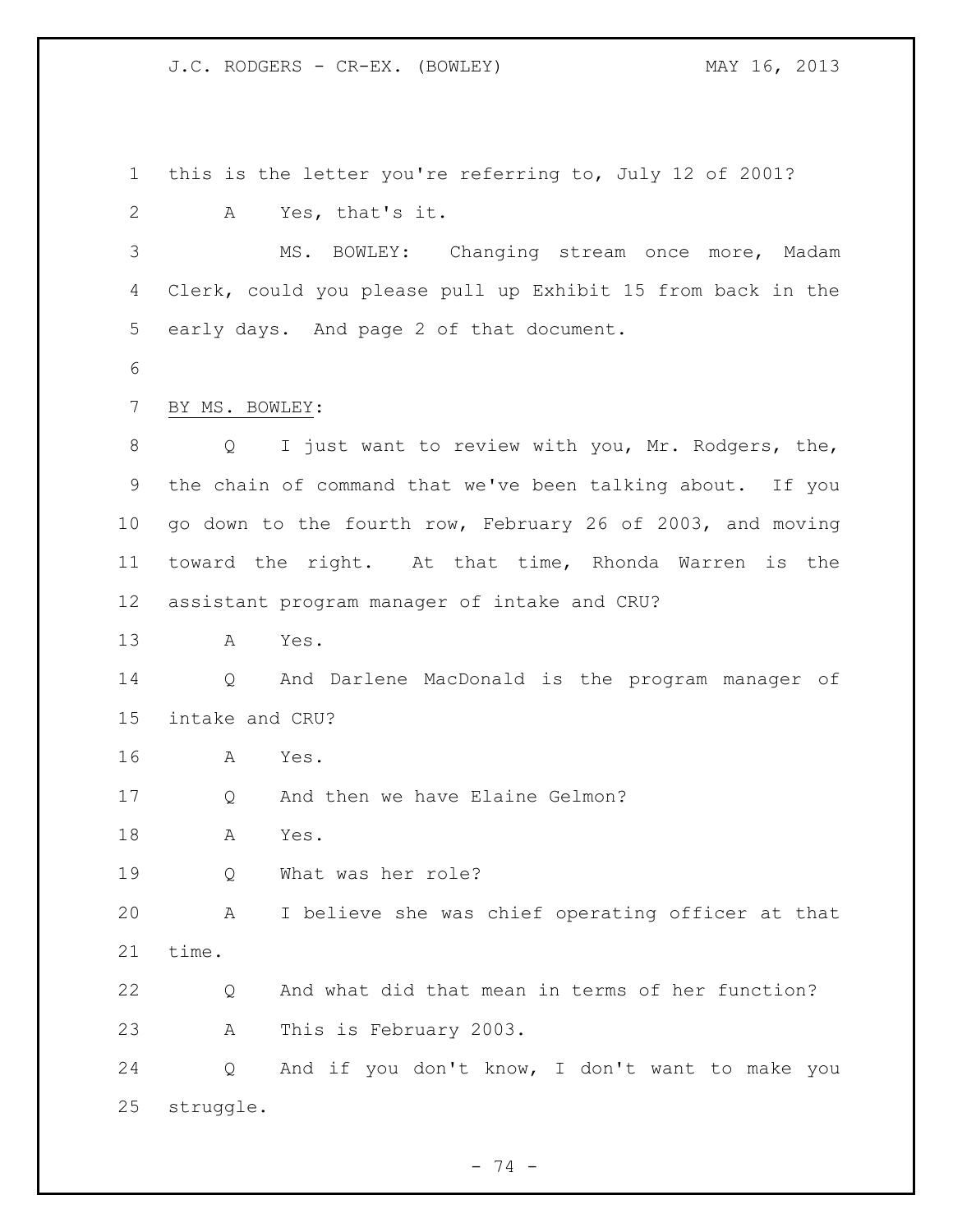A Yeah. My understanding was that she was chief operating officer so she was predominantly responsible for the -- she would have been overall responsible for service delivery. Q Thank you. MR. MCKINNON: It might help the witness if we referred to the headings on the chart, which is at the first page. There's two titles for that box. It's either -- 10 THE WITNESS: There you go. 11 MR. MCKINNON: -- director of --12 THE WITNESS: Yeah. MR. MCKINNON: -- program services and later chief operating officer. THE WITNESS: Yes. So I believe she's chief operating officer at this time. BY MS. BOWLEY: Q Right. And then above her, using the headings, chief executive officer in February of 2003 is Linda Trigg? 21 A That's correct. Q If you could go to the next page, please. The fifth row down, December 1, 2004 to December 7, 2004. If we move upward beyond the crisis response unit we have Dan Berg as assistant program manager; is that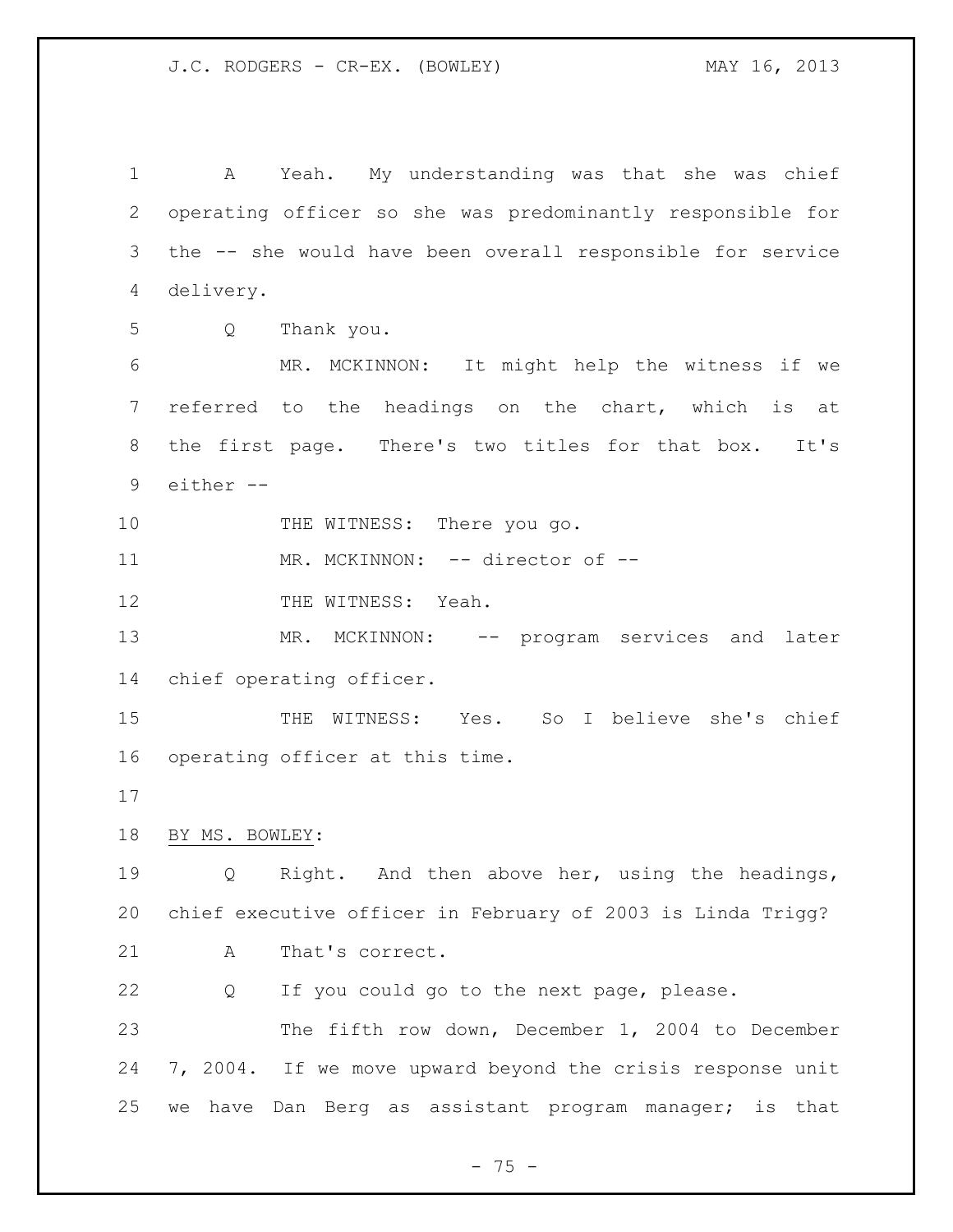right? A Yes. Q Then Patrick Harrison as program manager? A Yes. Q And then you as CEO? A Yes. 7 Q And then similarly, the last row, March 5 to 7, 2005, above CRU we again have Dan Berg and Patrick Harrison as assistant program manager and program manager, and then you? 11 A And Rob Wilson as assistant -- Q Oh, yes. 13 A -- program manager. Q Thank you. A Yes. Q Rob Wilson was the other half of the assistant program manager team? A Yes. Q Mr. Rodgers, on one of your many times here you gave evidence, on February 4 of 2013, and you said: "-- There's no question, from the findings in those external **reviews, that we had to [pay, that** we] really [had to] pay attention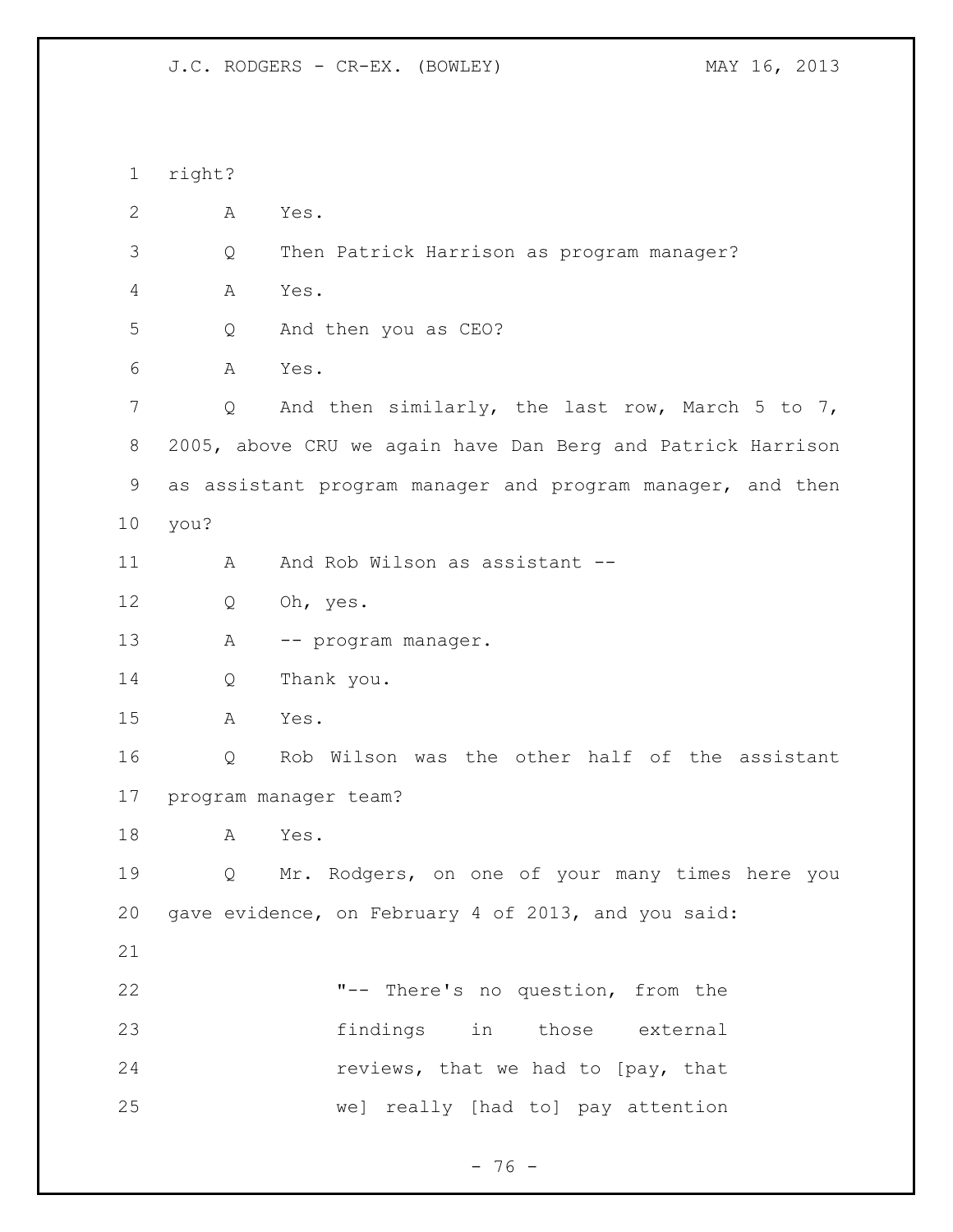1 to clarity about standards, but it's one thing to make standards available. We can't hold our staff accountable until we've had 5 the opportunity to train them in exactly what those expectations mean and what our expectations 8 are, in day-to-day practice to meet them." Do you still stand by that statement? A It's difficult to hold our staff accountable to the expectations and standards if we don't clarify them and train them. Yes. MS. BOWLEY: Thank you. Those are my questions. Thank you, Mr. Commissioner. 17 THE COMMISSIONER: All right. Mr. Olson? MR. MCKINNON: Nothing on re-examination. I can't even remember the rules as to what had (inaudible). THE COMMISSIONER: I'm not sure, I'm not sure we're ready for re-examination yet. MR. OLSON: Nothing. THE COMMISSIONER: Other counsel? MR. MCKINNON: I think the understanding, Mr. Commissioner, was that this would be limited to the one

- 77 -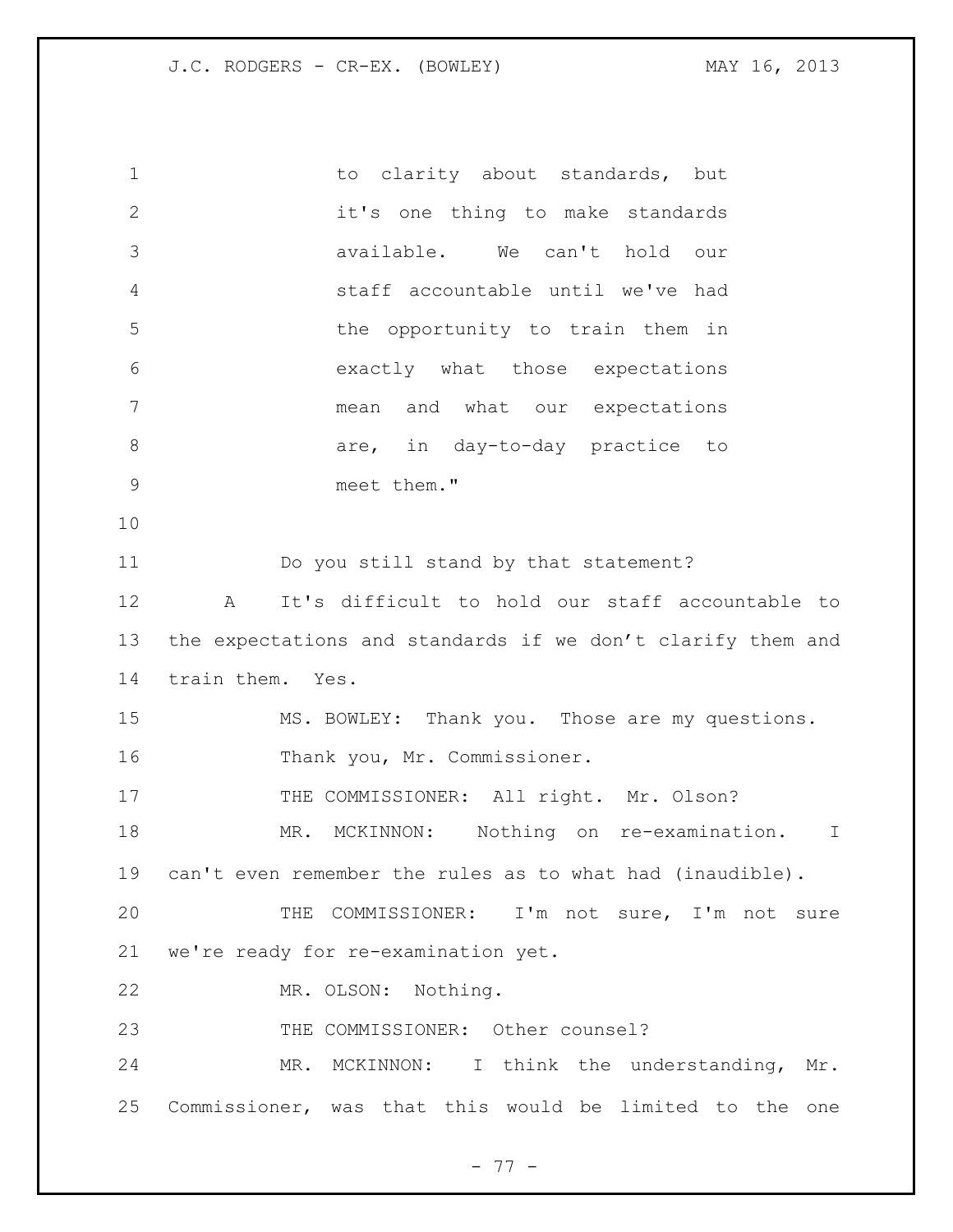J.C. RODGERS - BY THE COMMISSIONER MAY 16, 2013

 counsel because she didn't get the opportunity to cross- examine the first go-round. THE COMMISSIONER: That's, that's right. Yes. Yeah. MR. MCKINNON: And that was my recollection. THE COMMISSIONER: Yeah. MR. OLSON: That's correct. EXAMINATION BY THE COMMISSIONER: Q All right, Witness, I have one question for you. You'll recall a few minutes ago Ms. Bowley put a number of propositions to you about the functioning of the CRU, eight or nine propositions, and you agreed with all of them? A Yes. Q Given those answers with respect to the timeframe being dealt with, what was the quality of service being delivered to the public by CRU? A Which timeframe are you referring to, Mr. Commissioner? Q Well, the timeframe that those, those questions were put to you about the, the, the status of what was going on at CRU. And if we -- if you're not sure what timeframe that was, then we can get the record checked. A Okay. I would answer that within the context of the time period when I was CEO. That would have been the

- 78 -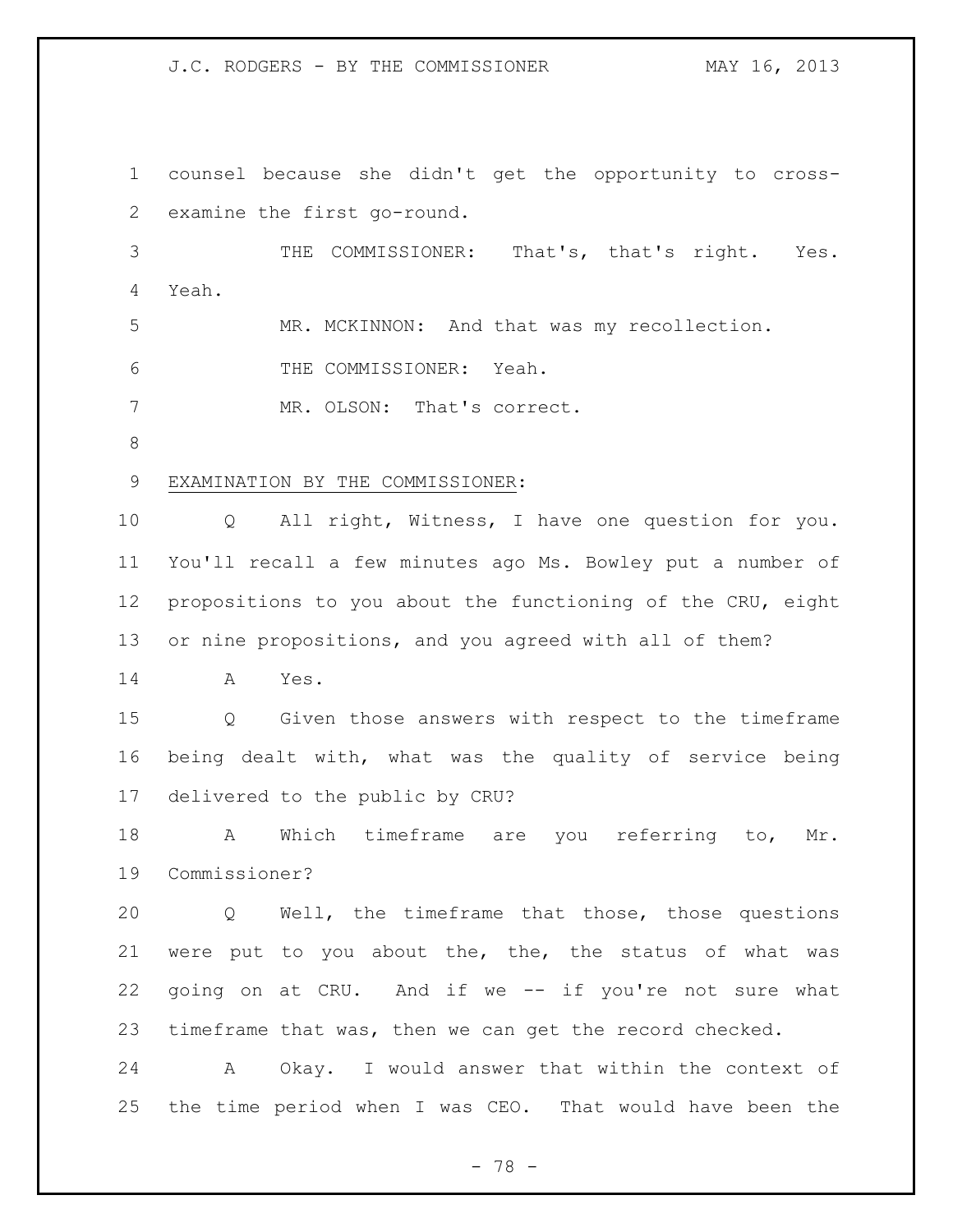J.C. RODGERS - BY THE COMMISSIONER MAY 16, 2013

 time period when I had the most direct knowledge of the quality of service.

 Q Well, you -- let's take it the timeframe when you gave those affirmative answers to those propositions that were put to you.

 A I was understanding that as being my knowledge of CRU when I was CEO.

Q All right.

A And ...

 Q And I'm saying that, given the answers you gave to those propositions, what is your assessment of the quality of service that CRU was delivering to the public? A I, I thought it was delivering a high quality service. I had a number of discussions with Mr. Harrison. I believe we made some changes, like I talked about earlier, in terms of adding the community program in, which gave them more resources. So it was my view that they were providing a quality service.

19 THE COMMISSIONER: All right. Thank you. Now, just stay here. Ms. Bowley, that's a question that I put to him that I wanted answered. I'd allow you to ask any further questions, if any come to your mind, arising out of it, as a matter of fairness.

 MS. BOWLEY: I don't have any questions arising out of that. Thank you.

- 79 -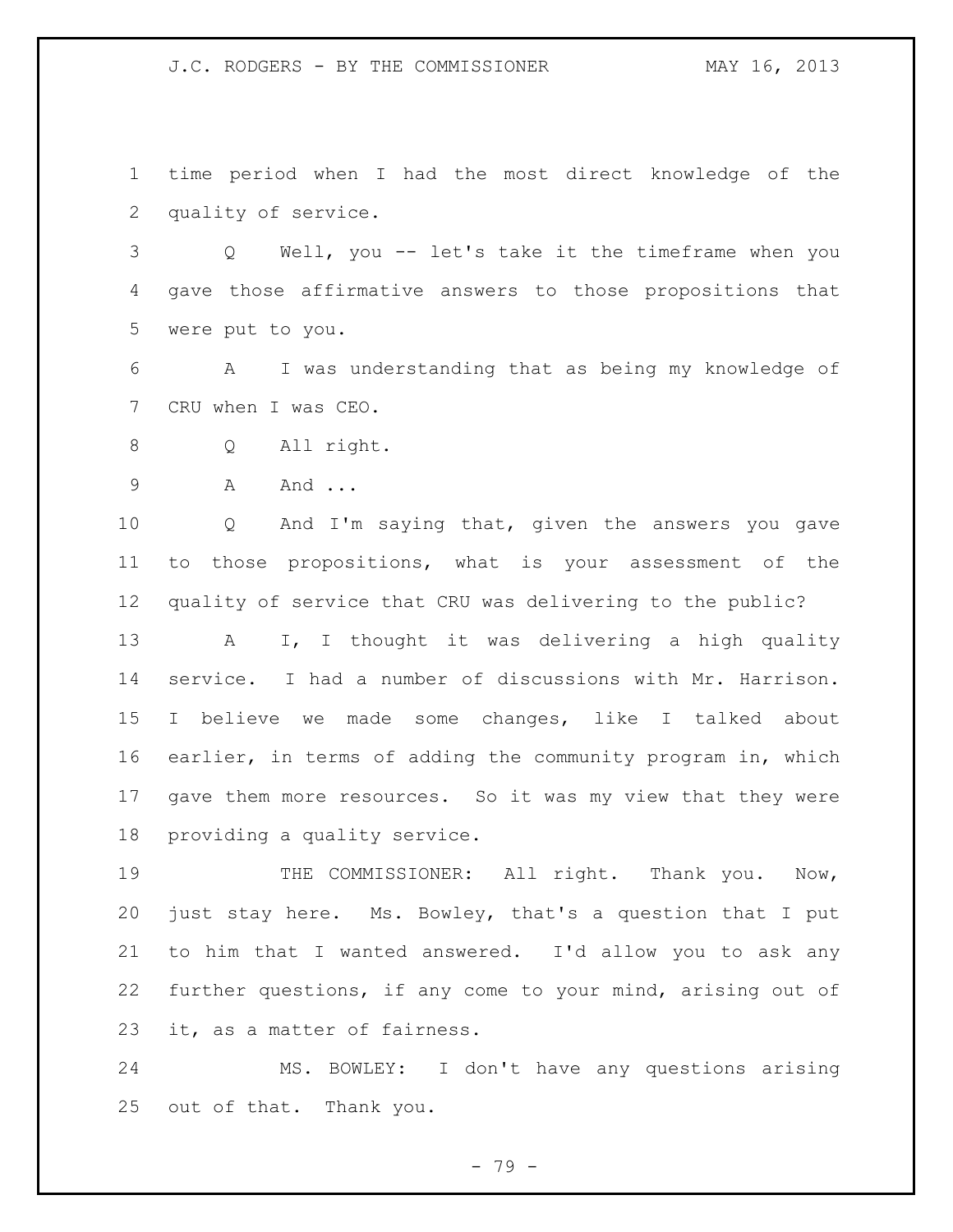PROCEEDINGS MAY 16, 2013

1 THE COMMISSIONER: Thank you. Witness, you're completed and for the last time. THE WITNESS: Do you want me back in phase three? THE COMMISSIONER: No, no. I don't think you're on the list, are you? THE WITNESS: No. 7 THE COMMISSIONER: Thank you very much. (WITNESS EXCUSED) 11 THE COMMISSIONER: Mr. Olson. MR. OLSON: We're ready to start with our next witness. 14 THE COMMISSIONER: We'll, we'll get going with it, yeah. 16 Now, I have to tell you, I can't sit beyond five o'clock today, so judge yourself accordingly, and when you're -- when we break for lunch, if you want to confer about how long the -- with your colleagues how much of a lunch break we take, you can do that and it can be shortened if you think we're going to need the time and your colleagues are available. MR. OLSON: Certainly. The next witness will be Darlene MacDonald. 25 THE WITNESS: Thank you.

 $- 80 -$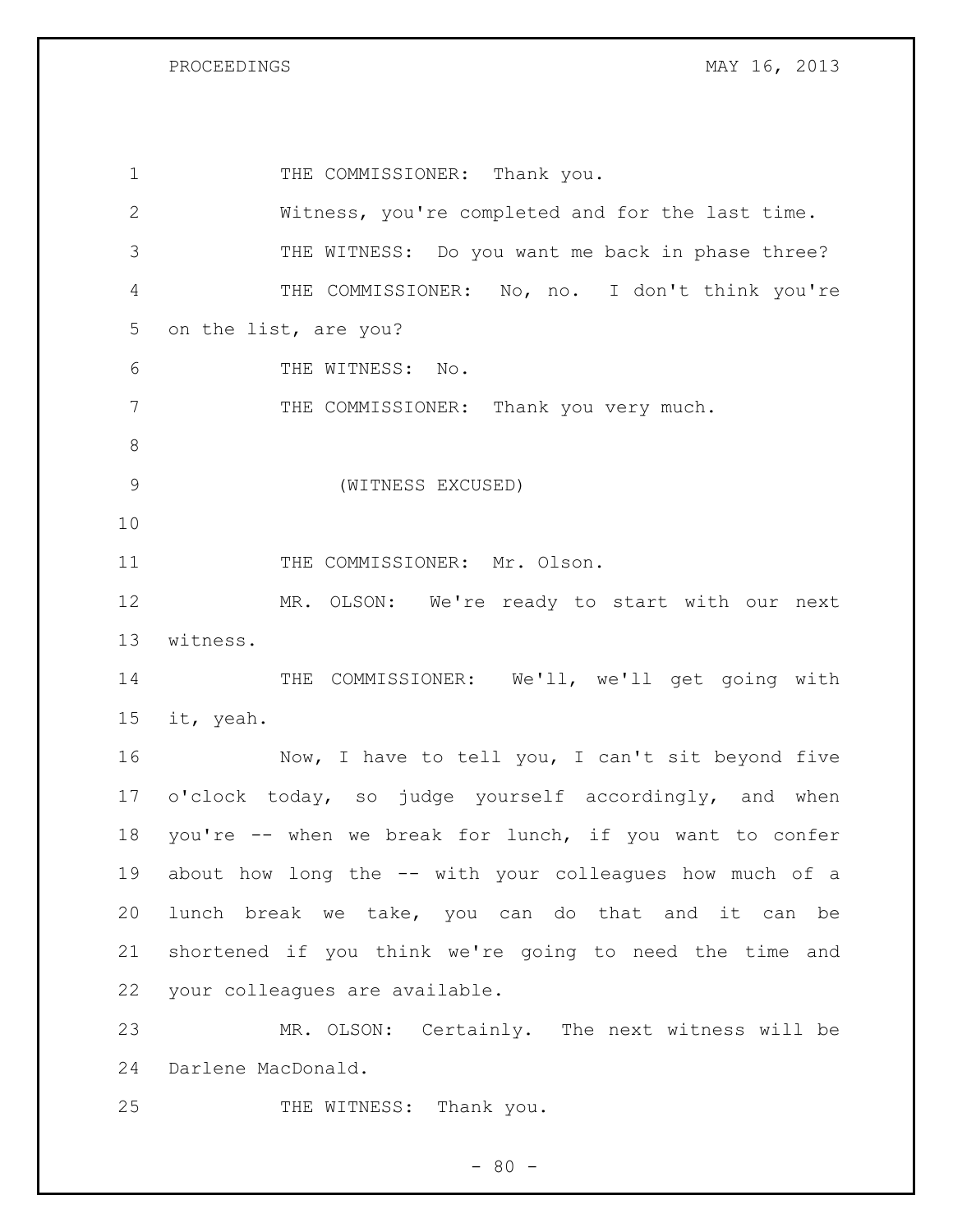THE CLERK: Is it your choice to swear on the Bible or affirm without the Bible? THE WITNESS: I'll swear on the Bible. THE CLERK: All right. Take the Bible in your right hand. State your full name to the court. THE WITNESS: Darlene Frances MacDonald. THE CLERK: And spell me your first name, please. 8 THE WITNESS: D-A-R-L-E-N-E. 9 THE CLERK: Your middle name? 10 THE WITNESS: F-R-A-N-C-E-S. 11 THE CLERK: And your last name, please. 12 THE WITNESS: M-A-C capital D-O-N-A-L-D. 13 THE CLERK: Thank you. **DARLENE FRANCES MACDONALD**, sworn, testified as follows: 18 THE CLERK: Thank you. You may be seated. DIRECT EXAMINATION BY MR. OLSON: Q Good afternoon, Ms. MacDonald. A Good afternoon. Q You testified earlier this year, in February, as the program manager and chief executive officer of Winnipeg Child and Family Services, and you're back now testifying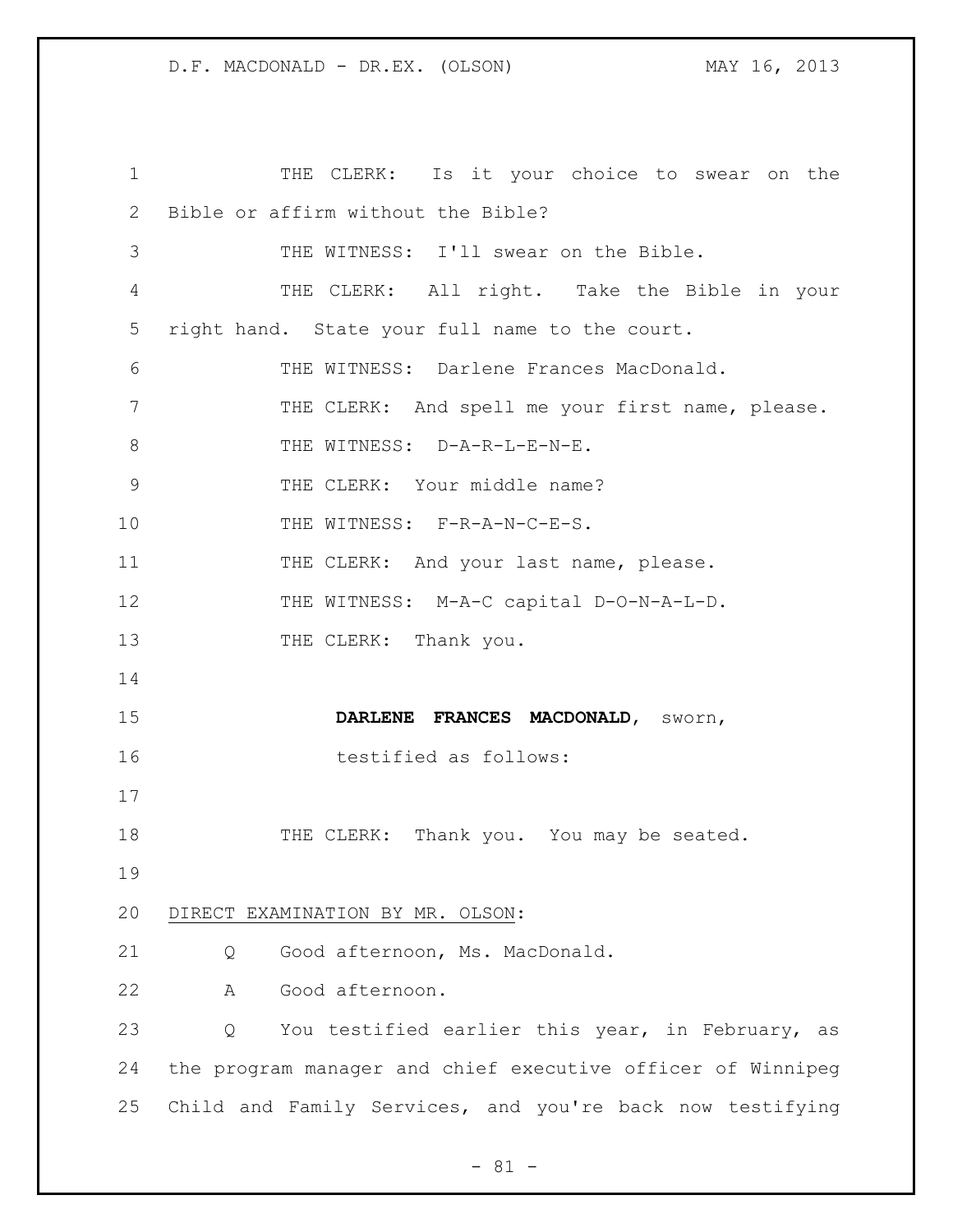as Children's Advocate, Manitoba.

A That's correct.

 Q We went through your curriculum vitae in February so I'm not going to do that again. I'll just remind the Commission that you have a bachelor of arts and a masters in social work; is that right?

A That's correct.

 Q And really, cursorily, you worked in the child welfare system for a number of years, eventually becoming CEO of Winnipeg Child and Family Services in February 2006 and you stayed in that position until April 2011?

A That's correct.

 Q Okay. And then you've been children's advocate in Manitoba since April of 2011; is that right?

A 2011?

Q Right.

A Yes, correct.

 Q Thank you. What's the process of becoming children's advocate?

 A Well, basically, there was an ad in the paper and I made an application for it. I was selected for an interview and I was interviewed by a panel of, a committee 23 appointed by leg. assembly. And basically, was offered the position and an order in council was made determining that I was the children's advocate for Manitoba.

- 82 -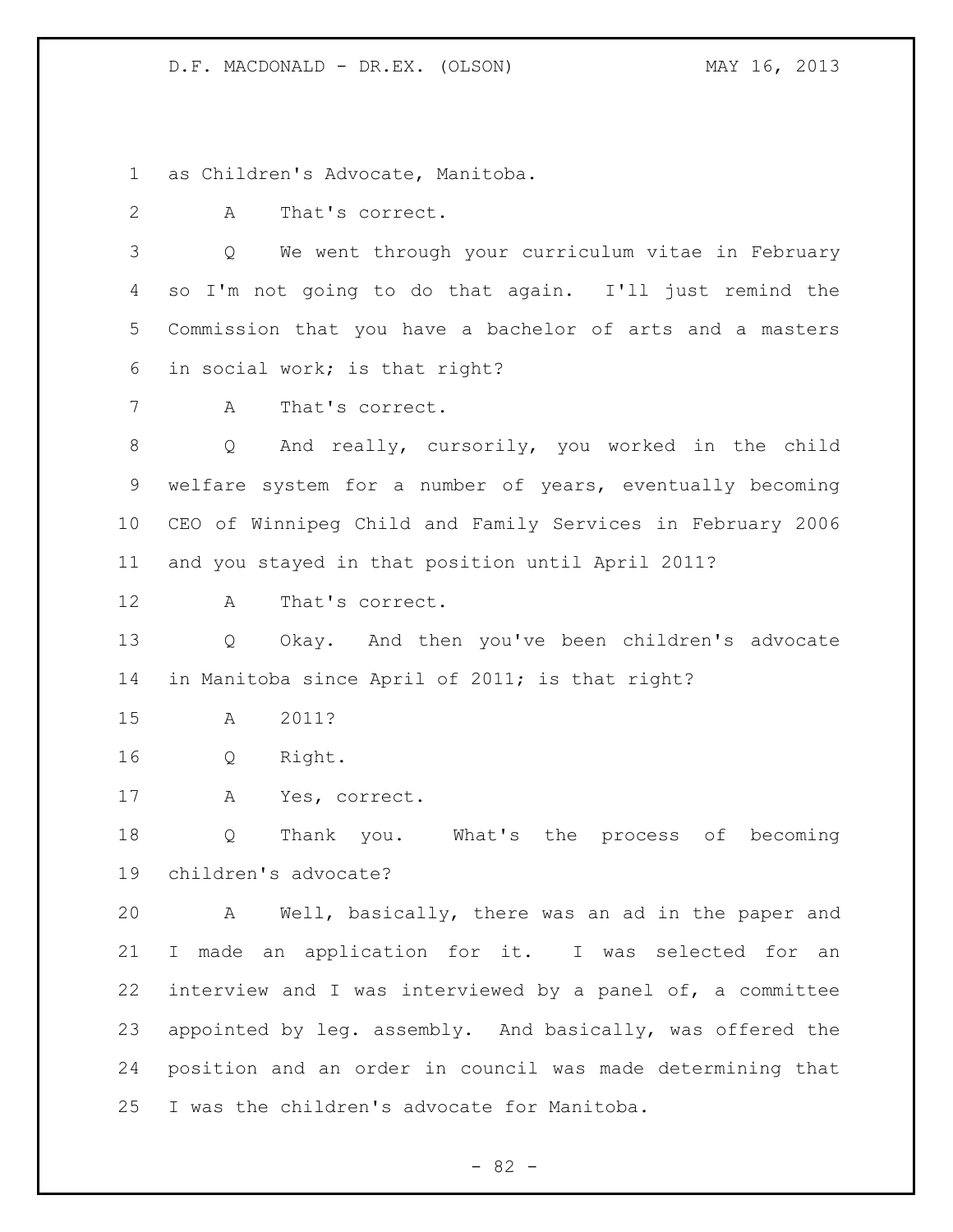Q Was there any particular reason you decided to apply for the position?

 A It's always been a goal of mine. It was a relatively new position. It's been in existence for approximately 10 years, and I knew that the former children's advocate's term was coming available and I thought it might be something I would be very, very interested in. As you said, I've practised in child welfare all my career and I felt, even though I was very child focused and family-centred, I certainly wanted to look at a career where I could be clearly child-centred, and this would give me the opportunity. And I was quite excited and humbled and honoured to be chosen.

Q I understand it's a term position?

A Yes, it is.

 Q That term is set out in the Child and Family Services Act?

18 A That's correct.

Q Would you know when the term expires?

 A The term -- it actually for the possibility of two three-year terms, so my term will be up next April and there would possibly be a review and a consideration of an additional three years at that point in time. No longer than a six-year term.

Q Maximum is six years?

- 83 -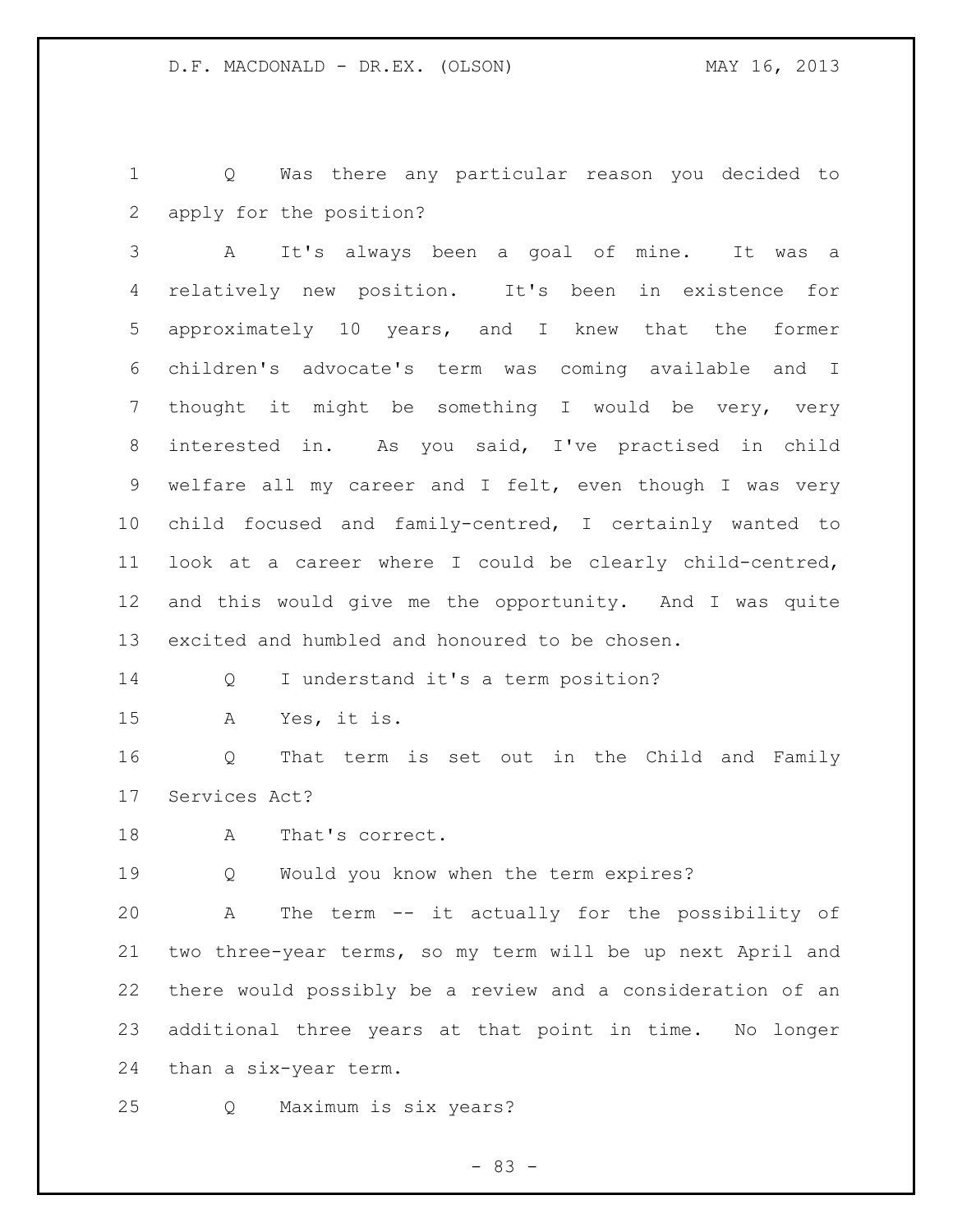A That's right. Q And the authority to act as children's advocate is granted, then, under the Child and Family Services Act? A That's correct. Q That's pursuant to Section 8? A Yes. Q Okay. What is the role, as you understand it, of the children's advocate of Manitoba? A Basically, the role is, the first obligation is to advise the minister in matters relating to the welfare and interests of children that are receiving or entitled to receive services under the Child and Family Services Act and the Adoption Act. We also can review and investigate complaints that we receive. Another part would be to represent children, other than legal representation. I am responsible for tabling an annual report on a yearly basis. And also, in 2008 it was amended so that the children's advocate would review circumstances of death for children who had been involved in the child welfare system a year prior to their death. And some of the conditions, then, are laid out in that Act.

 Q Okay. So in terms of your basic duties as, as children's advocate, those are, there's basically two roles. One is as in, sort of what you've described as an advocacy role for children?

- 84 -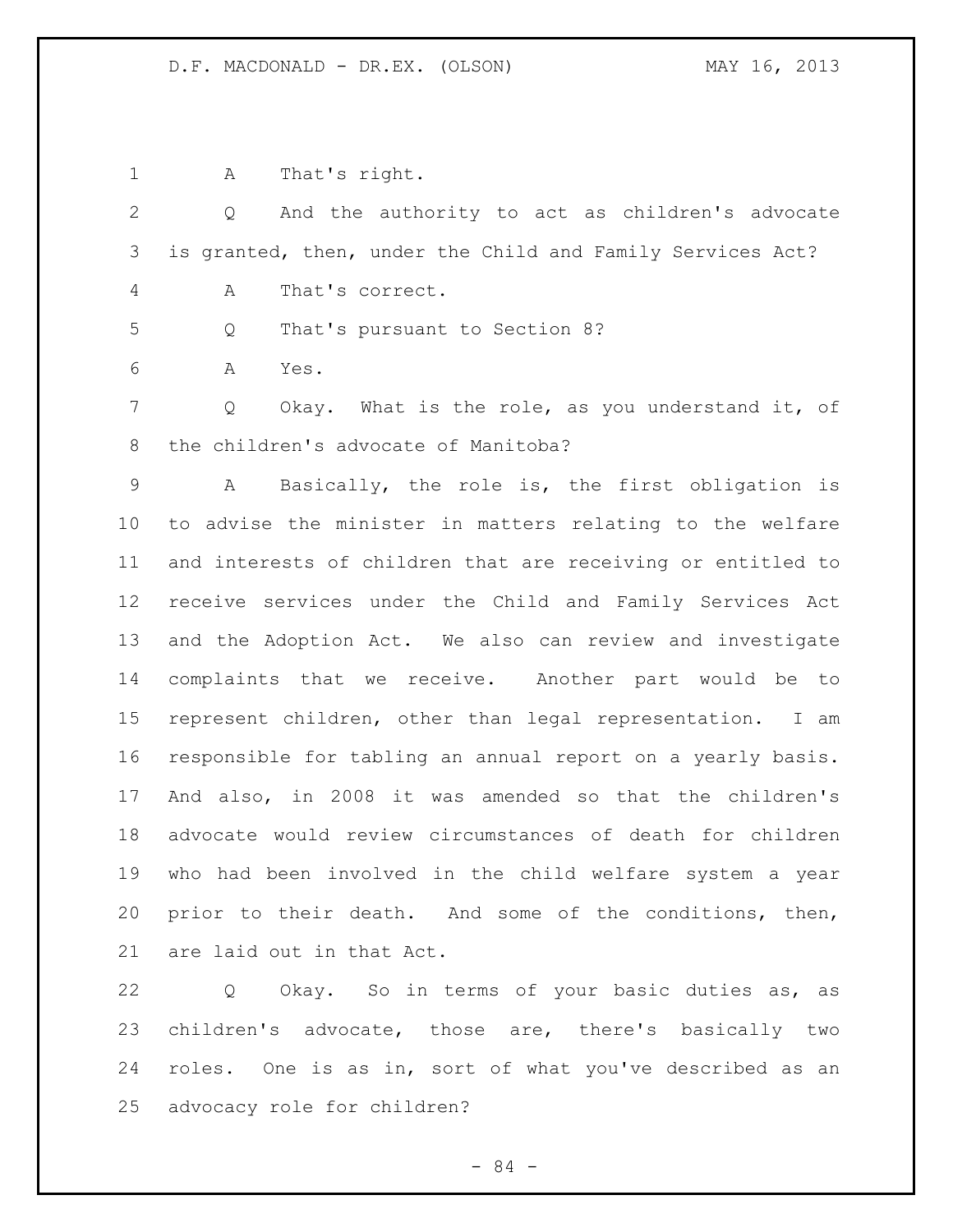A That's correct. Q And the other is doing these reviews? A Special investigation reviews on children's deaths, yes. Q And those are often called SIR reviews? A That's correct. 7 Q And that was a role that was previously, that was previously done under Section 10 of the -- A Yes. Q -- Fatality Inquiries Act; is that right? A Yes. It was transferred in 2008 to the Office of the Children's Advocate. Q When you're considering your responsibility to children in Manitoba, what guides your, your activity in that regard? A The Child and Family Services Act, the best interest of the child. The paramount concern is the safety and security of the child. Q When you're looking at the best interests of the child, how do you, how do you determine that? What is it you consider? A Well, what -- it's guided by the Act but what's important for the children, as I said, the safety and security, the stability of a family, the cultural importance for the child, the right to education, the right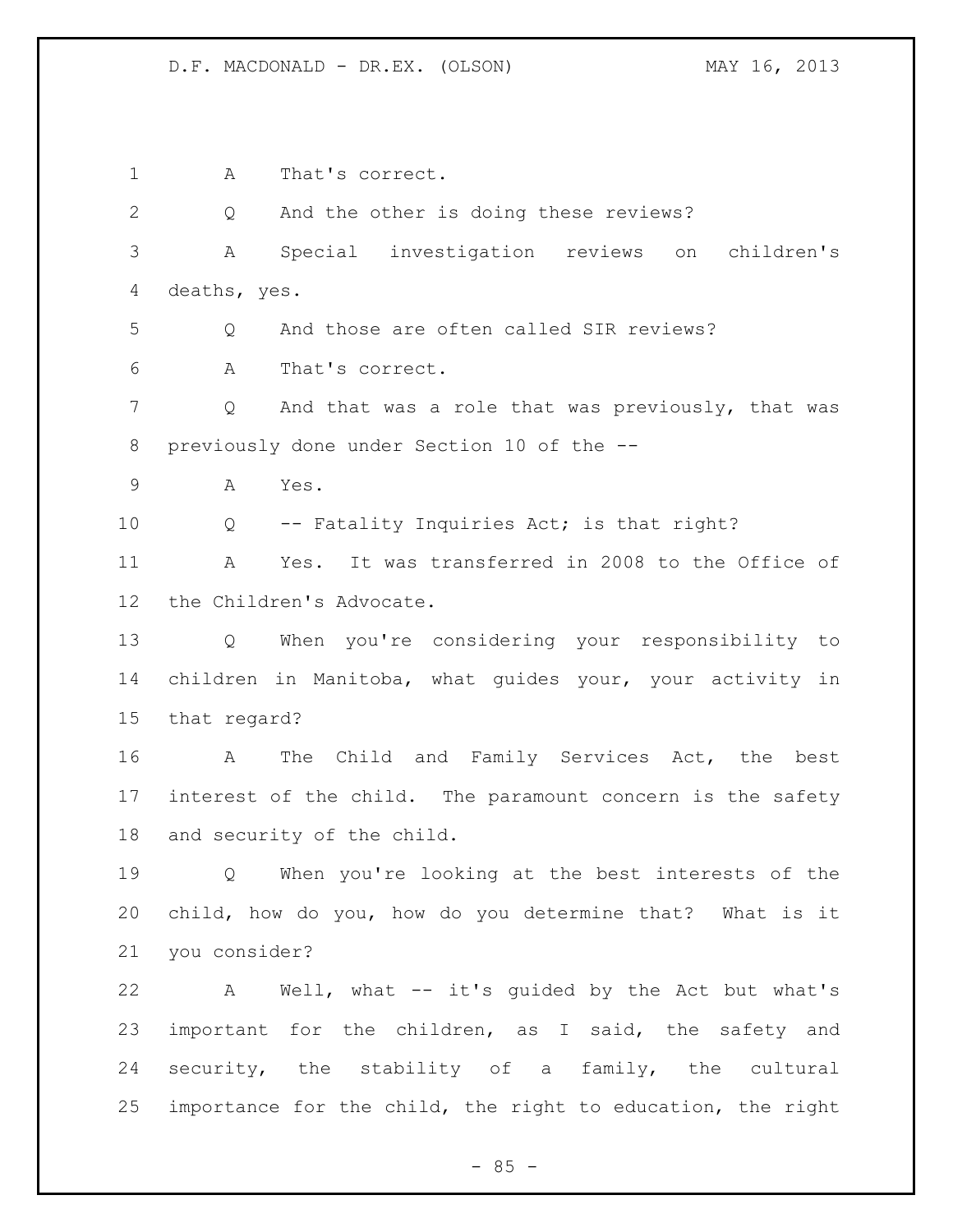to health, the right to family.

| $\mathbf{2}$ | Okay. How many people work at the office?<br>Q             |
|--------------|------------------------------------------------------------|
| 3            | I have approximately 30 staff.<br>Α                        |
| 4            | THE COMMISSIONER: How many?                                |
| 5            | THE WITNESS: Thirty, approximately.                        |
| 6            |                                                            |
| 7            | BY MR. OLSON:                                              |
| 8            | How does that break down in terms of the, say the<br>Q     |
| 9            | advocacy side and the investigations, the SIR side?        |
| 10           | Within advocacy I have four intake officers and<br>A       |
| 11           | six -- no, four intake officers and six advocacy officers, |
| 12           | and I have a program manager that oversees that.<br>With   |
| 13           | regards to the SIR, I have a program manager and           |
| 14           | approximately 10 staff doing investigations.               |
| 15           | So is approximately equal on both sides?<br>Q              |
| 16           | Α<br>Yes.                                                  |
| 17           | Q<br>Okay. And in terms of the employment -- sorry,        |
| 18           | employment --                                              |
| 19           | THE COMMISSIONER: That, that adds up, that adds            |
| 20           | up to 21 and yourself 22. Are the other eight              |
| 21           | administrative?                                            |
| 22           | WITNESS: There is a deputy children's<br>THE               |
| 23           | advocate and there are, there's an office manager.         |
| 24           | THE COMMISSIONER: Yes.                                     |
| 25           | THE WITNESS: And finance manager and four admin            |

- 86 -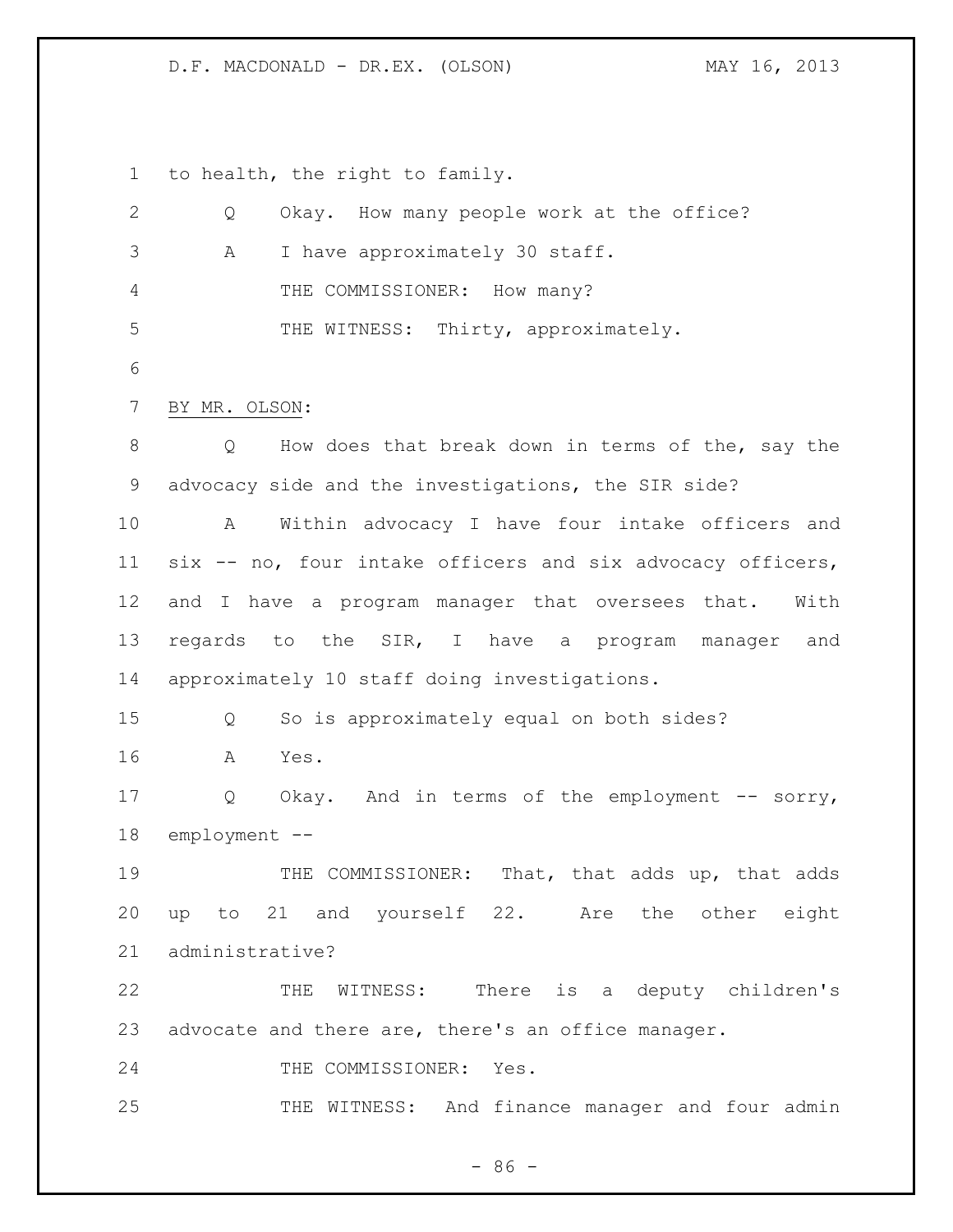officers. THE COMMISSIONER: That, that accounts for them all. 4 THE WITNESS: Thank you. BY MR. OLSON: 7 Q Is there just one office? A Yes, there is. Q Where is it located? 10 A It's on Portage Avenue. Q Okay. All the staff work out of the one office? A That's correct. They do fly into communities on a regular basis. 14 O Does the office serve all of Manitoba? A Yes, it does. Q And all Manitoba children? 17 A That's correct. Q Okay. And when you say they fly, fly to other places regularly, can you give me an example where they would, where they would go? A They would fly maybe into Thompson, they would fly into Cross Lake. They would fly into various communities across the Province of Manitoba. They travel through The Pas, you know, Steinbach, various jurisdictions.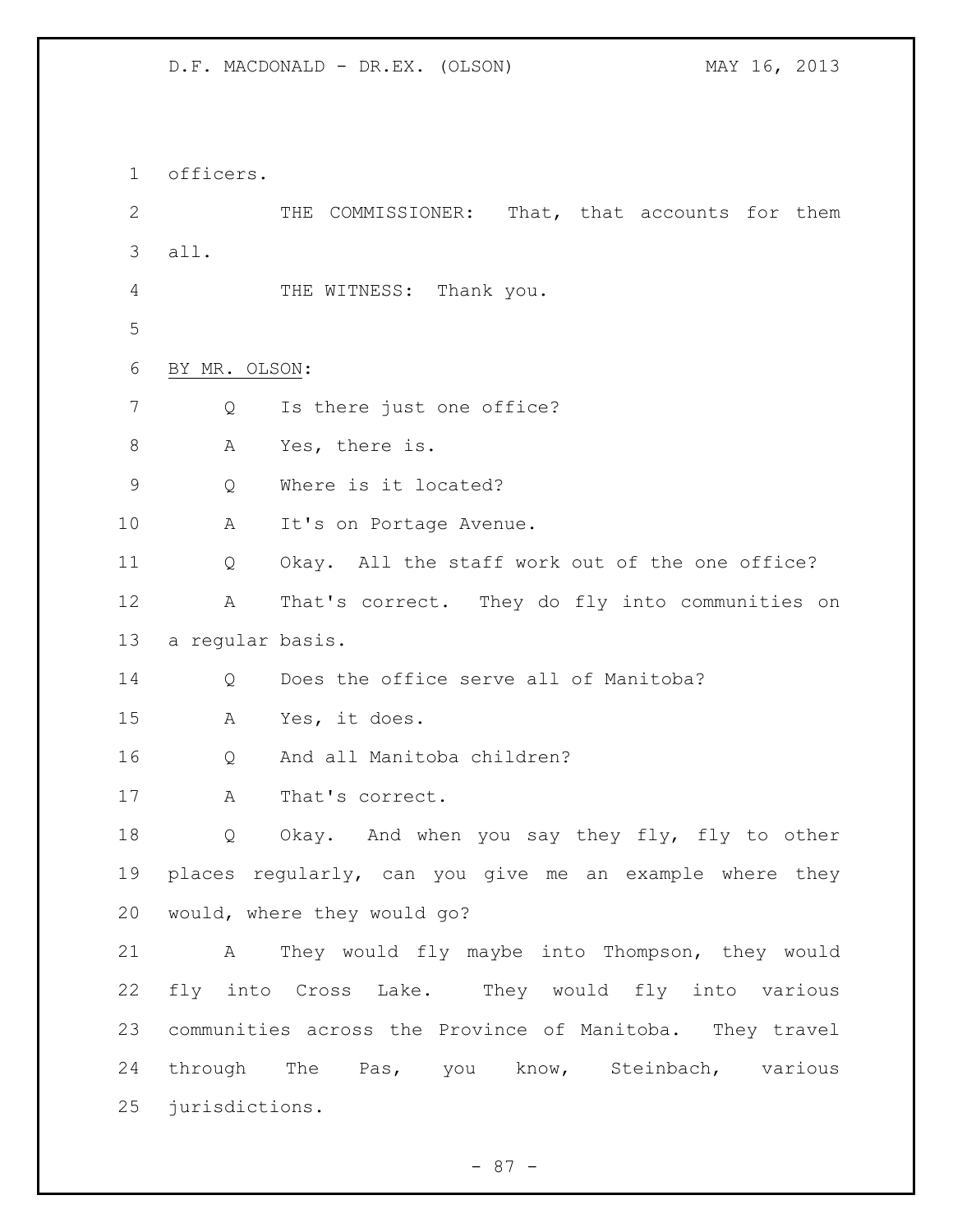Q And what would there be, the purpose of their flying into these jurisdictions be generally?

 A Basically, we would have received some concerns or some complaints and so the advocacy officers would have travelled in to deal with the complaints and the investigators would be travelling in to review files and to meet with people in the community surround children's deaths.

 Q What is the general background of most of your employees? Where do they come from?

 A Most of my employees would come from child welfare. They would have a BSW, some have MSWs, a variety of degrees. We had a retired RCMP officer.

 Q We've, we've had a number of social workers testify at this inquiry who now work at your office.

A That's correct.

 Q Is there any sort of prerequisite that they have a social work, social work degree -- that workers from your office, when you employee them, have a social work background?

 A Yes. That would be one requirement. When we're advertising for positions we would ask for a minimum of a BSW.

 Q Okay. And why is that? A I think it's important, in the work that we're

- 88 -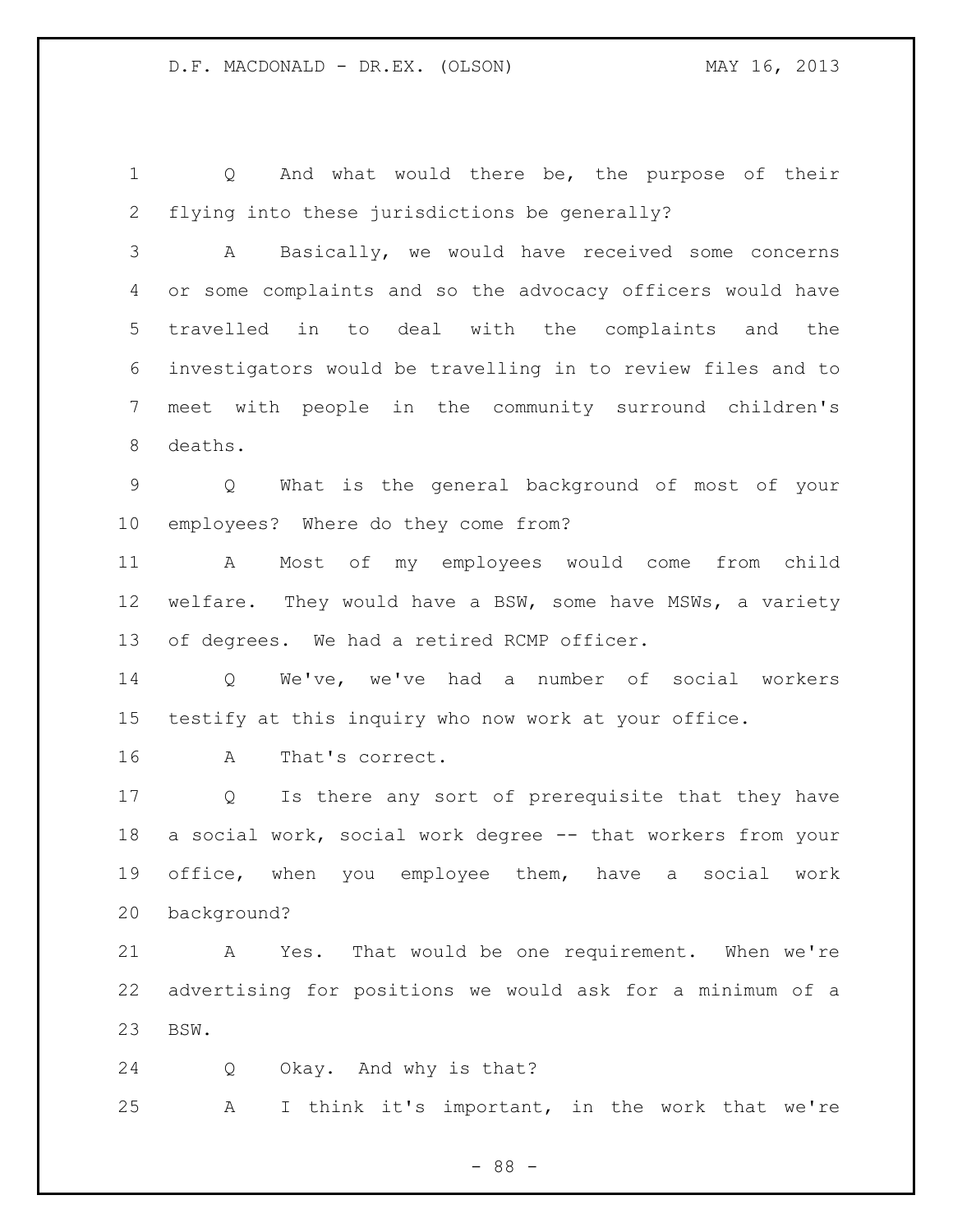doing, that people understand, particularly child welfare, and would have a social work degree, would have an understanding of the work that's being done in the system. Q Okay. THE COMMISSIONER: And how many of those have been employed in child welfare delivery in the Province of Manitoba? 8 THE WITNESS: I would say the majority of them. THE COMMISSIONER: In other words, they came from your, same background as you had from, from the delivery of the services to the advocacy's office? 12 THE WITNESS: The majority, yes. Um-hum. 13 THE COMMISSIONER: Thank you. BY MR. OLSON: Q Is there an emphasis in your office on providing culturally relevant services? A Yes, there is. Q Tell us a little bit about that? A Well, basically, there is training provided to the staff. As we speak, we have the former Grand Chief, Ovide Mercredi at our office talking about treaty rights for the staff. They are expected to take a variety of training. We do have an elder on our advisory committee. We -- as I said, we have staff meetings on a monthly basis

- 89 -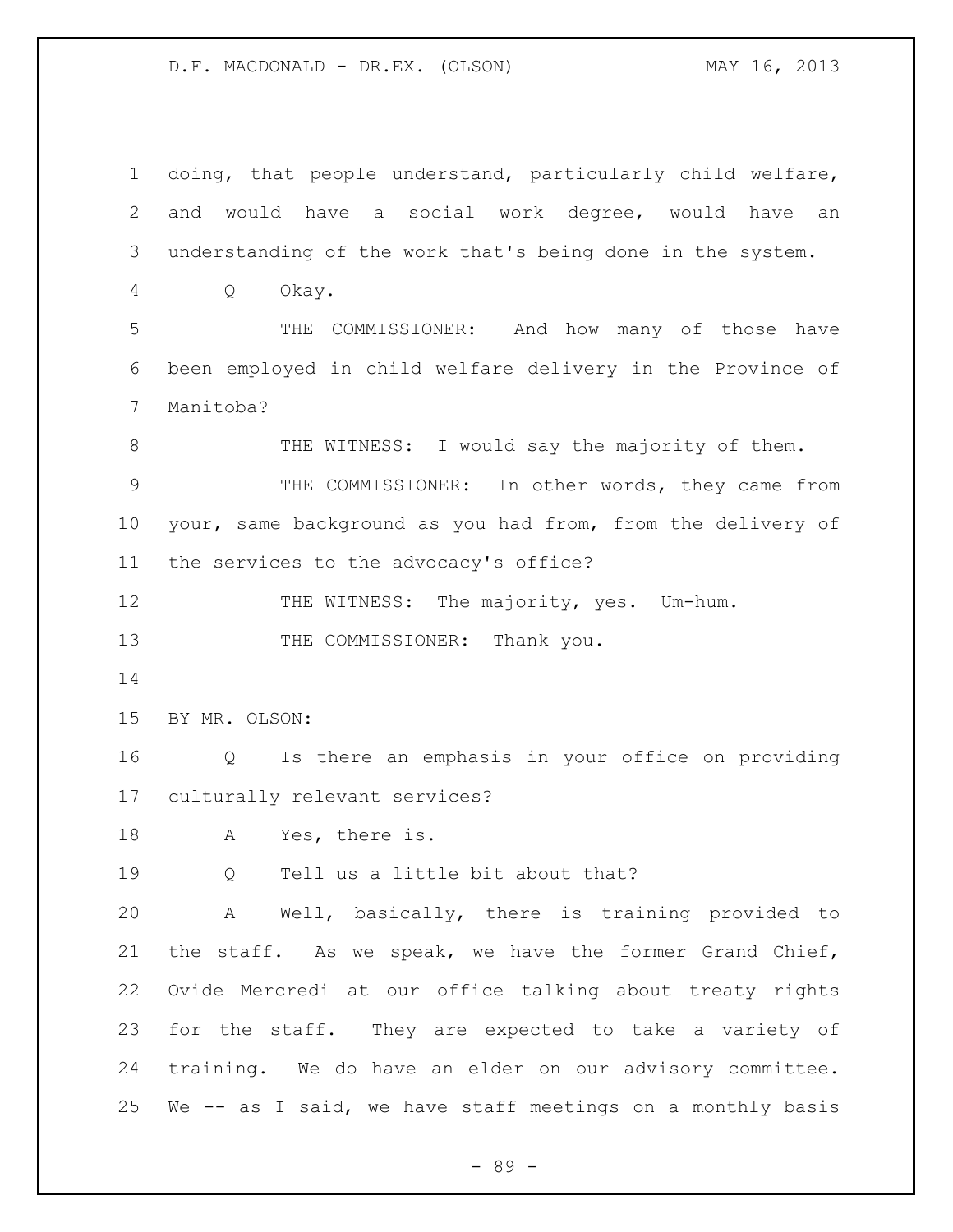| $\mathbf 1$ | where we invite people in from the university. We just      |
|-------------|-------------------------------------------------------------|
| 2           | recently had the treaty commission in as well. And there    |
| 3           | is lots of staff development. And as our people travel up   |
| 4           | to community, too, they're, they're aware of circumstances  |
| 5           | and cultural beliefs and expectations, and particularly in  |
| 6           | doing child death reviews as well.                          |
| 7           | What, what about child death reviews?<br>Q                  |
| $\,8\,$     | To be, to be very cognizant of cultural beliefs<br>A        |
| 9           | and expectations in doing those reviews.                    |
| 10          | Okay. You're talking about in the manner of<br>Q            |
| 11          | conducting the reviews?                                     |
| 12          | That's right.<br>A                                          |
| 13          | Who is it you report to?<br>Q                               |
| 14          | I actually report through the speaker of the<br>A           |
| 15          | house to leg. assembly.                                     |
| 16          | Okay. And how often?<br>Q                                   |
| 17          | How often?<br>A                                             |
| 18          | Q<br>Do you report.                                         |
| 19          | I actually table, I'm required to table my report<br>A      |
| 20          | once a year so I've had two reports at this point in time.  |
| 21          | So I've met with them on two occasions. I also have had     |
| 22          | the opportunity to request staff so I have met with         |
| 23          | committee of leg. assembly, which is the legislative        |
| 24          | assembly on management commission, and that's purely        |
| 25          | administration, and that is the committee you would ask for |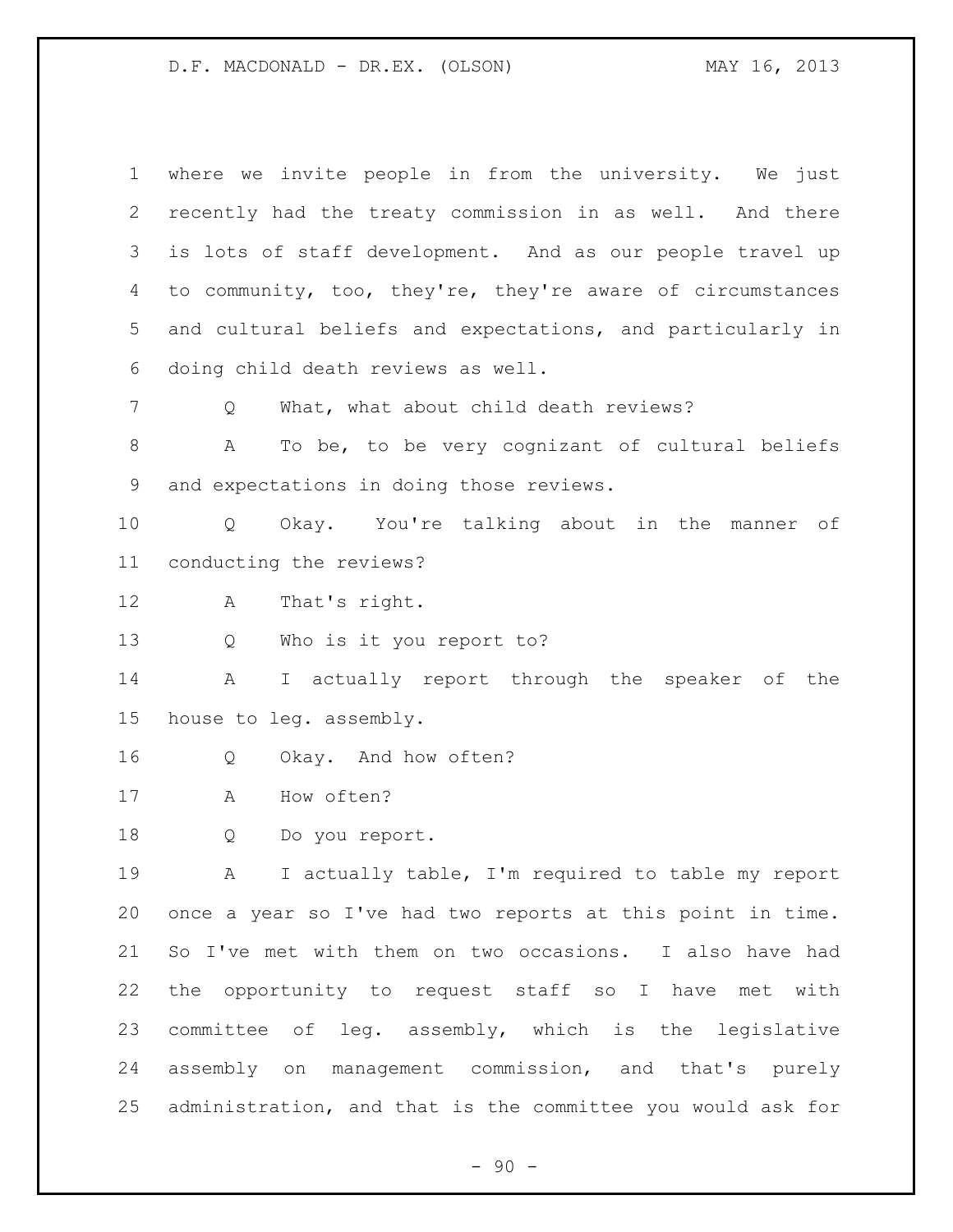1 more finances or for staffing positions. I've met with 2 them on one occasion. 3 THE COMMISSIONER: Just --4 MR. OLSON: Sure. 5 THE COMMISSIONER: -- I just don't understand. 6 What committee of the house do you report to on the way to 7 the report going to the speaker? 8 THE WITNESS: To, to the leg. assembly. 9 THE COMMISSIONER: Yes, but, but what committee 10 of the house do you, do you report to, if any? 11 THE WITNESS: Just to a committee of leg. 12 assembly. That's it. 13 THE COMMISSIONER: A committee of the legislative 14 assembly? 15 THE WITNESS: That's right. 16 THE COMMISSIONER: And what's that committee 17 called? 18 THE WITNESS: It is called committee of 19 legislative assembly. 20 THE COMMISSIONER: And how many members of the 21 house are on that? 22 THE WITNESS: I believe there's 57. 23 THE COMMISSIONER: Oh, the whole, the whole 24 house? 25 THE WITNESS: That's right.

 $-91 -$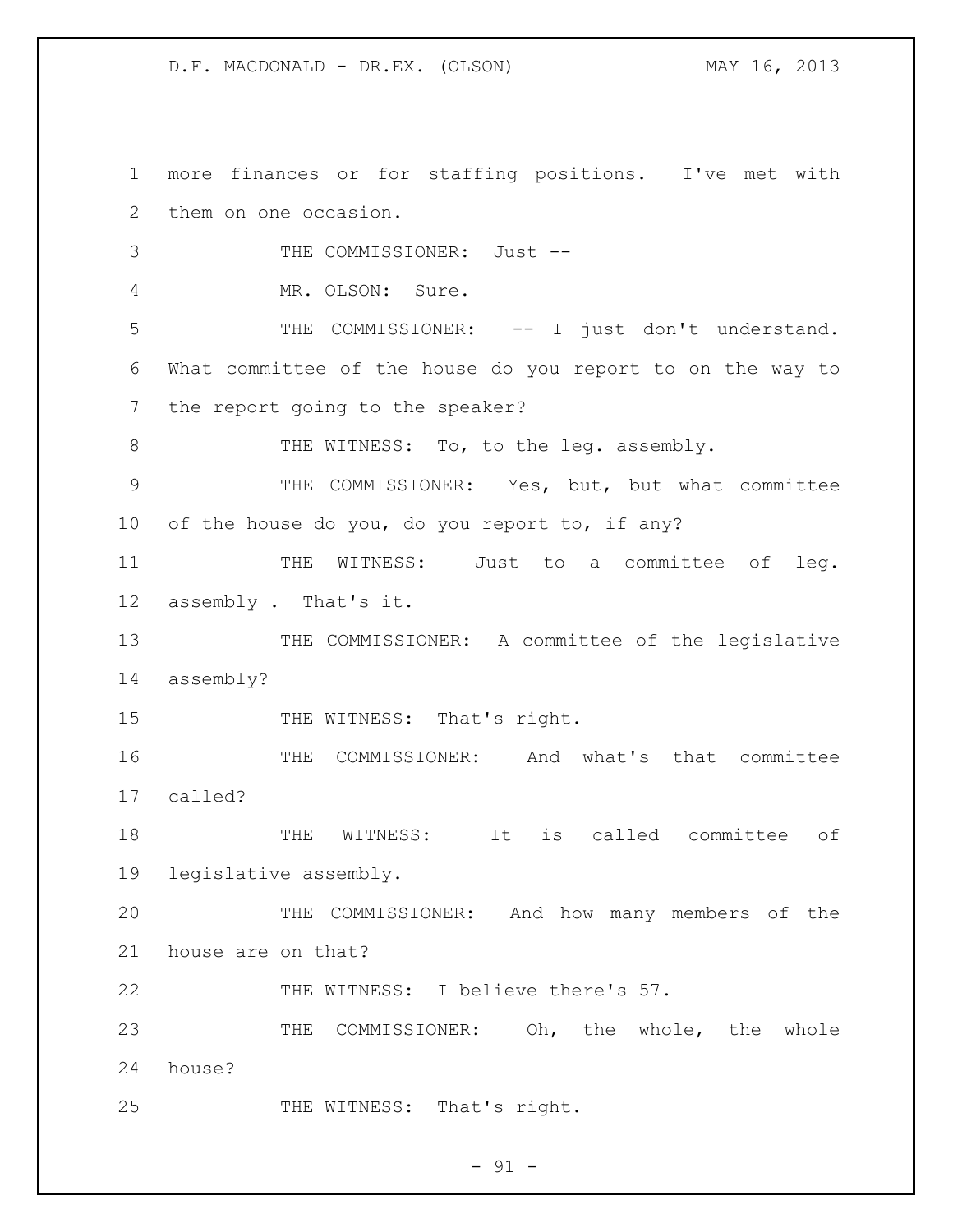1 THE COMMISSIONER: There's no -- other than the management committee you've just referred to, there's no other committee -- THE WITNESS: No. 5 THE COMMISSIONER: -- that you report to? THE WITNESS: That's right. THE COMMISSIONER: There's no, there's no child services committee? 9 THE WITNESS: No, there is not. 10 THE COMMISSIONER: So you, you, you prepare your report, you walk it over to the house. 12 THE WITNESS: That's right. THE COMMISSIONER: And it goes directly to the speaker? 15 THE WITNESS: That's correct. THE COMMISSIONER: And he files it. THE WITNESS: He files it. And then there would be -- I mean, obviously not all 57 members would meet with me when, when I, you know, when the report is tabled, and when I speak to my report, there is a committee, but it's just a committee of leg. assembly. THE COMMISSIONER: It's the whole house sitting in committee? 24 THE WITNESS: Right. THE COMMISSIONER: Is there any committee that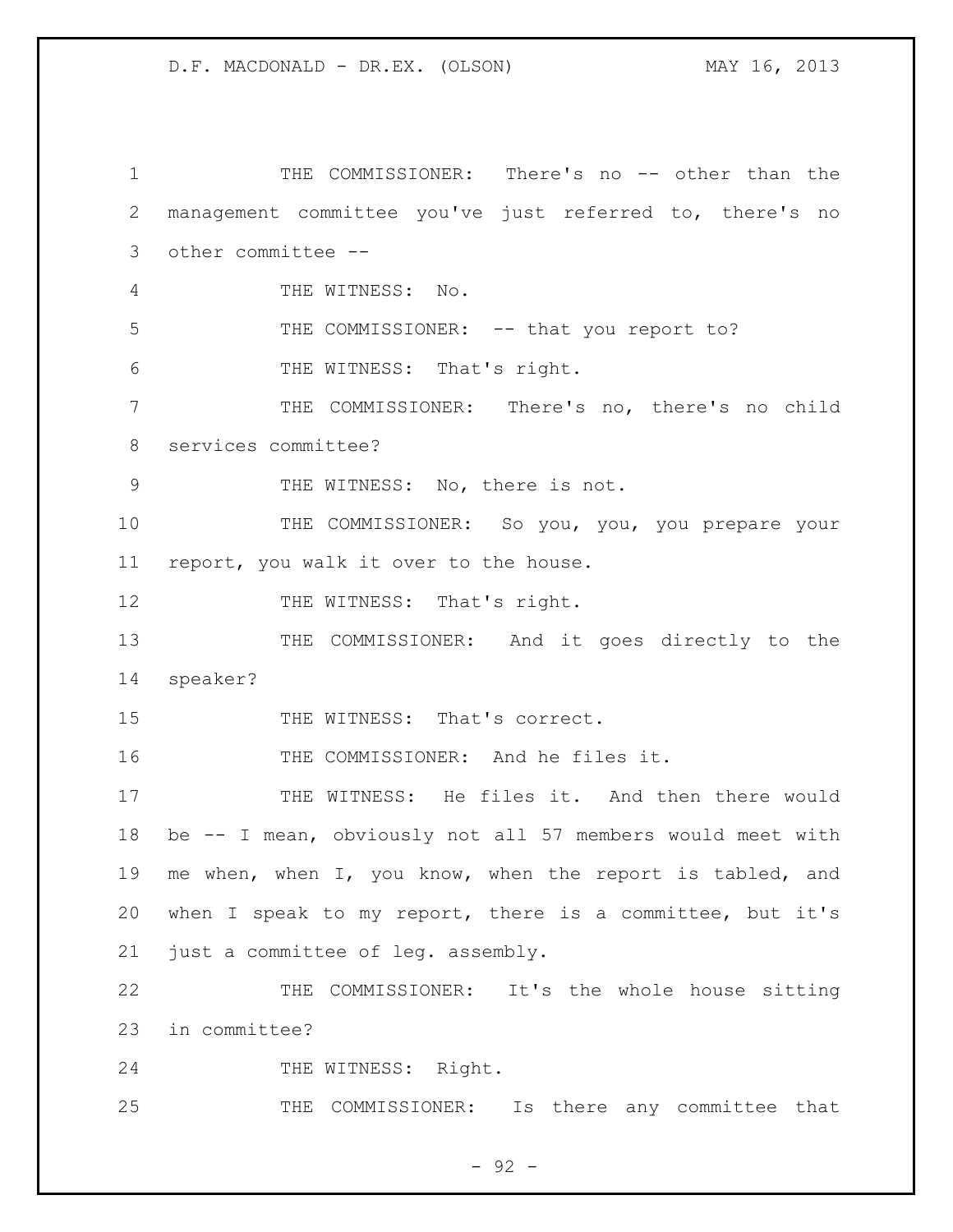you meet, that you meet with between annual reports? 2 THE WITNESS: No, there's not. THE COMMISSIONER: Thank you. MR. OLSON: Thank you. I have a copy of a 2011/2012 annual report. Pass it up. Mark it as an exhibit. THE CLERK: Exhibit 82. Exhibit 82. **EXHIBIT 82: 2011-2012 ANNUAL REPORT OF THE CHILDREN'S ADVOCATE** THE COMMISSIONER: Thank you. This is the annual report of the Children's Advocate for the year 2011-2012. BY MR. OLSON: Q Would this be the annual report that you provide to the committee? A Yes, it is. Q When you provide this report, do you go through it with the committee or do you just deliver it? A I just deliver it, and then I am called to committee and I will appear before them and they will have a copy of this and ask me a number of questions. Q Could just take a minute to look through, through the report. Who, who are you primarily writing the report

 $-93 -$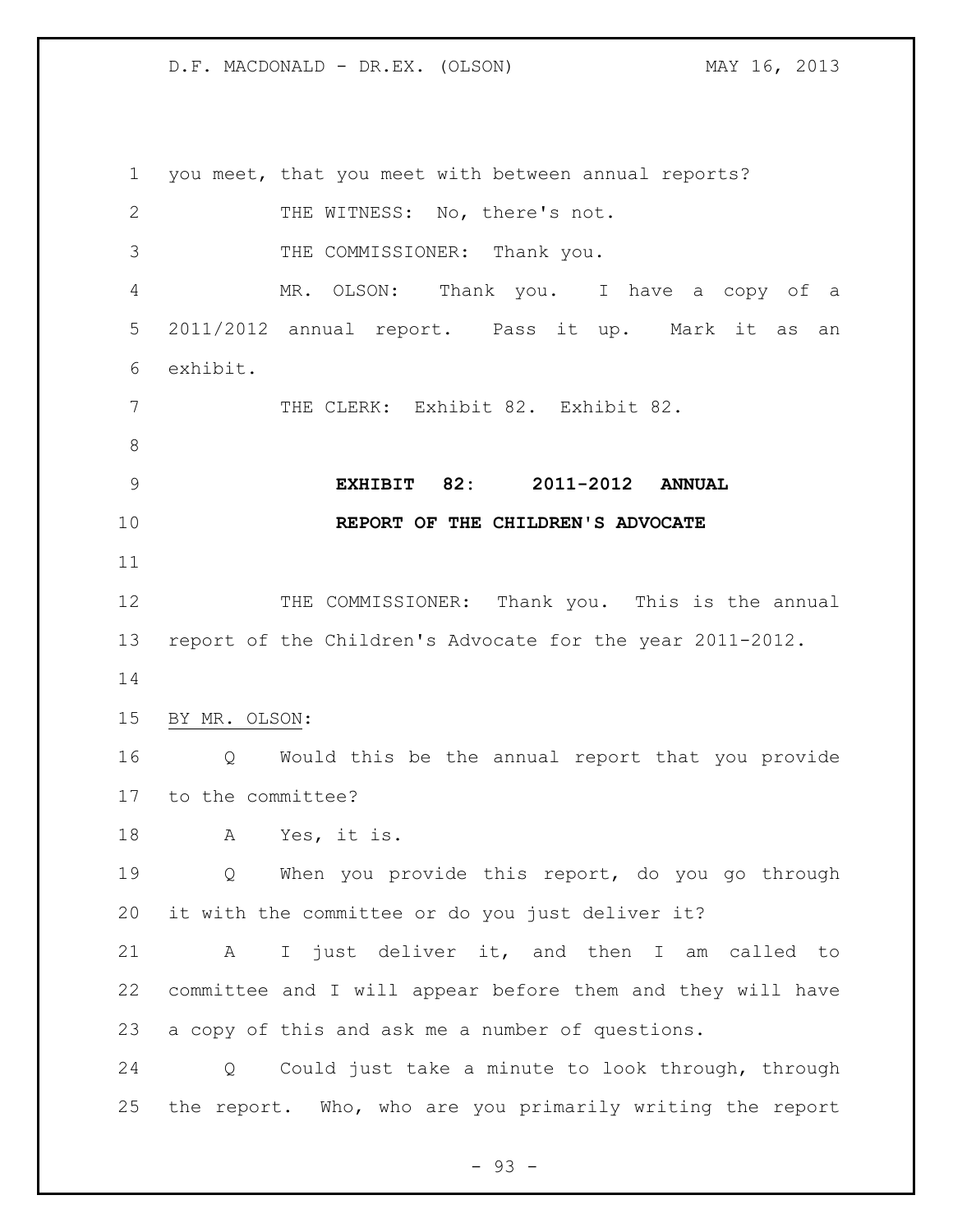for, first of all?

 A Primarily reporting for agencies, authorities, various stakeholders, the public and children. Q And how does one get a copy of the report once it's published? A Basically, we mail out about 350 copies. We also put it on our website. And our staff do a variety of presentations throughout the community and throughout the province. They will take copies with them, as well, as many of our pamphlets and brochures and other writing material that we have. Q Turn to page 14 of your report. There is a box that says, children in care. A Yes. Q Says: "The number of children in care has increased progressively over 19 the years from 5,782 in 2004 to 9,432 in 2011, for a total increase of 3,650 children. As a proportion of the population of children in Manitoba, there has been an increase of children in care during this time from 2% to

 $-94 -$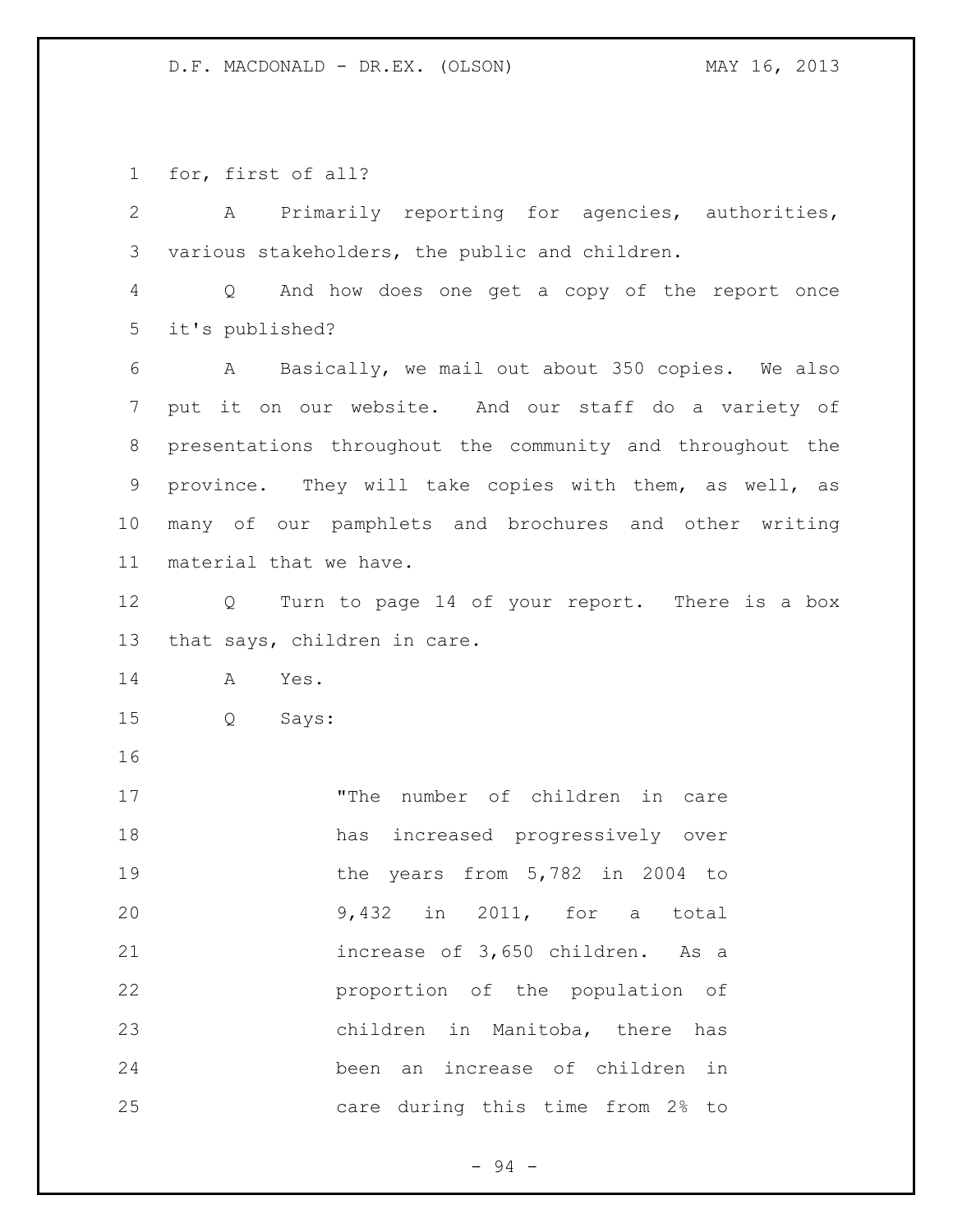3.25%." And then you cite the source being Manitoba Family Services and Labour. A That's correct. Q As children's advocate, does that concern you, that sort of an increase? A It always concerns me about an increase of children in care, yes. Q And the purpose of putting that sort of information in your report would be what? A Well, I guess to bring it to public attention that there has been an increase in, in kids in care. However, we're not quite sure the reason for that. It could be -- and our office needs to do a little bit more work on that, it could be the fact that there's an extension of children in care over the age of 18. I think there's approximately 400. So that could account for the rise. Also, I know for a fact in B.C. they do not count kids in care that are placed in kinship situations and family homes, and in Manitoba we do count kids that are placed in their family homes. So they would account for the number of kids in care, but it's just not broken down accordingly.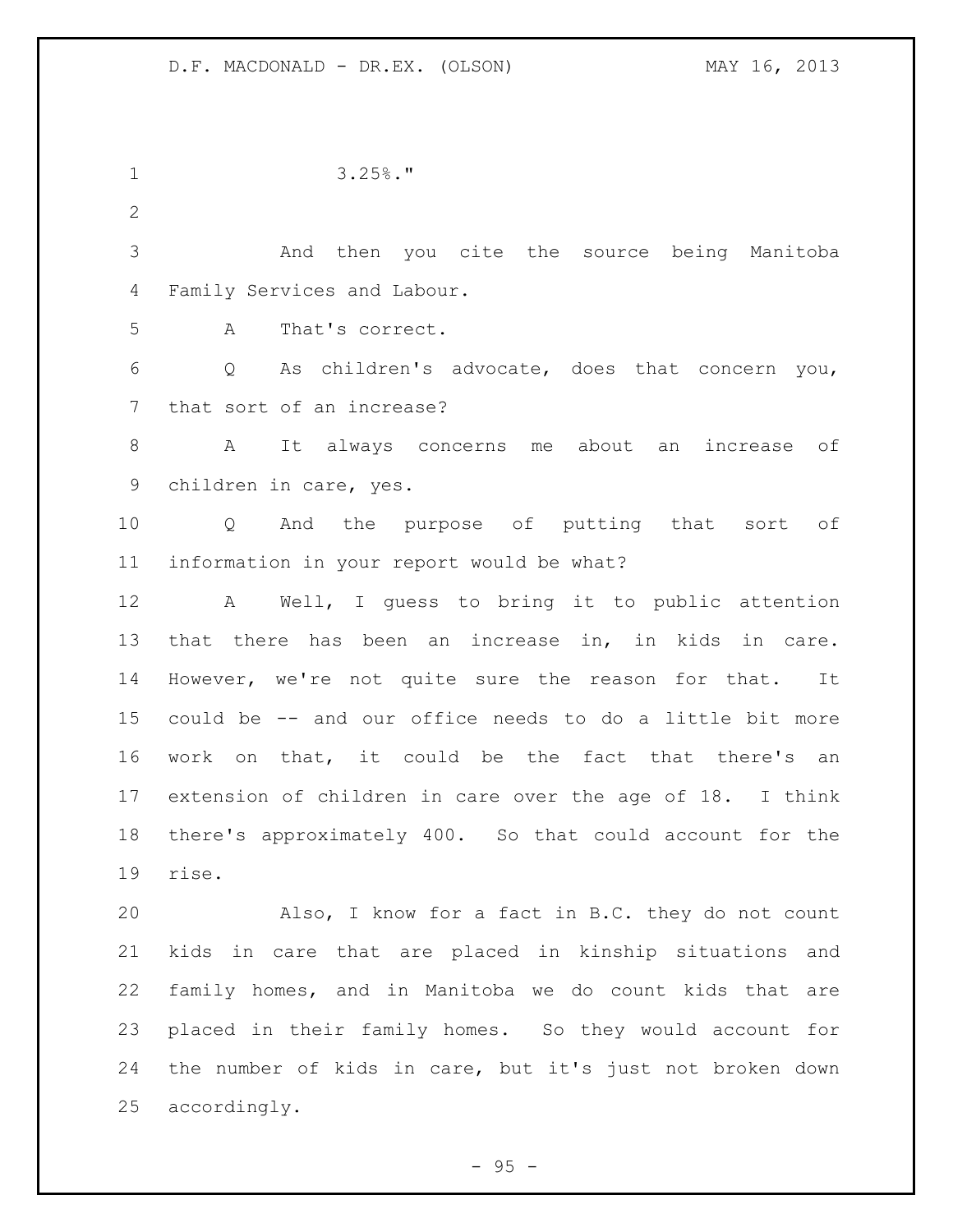Q Is that something that's changed since 2004 in Manitoba? A No, it's not. Q Okay. A I, I think there has probably been more of an increase of kids placed with families and relatives. Q Since 2004? 8 A That's correct, yes. Q Is that something you actually know or is it just something you suspect? A No, I actually know that but I don't have the breakdown according to numbers. Q Okay. Is this something that your office is looking into, the reasons for the increase in numbers? A Yes, it is. I have recently requested a policy analyst and I've made some restricting in my office so that we're better able to look at numbers. Q Does your office service just children in care or all children of Manitoba in terms of advocacy services? A We, we just service children that are involved in the child welfare system. Q Just children in the system? A That's right. Q Would that include children in, in the protection side of the system as well as children in care?

 $-96 -$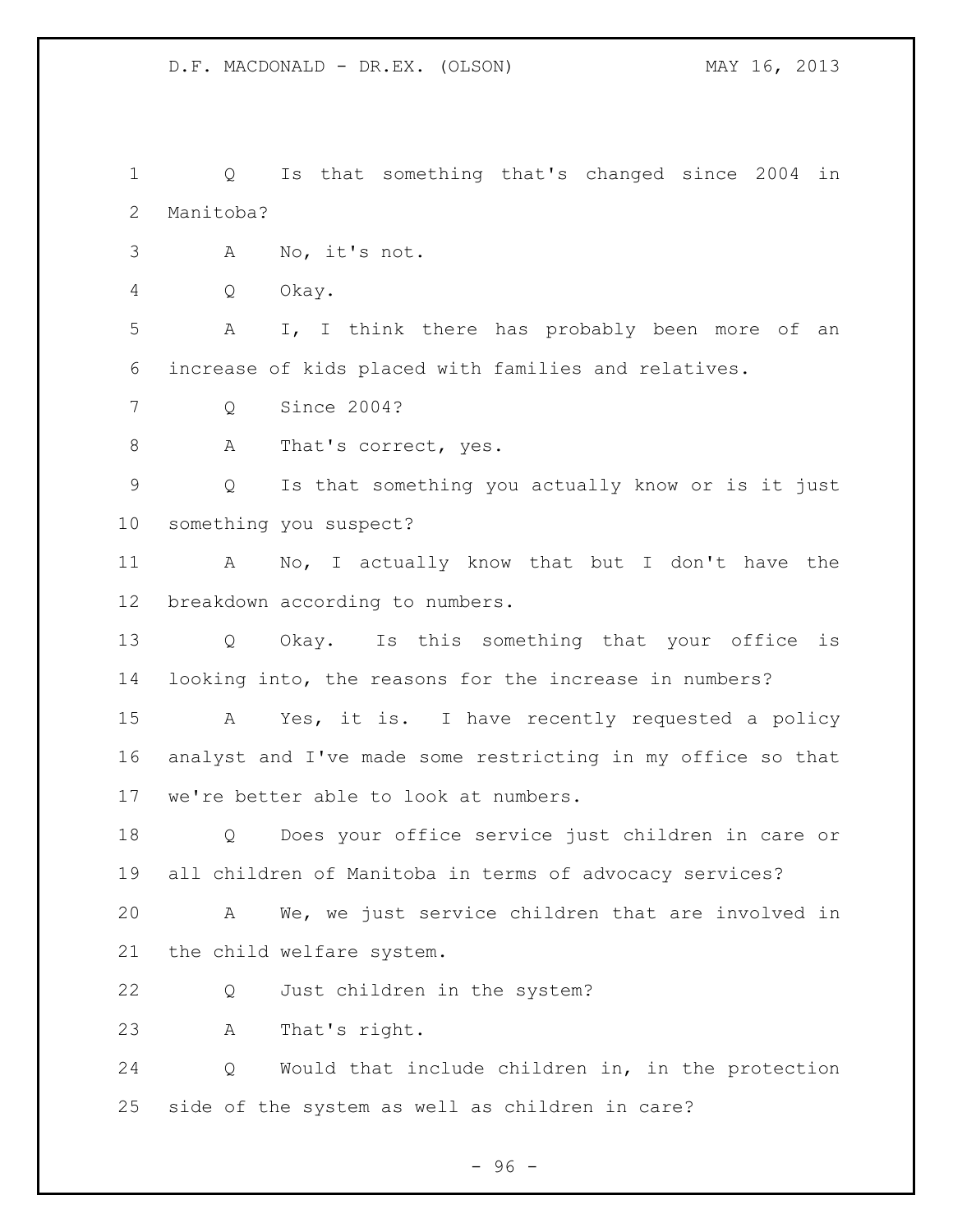A Yes, it would. Q Just flip to the next page, under total requests for services. Can you just explain, on page 15, what this chart is indicating under Total Case Files Opened Individual Advocacy. A You mean in 2000 2012 advocacy service received a total of 2,382 requests for service? Q Right. A Those would have been requests coming through our front door, and it represents a 3.5 increase from the, from, from the previous year. Q So there was more demand, that much more demand 13 for your services from the previous year, is what it's showing? A Yes. Q Okay. And when it comes to the reason for your services being requested, can you tell us what the, the main reason your services are requested? A Well, they can be requested for a number of reasons. There are -- I guess we are largely seen as a complaint-based service, so a number of people calling us. Could be to navigate the system, it could be foster parents calling us, it can be kids themselves calling us, it can be judges, it can be MLAs, it could be any member of the community phoning us.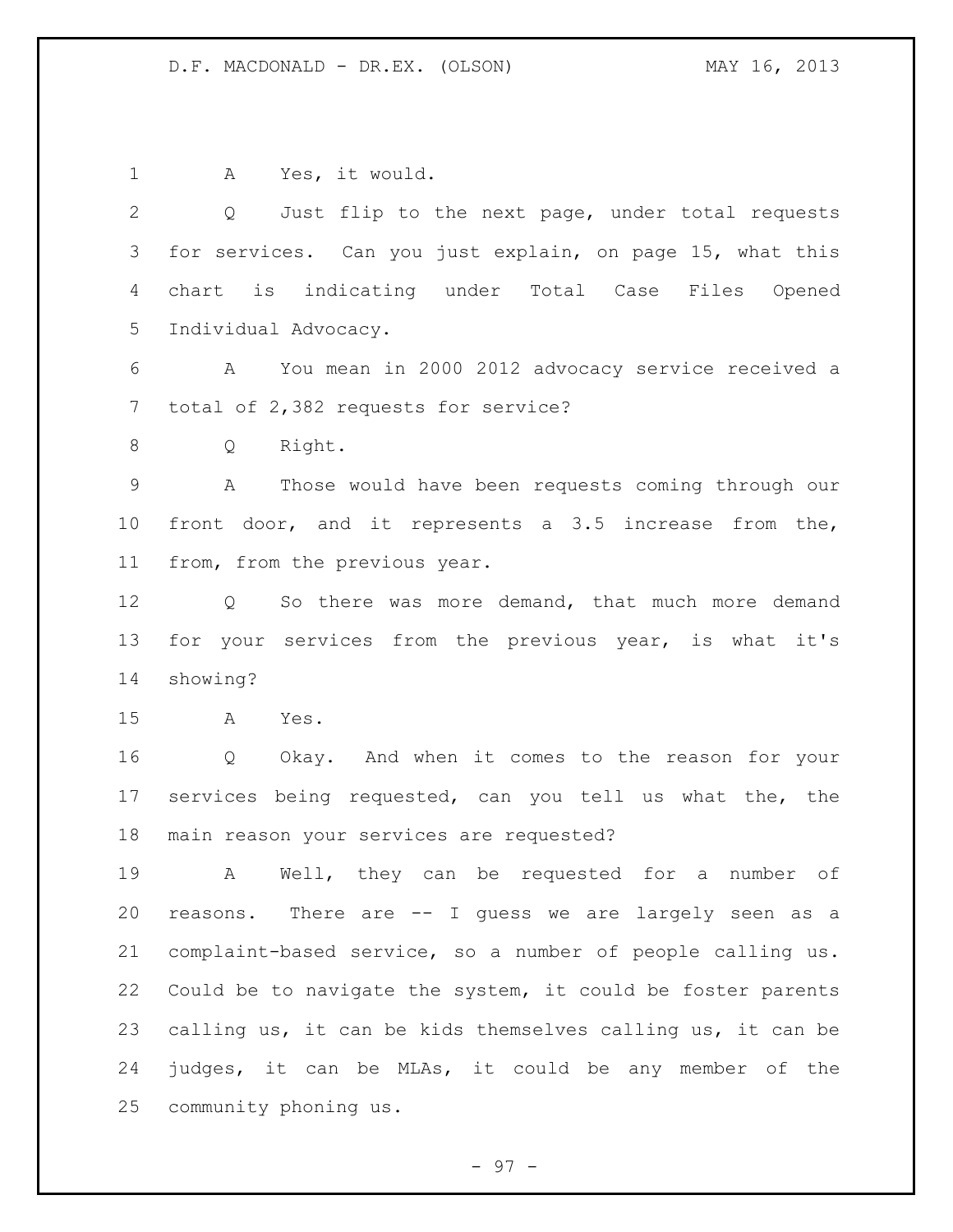Q Who predominantly calls you, or are you able to break that down?

 A Basically, I would say community members, family members, foster parents. We also have referrals from judges that have been on the increase lately.

 Q Okay. So judges are calling you because of what they're seeing in their courtrooms?

8 A That's correct.

 Q And they call you to, to do what, to get -- maybe you can explain that a bit.

 A Yeah. Normally, normally either they would call me and then it would be followed by a letter outlining concerns that they have seen in their courtroom. Some of the current concerns may be lack of access for families to their children or it could be a factor that a child was removed from a foster placement and they want us to look into it or, you know, any, any number -- the planning, basically, the planning for children.

19 THE COMMISSIONER: Do I understand you to say, then, that if a child comes to you for advocacy services, but that child does not come from a family that is receiving services from one of the agencies --

23 THE WITNESS: That's right.

24 THE COMMISSIONER: -- or was not -- or is not already a child in care, that you can do nothing for that

- 98 -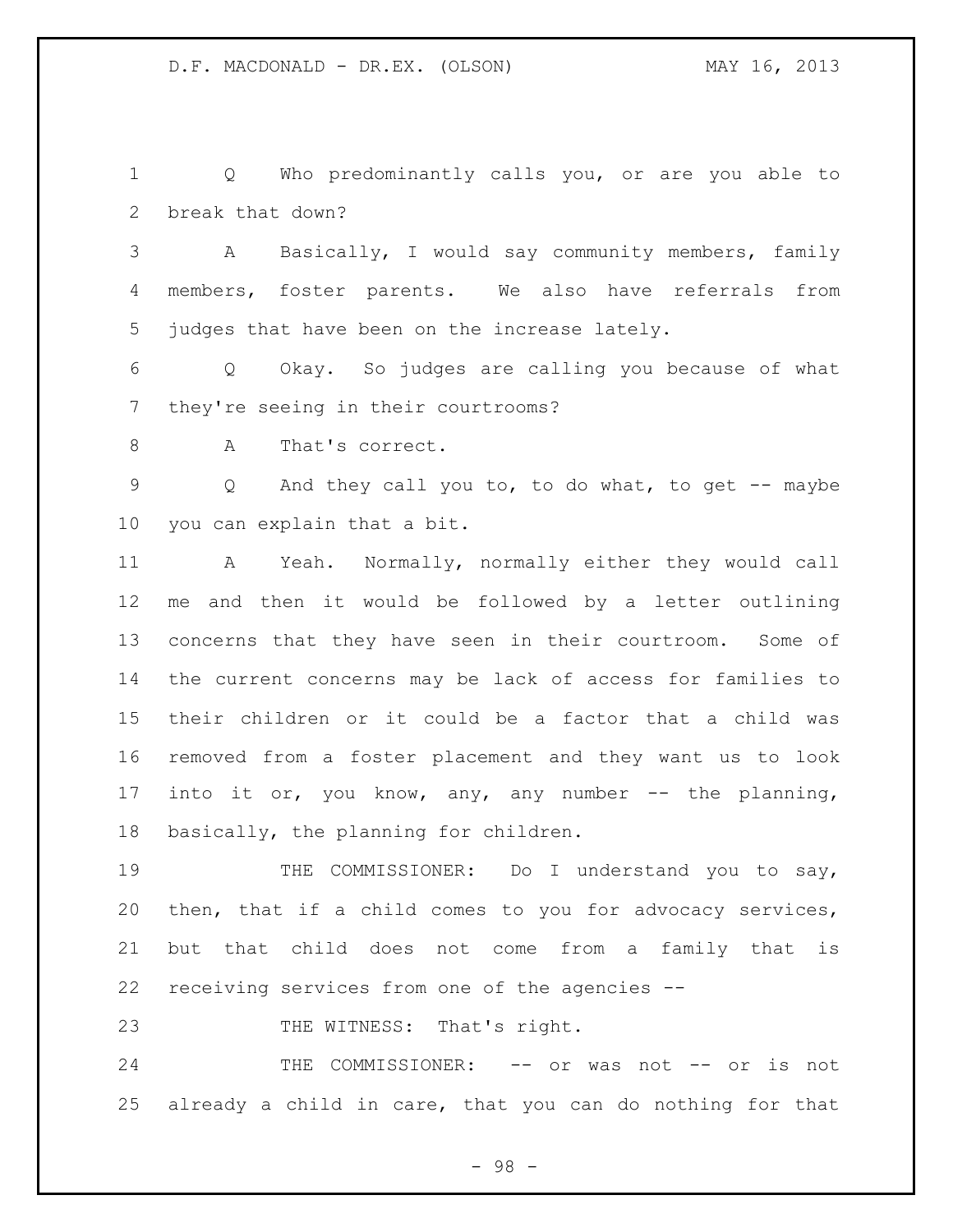child by way of advocating?

 THE WITNESS: That's correct. I mean, we would definitely -- if the child came to our office, we would 4 talk to the child and try to refer. But yes, we, we only deal with children that are involved with child welfare in the Province of Manitoba.

 THE COMMISSIONER: So somebody would have had to have made a complaint to, to child welfare authorities to activate a file within one of the agencies before you would be able to step in and be of assistance to the child that was at your door seeking advocacy services?

12 THE WITNESS: That's correct.

13 THE COMMISSIONER: Thank you.

BY MR. OLSON:

 Q Is that because of a limitation imposed by the Child and Family Services Act?

 A That's correct. It's a limitation by our legislation that's embedded in the Child and Family Services Act and our limited mandate.

Q Do you have any views on that limitation?

 A Yes. I mean, we're the Office of the Children's Advocate. We should be an office for all children. But basically, we are an office for just children receiving services from child welfare. And we never see a child that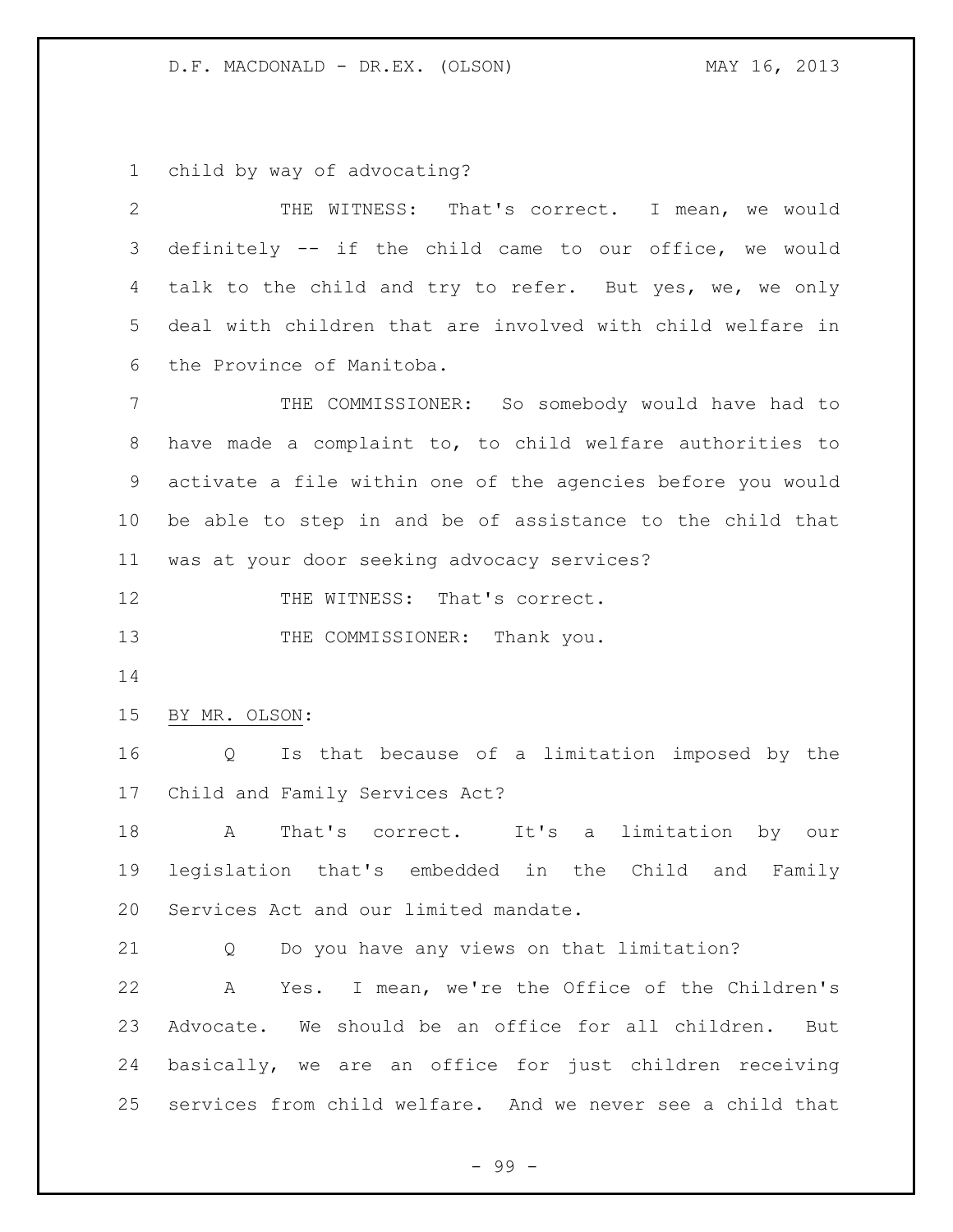stands alone in child welfare. There's always, you know, involvement with health or justice or any number -- education, a big one, for instance.

 Q Who do you see as a client when you're providing services?

A Who do I see as a client?

Q Who is the client?

A Oh, who is the client. The child is the client.

 Q Do you take instructions from the, from the child or how do you, how do you operate?

 A I guess it depends on the age of the child. Obviously is a very young child. The child is usually accompanied by a family member or a foster parent or an agency worker. Also, children come to us on their own and particularly if they are 12 and they are vocal, or 10 and vocal, we definitely meet with them and hear what they have to say, and we really practice from ensuring the voice of the child is heard so that we would represent that child, we would go with them to the agency to talk with their social worker, to make sure that they get their viewpoints across on what it is that they're needing.

 Q Am I right that most of the concerns are concerns that the child, or perhaps the family, has with the way the agency is dealing with their particular matter?

A It could be the way the agency is dealing with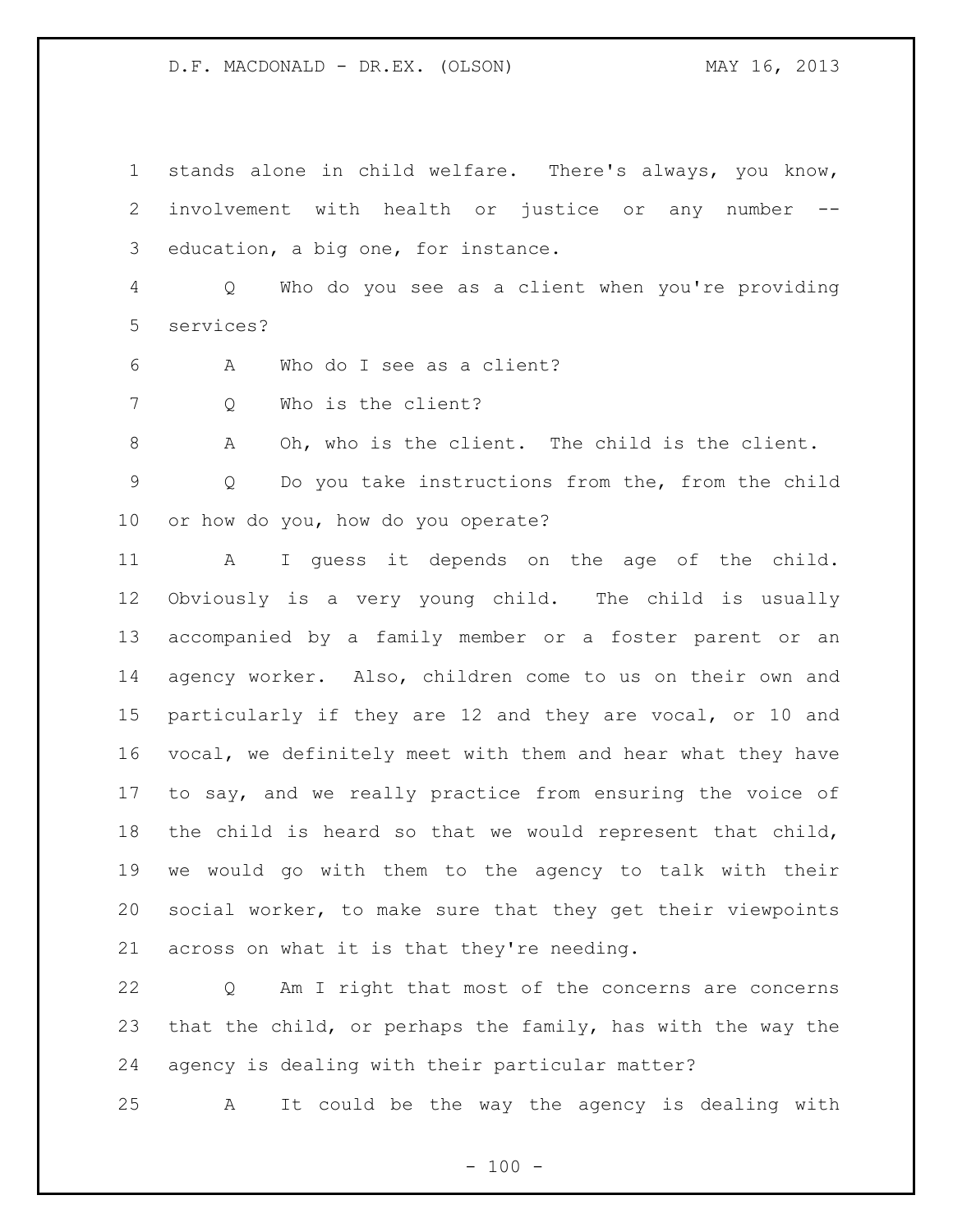their matter. They, they may have questions and concerns about not being able to see their siblings, not having family visits. They may not particularly care for their placement they're in. And, there's a variety of things.

 Q Do you have to deal with other collaterals as well?

 A Yes. We, we do get phone calls from other collaterals, and also we do call service meetings when we don't feel a child's needs are being met so that we try to look at all the service providers that are involved and we may orchestrate a meeting where we bring everyone together and make sure that the interest of the child is paramount and is being serviced and heard.

 Q We've heard a lot of concerns about privacy legislation PHIA and FIPPA.

A Right.

 Q How do you deal with privacy issues when you're, when you're trying to get everyone at the table to talk about concerns?

 A Normally we cite that everything we're talking about is confidential under the Child and Family Services Act but we are all there for the purpose of making sure that the child's best interests is adhered to, so collectively we are able to have a discussion and move forward.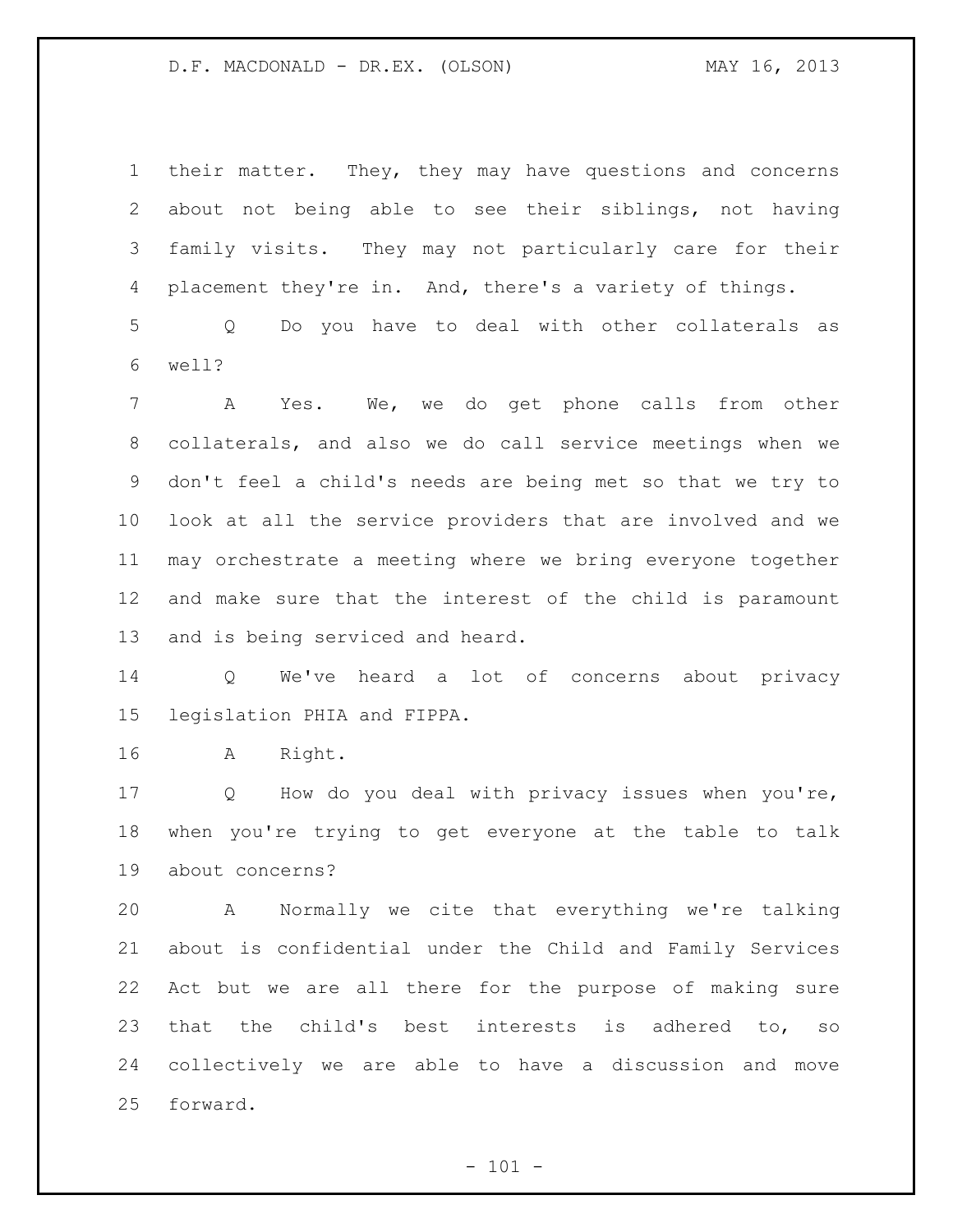Q Does that usually work, then, in allaying concerns about privacy concerns? A Yes, I believe so. Q And are you able to work in that fashion with schools and -- A No. As again, our legislation is very limited with respect to the schools only if the child is involved in the, in child welfare, then we are able to talk with the schools about what is going on for that child. Q So again, that's another limitation of -- A Yes, it is. Q -- the Act? A Um-hum. Q And is that something else you'd like to see changed? A Yes, for sure. Q Terms of the age of the children that you service, if we look at page 16 of your report, you have a pie chart with age of child/youth? A Um-hum. Q And when I looked at it, you have zero to two years, 14 percent and three to five years 12 percent. And if you look at those two together, that's about 26 percent of the children you serve? A That's correct.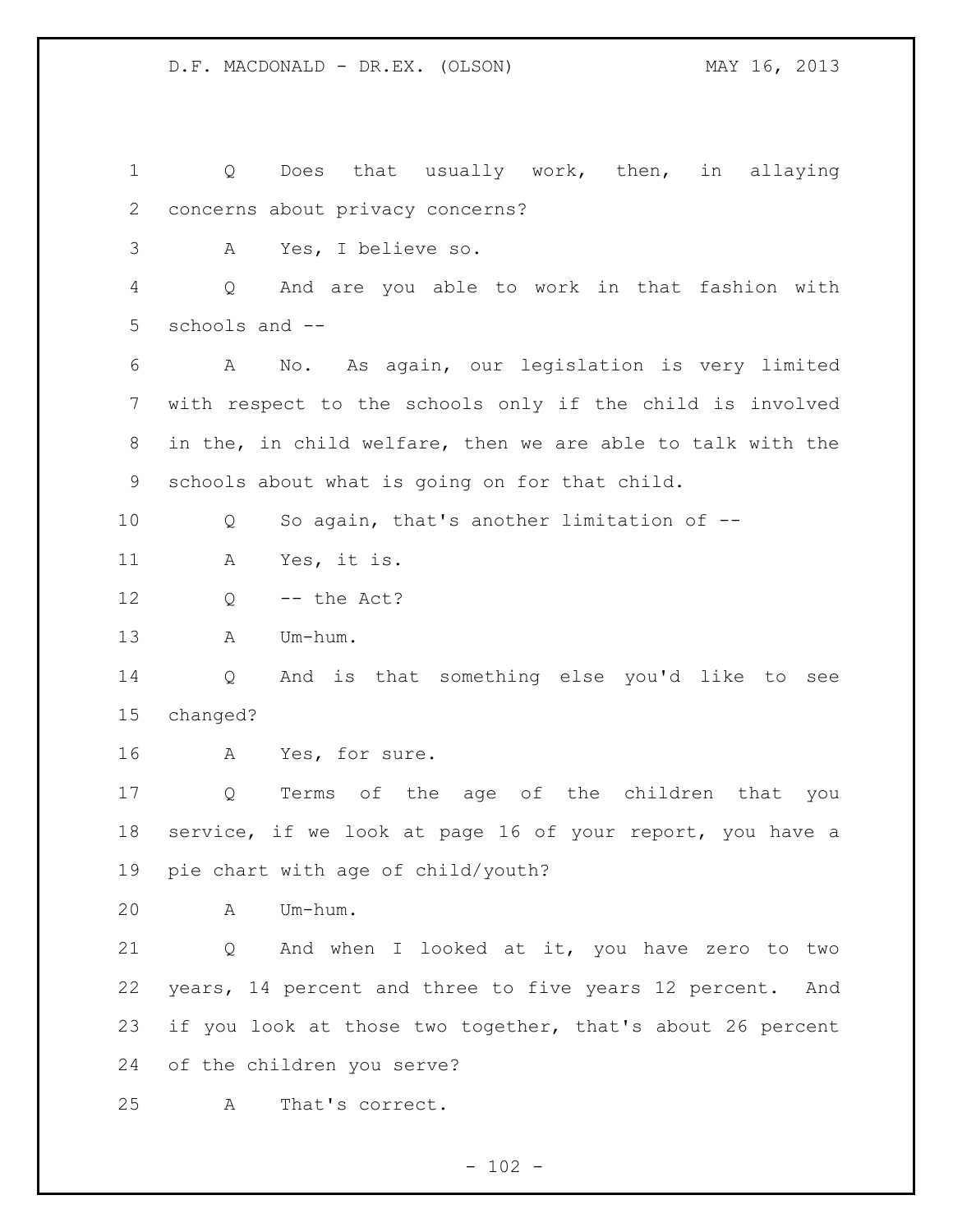Q So that, that zero to five-year range is about a quarter of all the children you serve, then?

A That's correct.

Q Okay. How is it you service those children?

 A Basically, those children would come to our attention primarily through foster parents. We actually just completed strategic planning at our office and we are really trying to target zero to ten. And basically, we are doing, as I said, a lot of presentations in the communities and we are trying to get the word across that we are here, and we are also working with the Manitoba Federation of Foster Parents and trying to get our pamphlets out and asking foster parents to contact us.

 Q Can you just describe for the Commissioner how, how it is you deal with a typical case that comes in when you're, when you're doing an advocacy case for a child?

 A Well, basically if we receive a phone call it would go directly to our intake department, and an intake worker would deal with the information.

20 0 So one of those four workers --

21 A That's correct.

Q -- gets the initial intake?

 A That's correct. And they would determine what the complaint was. If the person calling in was just looking for information or hadn't contacted the appropriate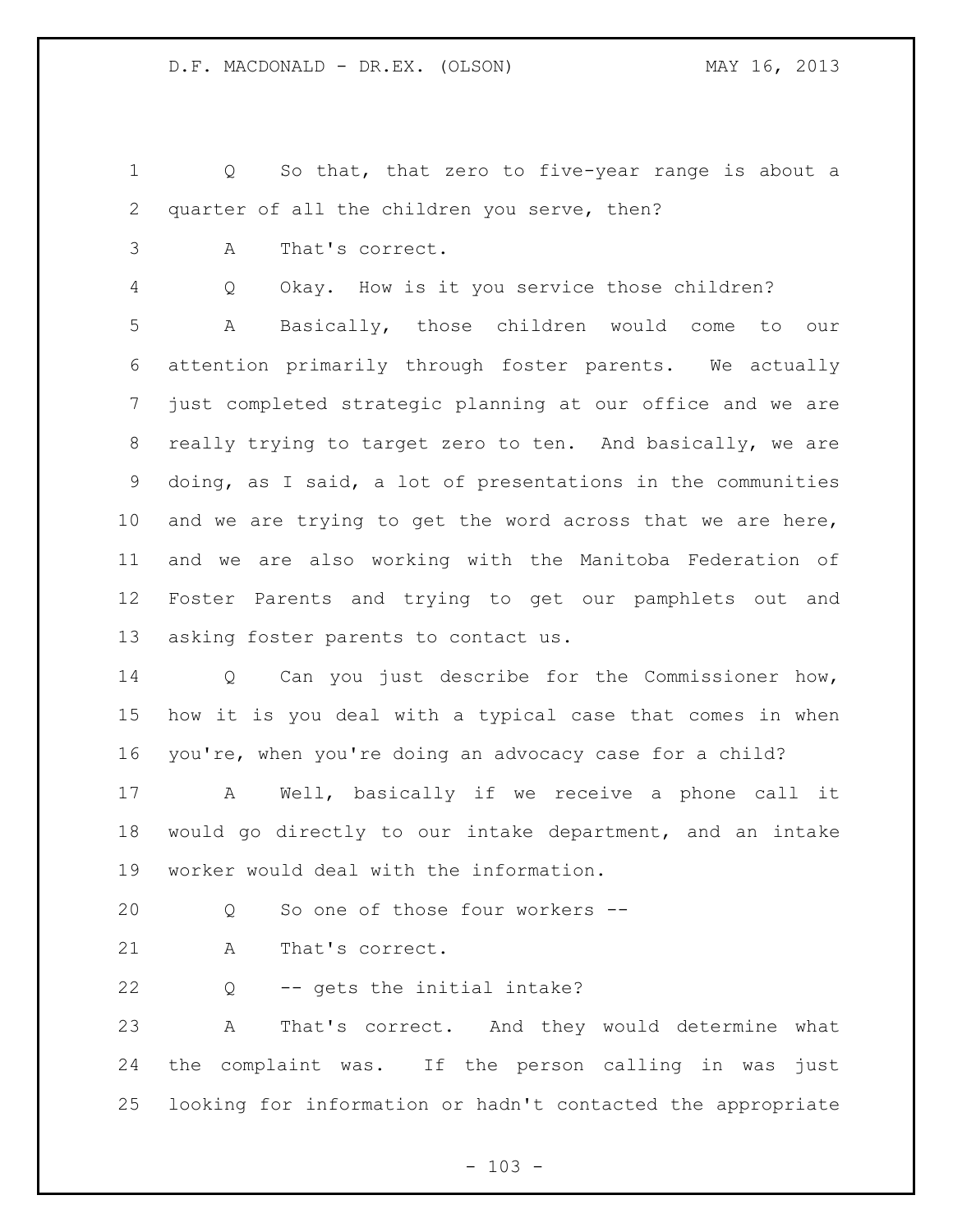agency, we would direct them to do that, but we would continue to follow up to make sure the concerns were addressed.

Q Okay.

 A If a child, in fact, walked into our office, the child would be seen immediately.

Q Um-hum.

8 A And we would sit with the child, determining what the issues were, and again follow that through to make sure it was resolved.

 Q Does the intake worker have access to the CFSIS or intake module system?

A Yes, they do.

Q Okay. And is that full access?

A Yes, it is.

 Q So they can see, they can do a search and see what involvement that child has had with the system?

18 A All across the province, provided it's entered into the system, yes.

 Q Okay. And how is that information used by the intake worker?

 A You -- the information would be used to check what agency was involved, what, obviously what authority was involved, what the complaints may be or what work has been done by the agency. So they would be able to take a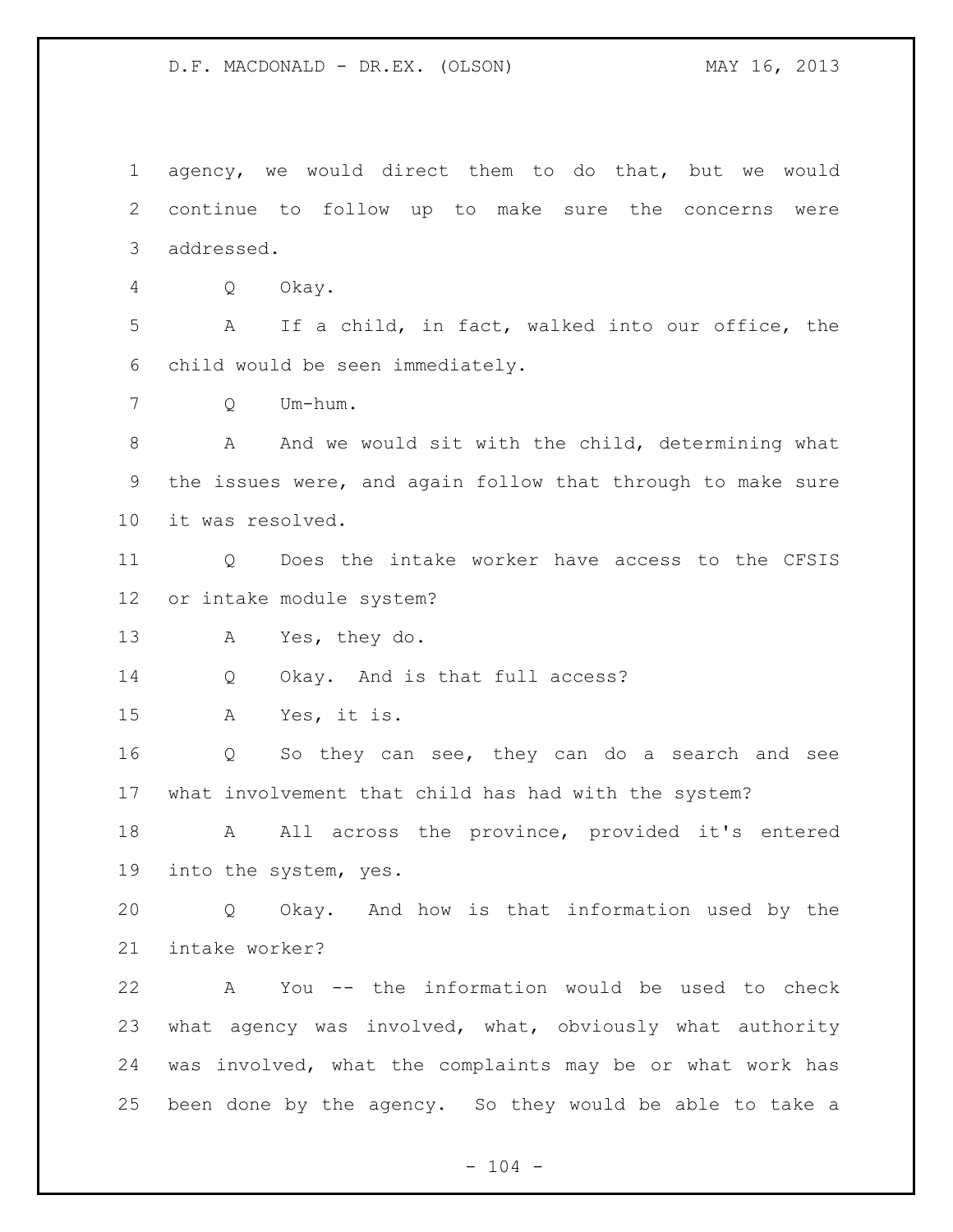synopsis of that and determine where to go.

2 O Okay. Does --

 A Also determine, sorry, to direct the person that was calling to the appropriate agency as well.

 Q Okay. If you turn over to page 17 of your annual report. A few things I want to look at on this page, but first we have top concerns related -- Top CFS Related Concerns by Category.

A Yes.

 Q And the first top issue is rights, being 38 percent. What, what is encompassed by that heading?

A By what?

13 Q Under the heading Rights. What ...

 A The rights? It means that we certainly feel that children are quite capable of giving information and lots of times we're seeing that children aren't included in their planning, so that would have been one of the top concerns, that children have a right to express what's necessary for them with regards to maybe schooling or planning or, you know, their access to their families or siblings.

22 Q So is that a matter of, then, the children's advocate providing the child with information about their, his or her rights or ...

A Or probably to accompany the child to speak to

 $- 105 -$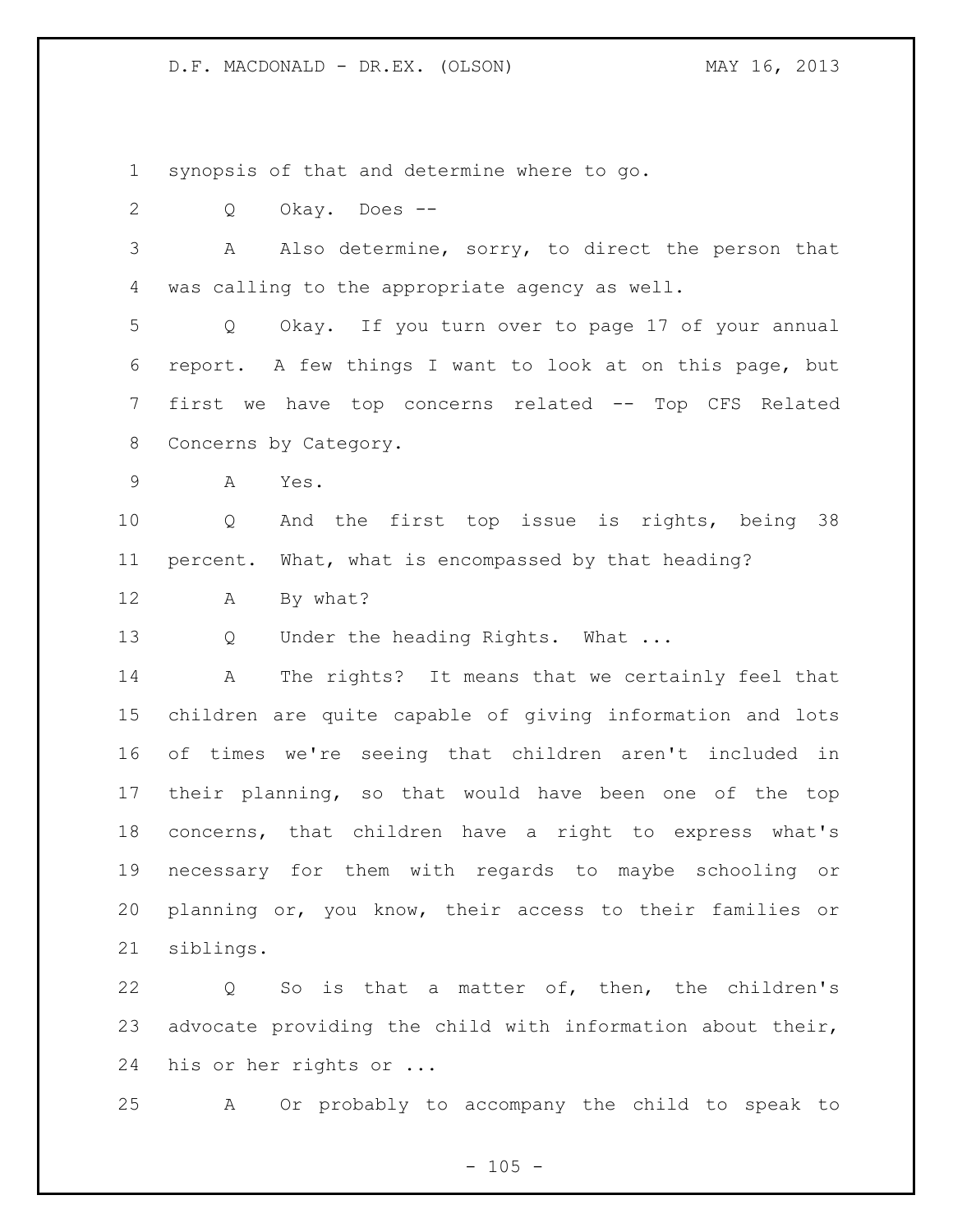the social worker to say that this child is old enough, they have a say, they want you to listen to what they need to be involved in or with.

 Q Now, you have 11, 11 workers for the entire province?

A Yes.

 Q And I think you, you had over a thousand active or intake cases?

A That's correct.

 Q Is -- do you have enough resources to service the number of cases that are coming in?

 A I mean, I think anybody in this day and age would 13 say they would love more resources. In the past year we, I guess two years ago we just had three intake workers. Now we do have four intake workers and we're feeling we're able to do a lot, a lot more work on the front end and then be able to transfer the cases, more complex cases, through to the advocacy workers. They are averaging, in our April statistics, about 42.5 cases each.

 Q You -- is your view, is that a high number or ... A I think it's a very high number given the complex nature of the cases we're dealing with.

 Q Is there a limit to how much time a worker can have a case file for?

A No. The intake worker usually tries to have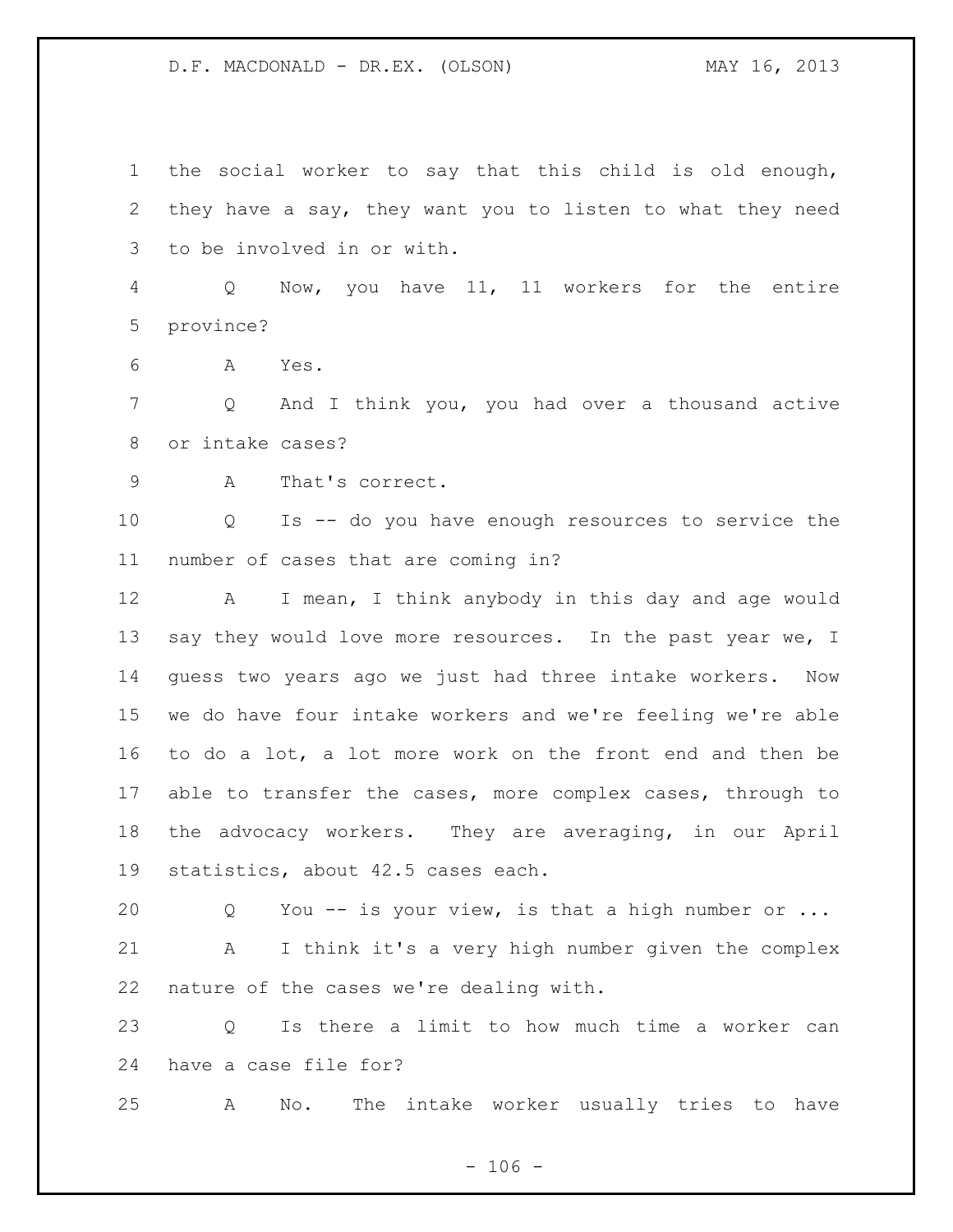resolution within 90 days but advocacy worker will stay involved until the issue is resolved.

 Q Okay. I take it that can -- can that be a number of years?

A Yes, it could be, yes.

Q The next top heading is Case Planning.

A That's right.

8 O What would that involve?

 A Case planning would be, again, is there a case plan, is the child aware of the case planning, do they know what's happening with their family, do they know if they're going to court, if they're under a VPA, what's happening for, for that particular case.

 Q Okay. And is it the same idea, the worker would, if necessary, accompany the client, the child, to the agency to go through the case plan and make sure it's appropriate? Is that the sort of thing the office does?

 A It could be, or it could be simply phoning the social worker to determine maybe the case plan wasn't reflected on CFSIS but it would be determining what is happening for that child.

 MR. OLSON: See it's now 12:30. This would, might be a good time to break for the lunch.

 THE COMMISSIONER: All right. How long do you think we should break considering we want, ideally we'd

 $- 107 -$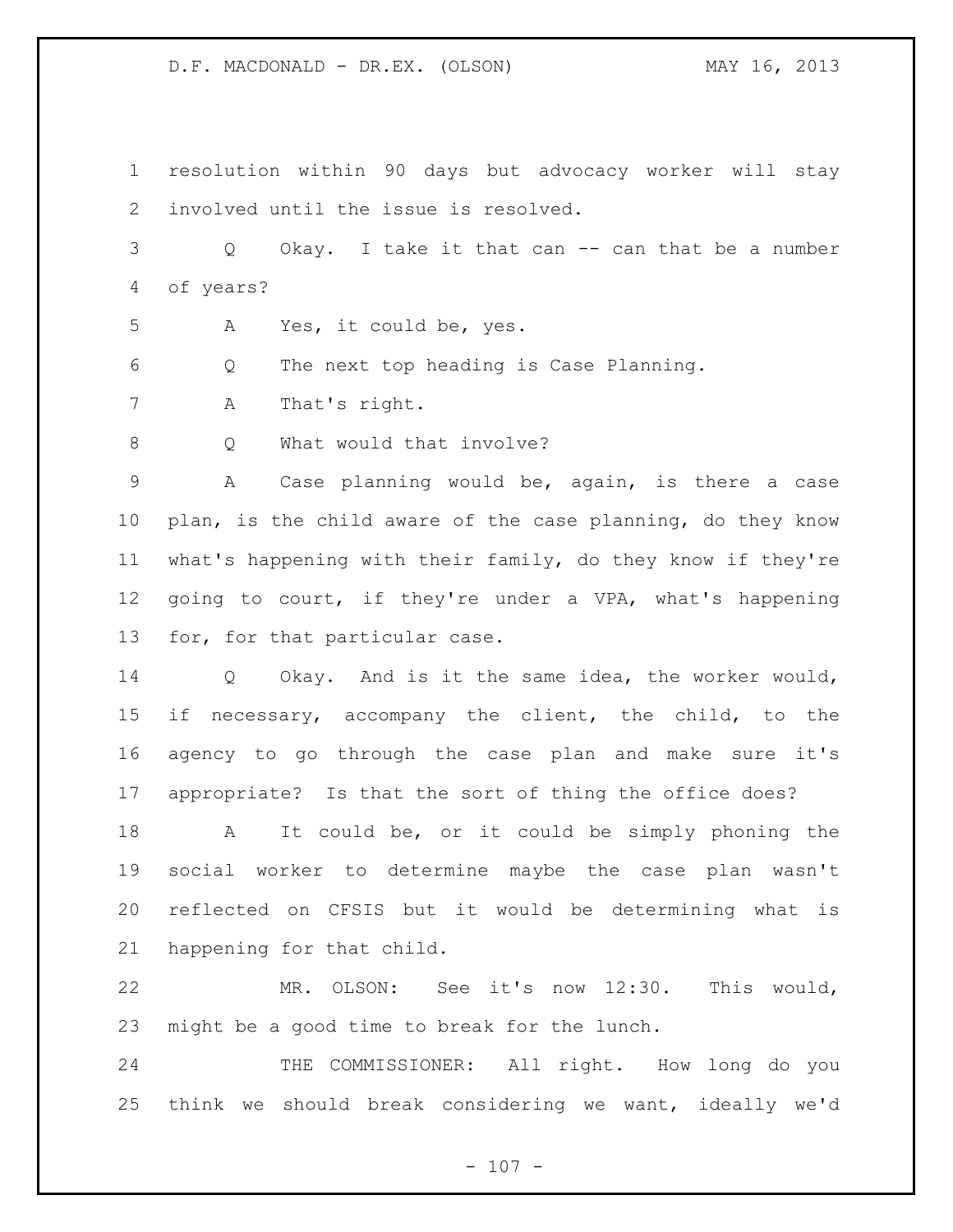1 like to complete this and the next witness today, if that's 2 possible. 3 MR. OLSON: I would suggest an hour, maybe till 4 1:30. 5 THE COMMISSIONER: Is that -- anyone have a 6 problem with that, counsel? All right. Seems as though 7 everyone can be back, so we'll adjourn now till -- for one 8 hour, till 1:30. 9 MR. OLSON: Thank you. 10 11 (LUNCHEON RECESS) 12 13 THE COMMISSIONER: All right, Mr. Olson. 14 THE CLERK: Just if I can have (inaudible). 15 THE COMMISSIONER: There, your clock's back on. 16 THE CLERK: Yeah. I, I actually turned it off 17 because it won't let me record. I'm going to try rebooting 18 the computer. 19 THE COMMISSIONER: Okay. 20 THE CLERK: All right, we're back on the record. 21 THE COMMISSIONER: Oh, good. 22 THE CLERK: (Inaudible) moment. 23 THE COMMISSIONER: Okay? 24 THE CLERK: No. 25 THE COMMISSIONER: No? False alarm.

 $- 108 -$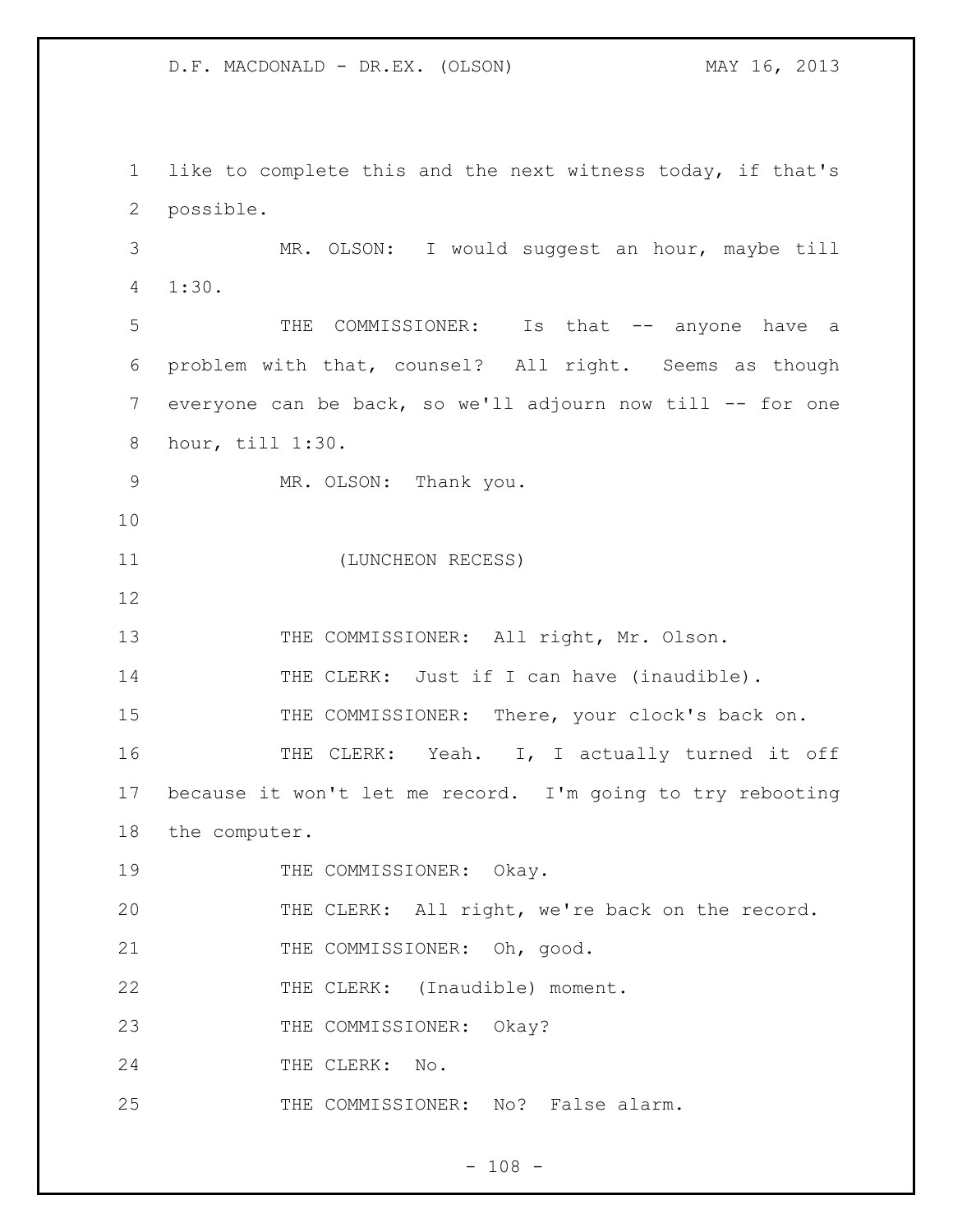1 THE CLERK: (Inaudible). THE COMMISSIONER: It looks like what? THE CLERK: It looks like I'm unable to type now and it's telling me it's recording but I can't hear it. I just want to wait so I can hear it. (Inaudible) loading the program. 7 Okay, we're back on -- oh, it shut off again. 8 THE COMMISSIONER: Gone again. THE CLERK: Okay. It's back on again. We're back on the record. It's good. 11 THE COMMISSIONER: All right. 12 MR. OLSON: Great. THE COMMISSIONER: Mr. Olson, we're under way. 14 MR. OLSON: Good. BY MR. OLSON: Q Before the lunch break we were looking at page 17 of your report. Just in terms of the demographics that your office serves, under racial origin you indicate that the advocacy services shows that 69 percent of the youth involved with your advocacy services, sorry, is -- are aboriginal children and youth. That's up slightly from last year, which was 65 percent. And the majority of children and youth, 76 percent were children in care with the CFS system. Is that fairly, the numbers being up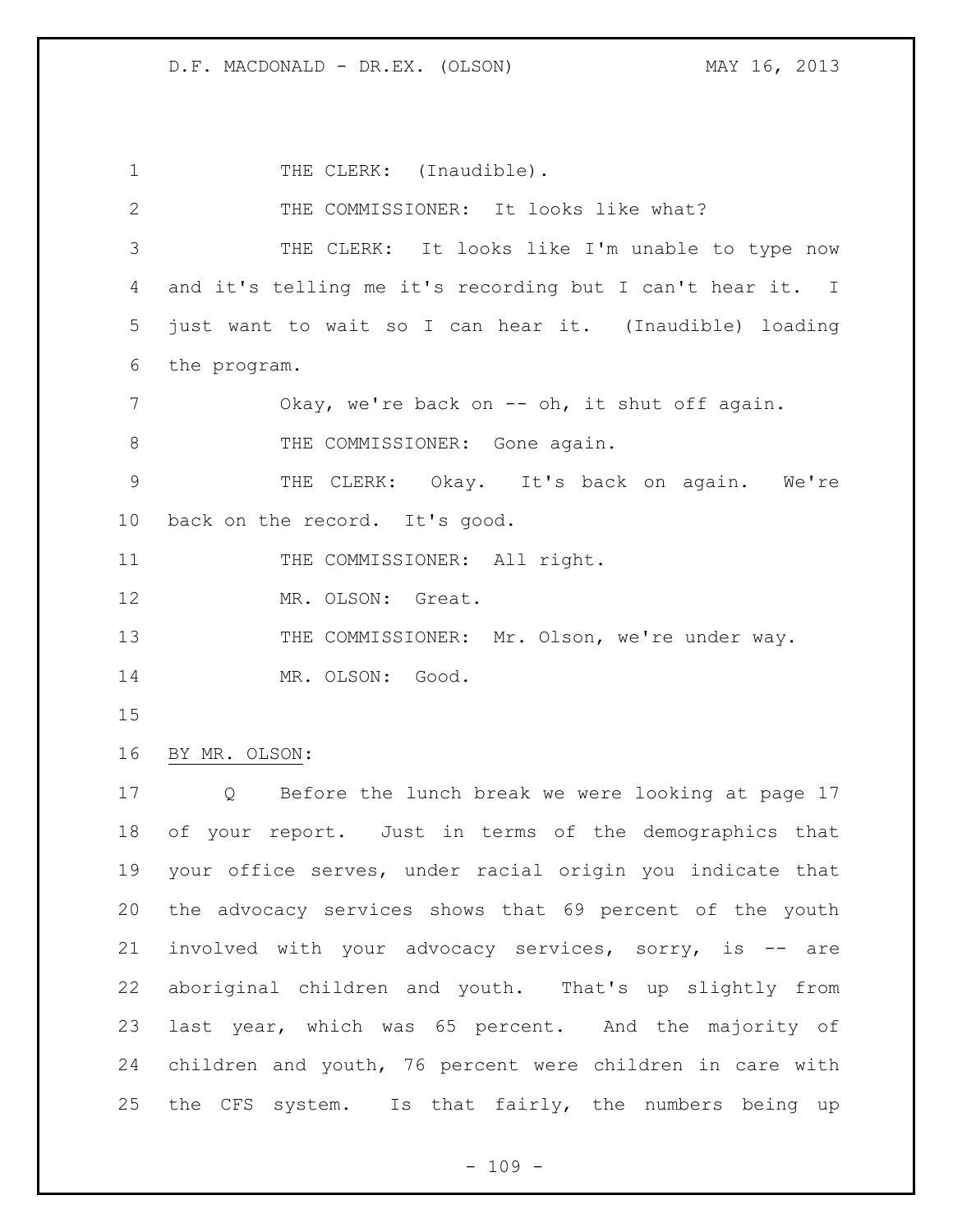slightly, is that fairly consistent year over year?

A Yes, it is.

 Q And do you have any idea as to why that is, why those numbers seem to keep growing? And I appreciate you've only been a children's advocate for a short time, but --

- A Yeah.
- 

## 8 0 -- historically?

 A Well, I, I would hope that people are becoming much more aware of the office so they are seeking us out. And we have also done a lot of outreach to youth and are doing a number of youth focus groups. So I, I feel like they are much more aware of the office and are actually coming by a little bit more. Our presentations in the community are approximately three times a week now. I think we, we are trying to get the face of the office out there a little bit more, so I think people are finding it helpful and useful to come to the office. So I think we are having more referrals as a result of that.

 Q In terms of outreach, what does your office do? A Of outreach? Well, of course, we do our individual, individual advocacy on cases. We also look at systemic problems. We actually do, like I said, a number of presentations. We're out in the communities. We work with foster parent network. We're into schools doing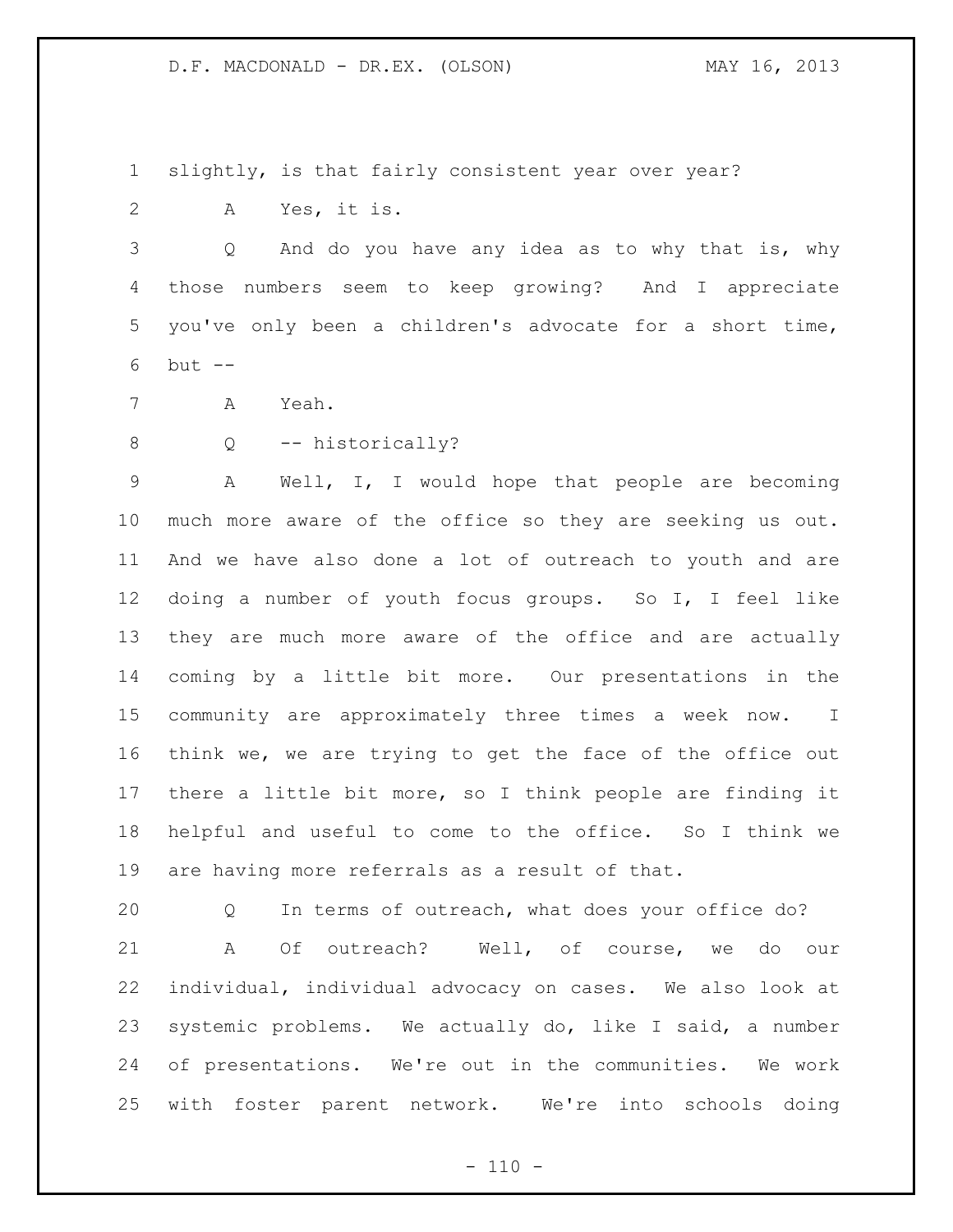presentations. We are into various support offices, into agencies and authorities with our presentation. We have done new pamphlets. We also have done youth letters, youth newsletters. We also have done a variety of suicide prevention letters and we have them translated in Cree and Ojibway and are getting a number of requests for those letters. So I think, I think we purposely have put ourselves out there so that people would be more aware of the office. Q And as a result of that outreach, have you seen a demand for your services increase? 12 A Yes, we have. Q Page 6 of your report. A Six? Q Page 6. And this is under the Executive Summary portion. Under Themes and Recommendations, Views of Children and Youth. A Yes. Q You've written: "The OCA receives frequent reports from children and youth related to 23 a lack of contact with or lack of response from, their social workers. Although high caseloads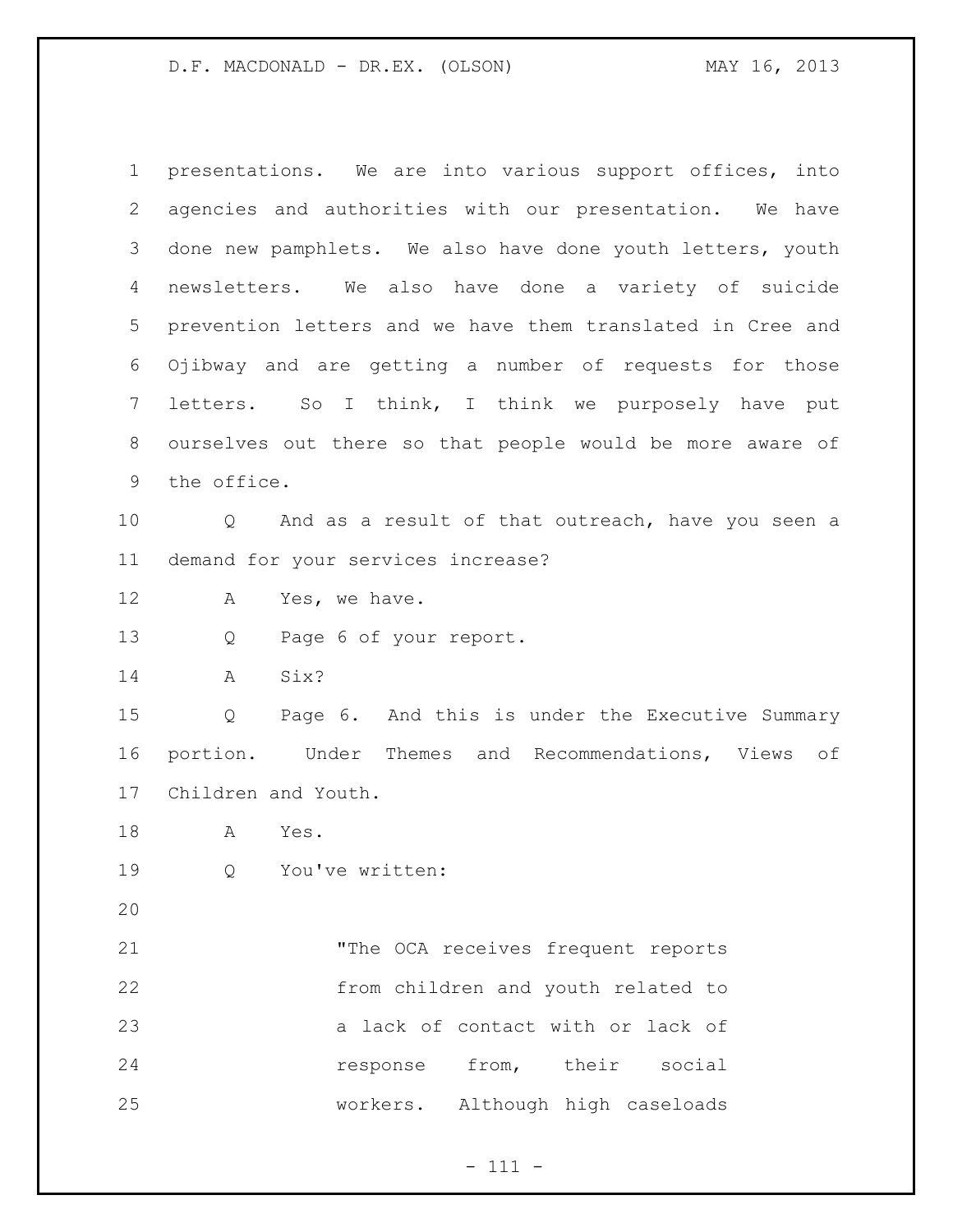and demands of frontline work might make it difficult, hearing and considering the views of children and youth needs to be a priority." Is that -- that's a complaint you receive often from your clients? A Yes, it is. Q And what does your office do in terms of helping with that issue? A Well, basically, as I mentioned, previously we've been doing a lot of youth outreach and youth focus groups and we're hearing primarily from them about lack of contact with their worker. Again, we would follow up with the agency and talk about the issues and, you know, request that there is more follow-up. And we, we greatly understand the large caseloads that social workers have and it would be our hope that social workers would receive a more manageable caseload. And social work, as you probably know, is all about relationship-building and no matter what, kids have a voice and you can't plan adequately without hearing the voice of the child. So we continue to follow with the 25 agency to say, you do have to be meeting with your child,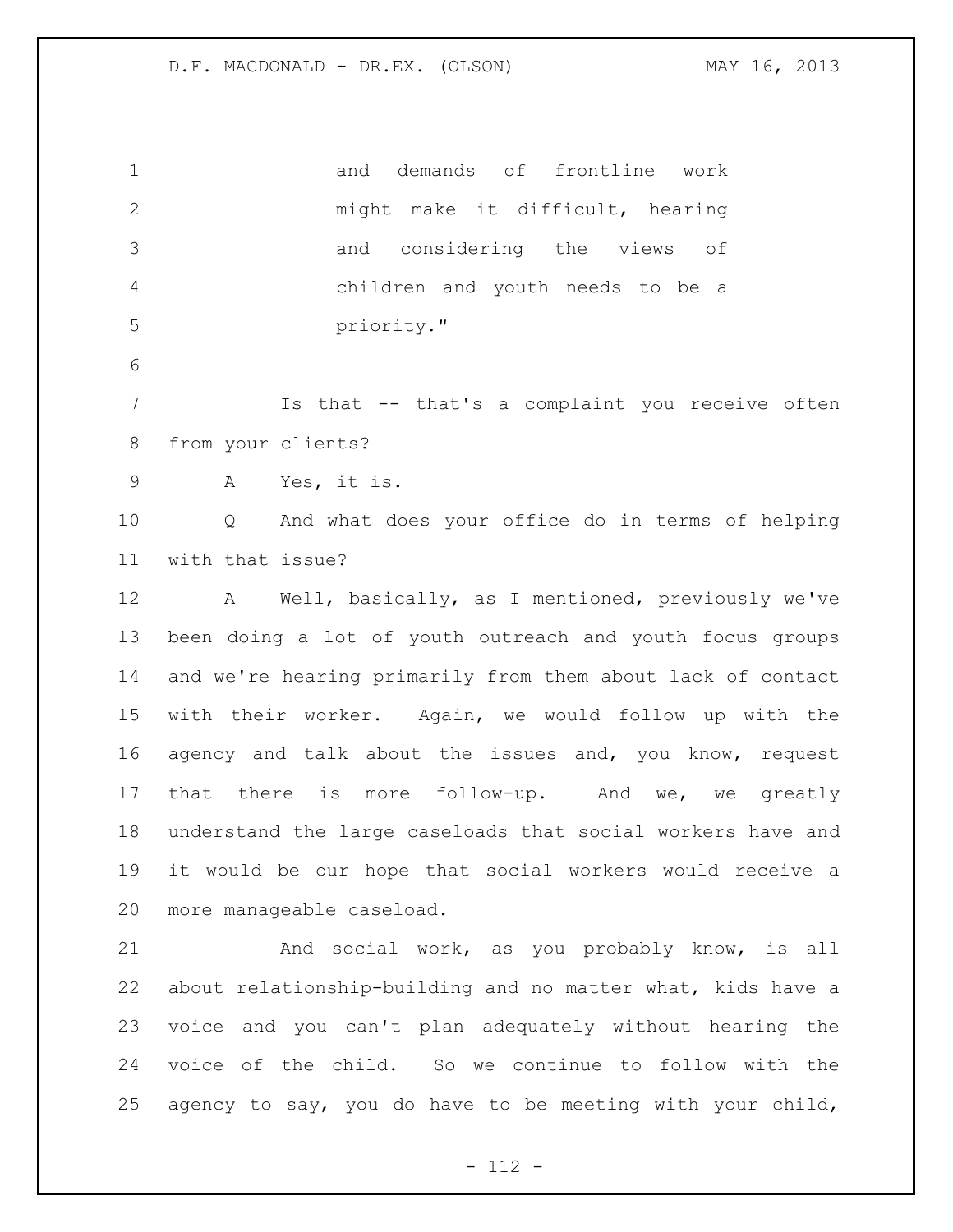it's his right, and it's his right to be part of a plan.

2 Q So following up with agency and --

A That's right.

 Q -- making sure they're doing what they ought to be doing?

 A Right. And helping the child with their voice, too, by either accompanying the child, you know, having him speak, maybe practising with us but going with him so that he is able to get his point across or their point across to the social workers.

 Q As children's advocate, do your, do your advocacy officers experience any difficulty themselves in, in communicating with the workers and getting attention from the workers?

 A They may at times, you know, maybe a phone call isn't returned right away, but they're pretty persistent and they will follow it up until the complaint is resolved.

 Q Okay. Along those same lines, under Family Assessment, you've written:

 "The OCA continues to see cases 22 where there has been little ..."

And again, this is on page 6: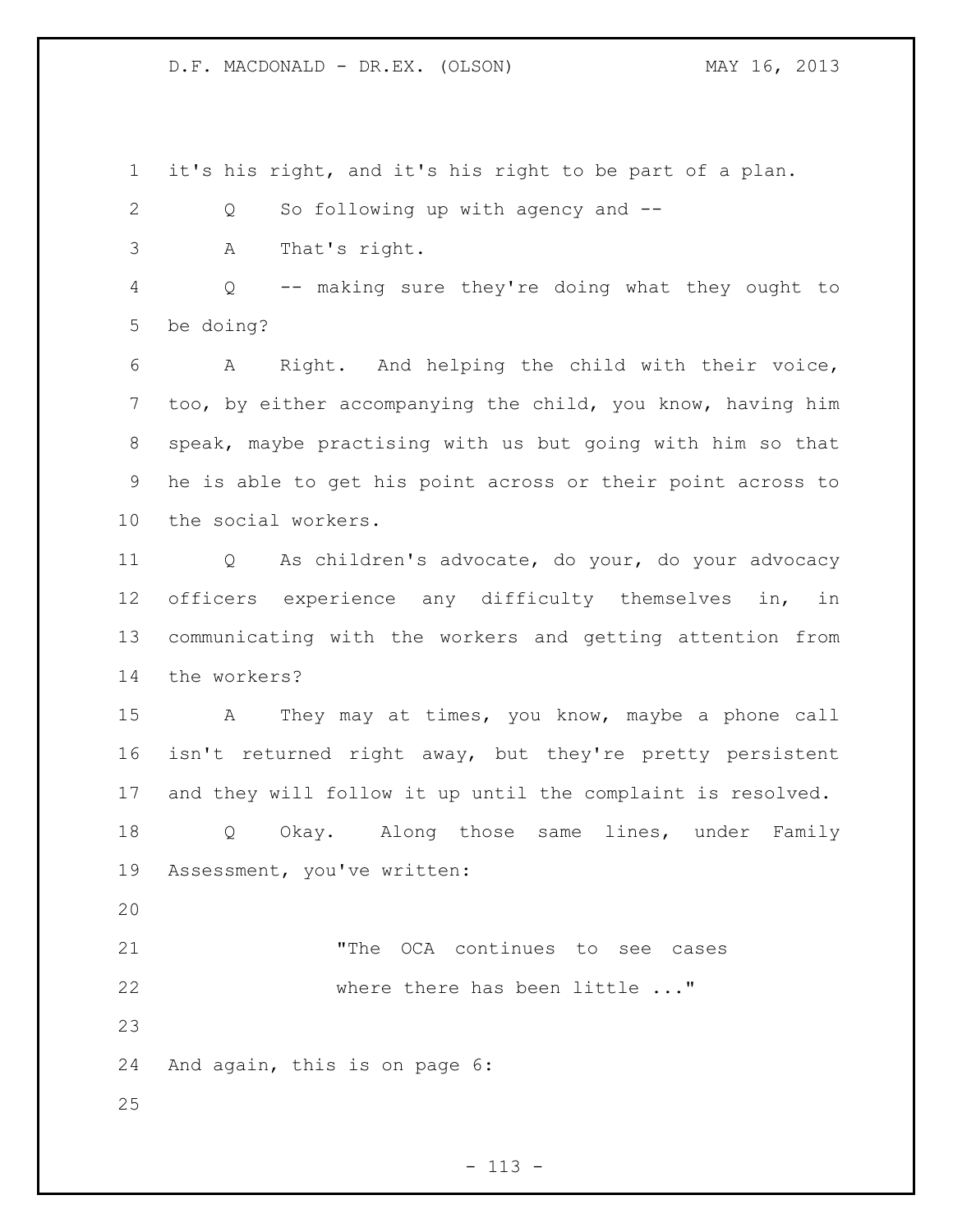"... where there has been little or no assessment conducted at critical times during service delivery to children and families. Such assessment is vital in terms of understanding potential risk of 7 harm to children and youth." So you've identified this as a theme that keeps coming up? 11 A Right. Q In the review of files that you see? A Yes. Q And these are files that the -- your office has assessed from, from the actual files you've looked at? A That's correct. Q And it's not just one file, it's many files you've looked at? A That's correct. Q Okay. And this would be files that were current to the year of the report? A Yes. Q And today, you continue to look at files. Is it still an issue that comes up? A It can be an issue but we're seeing more of an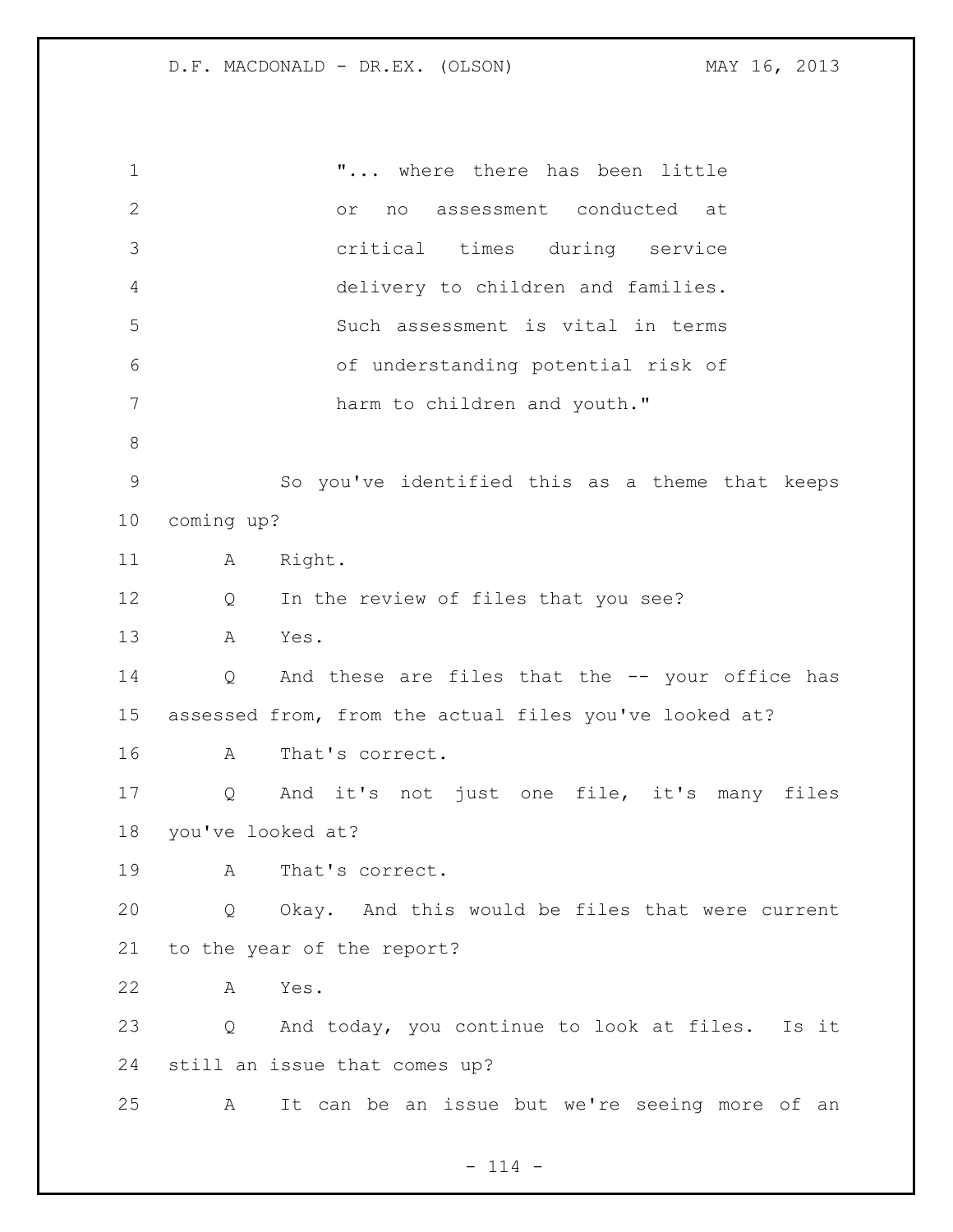increase of family assessments or different tools that are now being used, like structured decision-making, safety assessments on file that we haven't seen before.

 Q That's what I was going to ask you about next, is we've heard evidence today about the structured decision- making tools and assessments, and we heard evidence yesterday about those same tools. What have you seen, as children's advocate, in terms of those tools and how they're being used?

A What I've --

 Q Have you -- has it been -- has there been an improvement in terms of file recordings?

 A Yes. We're starting to see a great improvement, and actually seeing a number of assessments on files now that we wouldn't have seen before.

 Q And is that something you're seeing from all the authorities or is it certain authorities or ...

 A We're seeing more of it. At this point in time I couldn't tell you which -- if it's every authority. We are seeing an improvement in it across.

 Q Is that something that's just starting to happen now or is it -- has it been happening for a while or ...

 A I would say there's more evidence of it in the past six months.

Q What about workload, do you hear, do you hear

 $- 115 -$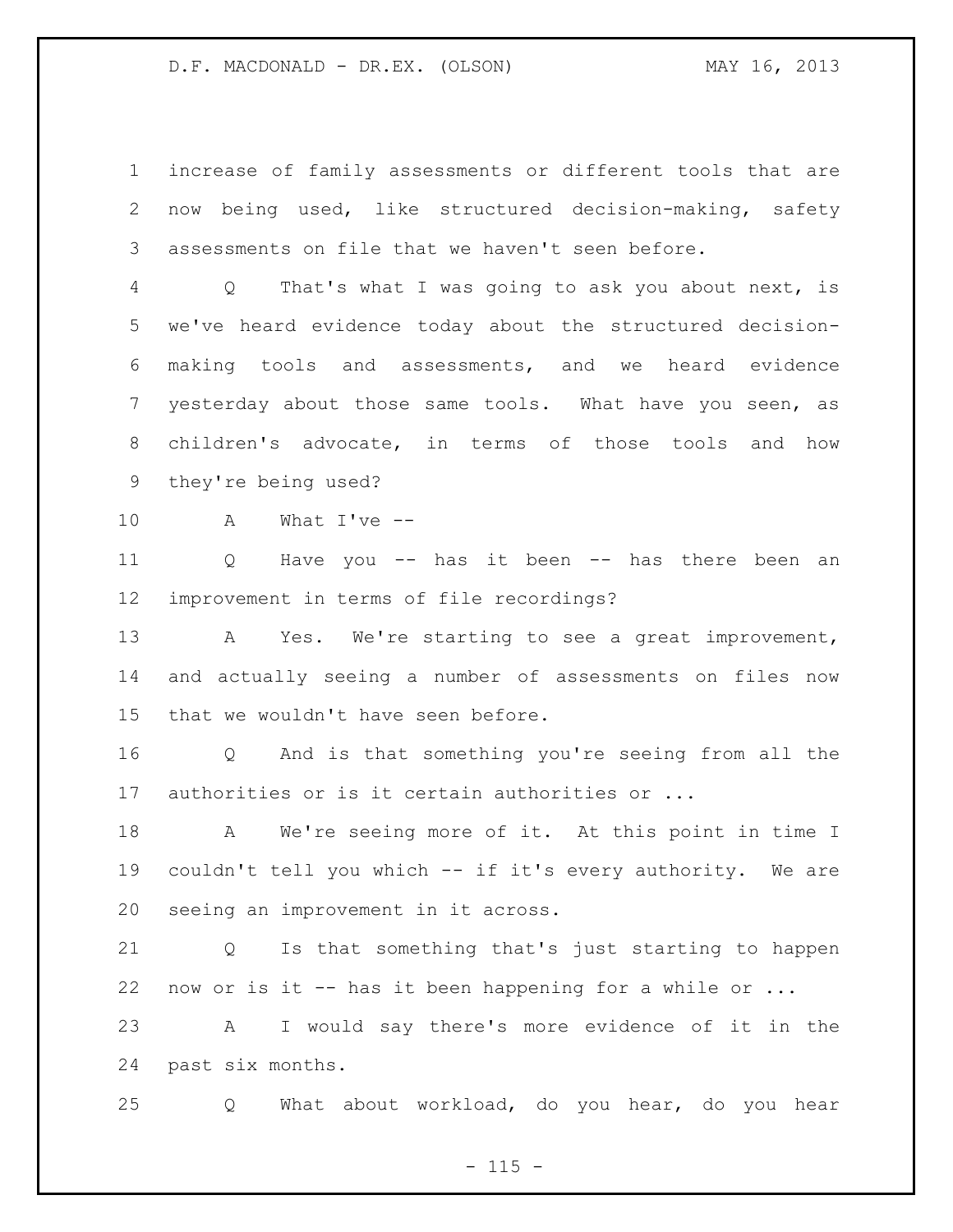feedback from social workers in terms of their workload now?

A Yes, we do.

Q What sort of feedback are you hearing?

 A Well, basically, you know, there's, there's a workload associated with a caseload. The amount of time someone's pay -- you know, the amount of time someone's in court or, you know, taking a child to therapy or taking a child to visit so, you know, in enrolling a child in school. There is an awful lot of work associated with one case, and although workers might complain about their workload, we would still say it is all about relationship- building and you do need to make the time for your child; 14 if not, then you need to bring that to the attention of your supervisors and management.

 Q We heard yesterday from Ms. Brownlee that there's still a lot of a crisis response sort of system occurring.

A Right.

 Q Is that something you're seeing in the children's advocate office?

A Yes.

 Q Have you seen -- you've heard of the family enhancement program?

A Yes, I have.

 $- 116 -$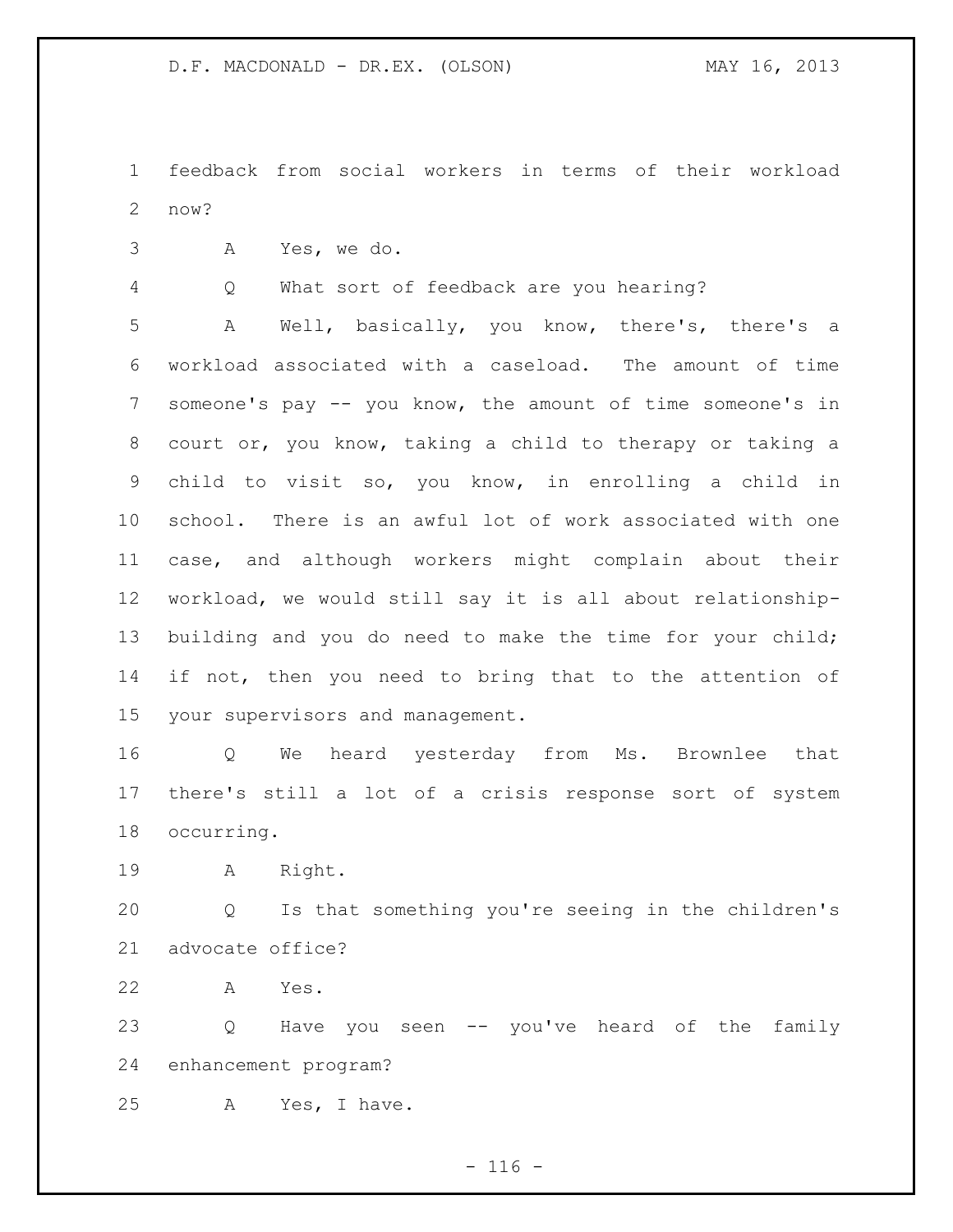Q And have you seen that in that -- how that's been working in practice?

 A Not really. Basically, I'm aware of family enhancement and the funding and we certainly would support much more preventative services for families. That's really important. But I'm also aware that in family enhancement, the case count is from zero to twenty, but still with protection it's one to twenty-five. And I guess although I see prevention as extremely important, those cases are usually low to medium risk. Prevention -- or protection is medium to high risk so I don't understand the difference in case counts. I would think everybody needs a limited caseload or case, yeah, case count to be able to give appropriate service.

 Q I want to move on now to the special investigation reviews.

17 A Okay.

 Q That's the other function of your office, is to conduct those reviews, and we talked about the staffing you 20 have to do  $-$ 

A That's --

 $22 \qquad Q \qquad -- \text{ that now.}$ 

A That's correct.

Q What is the purpose of, of the reviews?

A The purpose of the reviews is to basically review

- 117 -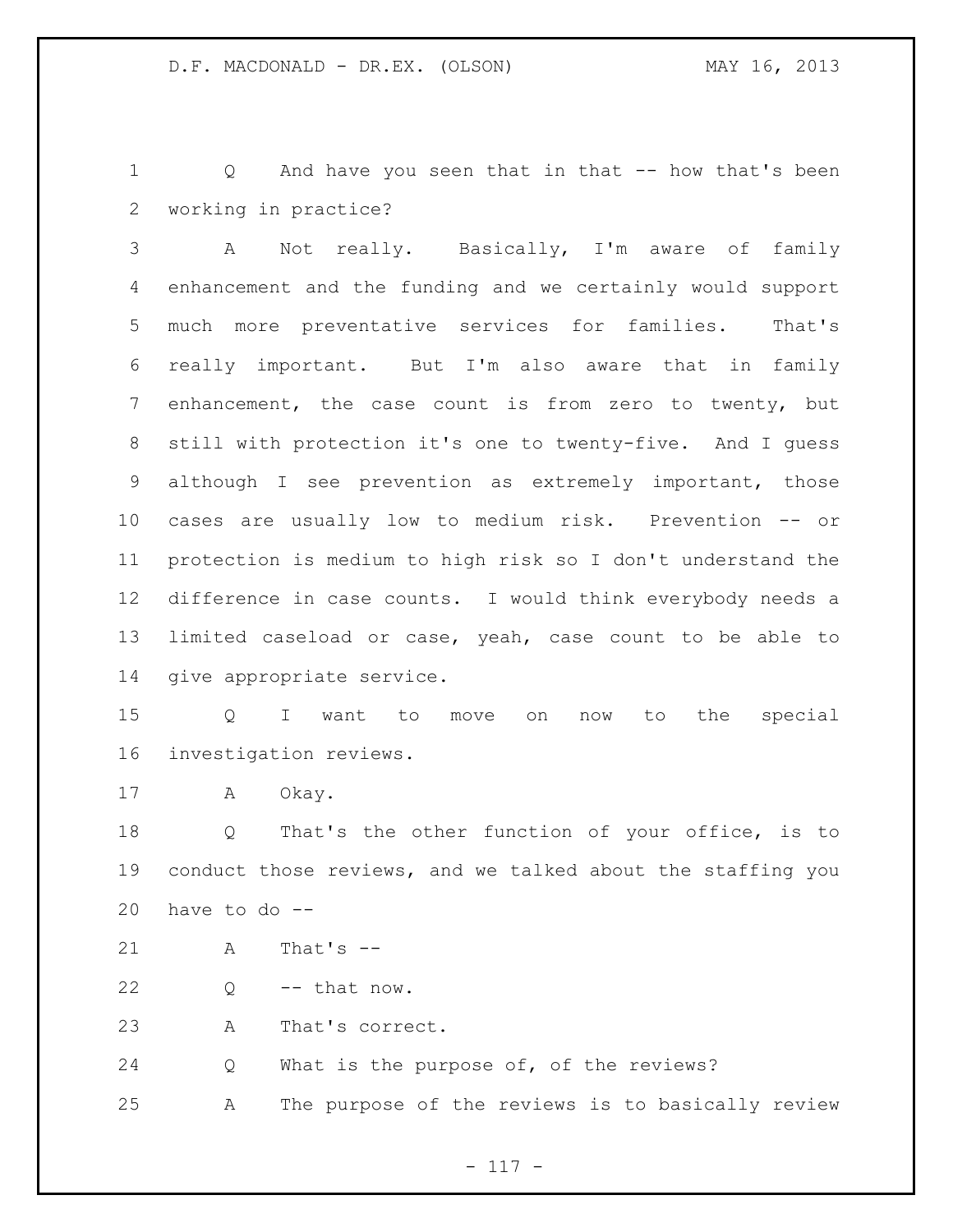the services that the child has received a year prior to his death and to determine if there can be any recommendations that can be made to improve those services and if, if anything was possible even to prevent the death of a future child.

 Q So it's primarily to look at the services provided and check to see if there is anything that might be done in the future to prevent a similar death from occurring?

 A Right. And also to look at standards, to see what standards were met.

 Q Okay. And when you're looking at standards, is it -- are you looking at the specific standards or are you looking at best practice in terms of social work, or what is it exactly you're measuring?

 A I think we are mostly looking at standards. And I mean, and to see if there were face-to-face visits done, if there were assessments on file, how often the child was seen, is there any recording. That usually is a benchmark that we're looking at.

 Q In terms of the budget, your budget allocated to special investigation reviews and child advocacy are the two sides of what, what you do in your office.

A Right.

Q Can you, can you tell me roughly how that breaks

- 118 -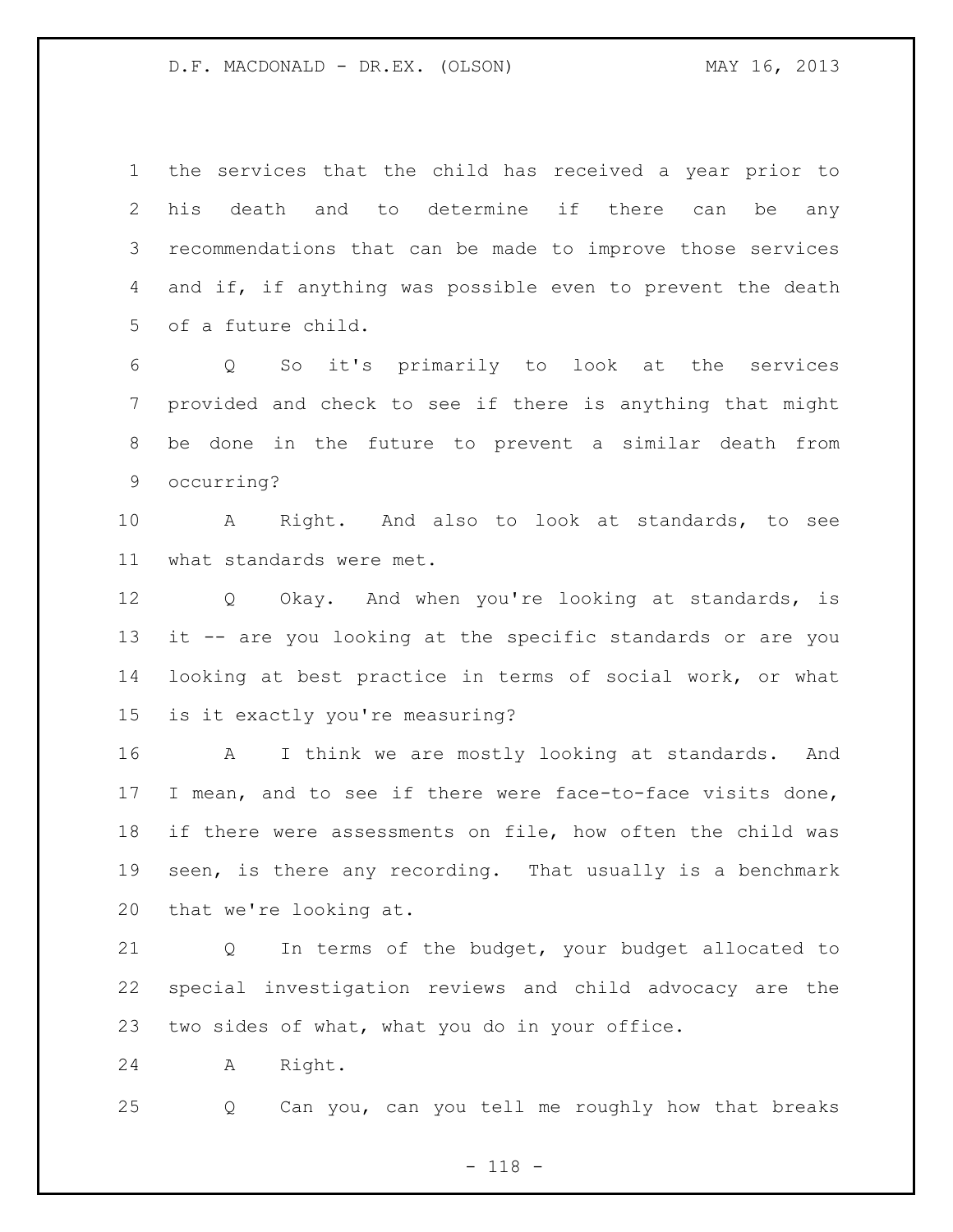down?

A I can't off the top of my head.

Q Okay.

 A What I can tell you, in our special investigation we have 10 positions. Five are permanent and five are term positions.

Q Um-hum.

 A And those term positions have been just allocated for, for three years, and it was to help us get caught up with the backlog that came over after proclamation, or along with proclamation.

Q Okay.

 A So basically, you know, if we have 10 social workers in special investigation and 11 in advocacy, so it's, it's basically even.

Q Okay. Who do you provide the reports to?

 A The reports go to the Minister, to the Office of the Ombudsman and to the Office of the Chief Medical Examiner.

Q Do you know what happens from there?

 A Basically, the Minister would, I think, refer them to the Department of Child and Family Services, and those reports would be then sent out to the appropriate agency and authorities.

Q In terms of your recommendations, do you ever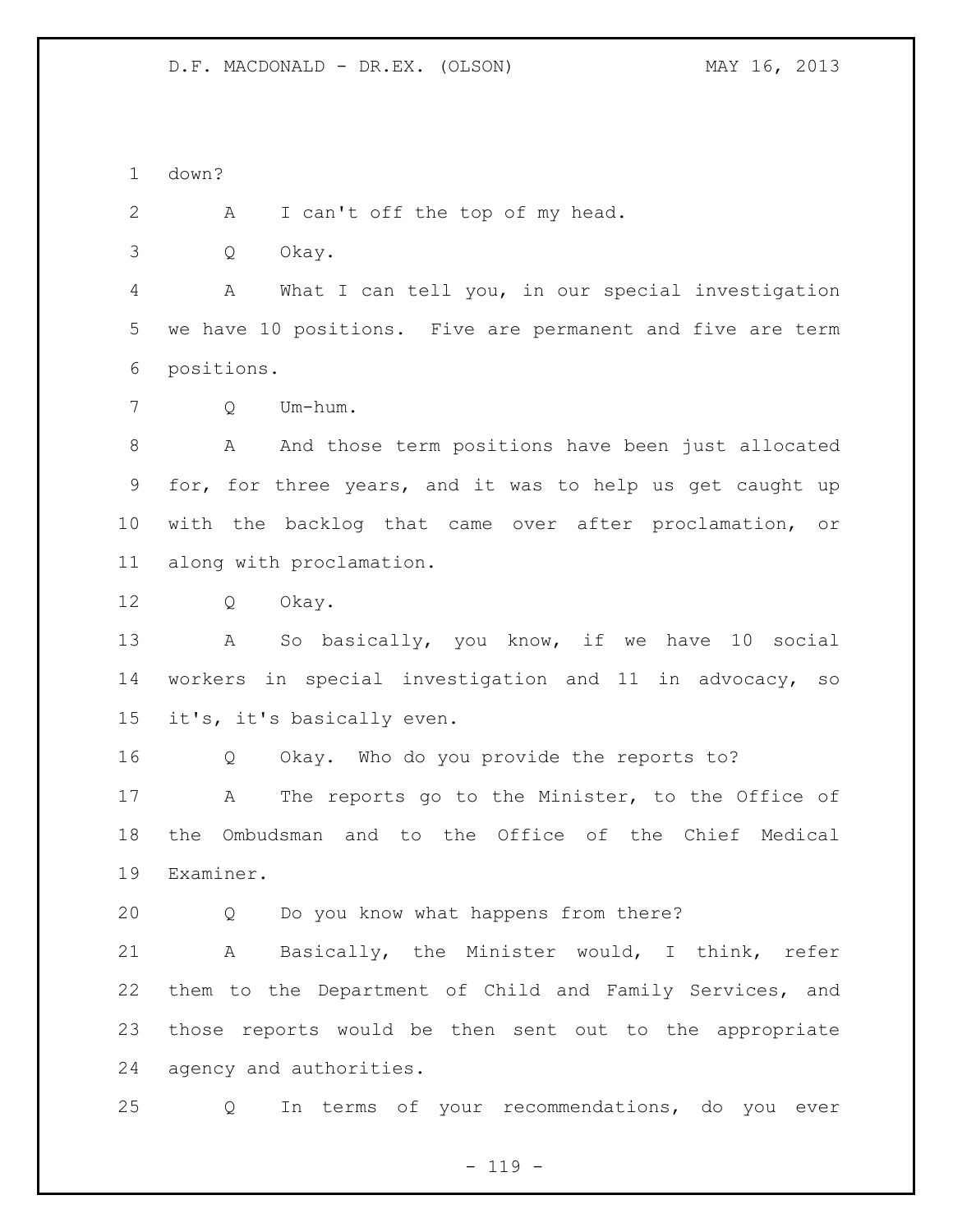$- 120 -$  find out what happens with them? A Yes, we do. Q Okay. A Currently, the ombudsman has that responsibility of monitoring the recommendations so we work very closely with that office. 7 Q So you're involved in that process, then? A Yes, I am. Q Okay. Is there, is there any obligation for the recommendations to actually be carried out or are they just simply recommendations? A They are recommendations. Q Are the reports themselves made public? 14 A No, they are not. Q Is there any reason why they're not made public that you're aware of? A They are the minister's reports and it would be up to her to determine if they were made public or not. Q Do you have any views on whether or not they should be made public? A I certainly believe in accountability, public accountability, and, and I believe portions of the reports could be made public. Q If you had a wish list today in terms of what you could do as children's advocate or what things you would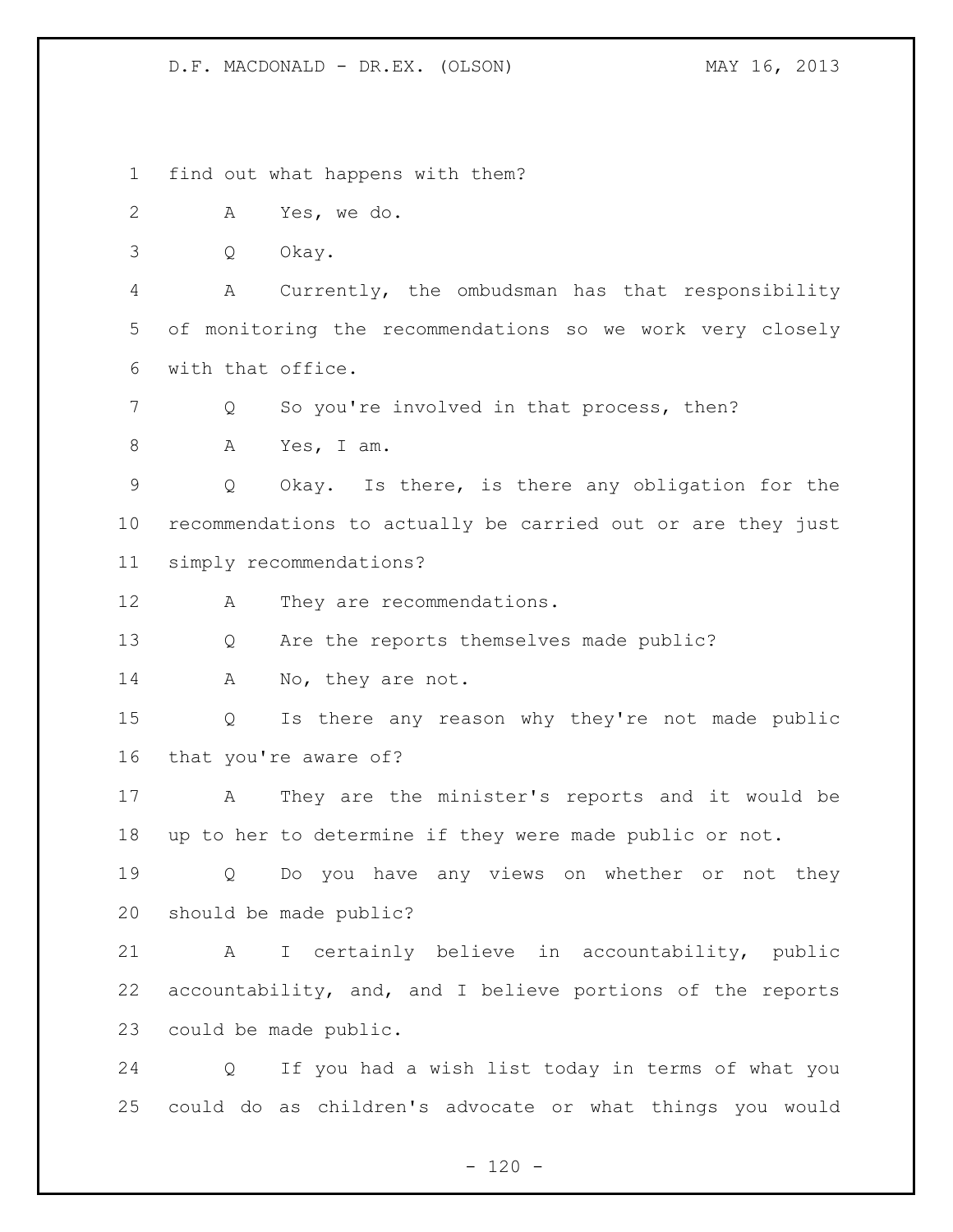want to enable you to do your, to fulfill your function, first of all on the advocacy side, what would you be looking for?

 A I certainly believe that I would like to see, self-serving, as independent legislation and expanded mandate. I would also like to see social workers with capped caseloads or reasonable caseloads so they can give the attention and build relationships with the children that they need to build relationships with. I would certainly like to see communication enhanced across the system and to, I guess another, possibly self-serving, but for the improvement of children, is to almost make it mandatory that our office is notified if there's any kind of changes in child welfare at all about anything new happening. We often are left to the rumour mill to hear what's going on. We don't have a connection to find out what the changes are in child welfare.

 Q Is there any sort of reporting line between you and the authorities or any other agencies?

 A No, there is not. I, I do have monthly meetings with the Child Protection Branch. I meet regularly with the acting deputy minister.

 Q Is there anything else you want to add in terms of a wish list or things that would ...

A I think that's good start.

- 121 -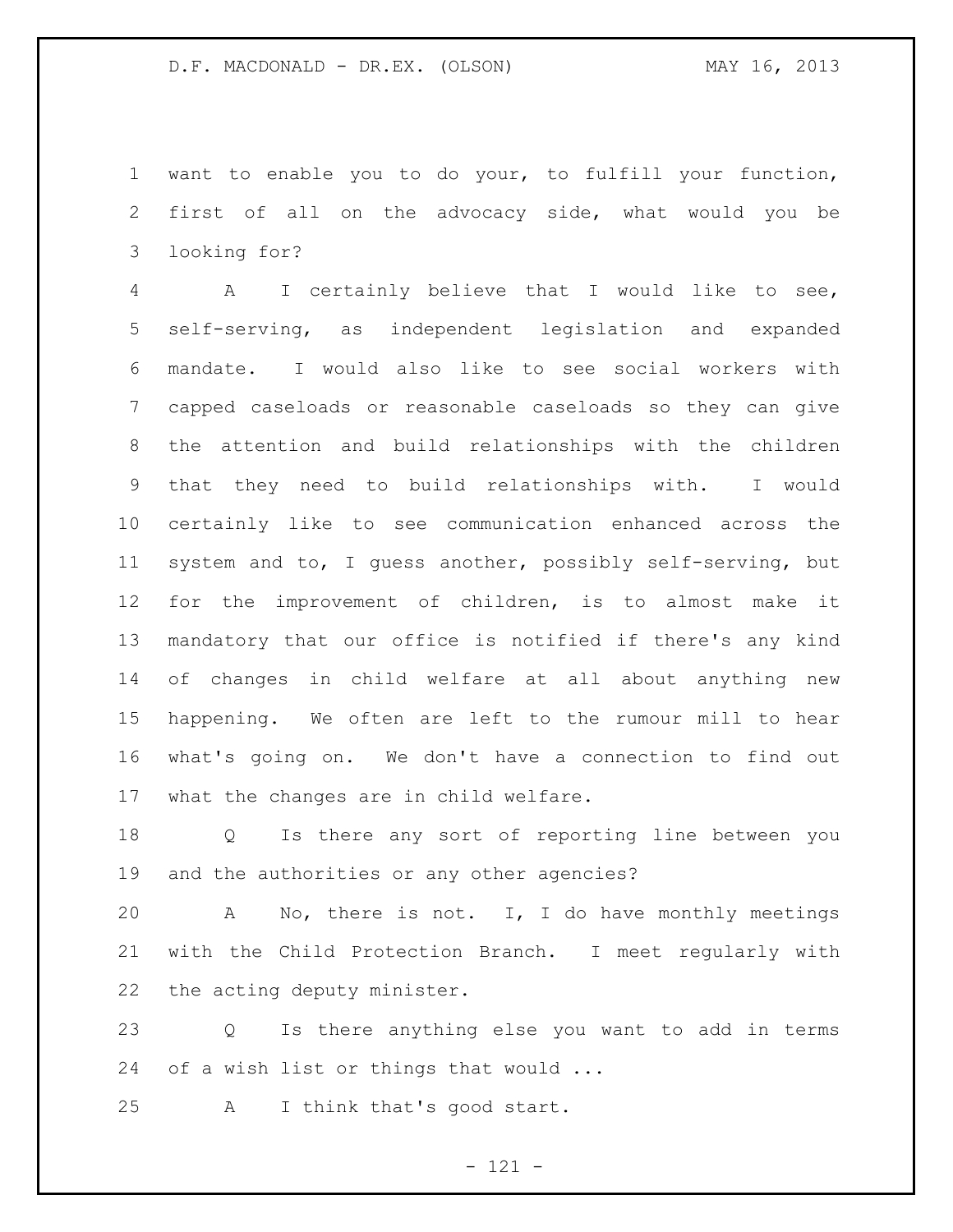Q Okay. The report itself, do you -- your, sorry, your annual report, do you ever receive any feedback on its contents?

A On the contents of my annual report?

Q Your report.

A Yes, I do.

Q And from, from who do you receive feedback?

 A Basically, from agencies, authorities, many stakeholders, youth themselves. We deal very -- we work very closely with Voices, which is child in care network, and also MLAs may give us some suggestions. And when I appear before committee, I'm normally told about the report, what they think is working, not working or what is good. And actually, we've had a lot of positive feedback in the last two years.

 MR. OLSON: Thank you very much. Those are my questions for you.

18 THE COMMISSIONER: Mr. Bock, do you have questions for your client?

MR. BOCK: I have no questions, Mr. Commissioner.

21 THE COMMISSIONER: Thank you. All right. Who in the gallery would like to ask any questions? Mr. Scarcello.

 MR. SCARCELLO: Thank you, Mr. Commissioner.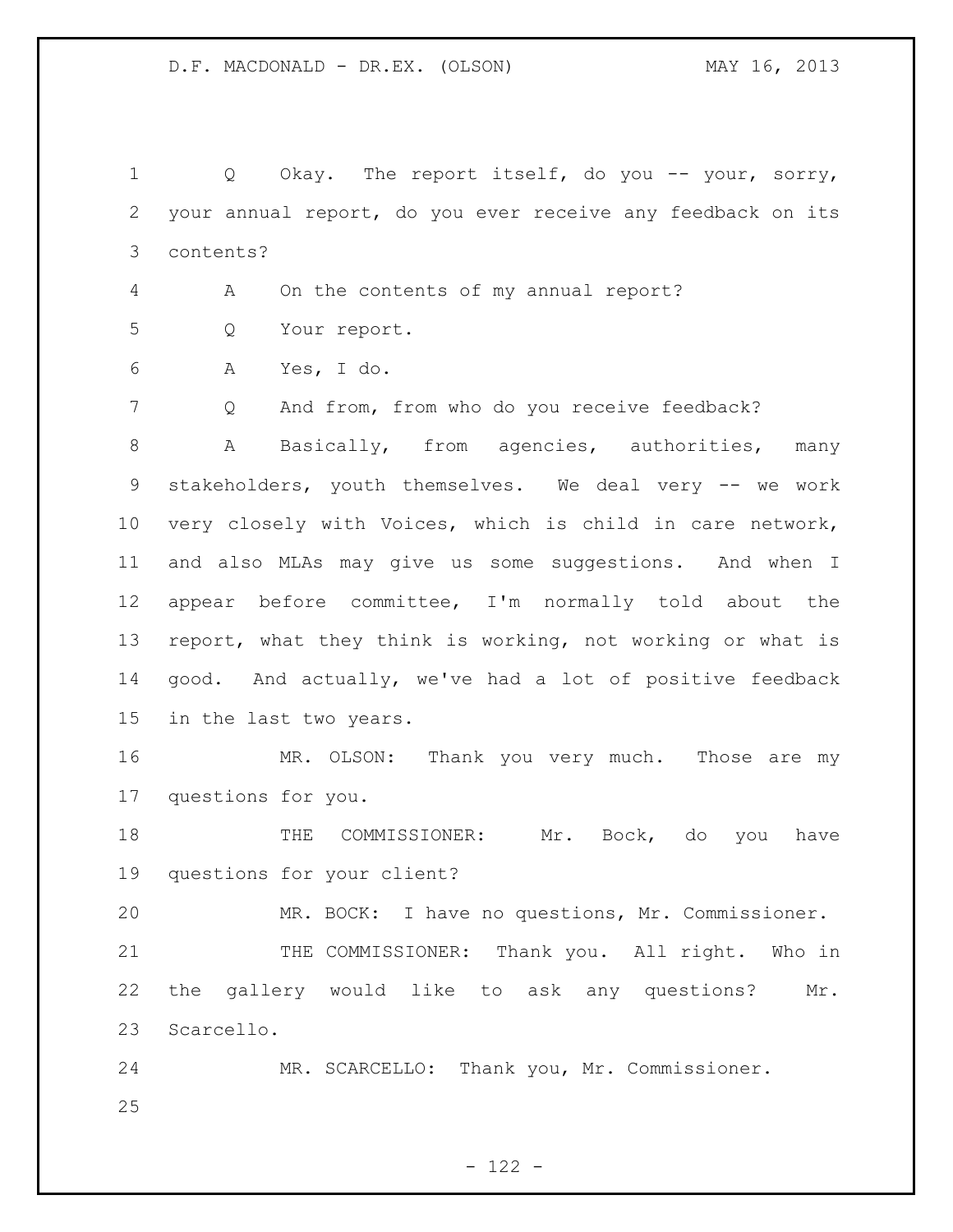## D.F. MACDONALD - CR-EX. (SCARCELLO) MAY 16, 2013

CROSS-EXAMINATION BY MR. SCARCELLO:

Q Good afternoon, Ms. MacDonald.

A Good afternoon.

 Q My name is Shawn Scarcello. I'm legal counsel for ANCR, the southern authority and the northern authority.

 Now, just for some clarification, and I might have misheard you or you might have misspoke, you were talking about the children that you are, your office is able to serve under the Act?

A Yes.

 Q And you had mentioned that you were statutorily limited to only serving children who are receiving services from child welfare?

A Yes.

 Q Do you recall saying that? Now, I'm going to suggest to you that's not entirely accurate.

 MR. SCARCELLO: And Madam Clerk, if you could pull up the CFS Act. And if you could scroll down to Section 8.2.

21 THE COMMISSIONER: 8.2?

MR. SCARCELLO: 8.2

BY MR. SCARCELLO:

Q I'm going to suggest to you, Ma'am, and I'll get

- 123 -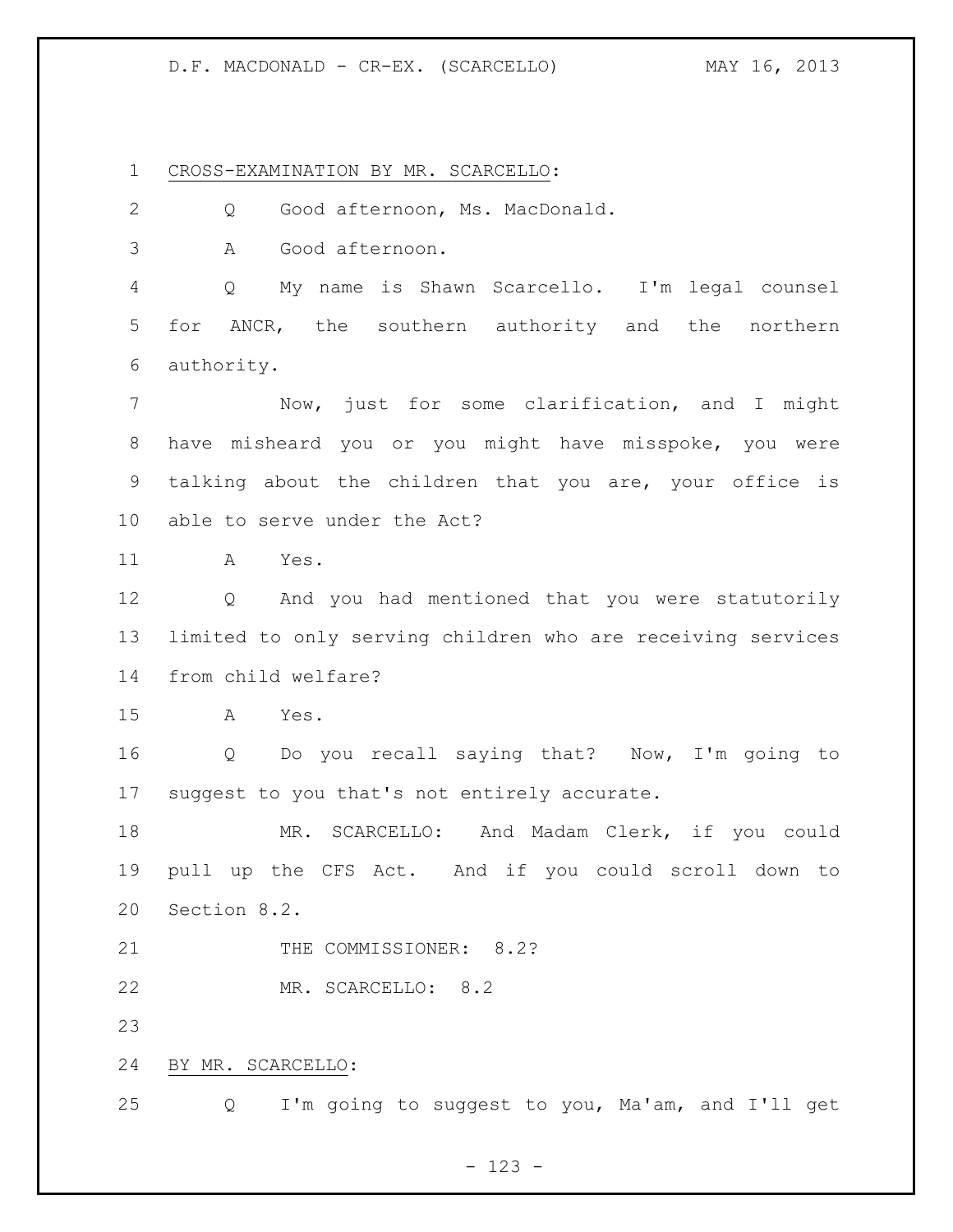D.F. MACDONALD - CR-EX. (SCARCELLO) MAY 16, 2013

 to the specifics actually in a second, but generally speaking, you're entitled to --

 THE COMMISSIONER: No, wait a minute. It's not eight brackets.

 MR. SCARCELLO: Sorry, 8.2, Madam Clerk. Yeah, is a little ways down.

 THE COMMISSIONER: We're past -- yeah, we're, we're into there.

 MR. SCARCELLO: There. The duty section. That's fine.

## BY MR. SCARCELLO:

 Q Now, under the Act your office has a section both on duties and then on powers. I'll get to both of them, but generally speaking, I'm going to suggest to you that you have both the duties and powers to provide services to children who are receiving child welfare services?

A Yes.

Q And also to children who may be entitled --

A Right, right.

21 Q -- to receive services under the Act, and I wanted to make that clear, that we weren't left thinking is only children who are currently involved in the child welfare system, but it can also be children who come to your attention that should be involved, and that your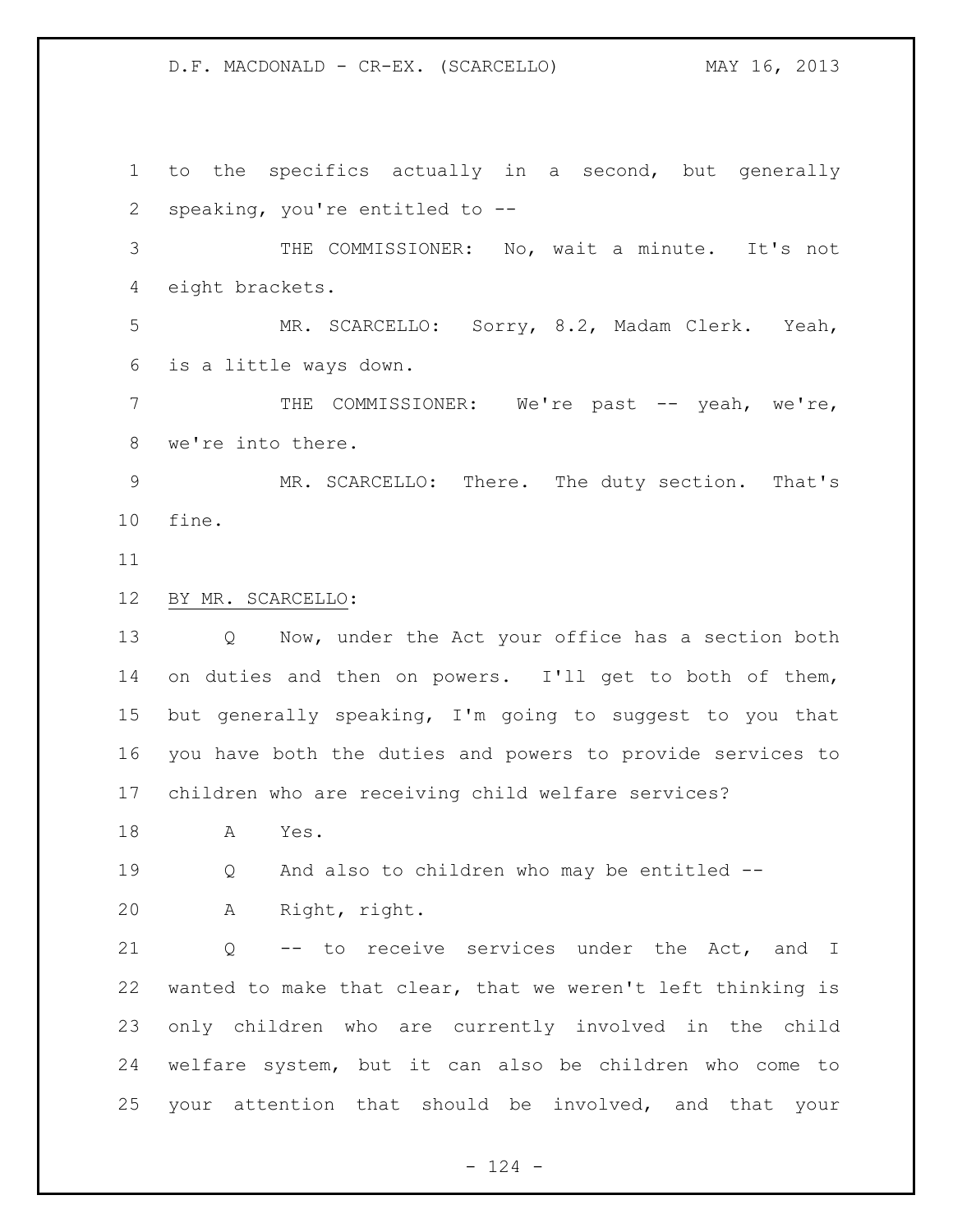office can act as a stop-gap in that sort of situation. You'd agree with me? A It's an interpretation, yes. Q Well, under 8.2(1): "The children's advocate shall ..." And then it says: 11 The minister on the minister on matters (i) relating to the welfare and interests of children who receive or may be entitled to receive services" A That's correct. Q So I don't think that's an interpretation, that's, that's what it says. MR. SCARCELLO: And if we go to, Madam Clerk, 8.3. BY MR. SCARCELLO: Q These are the powers of the children's advocate.

D.F. MACDONALD - CR-EX. (SCARCELLO) MAY 16, 2013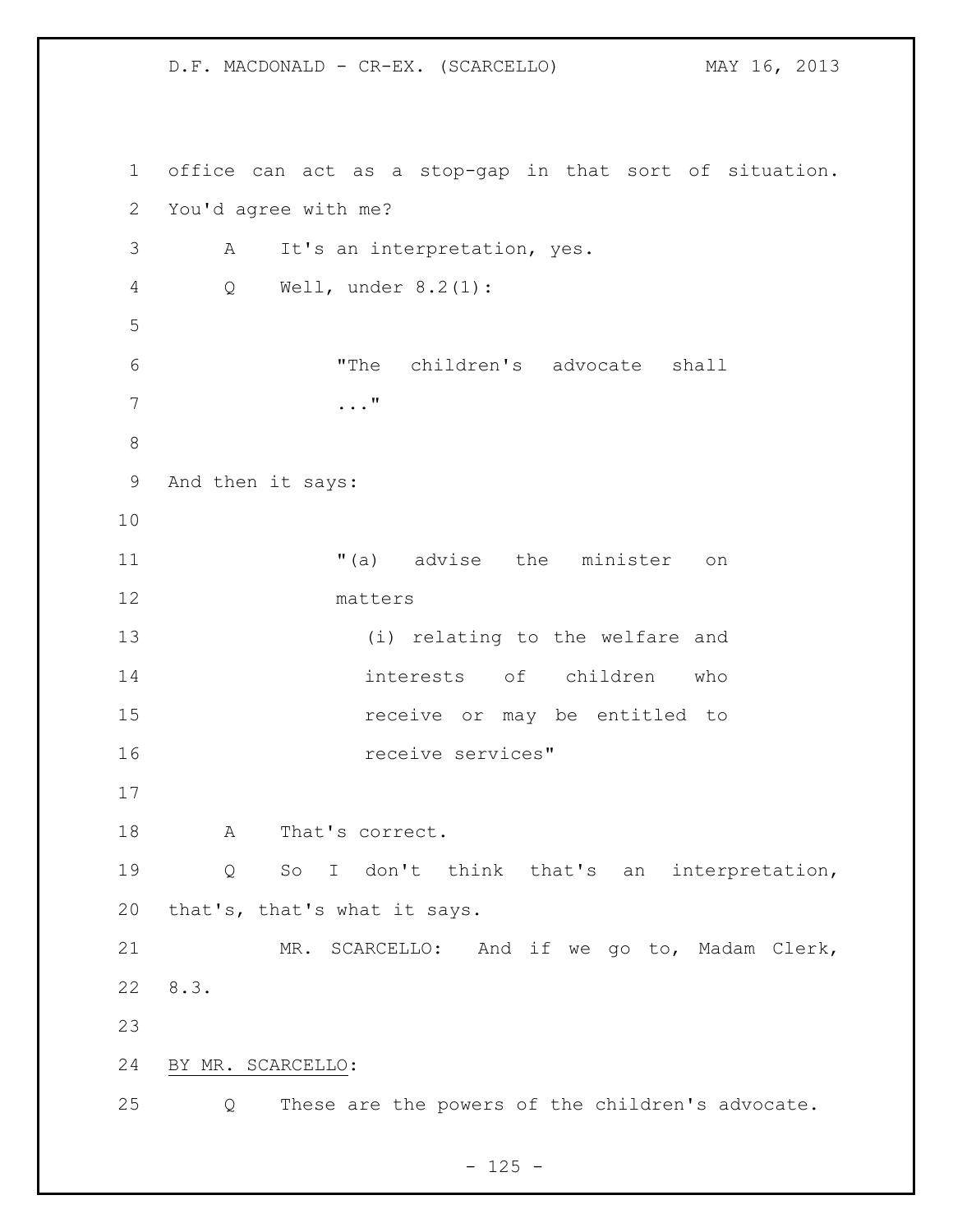D.F. MACDONALD - CR-EX. (SCARCELLO) MAY 16, 2013

 A Yes. 2 Q And at (a) it says you can: "... conduct inquiries, investigate, report on, and make recommendations regarding any matter (i) relating to children who receive or may be entitled to **10** receive services under this 11 Act, " A Right. Q And just one other matter for clarification. I might have misheard you on this, too. You just went through a little quickly. But on your special investigation reviews, and you spoke about the threshold being that the child must have received services from child welfare within one year of their death? A That's correct. Q Now, just to be clear, when you're doing your investigation and your report, you're not just looking at that one year prior for that child's life but you're looking at all the child welfare services provided to that child during their lifetime?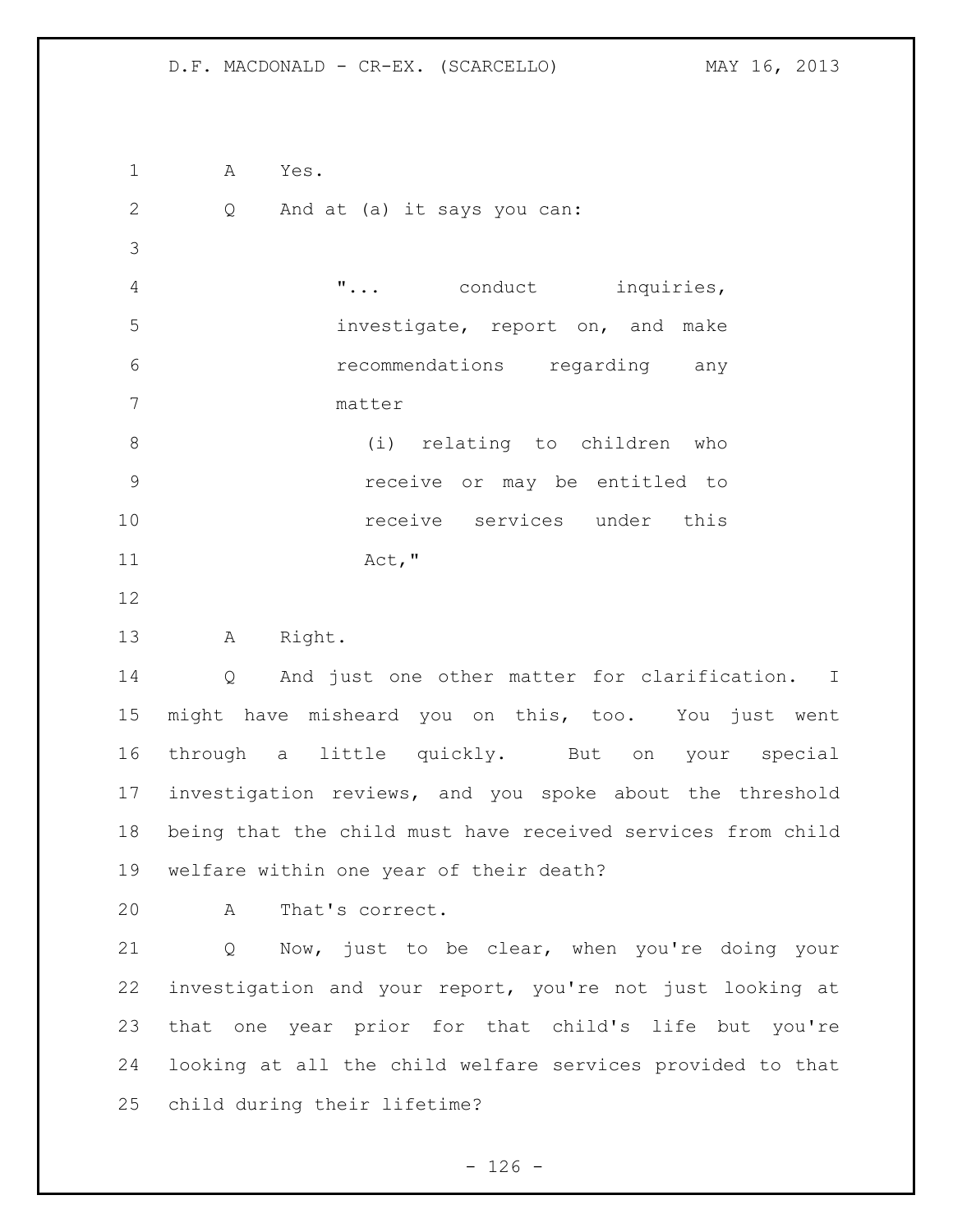D.F. MACDONALD - CR-EX. (SCARCELLO) MAY 16, 2013 D.F. MACDONALD - CR-EX. (GINDIN)

 A That's correct. We're determining what reviews we, we are doing based on the one. For instance, if we're notified by the Office of the Chief Medical Examiner and we would be looking to see whether or not that child received services within a year prior to its death. Q Right. But your report isn't limited to that -- A No, not at all. 8 Q -- one year; it can go back? A That's right. Q And I just wanted to make that clear. 11 A Okay. 12 MR. SCARCELLO: Okay. Thank you. Those are my questions, Mr. Commissioner. 14 THE COMMISSIONER: Thank you., Mr. Scarcello. Anybody else? Mr. Gindin. CROSS-EXAMINATION BY MR. GINDIN: 18 O Good afternoon. Jeff Gindin, for the record. A Good afternoon. Q Representing Kim Edwards and Steve Sinclair. Just a few questions. With respect to the wish list that you were asked about, you did mention that there's no real follow-up in terms of the recommendations you make with respect to finding out what stage they're at. Is that something you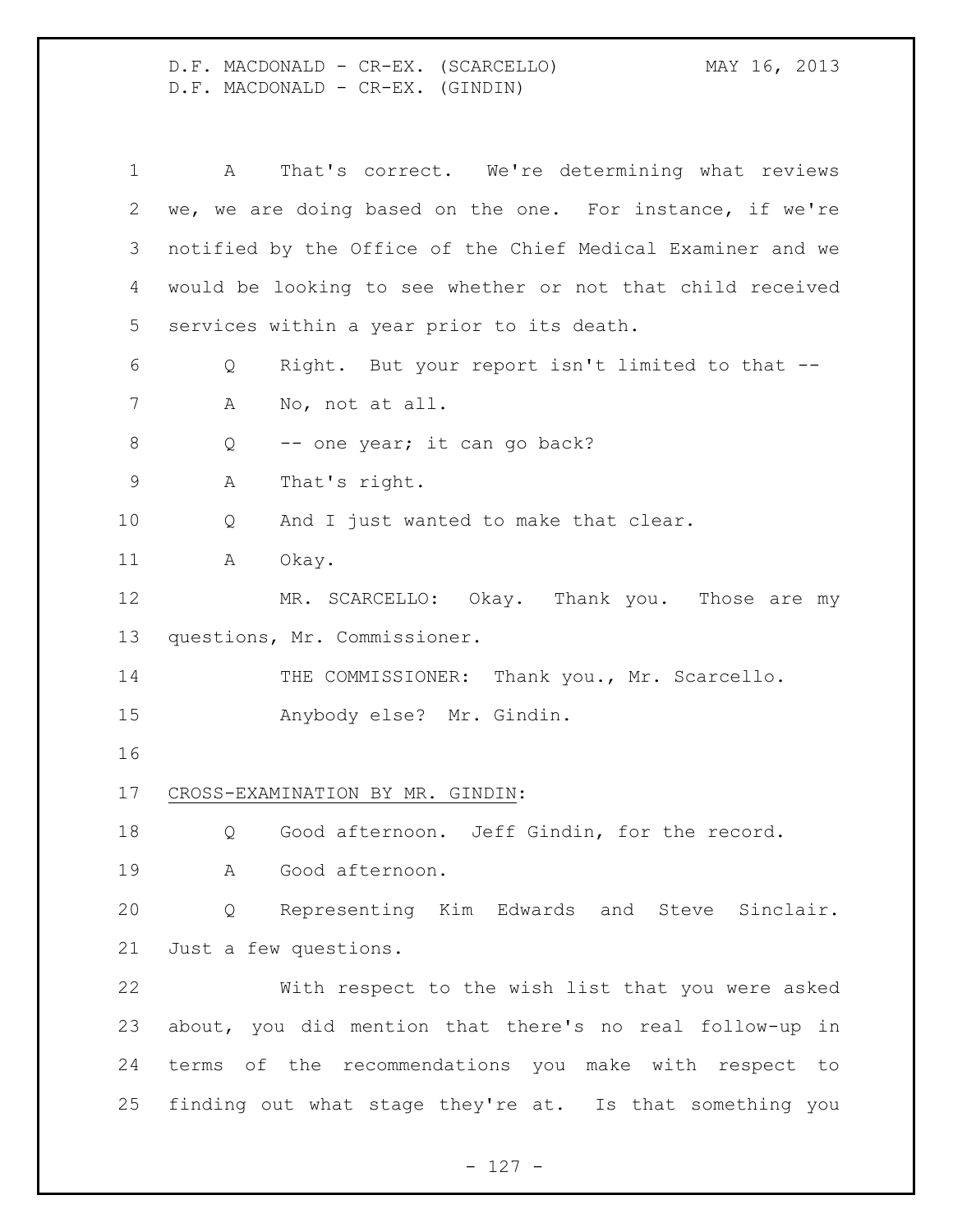wish there was some mechanism for as well?

 A Could you repeat the question, no follow-up? Q Well, I believe you were asked about whether there's any sort of system whereby the recommendations that you make --

A Right.

 Q -- come back to you in terms of progress and that kind of thing. Is that accurate?

 A No, not ... I think I had mentioned that we're working closely with the office of the ombudsman, and he is there to look at the recommendations and to make sure they're being followed through. So we are actually receiving information on the recommendations and the follow-through.

Q Is that something new or is that always so?

A Yes, it is something new.

Q I see.

A Yes.

Q And that's a positive step.

A Oh, very positive.

 Q Yeah. Mr. Rodgers testified, can't recall which week that was now, but indicating that when you do your special investigations reports, you would send over a draft to him prior to its final completion?

A That's correct.

- 128 -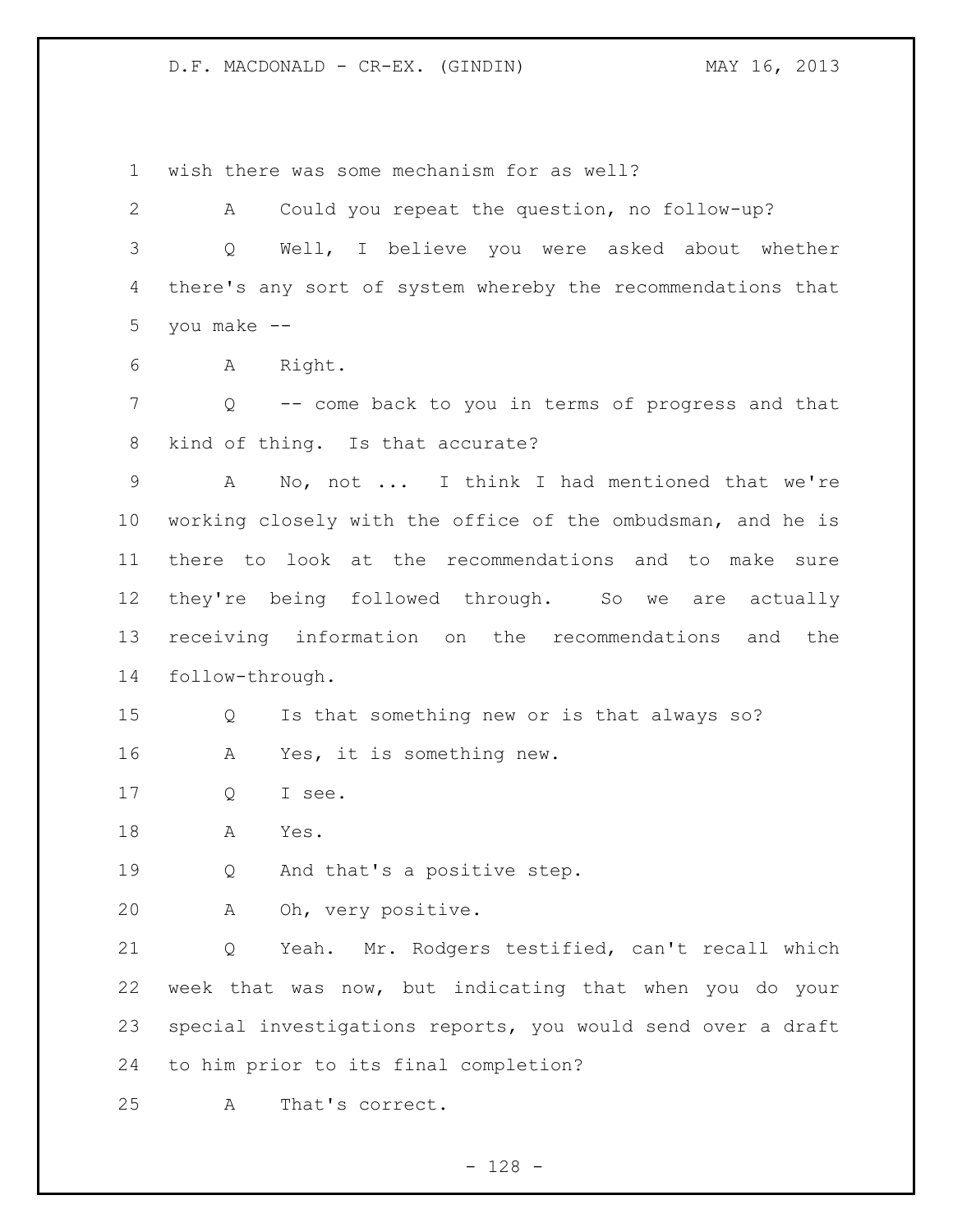1 Q And I understand, is that a process that's still being reviewed?

 A Yes. It's a process I started when I first went in, or first became children's advocate, and yes, it was to be in effect for approximately six months and then to be reviewed. I've met individually with the CEOs of the authority but draft is still on there. They do feel that the process is going fairly well but it's still under review.

 Q I see. You've told us how you believe that your office should be completely independent?

A That's correct.

 Q Correct. Do you think sending over draft reports before they're completed over to the general authority, for example, impacts in any way on the appearance of independents?

A I don't believe so.

 Q Is there a reason why it's sort of up for review, this protocol?

 A Just simply for feedback. There, there is timeframes that they have to review the reports. We want to know if that's working. So we want to look at, at both sides if we have anything that needs to be tweaked to make it a better process.

Q So they have some input into your report before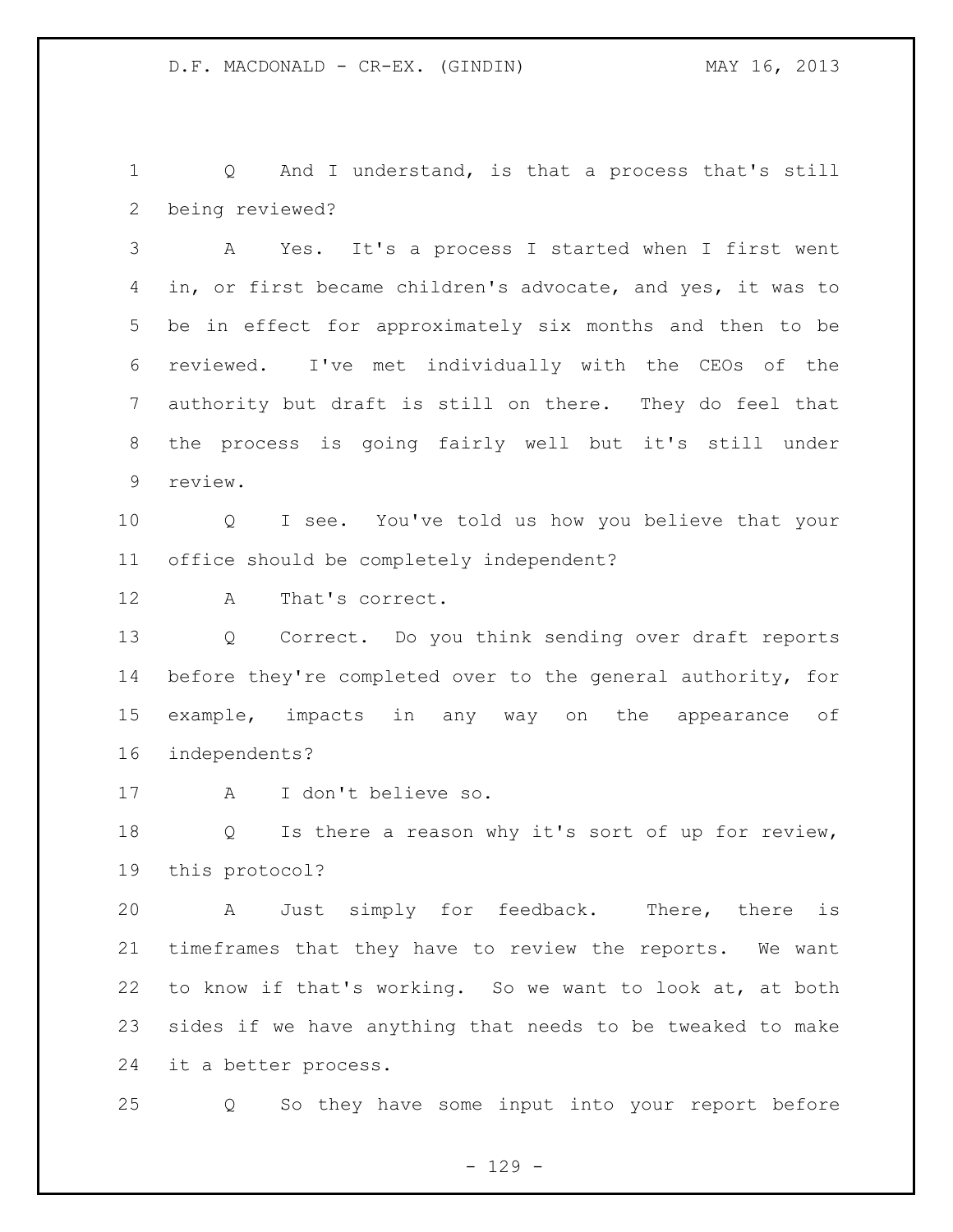it's made final?

 A Yes. They do have input because what we were hearing before is the drafts would come out and they had no opportunity to correct what they felt might have been incorrect information --

Q Um-hum.

 A -- or also to have input into some of the recommendations.

 MR. GINDIN: Just one other thing. If we can have a look at Exhibit 82, which is your annual report, page 15, according to my document here. I may have the wrong page number. No, it would be the next page, I believe. Sorry. Yes.

BY MR. GINDIN:

 Q Now, this list of concerns, pardon me, these are CFS-related concerns, correct? That's what the list is?

A Yes.

 Q And this relates to -- pardon, pardon me. I'm going to need some water here.

21 THE COMMISSIONER: Well, that's one thing we've got lots of.

MR. GINDIN: One thing we've lots.

24 THE COMMISSIONER: Take your time.

MR. GINDIN: Okay, thank you. Think I'm all

 $- 130 -$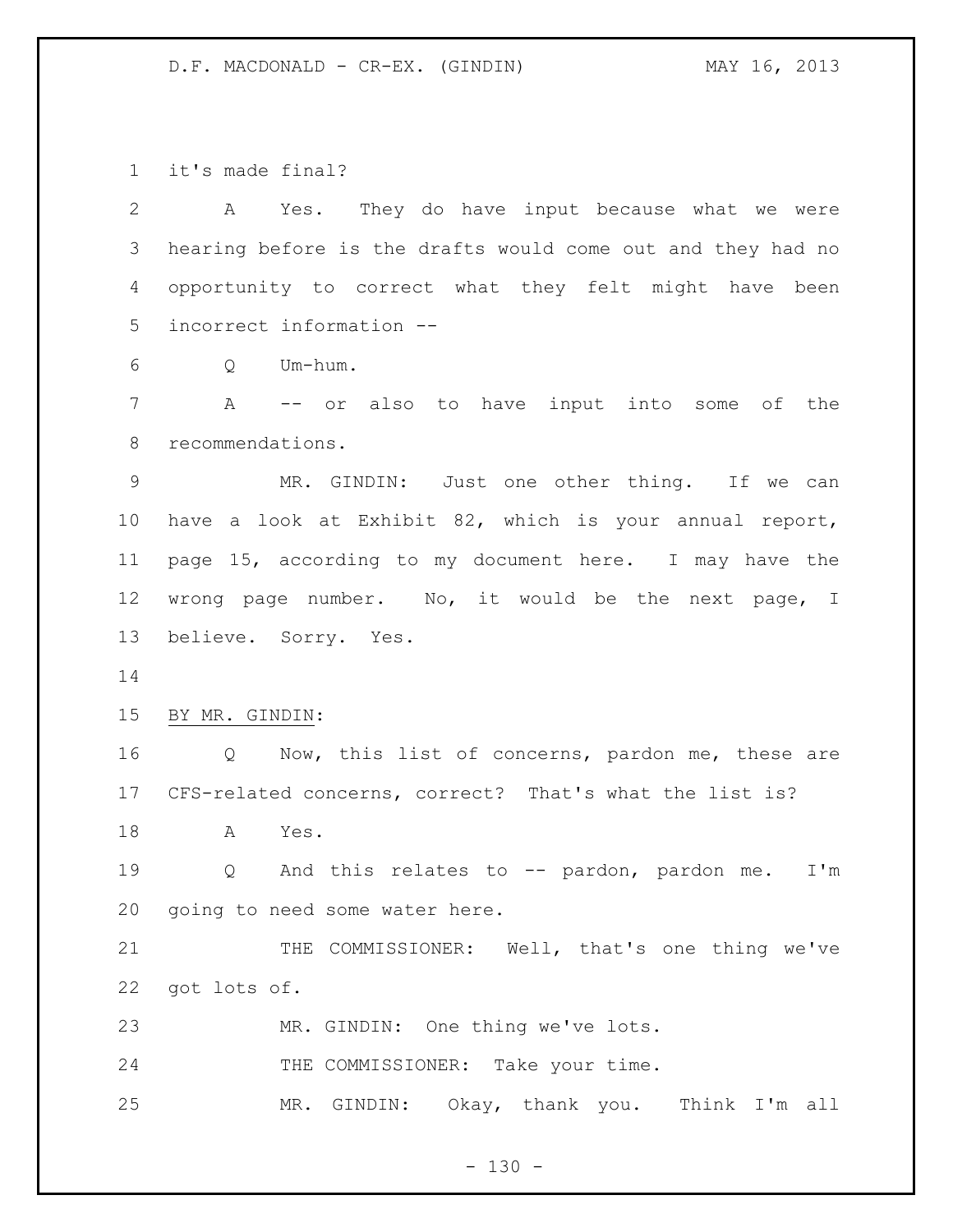right now.  $\mathcal{P}$  BY MR. GINDIN: Q Now, this list represents concerns that have been brought to your attention -- A That's correct. 7 Q -- that relate to CFS? A Yes. Q All the various agencies, correct? A Yes. Q And the total would be 6,687 in the course of a year; is that correct? A Yes. Q Okay. And then you try to break them down to various different concerns. And for example, three or four down it says Responsiveness. What does that relate to? A I believe that would be when a person would have called us to say that the social worker, the agency isn't getting back to them, how, how long that has taken, and if it's repeated concerns. Q So in the course of a year, you had 545 different calls concerned with CFS responding on time or things of that nature? A That's correct. Q All right. Accessibility, is that a different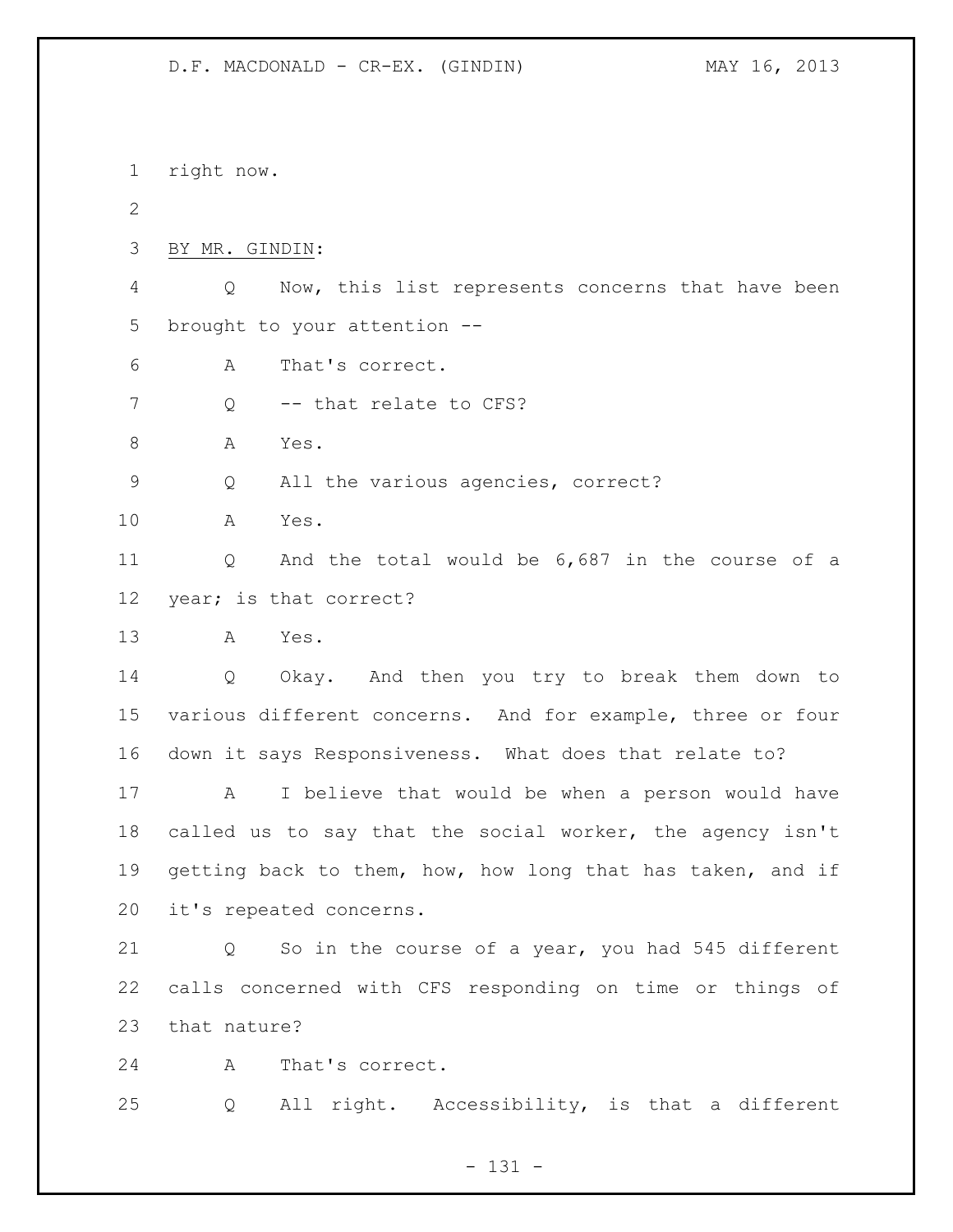issue? Right under that.

| $\overline{2}$ | Accessibility I believe would be to treatment,<br>$\mathbf{A}$        |
|----------------|-----------------------------------------------------------------------|
| 3              | mental health services, et cetera.                                    |
| 4              | Accessibility to collateral --<br>Q                                   |
| 5              | Right.<br>Α                                                           |
| 6              | -- sources. I see. All right.<br>Q                                    |
| 7              | And when you say Accountability, down a bit on                        |
| $8\,$          | that page, where you have a hundred and thirty-six concerns           |
| 9              | expressed to you, what do you mean by that?                           |
| 10             | Accountability?<br>Α                                                  |
| 11             | Yes.<br>Q                                                             |
| 12             | Hum. I would believe it is accountability of the<br>Α                 |
| 13             | social worker to get back to the family with regards to               |
| 14             | plans that are happening, with regards maybe visits that              |
| 15             | are going on.                                                         |
|                |                                                                       |
| 16             | All right. And quality of care, more towards the<br>$Q \qquad \qquad$ |
| 17             | top, 738 different calls, I presume, relating to the                  |
| 18             | quality of care.                                                      |
| 19             | Right.<br>A                                                           |
| 20             | Can you expand on that a little bit in terms --<br>Q                  |
| 21             | Quality of care, likely most of those calls are<br>A                  |
| 22             | resulting about the care the child is receiving in foster             |
| 23             | care or the foster care, foster parent calling us                     |
| 24             | indicating maybe that the special needs aren't being met,             |

- 132 -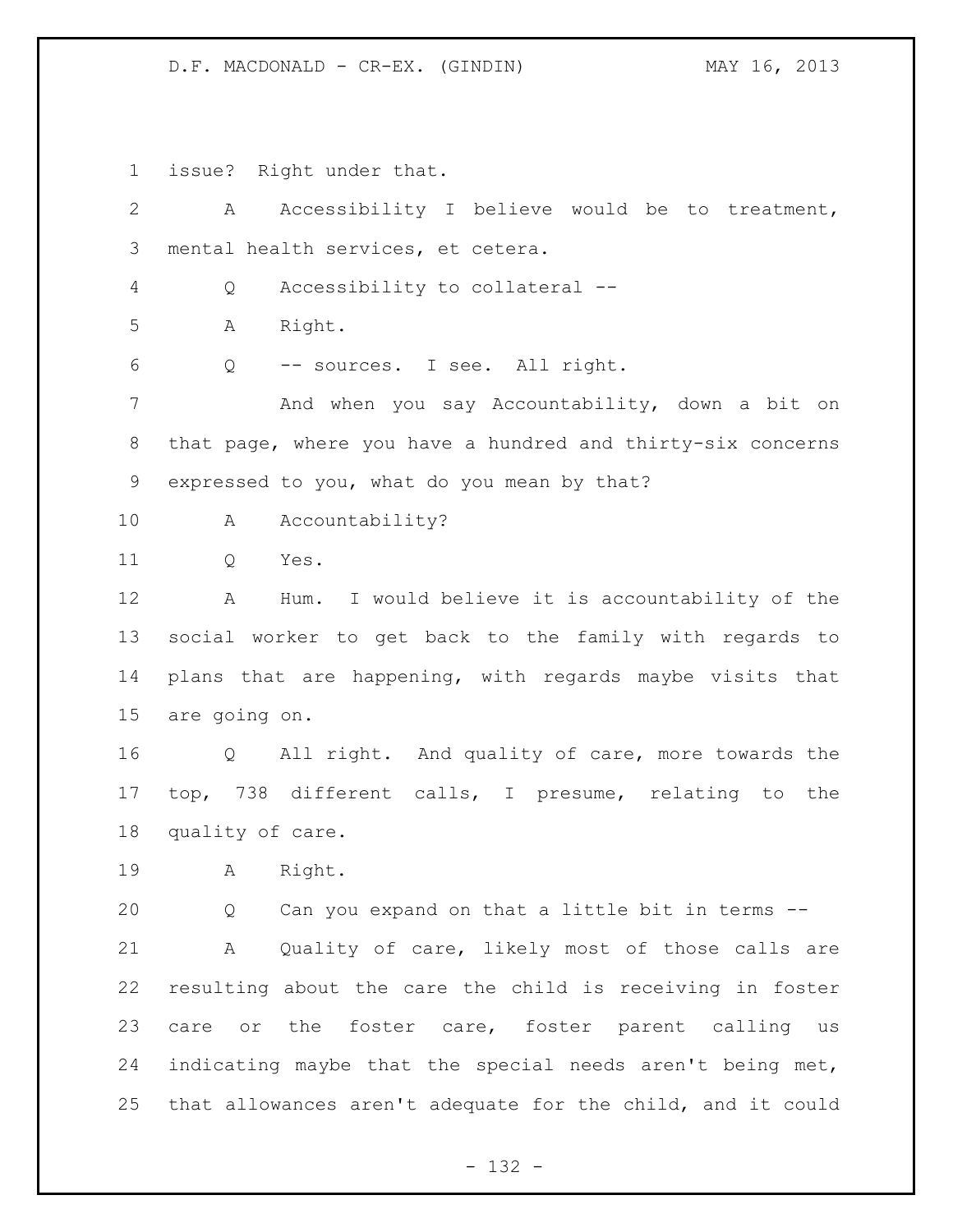be their own special needs rates aren't being paid.

 Q So this list deals with all of the various issues that are raised with your office in terms of social workers, the work they do, various agencies, et cetera, correct?

A That's right.

 Q And the very top of the list is Rights. What would that refer to, for example?

 A An example of rights? Like, a child's right to privacy, for instance. And one of the things that our office is really trying to concentrate in is child rights, and we did have a workshop this year where we brought trainers in from UNICEF on children's rights impact assessments. And we had invited the authorities, the ombudsman and human rights and our staff to participate in that conference and to be zeroing in on focusing directly on the child through the eyes of the child and having the child as a centre point and everything else around.

- Q So if a child were to call --
- A Yes.

 Q -- with a complaint about social workers or the agency, would that show up under rights or would that show up some  $-$ 

A Yes, it would.

Q I see. All right. And when these calls come in

- 133 -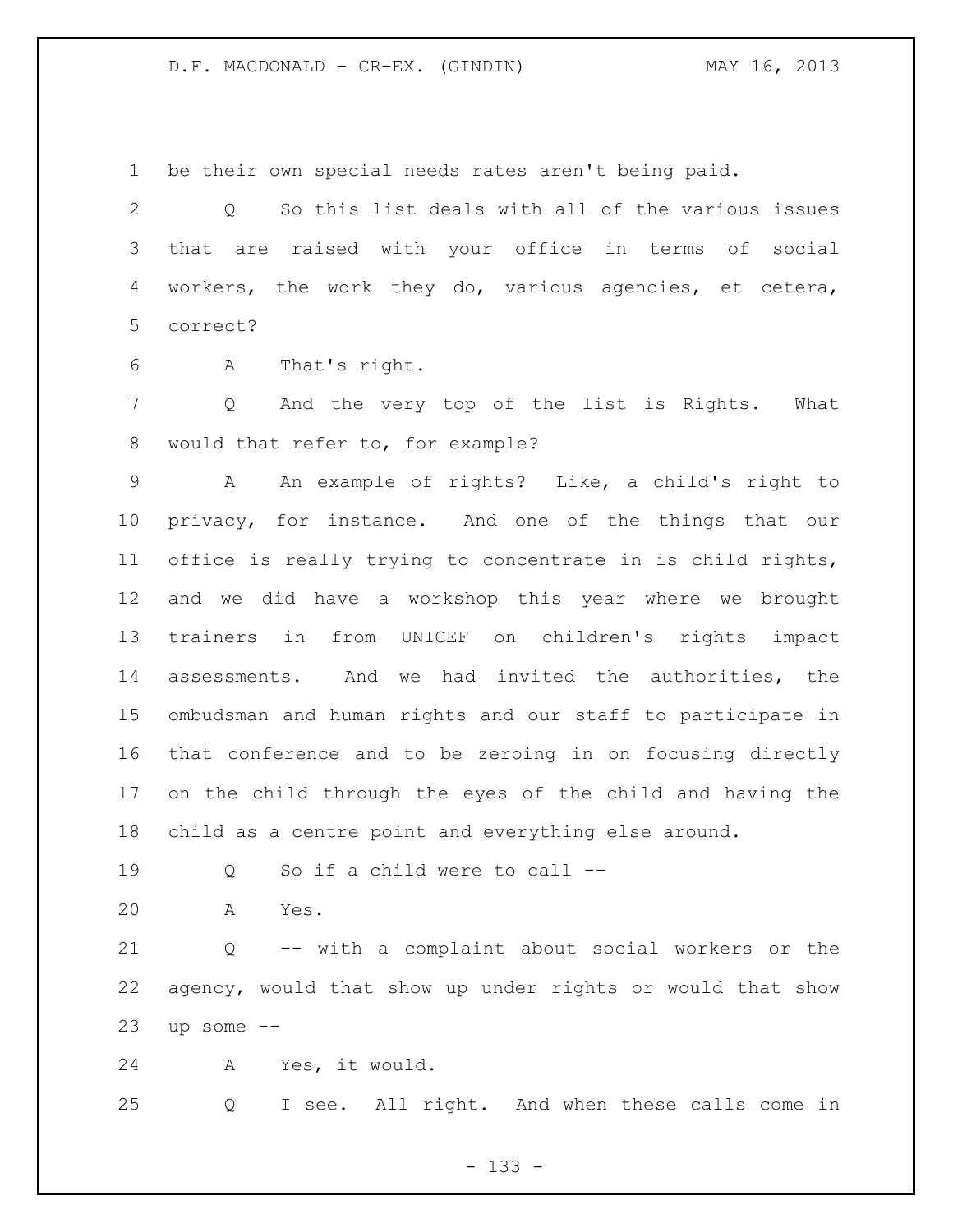concerning various workers or agencies, you follow up and speak to the people who should be spoken to; is that your role?

 A It depends on the nature of the call if I would personally follow up on it or not, but --

Q Well, someone from your office?

A Yes, definitely our office would.

 Q And is there some sort of record kept in terms of the percentage of these types of calls that are resolved?

A Yes, there is.

11 Q Do you know what that would be?

12 A I don't have that off the top of my head

 THE COMMISSIONER: Do you ever report publicly 14 on, on the success of, that you have on behalf of those who've made complaints to you?

 THE WITNESS: We have just restructured our office, and I do have a person how who is doing quality assurance and Okun (phonetic) measurements, so we'll be able to, but no, only in our reports, when we're doing letters of closure, we would then be telling the agency that they've successfully addressed our concerns. Or in child death reviews we do comment on the excellent service that has been provided.

 THE COMMISSIONER: What if they haven't satisfactorily addressed your concerns?

- 134 -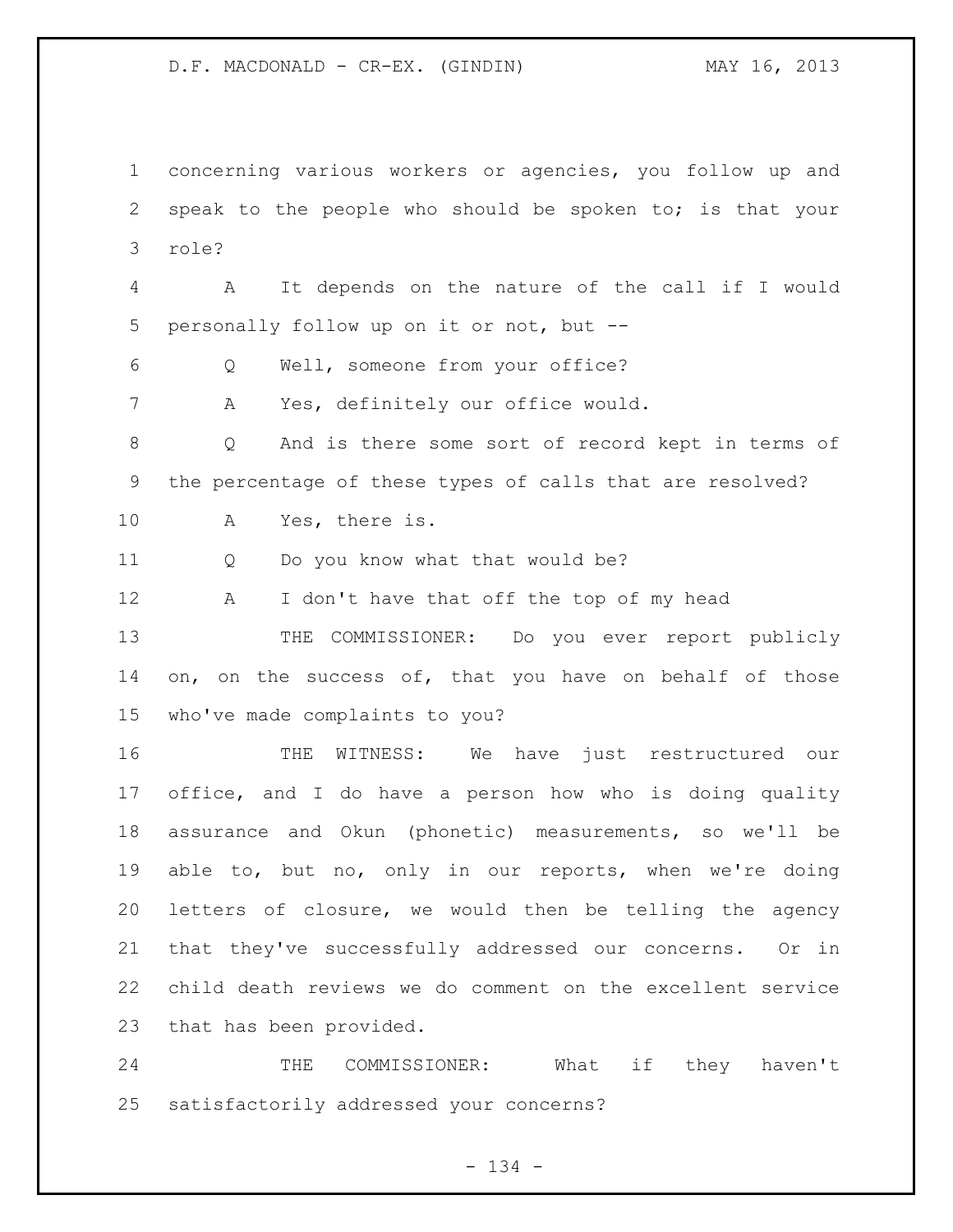1 THE WITNESS: Then we actually write a letter to follow up indicating that those concerns have to be followed up on, and we continue until they are addressed. THE COMMISSIONER: And that letter is written to

whom?

 THE WITNESS: Letter would be written to the agency and copied to the authority. And if we don't have a response from the agency or the authority we then go up the ladder to the Child Protection Branch indicating that we don't have a favourable response and it needs to be followed up on.

BY MR. GINDIN:

 Q You've dealt with a number of the questions I had in mind. But do you have a, a sense of whether most of these issues that are addressed have a successful conclusion or not?

18 A Not sure that could be a yes or a no answer.

 Q It's just more often than not that these issues are addressed?

 A I think, I think agencies and authorities take our office fairly seriously and I do think that they try to follow up the complaints that we put forward, yes.

 Q But despite those efforts you aren't able to tell us whether there's a successful conclusion. Most of the --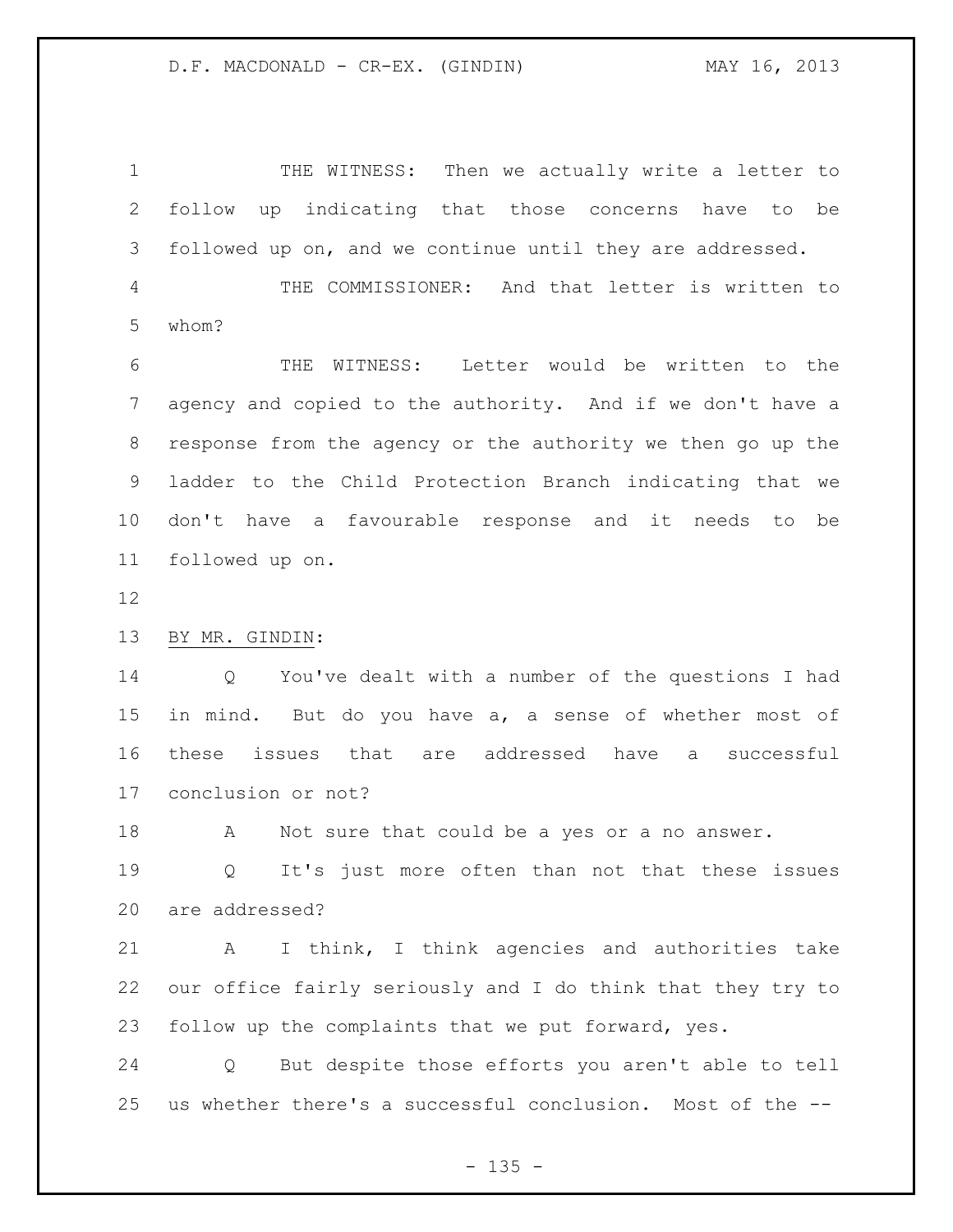D.F. MACDONALD - CR-EX. (GINDIN) MAY 16, 2013 D.F. MACDONALD - CR-EX. (KHAN)

 A I don't think there's always a successful conclusion, but I, I do believe that, you know, most people are very much focused on child's rights and want the best for a child and will try their utmost to fix the situation that has occurred. Q You can't really tell us the degree to which your office is successful in dealing with all of these various issues that come to you? A I think we're fairly successful in dealing with the issues. 11 Q But you have no statistics for us? A No, not off the top of my head. Next year I'll have them. 14 MR. GINDIN: Okay. Thank you. Those are my questions. THE COMMISSIONER: Thank you, Mr. Gindin. Anyone else? Mr. Khan. CROSS-EXAMINATION BY MR. KHAN: Q Good afternoon. A Good afternoon. Q My name is Hafeez Khan. I'm counsel for Intertribal Child and Family Services. It's a pleasure. Just one question for you. You mentioned you have about 30 staff?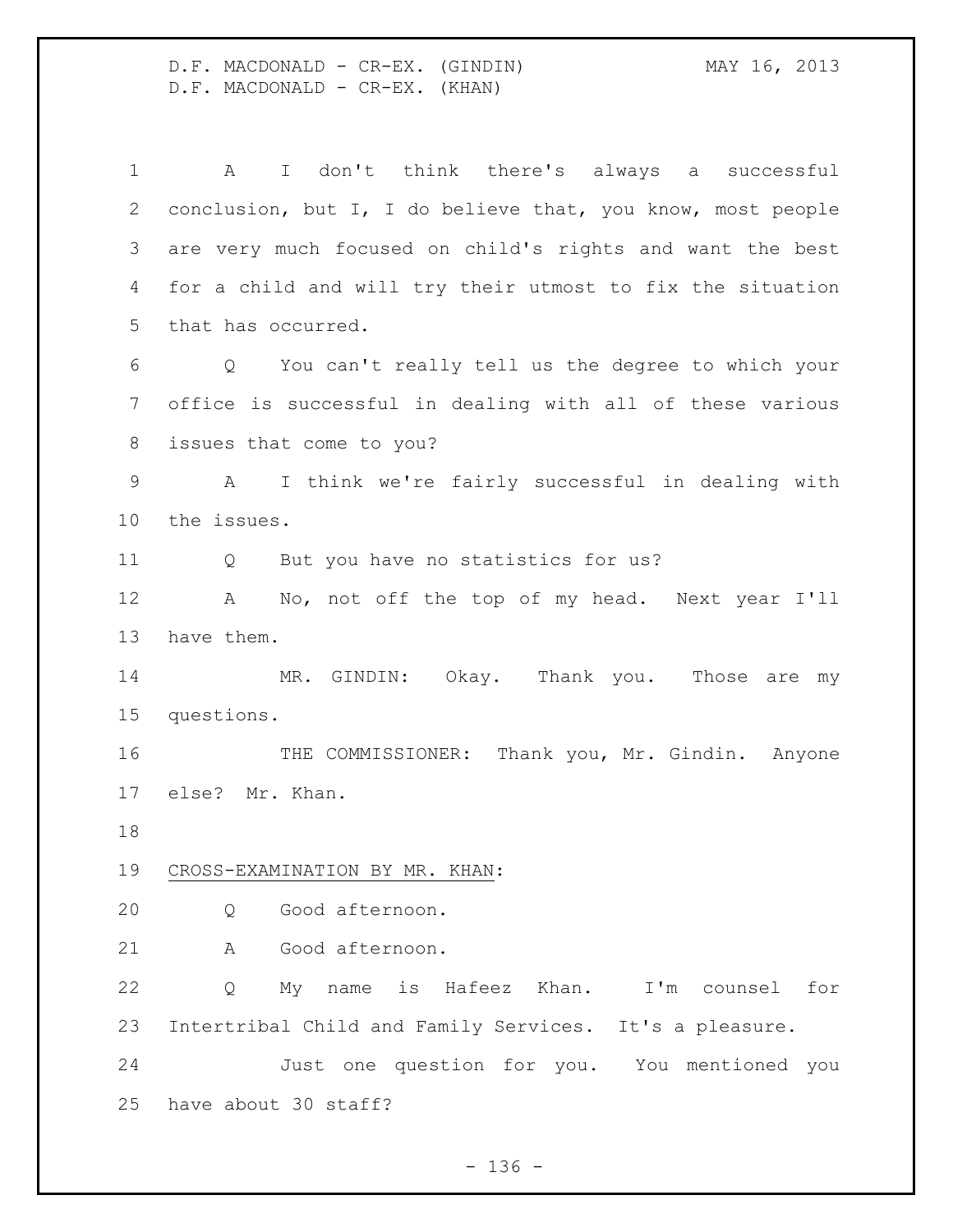D.F. MACDONALD - CR-EX. (KHAN) MAY 16, 2013 D.F. MACDONALD - CR-EX. (FUNKE)

 A Yes. Q The majority, the majority of your staff, are they from -- were they previously working with an, one of the agencies at some point? A Yes, they were. Q Do you know what proportion of your staff would come from an agency under the general authority as opposed to, say, the northern or southern authority or the Métis authority? A Not off the top of my head. They come from a variety of different agencies. Q Would they be -- would it be about of equal portion or do you find that there are more a particular authority? A I have a number of staff who've come from ANCR, from west region, and from, there's a few from Winnipeg Child and Family. 18 MR. KHAN: Okay. Thank you. That's my only question. Thank you. THE COMMISSIONER: Mr. Funke. CROSS-EXAMINATION BY MR. FUNKE: Q Good afternoon, Ms. MacDonald. My name is Jay Funke. I'm here on behalf of the Assembly of Manitoba Chiefs and the South Chiefs Organization. I just want to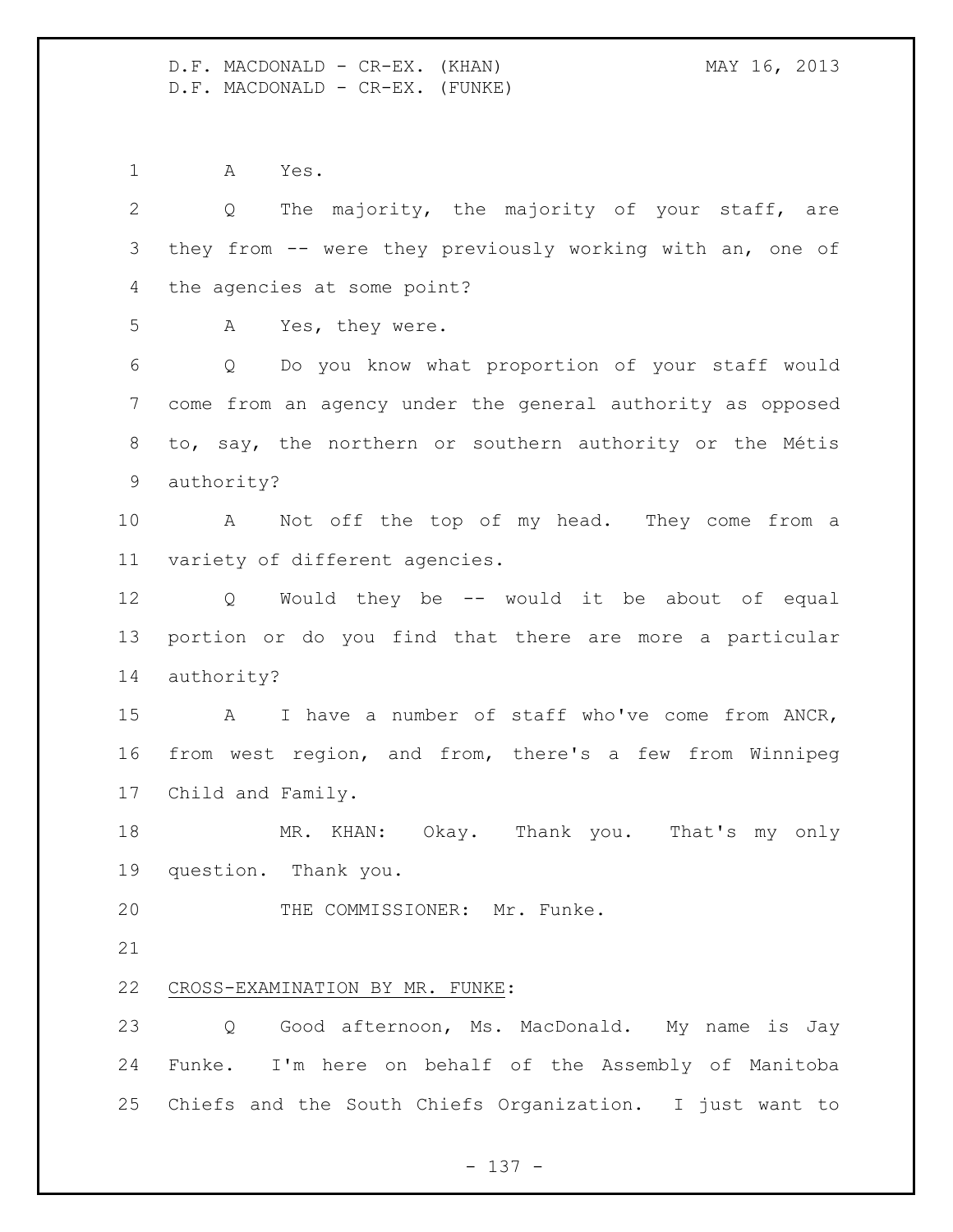1 ask you  $-$ 

A Good afternoon.

 Q -- a question to -- good afternoon. Just want to ask you a question to follow up on what Mr. Khan was asking you about. Do you know which portion of the 30 employees with the Office of the Children's Advocate would self-identify as either aboriginal or First Nation?

8 A Actually, the stats are about 16.9. Not, not as many staff as we would like, that's for sure.

 Q I just wanted to ask you another question. You had indicated that previous grand chief Ovide Mercredi was at your office. Just want to ask you a question about that. Are you saying that he's currently employed with your office or is he at your office doing a presentation?

 A He was doing a presentation this morning, as a matter of fact.

 Q All right. And how long do you anticipate that he's going to be at the office? Is it just for one day or is it longer than that?

 A We actually had Jamie Wilson (phonetic) out to see us a couple of months ago, and actually he's continued his involvement with us. We have a number of stakeholders who are looking at a, an aboriginal youth conference on treaty rights next year. So Jamie Wilson had suggested that the former grand chief come out to speak to us, so he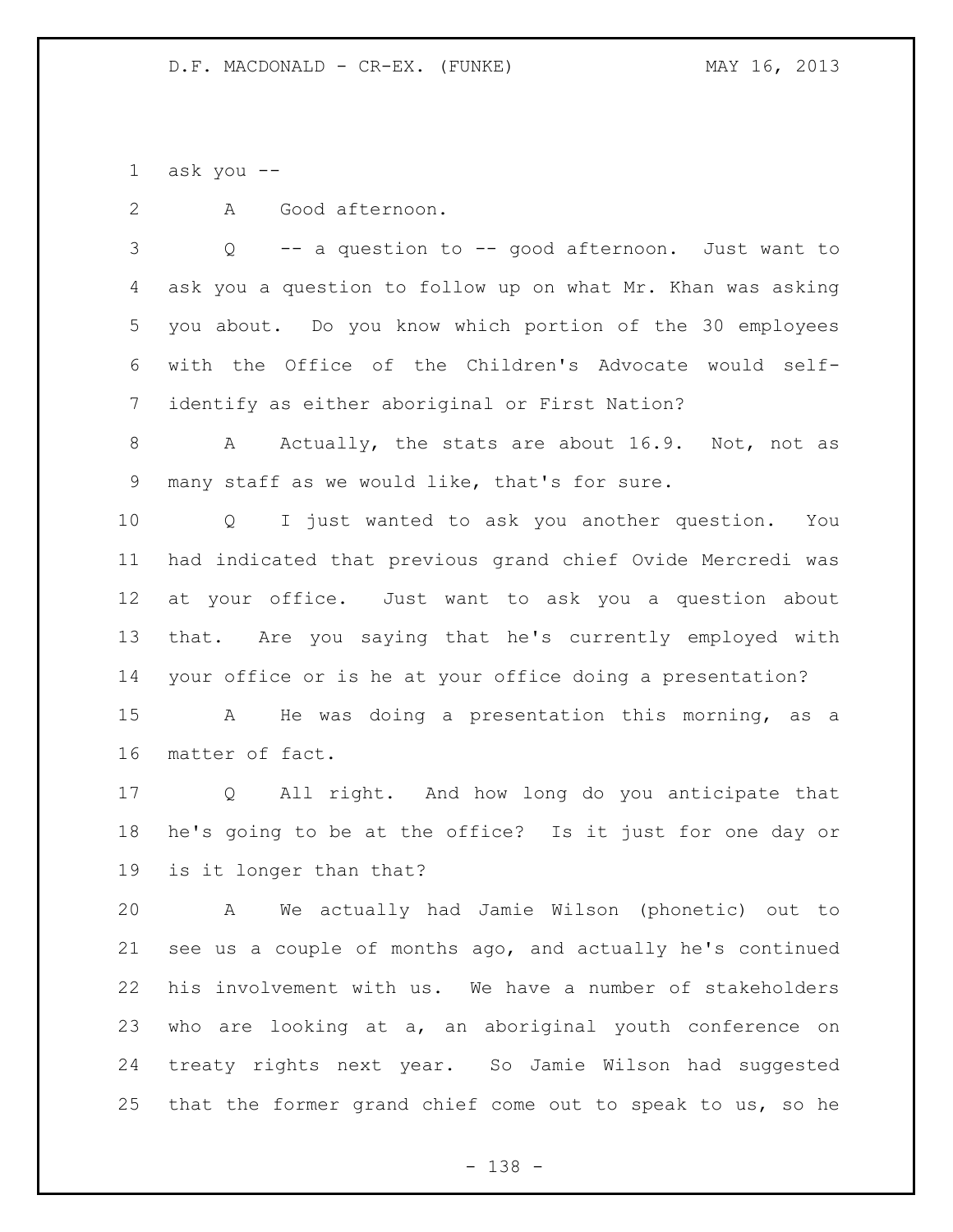D.F. MACDONALD - CR-EX. (FUNKE) MAY 16, 2013 D.F. MACDONALD - BY THE COMMISSIONER

was there all this morning.

 Q And you also indicated that you have an elder on staff; is that correct? A Not on staff. On, on our council. Q Okay. So you don't have any specific cultural advisers on staff, then? A No, we do not. MR. FUNKE: Thank you, Mr. Commissioner. Those are my line of questions. Thank you. 10 THE COMMISSIONER: Thank you, Mr. Funke. Anyone else? 12 Well, I just have two or three questions. EXAMINATION BY THE COMMISSIONER: Q When you go to the agencies in the advocacy role on behalf of youth, do you find it a problem that you're

 working with people who you or your staff have previously worked with by being fellow colleagues and employees of the same employer?

 A We definitely have a conflict of interest policy so that we -- if somebody, for instance, came from west region, they're not to work with cases from west region, at least for a period of time, or particularly any cases they may have been personally involved with. So I think in answer to your question, Manitoba has a very small social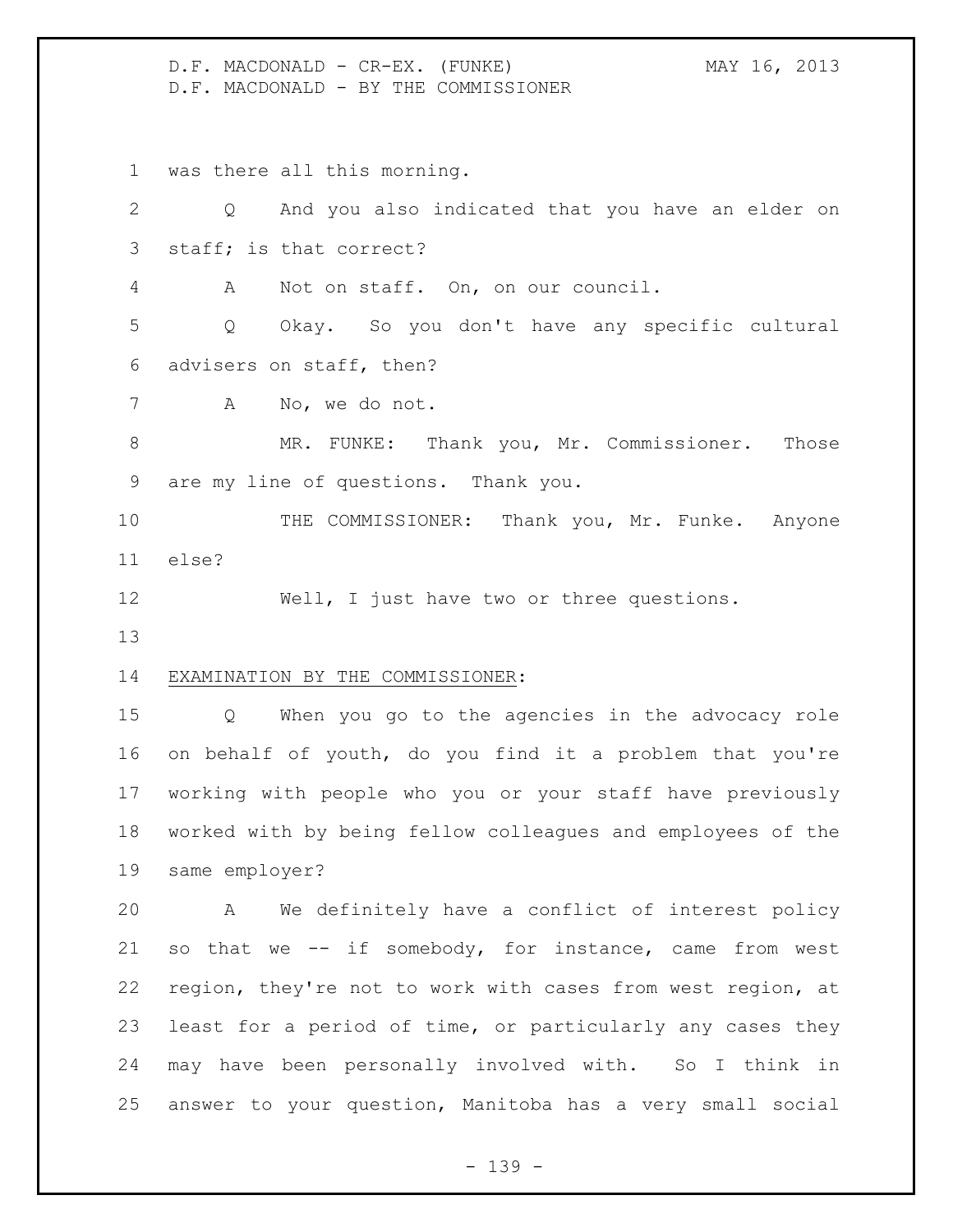work community so most people have worked in child welfare. But no, I haven't seen it as a problem. And like I said, the office has very definite conflict of interest so, so they really need to declare up front.

 Q Are the only reports you issue your annual report and the special investigation reviews following deaths, are those the only reports you issue?

 A No. We also do what we call systemic issues and 9 we look at -- this year we, we released a report on complex cases. We also have released a report on kids aging out of care. And presently I'm working with the other advocates across Canada. We're waiting to release a report on kids aging out of care as well, viewpoints from different provinces.

 I also have issued, just recently, a report on youth, our youth focus group, an executive summary. So those are other reports that we, we issue. They are public reports.

 Q And in those reports do you make recommendations? A Yes, we do.

 Q And what follow-up is there on those recommendations insofar as implementation is concerned? A We follow up, particularly if they are made to the minister. We, we have meetings with her and we, we do follow up and ask for periodic updates on what's happening,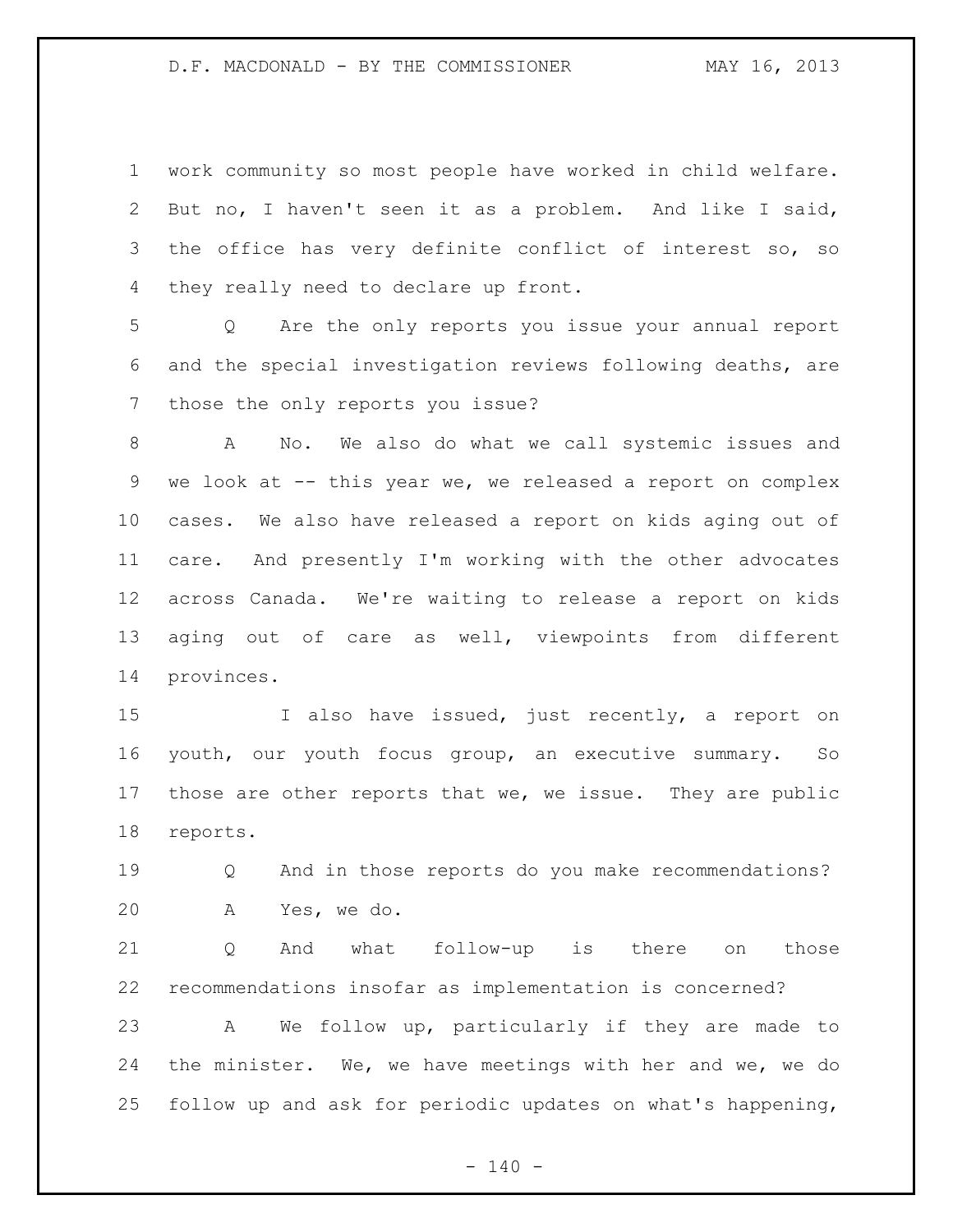# D.F. MACDONALD - BY THE COMMISSIONER MAY 16, 2013

| 1               | what's transpiring. Also, with our aging out of care,                 |
|-----------------|-----------------------------------------------------------------------|
| $\mathbf{2}$    | there were recommendations made for consistent standard for           |
| 3               | services for kids that are 15, 16, what, what standards               |
| 4               | need to be looked at so that a child will be ready to age             |
| 5               | out of care at 18. So we follow up periodically asking for            |
| 6               | responses to where they're at with the recommendations.               |
| 7               | All right. But you're sole attendance on a<br>$Q \qquad \qquad$       |
| $8\,$           | legislative committee of the house is the one time you                |
| 9               | appear with your annual report?                                       |
| 10              | Α<br>That's correct.                                                  |
| 11              | You don't have ongoing access to, to ministerial<br>Q                 |
| 12 <sup>°</sup> | -- to a house committee?                                              |
| 13              | No, I do not.<br>A                                                    |
| 14              | Do you -- you said in your wish list that you<br>$Q \qquad \qquad$    |
| 15              | would, you -- on your wish list was an expanded mandate?              |
| 16              | A<br>Yes.                                                             |
| 17              | Give me what you -- how you'd like to see and in<br>$Q \qquad \qquad$ |
| 18              | what way you'd like to see your mandate expanded?                     |
| 19              | A Well, I think that most of the kids, well, even                     |
| 20              | that we're involved with now, are involved in the justice             |
| 21              | system. And I do think, in reviewing situations, we see               |
| 22              | that we could make recommendations towards justice or                 |
| 23              | education or health and we're not able to do that.<br>So              |
| 24              | those are things I think a child needs to be all encompass,           |
| 25              | encompassing for a child.                                             |

- 141 -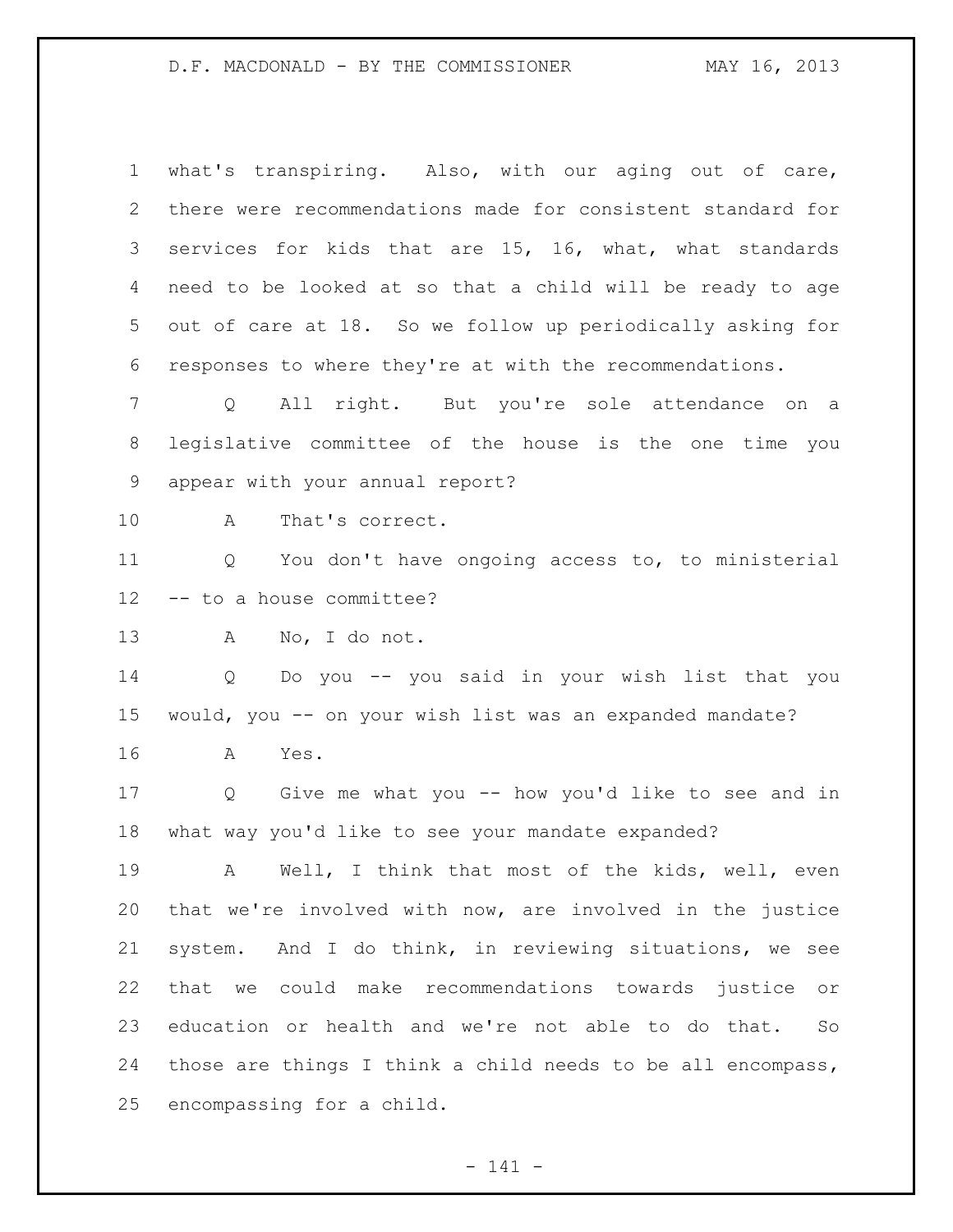1 Q And, and your -- so your Act, you're telling me, restricts you really to, to the advocacy role and the special investigations?

 A That's correct, that are involved with child welfare.

 Q All right. Where do you get your authority to issue the kind of systemic reports you indicate that you've done on aging out and things like that? Where, where is your authority for that?

 A It is in the Act that it says that we can make -- if we see gaps in services we can make recommendations, so that's what we can do.

 Q So just review again for me what -- where you'd like to see your mandate expanded?

 A Through justice and education and health, if possible. If I could just go back. For instance, in one of our SIR reports lately we saw issues with housing and we made -- we're not usually able to make recommendations towards housing, but what we ended up doing was making recommendations under our report, we did send it to the minister. We have to rely on the minister to send that to the minister responsible for housing.

 Q Would that be a special report to the minister or, or in the --

A No, that was the, the death of a child. It was

- 142 -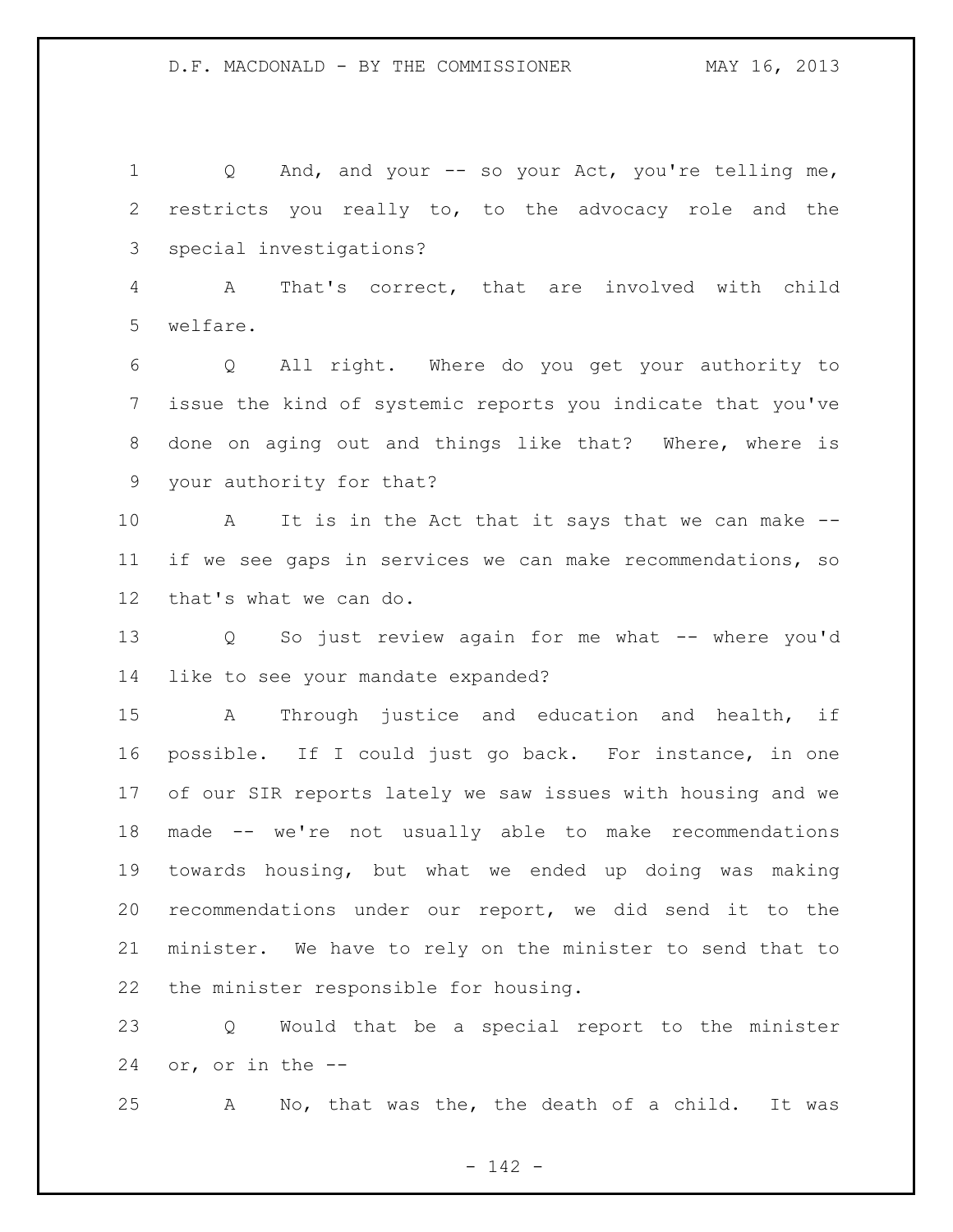## D.F. MACDONALD - BY THE COMMISSIONER MAY 16, 2013

the special --

| $\mathbf{2}$    | Oh, in a death of a child.<br>Q                           |
|-----------------|-----------------------------------------------------------|
| $\mathcal{S}$   | That's right.<br>Α                                        |
| 4               | In your special investigation.<br>Q                       |
| 5               | Right.<br>Α                                               |
| 6               | I see.<br>Q                                               |
| 7               | So like I say, when we're making those<br>Α               |
| 8               | recommendations we can't make recommendations per se to   |
| 9               | justice or to health.                                     |
| 10              | THE COMMISSIONER: All right. That's, I think              |
| 11              | those answer the questions I have. Anyone else, then? Are |
| 12 <sup>°</sup> | we finished? Mr. Bock?                                    |
| 13              | MR. BOCK: I have nothing, Mr. Commissioner,               |
| 14              | thank you.                                                |
| 15              | THE COMMISSIONER: All right, Witness. Thank you           |
| 16              | very much. You've completed.                              |
| 17              | THE WITNESS: Thank you.                                   |
| 18              |                                                           |
| 19              | (WITNESS EXCUSED)                                         |
| 20              |                                                           |
| 21              | THE COMMISSIONER: Now, where are we?                      |
| 22              | MR. OLSON: We had one final witness scheduled             |
| 23              | for today but we've managed to come to an agreement with  |
| 24              | respect to an agreed set of facts. Believe Mr. Paul is    |
| 25              | going to speak to it.                                     |
|                 |                                                           |

- 143 -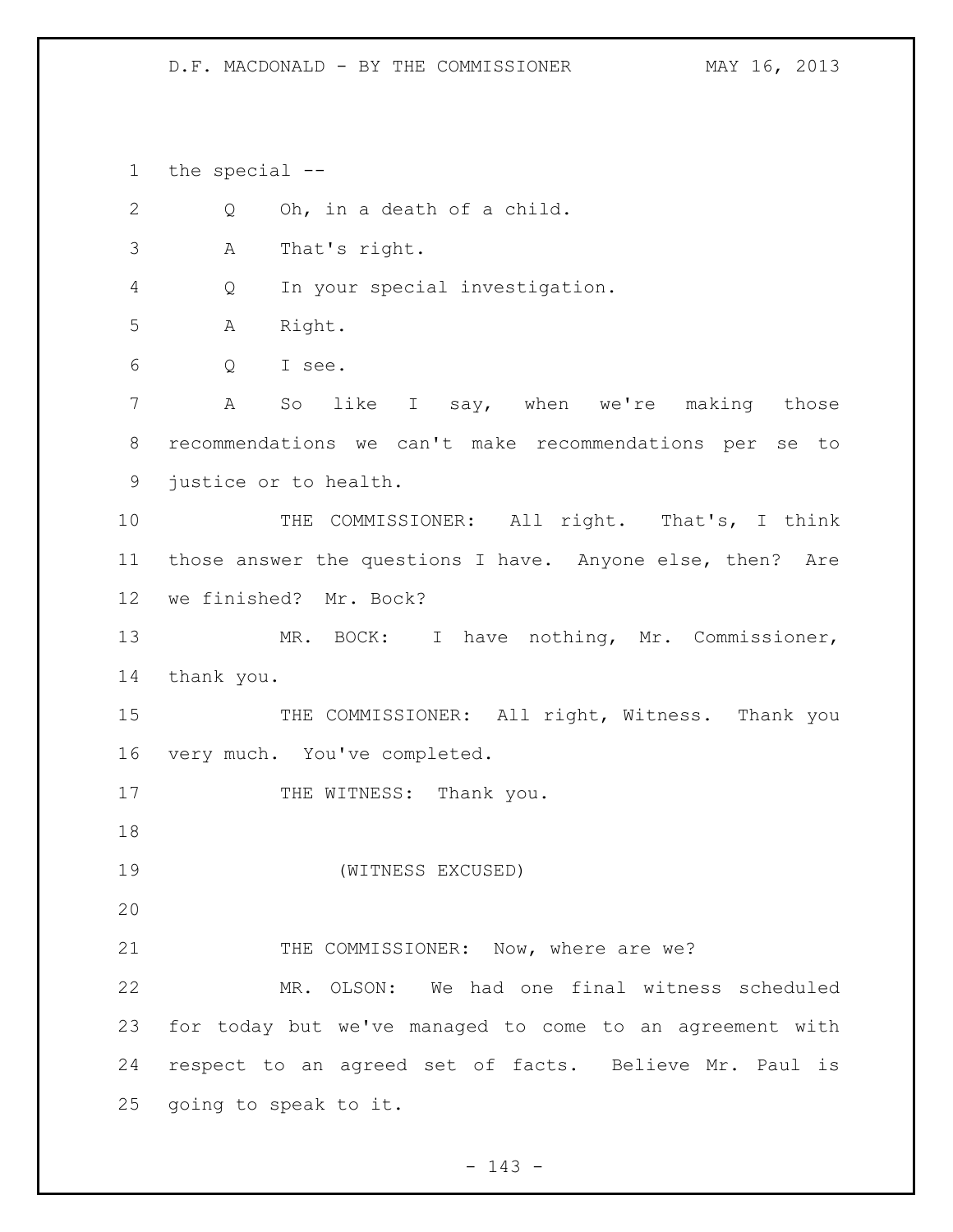| 1            | THE COMMISSIONER: Yes.                                     |
|--------------|------------------------------------------------------------|
| $\mathbf{2}$ | MR. PAUL: Sorry, Mr. Commissioner. There is one            |
| 3            | final matter of filing an additional exhibit, which, if I  |
| 4            | can get from Mr. Olson.                                    |
| 5            | Mr. Commissioner, we've managed to eliminate the           |
| 6            | witness Jim Chabai from the list. All parties have agreed  |
| 7            | to file the witness summary and a binder, eight tabs, as   |
| 8            | the, as the next exhibit. So I will pass it for filing and |
| 9            | I can give you a brief description as to how it fits in.   |
| 10           | THE COMMISSIONER: This is the evidence that Mr.            |
| 11           | Chabai would have given, is it?                            |
| 12           | MR. PAUL: Yes, indeed.                                     |
| 13           | THE CLERK: Exhibit 83.                                     |
| 14           | THE COMMISSIONER: 83?                                      |
| 15           | THE CLERK: 83.                                             |
| 16           |                                                            |
| 17           | EXHIBIT 83: AGREED SET OF FACTS                            |
| 18           | RE JIM CHABAI                                              |
| 19           |                                                            |
| 20           | MR. PAUL: Mr. Commissioner, just to put this in            |
| 21           | a bit of context, this is -- oh, I'm sorry.                |
| 22           | THE CLERK: Exhibit 83.                                     |
| 23           | THE COMMISSIONER: Thank you.                               |
| 24           | MR. PAUL: This is dealing with a technical                 |
| 25           | aspect of CFSIS. It's meant to replace the withdrawn       |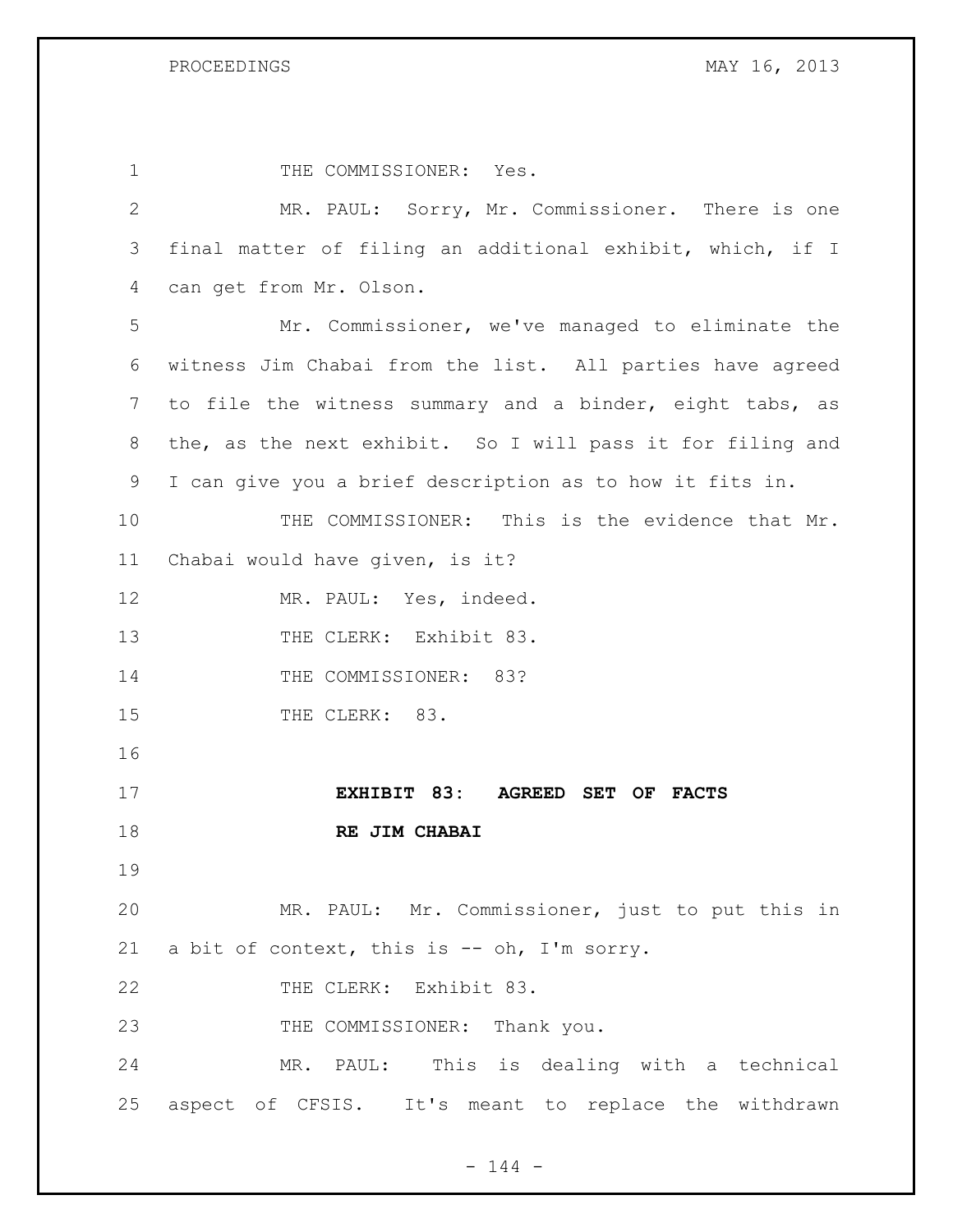PROCEEDINGS MAY 16, 2013

 agreed statements of fact, volume 3, which, as I discussed some months ago, we had to withdraw because I made an error in how that information was presented. This is meant to correct that error. I don't propose to go through it in terms of time but I'm happy to do so if you want me to, Mr. Commissioner. 7 THE COMMISSIONER: Well, I think just ... MR. PAUL: I can give you a very high level overview, if you wish. 10 THE COMMISSIONER: Yeah, just give us an outline of what, what's contained in here. 12 MR. PAUL: And I will apologize, Mr. Commissioner, because this will be very technical in terms of two types of searches that can be done on CFSIS. 15 THE COMMISSIONER: Yes. MR. PAUL: As you'll see from the very first page, it explains how two searches are done. One is a prior contact check and the other is a search for person. 19 THE COMMISSIONER: Yes. MR. PAUL: And the next two pages deal technically with how those searches score, et cetera. 22 THE COMMISSIONER: Yes. MR. PAUL: The pages at the bottom of page 2 and page 3 deal with person records and what searches would have -- we've done our best to replicate what a search

 $- 145 -$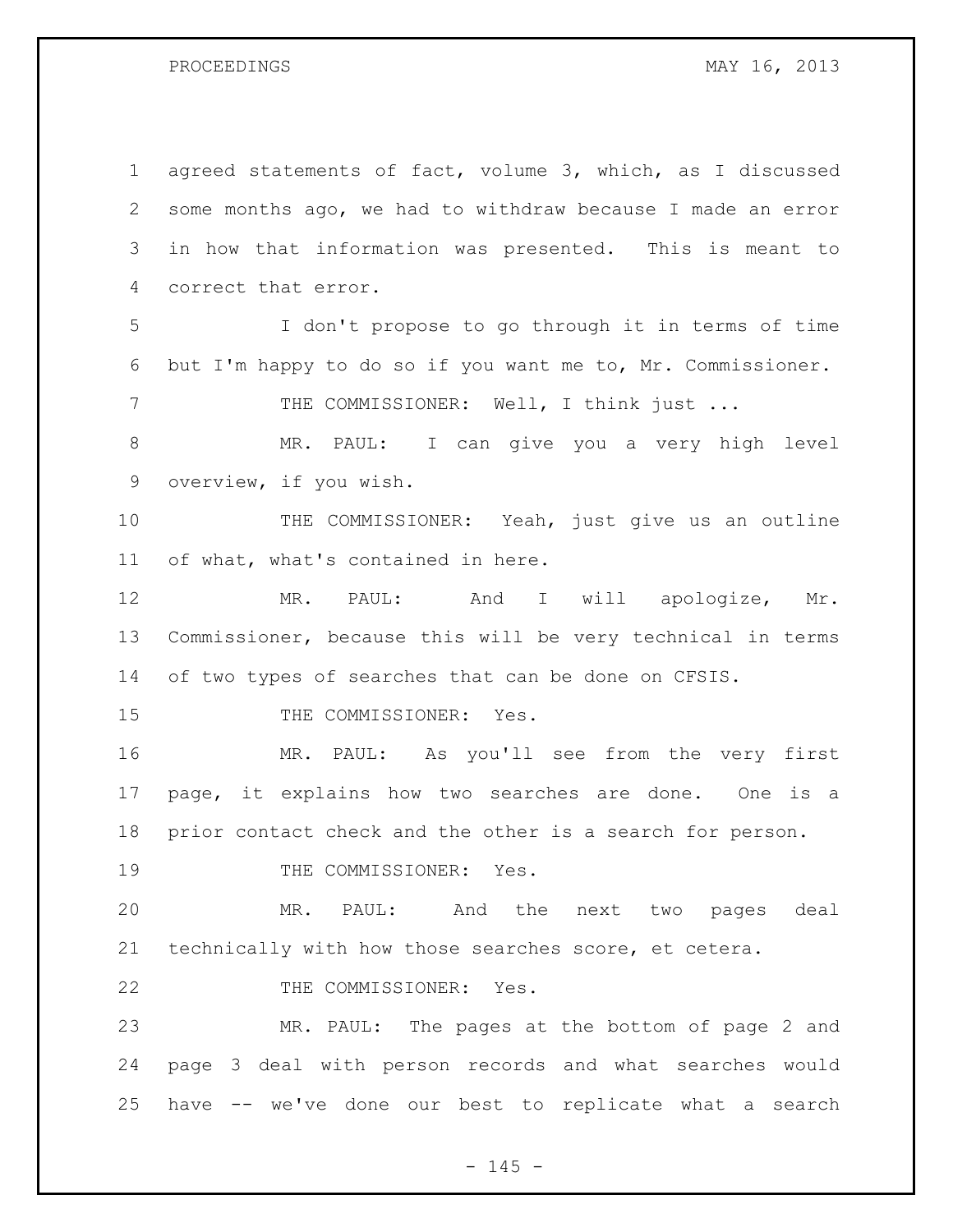would have done in 2004, and you can see that being described in appendix 4, 5, 6 and 7. THE COMMISSIONER: Oh, I see. Appendix ... I see. MR. PAUL: Again, meant to correct the previous error that I made in the agreed statement of facts volume 3. One moment. Mr. Commissioner, I think it can speak for itself and I think other parties are able to speak to it when they believe it's appropriate to do so. So I'm simply proposing that we file it. 12 THE COMMISSIONER: Yes. Right. Commission counsel, any comment you want to make on it? 14 MR. OLSON: No. My understanding is that's agreeable with all parties. THE COMMISSIONER: We accept that as evidence. MR. OLSON: It's accepted as evidence. 18 THE COMMISSIONER: Mr. Ray? MR. RAY: Yes, Mr. Commissioner. Thank you. Ray, for the record. Just one further comment about my friend's new exhibit that's been put in. As a result of the exhibit, what -- and I've advised Commission counsel of this, I will be going back to review the evidence of two social workers in particular and to determine if it's necessary to call additional evidence on their behalf. At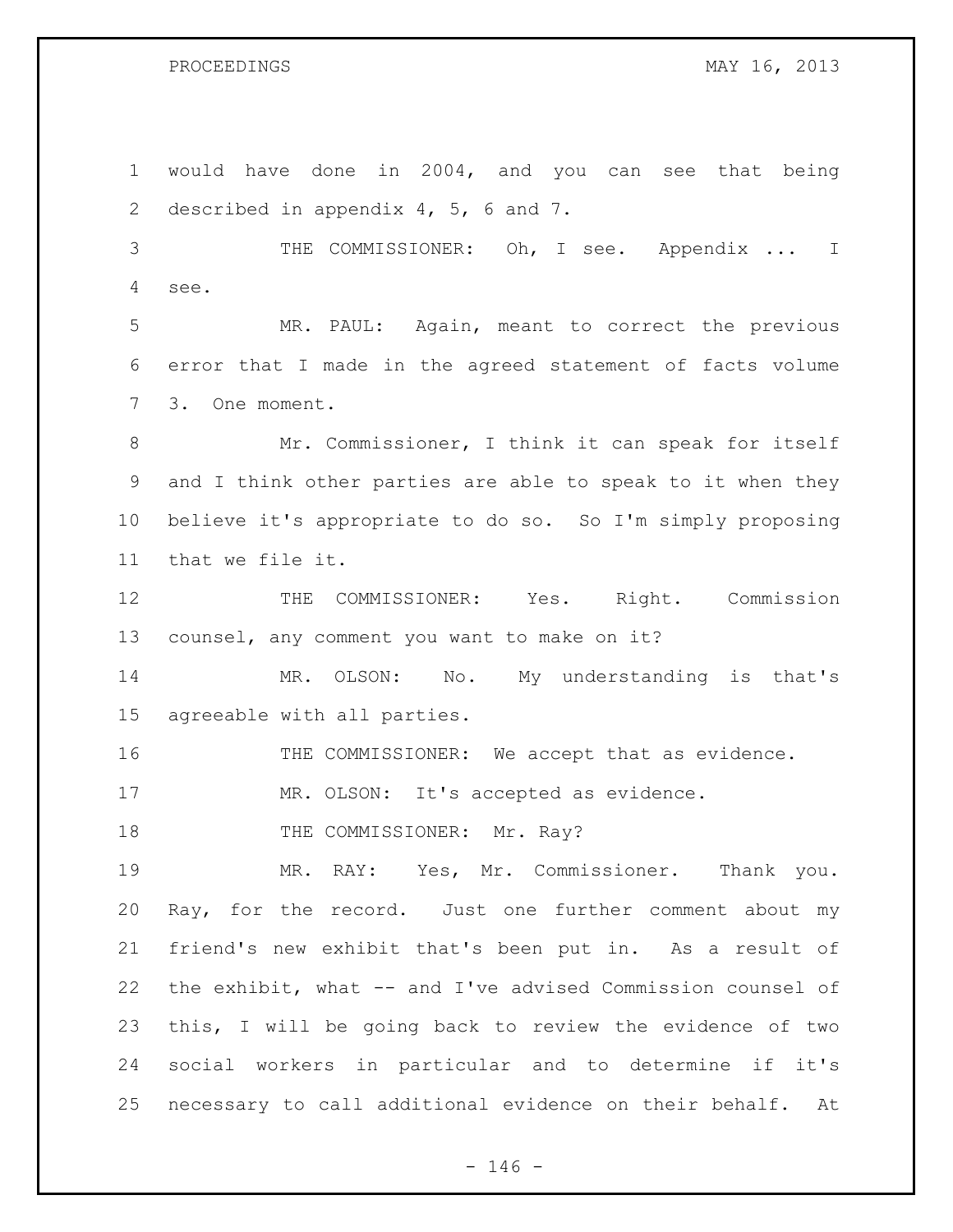PROCEEDINGS MAY 16, 2013

 this point in time I can advise I can think of one fact that may be -- we may seek to add. I don't believe it's a contentious fact and I think we can probably simply do it again by written agreement. I'm going to undertake to do that as early as possible. Hope to have that done by the middle of next week.

 THE COMMISSIONER: And it arises out of the contents of this document?

 MR. RAY: That's correct, because this document replaces evidence that was put to two particular witnesses prior to our discovery that admission of fact three was incorrect.

13 THE COMMISSIONER: Right. All right. You'll keep Commission counsel posted on that?

MR. RAY: I will, of course. Yeah.

 THE COMMISSIONER: Right. Does that complete us for today, then, and completes phase two?

18 MR. OLSON: Phase two is completed.

 THE COMMISSIONER: Well, that's good news. And a week Monday morning we will commence phase three, and it will run for two weeks, and then the evidence phase will be completed.

 MR. OLSON: That's right. And we have the Delta for phase three.

THE COMMISSIONER: At the Delta Hotel.

- 147 -